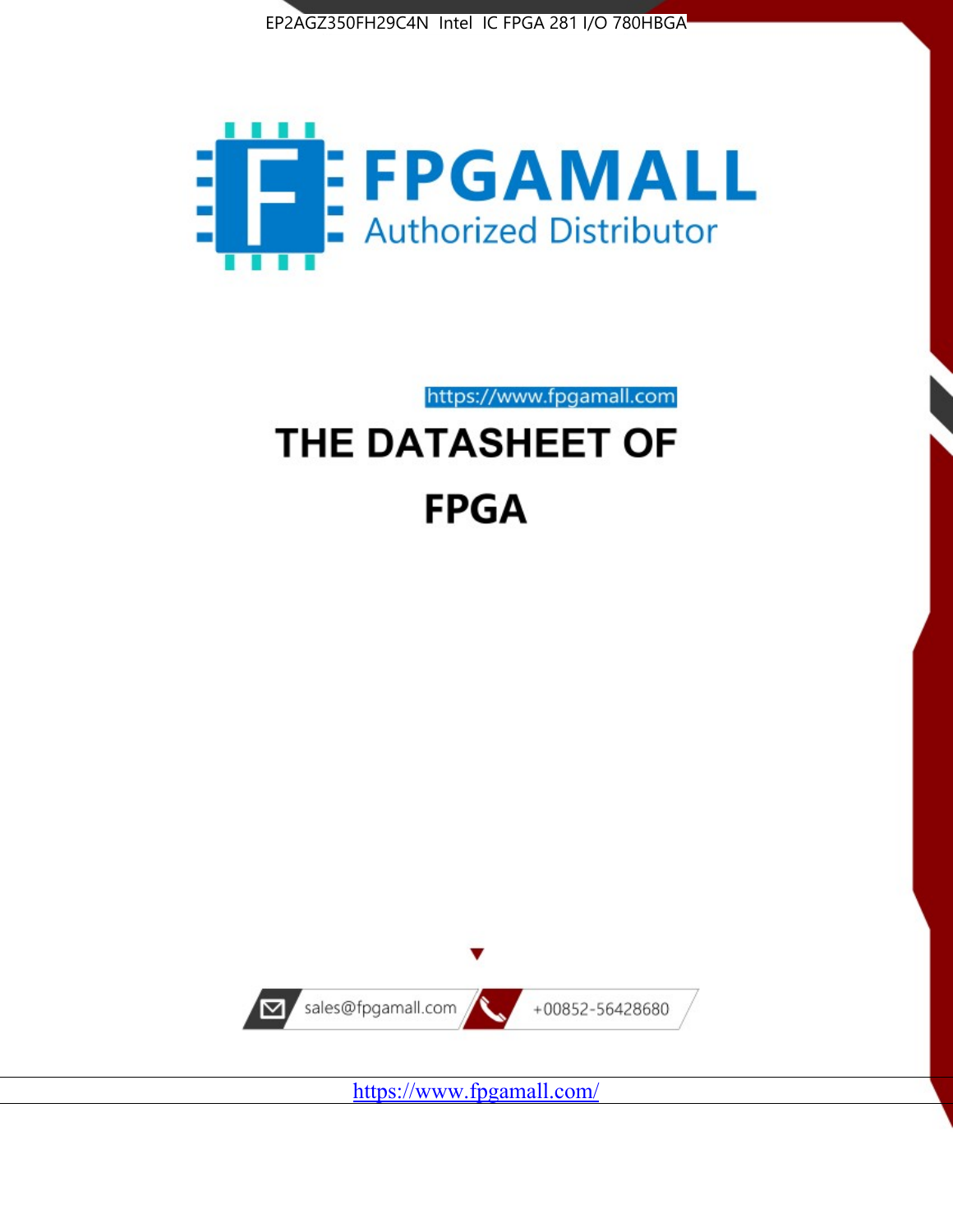EP2AGZ350FH29C4N Intel IC FPGA 281 I/O 780HBGA



# **1. Device Datasheet for Arria II Devices**

**AIIGX53001-4.4**

This chapter describes the electrical and switching characteristics of the Arria® II device family. The Arria II device family includes the Arria II GX and GZ devices. Electrical characteristics include operating conditions and power consumption. Switching characteristics include transceiver specifications, core, and periphery performance. This chapter also describes I/O timing, including programmable I/O element (IOE) delay and programmable output buffer delay.

For information regarding the densities and packages of devices in the Arria II device family, refer to *[Overview for the Arria II Device Family](http://www.altera.com/literature/hb/arria-ii-gx/aiigx_51001.pdf)* chapter.

This chapter contains the following sections:

- *"Electrical Characteristics"* on page 1–1
- "Transceiver Performance Specifications" on page 1–21
- "Glossary" on page 1–74

# **Electrical Characteristics**

The following sections describe the electrical characteristics.

# **Operating Conditions**

Arria II devices are rated according to a set of defined parameters. To maintain the highest possible performance and reliability of Arria II devices, you must consider the operating requirements described in this chapter.

Arria II devices are offered in both commercial and industrial grades. Arria II GX devices are offered in –4 (fastest), –5, and –6 (slowest) commercial speed grades and –3 and –5 industrial speed grades. Arria II GZ devices are offered in –3 and –4 speed grades for both commercial and industrial grades.

 $\Box$  In this chapter, a prefix associated with the operating temperature range is attached to the speed grades; commercial with the "C" prefix and industrial with the "I" prefix. Commercial devices are indicated as C4, C5, and C6 speed grade, and the industrial devices are indicated as I3 and I5.

# **Absolute Maximum Ratings**

Absolute maximum ratings define the maximum operating conditions for Arria II devices. The values are based on experiments conducted with the device and theoretical modeling of breakdown and damage mechanisms. The functional operation of the device is not implied under these conditions. Table 1–1 lists the absolute maximum ratings for Arria II GX devices. Table 1–2 lists the absolute maximum ratings for Arria II GZ devices.

© 2013 Altera Corporation. All rights reserved. ALTERA, ARRIA, CYCLONE, HARDCOPY, MAX, MEGACORE, NIOS, QUARTUS and STRATIX are Reg. U.S. Pat. & Tm. Off. [and/or trademarks of Altera Corporat](http://www.altera.com/common/legal.html)ion in the U.S. and other countri

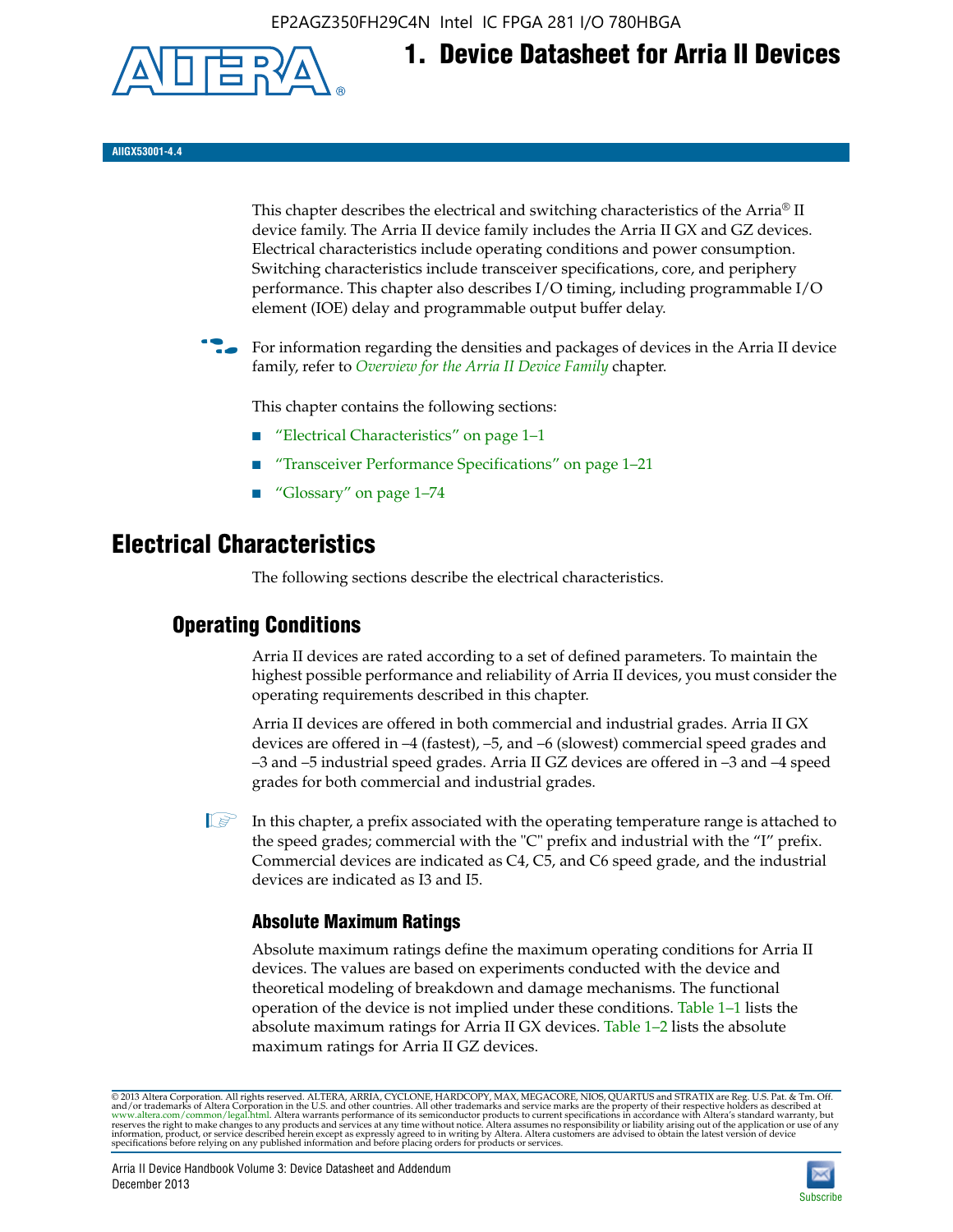

**Conditions beyond those listed in Table 1–1 and Table 1–2 may cause permanent** damage to the device. Additionally, device operation at the absolute maximum ratings for extended periods of time may have adverse effects on the device.

Table 1–1 lists the absolute maximum ratings for Arria II GX devices.

**Table 1–1. Absolute Maximum Ratings for Arria II GX Devices** 

| <b>Symbol</b>          | <b>Description</b>                                                                                                             | <b>Minimum</b> | <b>Maximum</b> | <b>Unit</b>  |
|------------------------|--------------------------------------------------------------------------------------------------------------------------------|----------------|----------------|--------------|
| $V_{\rm CC}$           | Supplies power to the core, periphery, I/O registers, PCI Express <sup>®</sup><br>(PIPE) (PCIe) HIP block, and transceiver PCS | $-0.5$         | 1.35           | $\vee$       |
| $V_{\text{CCCB}}$      | Supplies power for the configuration RAM bits                                                                                  | $-0.5$         | 1.8            | $\vee$       |
| $V_{\text{CCBAT}}$     | Battery back-up power supply for design security volatile key register                                                         | $-0.5$         | 3.75           | V            |
| $V_{CCPD}$             | Supplies power to the I/O pre-drivers, differential input buffers, and<br><b>MSEL circuitry</b>                                | $-0.5$         | 3.75           | $\mathsf{V}$ |
| V <sub>CCIO</sub>      | Supplies power to the I/O banks                                                                                                | $-0.5$         | 3.9            | $\mathsf{V}$ |
| V <sub>CCD_PLL</sub>   | Supplies power to the digital portions of the PLL                                                                              | $-0.5$         | 1.35           | $\vee$       |
| $V_{\text{CCA\_PLL}}$  | Supplies power to the analog portions of the PLL and device-wide<br>power management circuitry                                 | $-0.5$         | 3.75           | $\mathsf{V}$ |
| $V_1$                  | DC input voltage                                                                                                               | $-0.5$         | 4.0            | $\mathsf{V}$ |
| $I_{\text{OUT}}$       | DC output current, per pin                                                                                                     | $-25$          | 40             | mA           |
| <b>V<sub>CCA</sub></b> | Supplies power to the transceiver PMA regulator                                                                                |                | 3.75           | $\vee$       |
| $V_{CCL_GXB}$          | Supplies power to the transceiver PMA TX, PMA RX, and clocking                                                                 |                | 1.21           | $\mathsf{V}$ |
| $V_{\text{CCH_GXB}}$   | Supplies power to the transceiver PMA output (TX) buffer                                                                       |                | 1.8            | $\vee$       |
| $T_{\rm J}$            | Operating junction temperature                                                                                                 | $-55$          | 125            | ℃            |
| $T_{\tt STG}$          | Storage temperature (no bias)                                                                                                  | -65            | 150            | °C           |

Table 1–2 lists the absolute maximum ratings for Arria II GZ devices.

**Table 1–2. Absolute Maximum Ratings for Arria II GZ Devices (Part 1 of 2)**

| <b>Symbol</b>            | <b>Description</b>                                                                              | <b>Minimum</b> | <b>Maximum</b> | <b>Unit</b>  |
|--------------------------|-------------------------------------------------------------------------------------------------|----------------|----------------|--------------|
| $V_{CC}$                 | Supplies power to the core, periphery, I/O registers, PCIe HIP block, and<br>transceiver PCS    | -0.5           | 1.35           | $\mathsf{V}$ |
| $V_{CCCB}$               | Power supply to the configuration RAM bits                                                      | $-0.5$         | 1.8            | $\vee$       |
| V <sub>CCPGM</sub>       | Supplies power to the configuration pins                                                        | $-0.5$         | 3.75           | $\vee$       |
| <b>V<sub>CCAUX</sub></b> | Auxiliary supply                                                                                | $-0.5$         | 3.75           | $\vee$       |
| $V_{CCBAT}$              | Supplies battery back-up power for design security volatile key register                        | -0.5           | 3.75           | V            |
| $V_{CCPD}$               | Supplies power to the I/O pre-drivers, differential input buffers, and<br><b>MSEL circuitry</b> | -0.5           | 3.75           | $\mathsf{V}$ |
| V <sub>CCIO</sub>        | Supplies power to the I/O banks                                                                 | $-0.5$         | 3.9            | $\mathsf{V}$ |
| $V_{\rm CC\_CLKIN}$      | Supplies power to the differential clock input                                                  | $-0.5$         | 3.75           | $\vee$       |
| $V_{\text{CCD\_PLL}}$    | Supplies power to the digital portions of the PLL                                               | $-0.5$         | 1.35           | V            |
| $V_{\text{CCA\_PLL}}$    | Supplies power to the analog portions of the PLL and device-wide<br>power management circuitry  | $-0.5$         | 3.75           | $\mathsf{V}$ |
| V <sub>1</sub>           | DC input voltage                                                                                | $-0.5$         | 4.0            | $\vee$       |
| $I_{\text{OUT}}$         | DC output current, per pin                                                                      | $-25$          | 40             | mA           |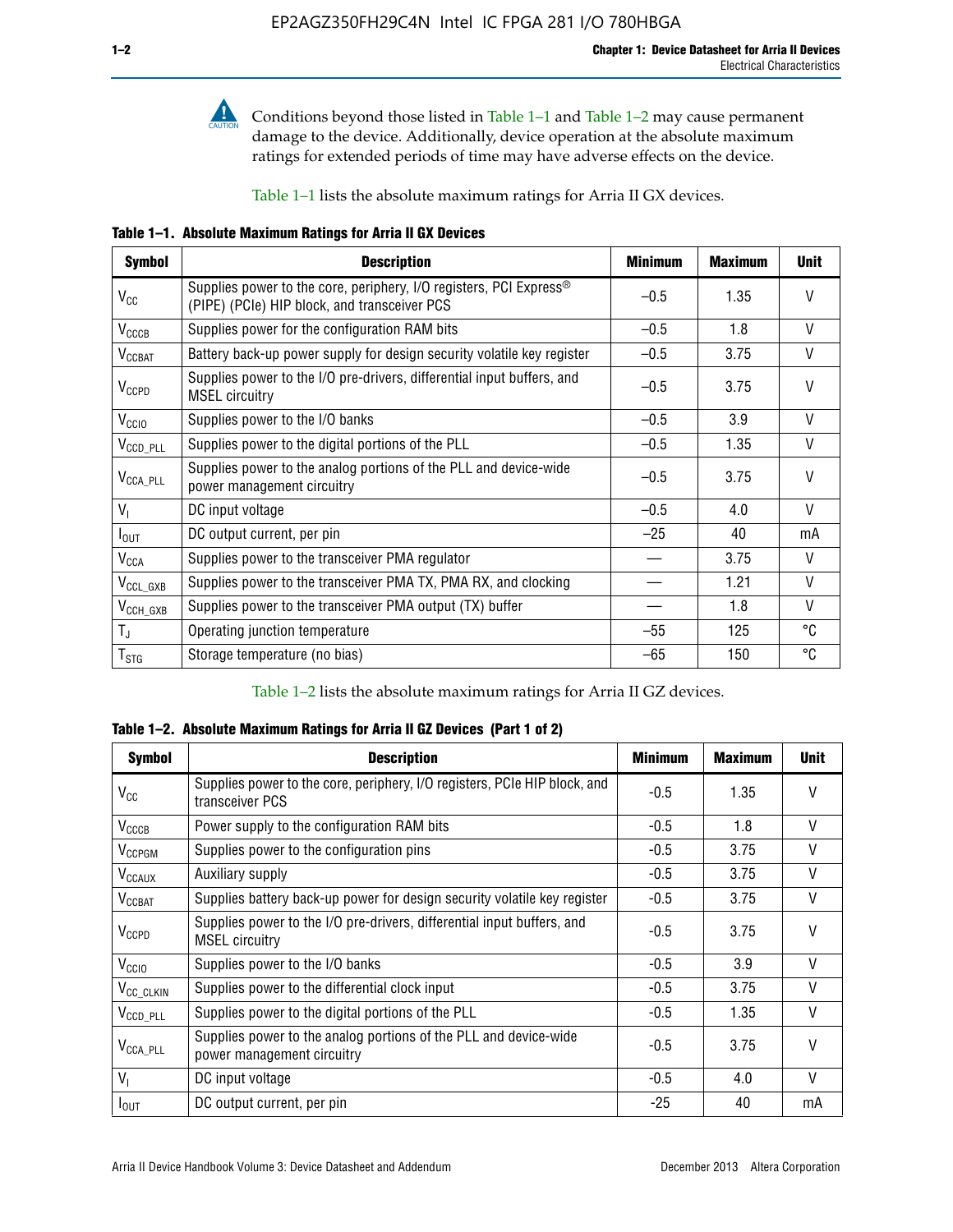| <b>Symbol</b>                  | <b>Description</b>                                                              | <b>Minimum</b> | <b>Maximum</b> | <b>Unit</b>  |
|--------------------------------|---------------------------------------------------------------------------------|----------------|----------------|--------------|
| $V_{\texttt{CCA}\_\textsf{L}}$ | Supplies transceiver high voltage power (left side)                             | $-0.5$         | 3.75           | V            |
| $V_{\text{CCA\_R}}$            | Supplies transceiver high voltage power (right side)                            | $-0.5$         | 3.75           | V            |
| $V_{CCHIP\_L}$                 | Supplies transceiver HIP digital power (left side)                              | $-0.5$         | 1.35           | $\vee$       |
| $V_{CCR\_L}$                   | Supplies receiver power (left side)                                             | $-0.5$         | 1.35           | $\mathsf{V}$ |
| $V_{CCR\_R}$                   | Supplies receiver power (right side)                                            | $-0.5$         | 1.35           | $\mathsf{V}$ |
| $V_{\text{CCT}\_\text{L}}$     | Supplies transmitter power (left side)                                          | $-0.5$         | 1.35           | V            |
| $V_{CCT_R}$                    | Supplies transmitter power (right side)                                         | $-0.5$         | 1.35           | V            |
| V <sub>CCL_GXBLn</sub><br>(1)  | Supplies power to the transceiver PMA TX, PMA RX, and clocking (left)<br>side)  | $-0.5$         | 1.35           | $\vee$       |
| V <sub>CCL_GXBRn</sub><br>(1)  | Supplies power to the transceiver PMA TX, PMA RX, and clocking (right)<br>side) | $-0.5$         | 1.35           | $\mathsf{V}$ |
| V <sub>CCH_GXBLn</sub><br>(1)  | Supplies power to the transceiver PMA output (TX) buffer (left side)            | $-0.5$         | 1.8            | $\mathsf{V}$ |
| V <sub>CCH_GXBRn</sub><br>(1)  | Supplies power to the transceiver PMA output (TX) buffer (right side)           | -0.5           | 1.8            | $\vee$       |
| $T_{\rm J}$                    | Operating junction temperature                                                  | -55            | 125            | °C           |
| $T_{\text{STG}}$               | Storage temperature (no bias)                                                   | -65            | 150            | ℃            |

#### **Table 1–2. Absolute Maximum Ratings for Arria II GZ Devices (Part 2 of 2)**

**Note to Table 1–2:**

 $(1)$   $n = 0, 1,$  or 2.

#### **Maximum Allowed Overshoot and Undershoot Voltage**

During transitions, input signals may overshoot to the voltage shown in Table 1–3 and undershoot to –2.0 V for magnitude of currents less than 100 mA and periods shorter than 20 ns.

Table 1–3 lists the Arria II GX and GZ maximum allowed input overshoot voltage and the duration of the overshoot voltage as a percentage over the device lifetime. The maximum allowed overshoot duration is specified as a percentage of high-time over the lifetime of the device. A DC signal is equivalent to 100% duty cycle. For example, a signal that overshoots to 4.3 V can only be at 4.3 V for 5.41% over the lifetime of the device; for a device lifetime of 10 years, this amounts to 5.41/10ths of a year.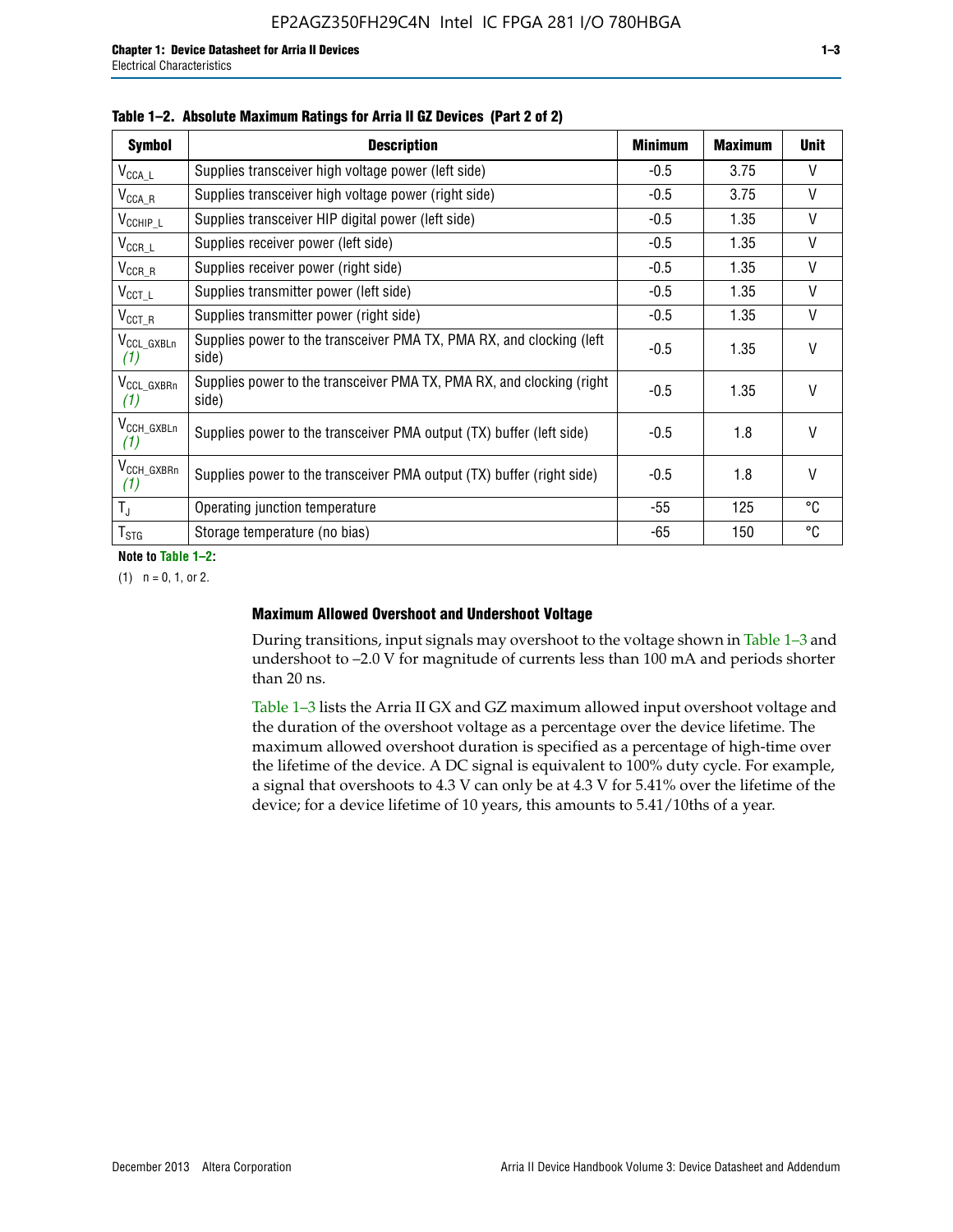| <b>Symbol</b> | <b>Description</b>      | <b>Condition (V)</b> | <b>Overshoot Duration as % of</b><br><b>High Time</b> | <b>Unit</b>   |
|---------------|-------------------------|----------------------|-------------------------------------------------------|---------------|
|               |                         | 4.0                  | 100.000                                               | $\frac{0}{0}$ |
|               |                         | 4.05                 | 79.330                                                | $\frac{0}{0}$ |
|               |                         | 4.1                  | 46.270                                                | $\frac{0}{0}$ |
|               |                         | 4.15                 | 27.030                                                | $\frac{0}{0}$ |
|               | <b>AC Input Voltage</b> | 4.2                  | 15.800                                                | $\frac{0}{0}$ |
|               |                         | 4.25                 | 9.240                                                 | $\frac{0}{0}$ |
| $V_1$ (AC)    |                         | 4.3                  | 5.410                                                 | $\frac{0}{0}$ |
|               |                         | 4.35                 | 3.160                                                 | $\frac{0}{0}$ |
|               |                         | 4.4                  | 1.850                                                 | $\frac{0}{0}$ |
|               |                         | 4.45                 | 1.080                                                 | $\frac{0}{0}$ |
|               |                         | 4.5                  | 0.630                                                 | $\frac{0}{0}$ |
|               |                         | 4.55                 | 0.370                                                 | $\frac{0}{0}$ |
|               |                         | 4.6                  | 0.220                                                 | $\frac{0}{0}$ |

### **Table 1–3. Maximum Allowed Overshoot During Transitions for Arria II Devices**

# **Maximum Allowed I/O Operating Frequency**

Table 1–4 lists the maximum allowed I/O operating frequency for Arria II GX I/Os using the specified I/O standards to ensure device reliability.

|  | Table 1–4. Maximum Allowed I/O Operating Frequency for Arria II GX Devices |  |  |  |  |
|--|----------------------------------------------------------------------------|--|--|--|--|
|--|----------------------------------------------------------------------------|--|--|--|--|

| I/O Standard                          | I/O Frequency (MHz) |
|---------------------------------------|---------------------|
| HSTL-18 and HSTL-15                   | 333                 |
| <b>SSTL-15</b>                        | 400                 |
| SSTL-18                               | 333                 |
| 2.5-V LVCMOS                          | 260                 |
| 3.3-V and 3.0-V LVTTL                 |                     |
| 3.3-V, 3.0-V, 1.8-V, and 1.5-V LVCMOS | 250                 |
| PCI and PCI-X                         |                     |
| SSTL-2                                |                     |
| 1.2-V LVCMOS HSTL-12                  | 200                 |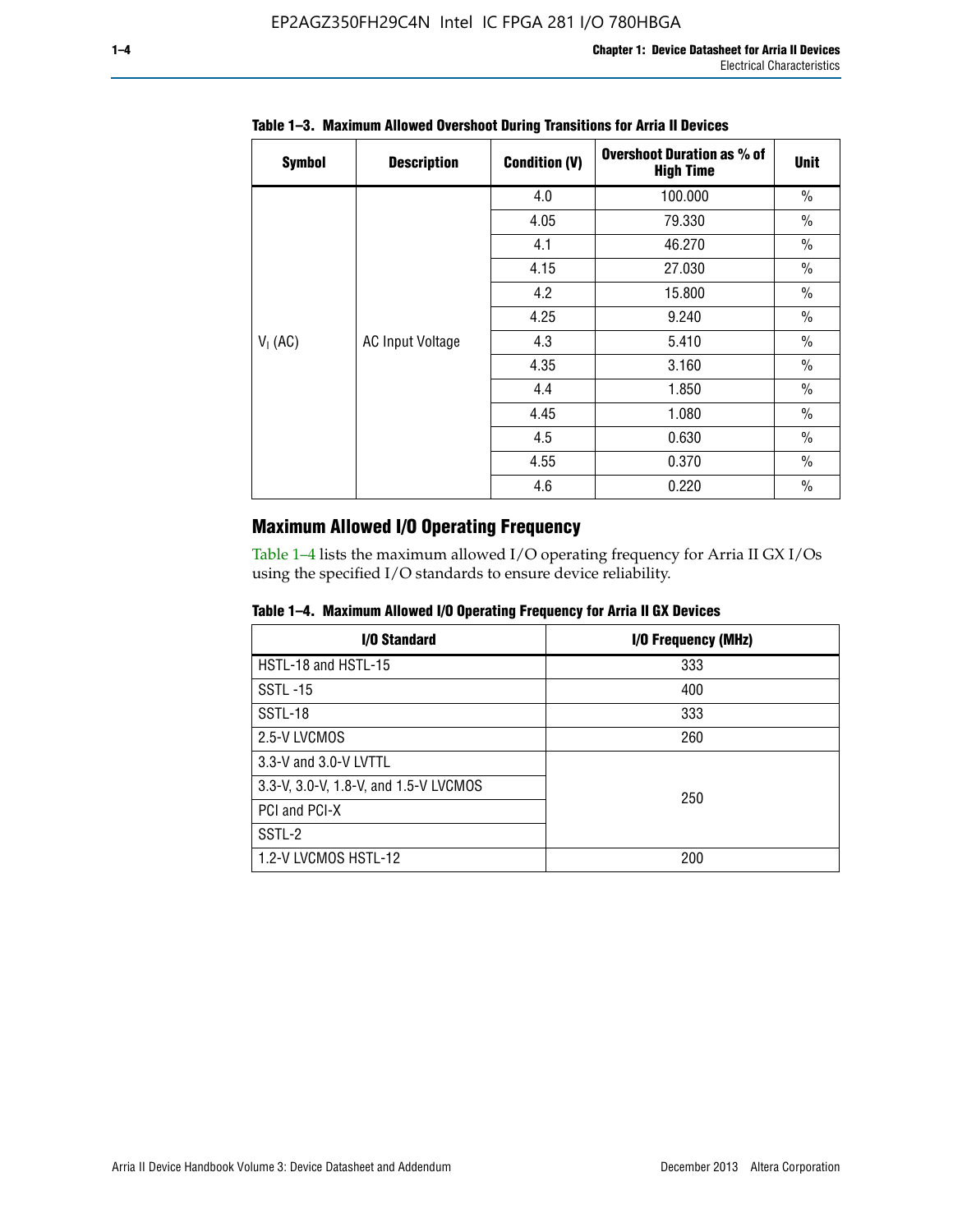# **Recommended Operating Conditions**

This section lists the functional operation limits for AC and DC parameters for Arria II GX and GZ devices. All supplies are required to monotonically reach their full-rail values without plateaus within  $t_{RAMP}$ .

Table 1–5 lists the recommended operating conditions for Arria II GX devices.

**Table 1–5. Recommended Operating Conditions for Arria II GX Devices** *(Note 1)* **(Part 1 of 2)**

| <b>Symbol</b>             | <b>Description</b>                                                                                     | <b>Condition</b>         | <b>Minimum</b> | <b>Typical</b> | <b>Maximum</b>    | <b>Unit</b>  |
|---------------------------|--------------------------------------------------------------------------------------------------------|--------------------------|----------------|----------------|-------------------|--------------|
| $V_{CC}$                  | Supplies power to the core, periphery, I/O<br>registers, PCIe HIP block, and transceiver<br><b>PCS</b> |                          | 0.87           | 0.90           | 0.93              | V            |
| V <sub>CCCB</sub>         | Supplies power to the configuration RAM<br>bits                                                        |                          | 1.425          | 1.50           | 1.575             | $\mathsf{V}$ |
| $V_{\text{CGBAT}}$<br>(2) | Battery back-up power supply for design<br>security volatile key registers                             |                          | 1.2            |                | 3.3               | V            |
|                           | Supplies power to the I/O pre-drivers,                                                                 |                          | 3.135          | 3.3            | 3.465             | $\mathsf{V}$ |
| $V_{CCPD}$<br>(3)         | differential input buffers, and MSEL                                                                   |                          | 2.85           | 3.0            | 3.15              | V            |
|                           | circuitry                                                                                              | $\overline{\phantom{a}}$ | 2.375          | 2.5            | 2.625             | $\mathsf{V}$ |
|                           |                                                                                                        |                          | 3.135          | 3.3            | 3.465             | $\vee$       |
|                           | Supplies power to the I/O banks $(4)$                                                                  |                          | 2.85           | 3.0            | 3.15              | $\vee$       |
|                           |                                                                                                        |                          | 2.375          | 2.5            | 2.625             | $\mathsf{V}$ |
| V <sub>CCIO</sub>         |                                                                                                        |                          | 1.71           | 1.8            | 1.89              | $\mathsf{V}$ |
|                           |                                                                                                        |                          | 1.425          | 1.5            | 1.575             | $\mathsf{V}$ |
|                           |                                                                                                        |                          | 1.14           | 1.2            | 1.26              | $\mathsf{V}$ |
| $V_{CCD\_PLL}$            | Supplies power to the digital portions of the<br>PLL                                                   |                          | 0.87           | 0.90           | 0.93              | V            |
| $V_{\text{CCA\_PLL}}$     | Supplies power to the analog portions of<br>the PLL and device-wide power<br>management circuitry      |                          | 2.375          | 2.5            | 2.625             | $\mathsf{V}$ |
| $V_{1}$                   | DC Input voltage                                                                                       |                          | $-0.5$         | $\equiv$       | 3.6               | V            |
| $V_0$                     | Output voltage                                                                                         |                          | 0              |                | V <sub>CCIO</sub> | V            |
| <b>V<sub>CCA</sub></b>    | Supplies power to the transceiver PMA<br>regulator                                                     |                          | 2.375          | 2.5            | 2.625             | $\mathsf{V}$ |
| $V_{CCL_GXB}$             | Supplies power to the transceiver PMA TX,<br>PMA RX, and clocking                                      |                          | 1.045          | 1.1            | 1.155             | V            |
| $V_{CCH_GXB}$             | Supplies power to the transceiver PMA<br>output (TX) buffer                                            |                          | 1.425          | 1.5            | 1.575             | V            |
| $T_{J}$                   | Operating junction temperature                                                                         | Commercial               | $\mathbf 0$    |                | 85                | °C           |
|                           |                                                                                                        | Industrial               | $-40$          |                | 100               | °C           |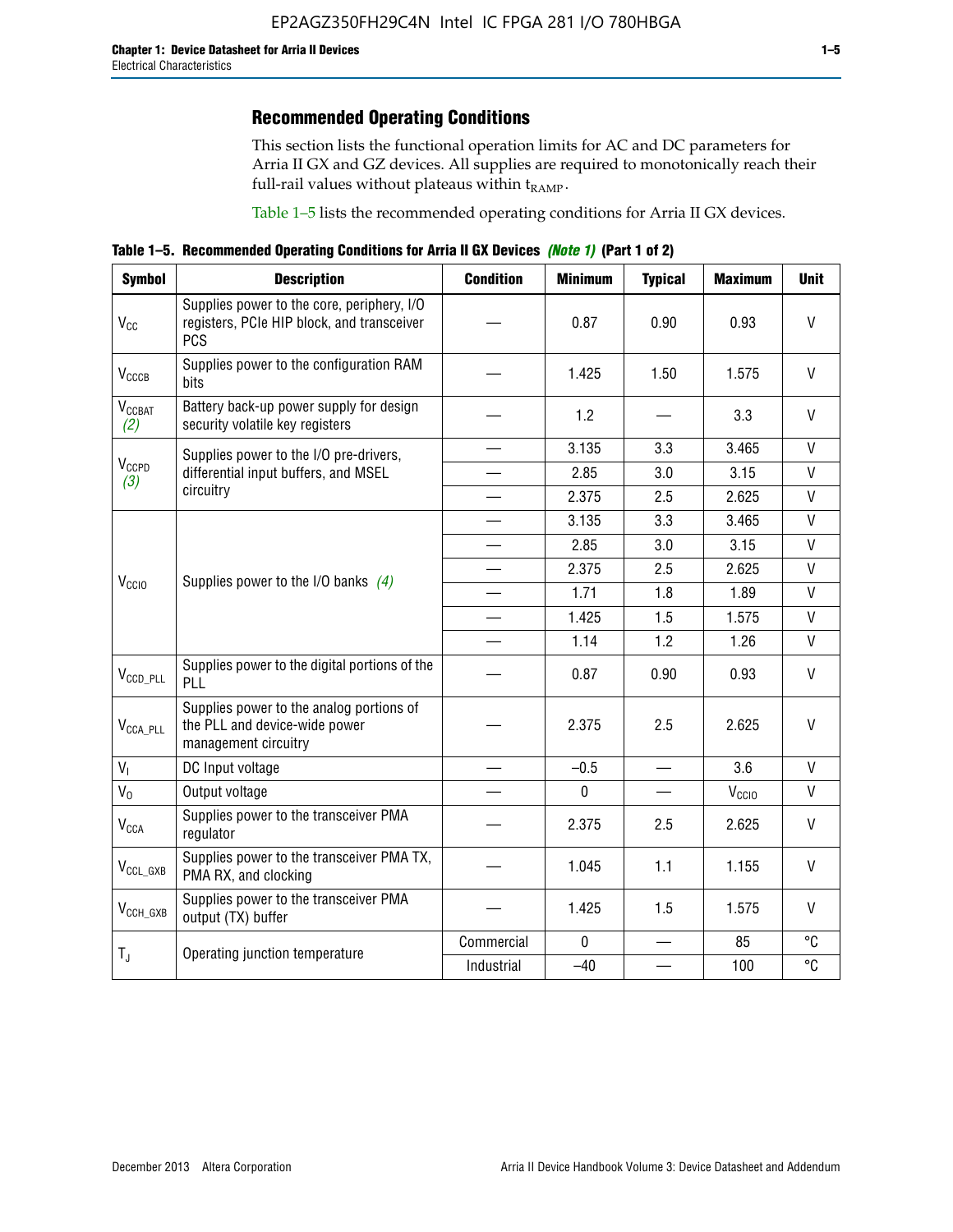| <b>Symbol</b> | <b>Description</b>     | <b>Condition</b> | <b>Minimum</b> | <b>Typical</b> | <b>Maximum</b> | <b>Unit</b> |
|---------------|------------------------|------------------|----------------|----------------|----------------|-------------|
|               | Power Supply Ramp time | Normal POR       | 0.05           |                | 100            | ms          |
| <b>LRAMP</b>  |                        | Fast POR<br>0.05 | ms             |                |                |             |

| Table 1–5. Recommended Operating Conditions for Arria II GX Devices (Note 1) (Part 2 of 2) |  |  |  |
|--------------------------------------------------------------------------------------------|--|--|--|
|                                                                                            |  |  |  |

**Notes to Table 1–5:** 

(1) For more information about supply pin connections, refer to the *[Arria II Device Family Pin Connection Guidelines](http://www.altera.com/literature/dp/arria-ii-gx/PCG-01007.pdf)*.

(2) Altera recommends a 3.0-V nominal battery voltage when connecting V<sub>CCBAT</sub> to a battery for volatile key backup. If you do not use the volatile security key, you may connect the V<sub>CCBAT</sub> to either GND or a 3.0-V power supply.

(3)  $V_{CCPD}$  must be 2.5-V for I/O banks with 2.5-V and lower  $V_{CCIO}$ , 3.0-V for 3.0-V  $V_{CCIO}$ , and 3.3-V for 3.3-V  $V_{CCIO}$ .

(4)  $V_{\text{CCIO}}$  for 3C and 8C I/O banks where the configuration pins reside only supports 3.3-, 3.0-, 2.5-, or 1.8-V voltage levels.

Table 1–6 lists the recommended operating conditions for Arria II GZ devices.

**Table 1–6. Recommended Operating Conditions for Arria II GZ Devices** *(Note 6)* **(Part 1 of 2)**

| <b>Symbol</b>                  | <b>Description</b>                                                          | <b>Condition</b>         | <b>Minimum</b> | <b>Typical</b> | <b>Maximum</b>    | <b>Unit</b>  |
|--------------------------------|-----------------------------------------------------------------------------|--------------------------|----------------|----------------|-------------------|--------------|
| V <sub>CC</sub>                | Core voltage and periphery circuitry power<br>supply                        |                          | 0.87           | 0.90           | 0.93              | $\mathsf{V}$ |
| $V_{CCCB}$                     | Supplies power for the configuration RAM<br>bits                            |                          | 1.45           | 1.50           | 1.55              | V            |
| $V_{\text{CCAUX}}$             | Auxiliary supply                                                            |                          | 2.375          | 2.5            | 2.625             | V            |
|                                | I/O pre-driver (3.0 V) power supply                                         |                          | 2.85           | 3.0            | 3.15              | V            |
| $V_{CCPD}$ (2)                 | I/O pre-driver (2.5 V) power supply                                         | $\qquad \qquad$          | 2.375          | 2.5            | 2.625             | V            |
|                                | I/O buffers (3.0 V) power supply                                            |                          | 2.85           | 3.0            | 3.15              | V            |
|                                | I/O buffers (2.5 V) power supply                                            | $\equiv$                 | 2.375          | 2.5            | 2.625             | $\mathsf{V}$ |
| V <sub>CCIO</sub>              | I/O buffers (1.8 V) power supply                                            |                          | 1.71           | 1.8            | 1.89              | V            |
|                                | I/O buffers (1.5 V) power supply                                            |                          | 1.425          | 1.5            | 1.575             | $\mathsf{V}$ |
|                                | I/O buffers (1.2 V) power supply                                            |                          | 1.14           | 1.2            | 1.26              | $\vee$       |
|                                | Configuration pins (3.0 V) power supply                                     |                          | 2.85           | 3.0            | 3.15              | $\vee$       |
| V <sub>CCPGM</sub>             | Configuration pins (2.5 V) power supply                                     |                          | 2.375          | 2.5            | 2.625             | $\vee$       |
|                                | Configuration pins (1.8 V) power supply                                     | $\equiv$                 | 1.71           | 1.8            | 1.89              | V            |
| $V_{\text{CCA\_PLL}}$          | PLL analog voltage regulator power supply                                   | $\overline{\phantom{0}}$ | 2.375          | 2.5            | 2.625             | $\vee$       |
| $V_{CCD\_PLL}$                 | PLL digital voltage regulator power supply                                  |                          | 0.87           | 0.90           | 0.93              | $\mathsf{V}$ |
| V <sub>CC_CLKIN</sub>          | Differential clock input power supply                                       | $\qquad \qquad$          | 2.375          | 2.5            | 2.625             | $\mathsf{V}$ |
| $V_{CCBAT}$ (1)                | Battery back-up power supply (For design<br>security volatile key register) |                          | 1.2            |                | 3.3               | $\vee$       |
| V <sub>I</sub>                 | DC input voltage                                                            |                          | $-0.5$         |                | 3.6               | $\mathsf{V}$ |
| $V_0$                          | Output voltage                                                              |                          | $\pmb{0}$      |                | V <sub>CCIO</sub> | V            |
| $V_{\text{CCA\_L}}$            | Transceiver high voltage power (left side)                                  |                          |                |                |                   | V            |
| $\mathsf{V}_{\mathsf{CCA\_R}}$ | Transceiver high voltage power (right side)                                 |                          | 2.85/2.375     | 3.0/2.5(4)     | 3.15/2.625        |              |
| $V_{CCHIP\_L}$                 | Transceiver HIP digital power (left side)                                   | $\overline{\phantom{0}}$ | 0.87           | 0.9            | 0.93              | $\mathsf{V}$ |
| $V_{CCR\_L}$                   | Receiver power (left side)                                                  |                          | 1.05           | 1.1            | 1.15              | V            |
| $\mathsf{V}_{\mathsf{CCR\_R}}$ | Receiver power (right side)                                                 |                          | 1.05           | 1.1            | 1.15              | V            |
| $\mathsf{V}_{\mathsf{CCT\_L}}$ | Transmitter power (left side)                                               |                          | 1.05           | 1.1            | 1.15              | V            |
| $V_{CCT\_R}$                   | Transmitter power (right side)                                              |                          | 1.05           | 1.1            | 1.15              | V            |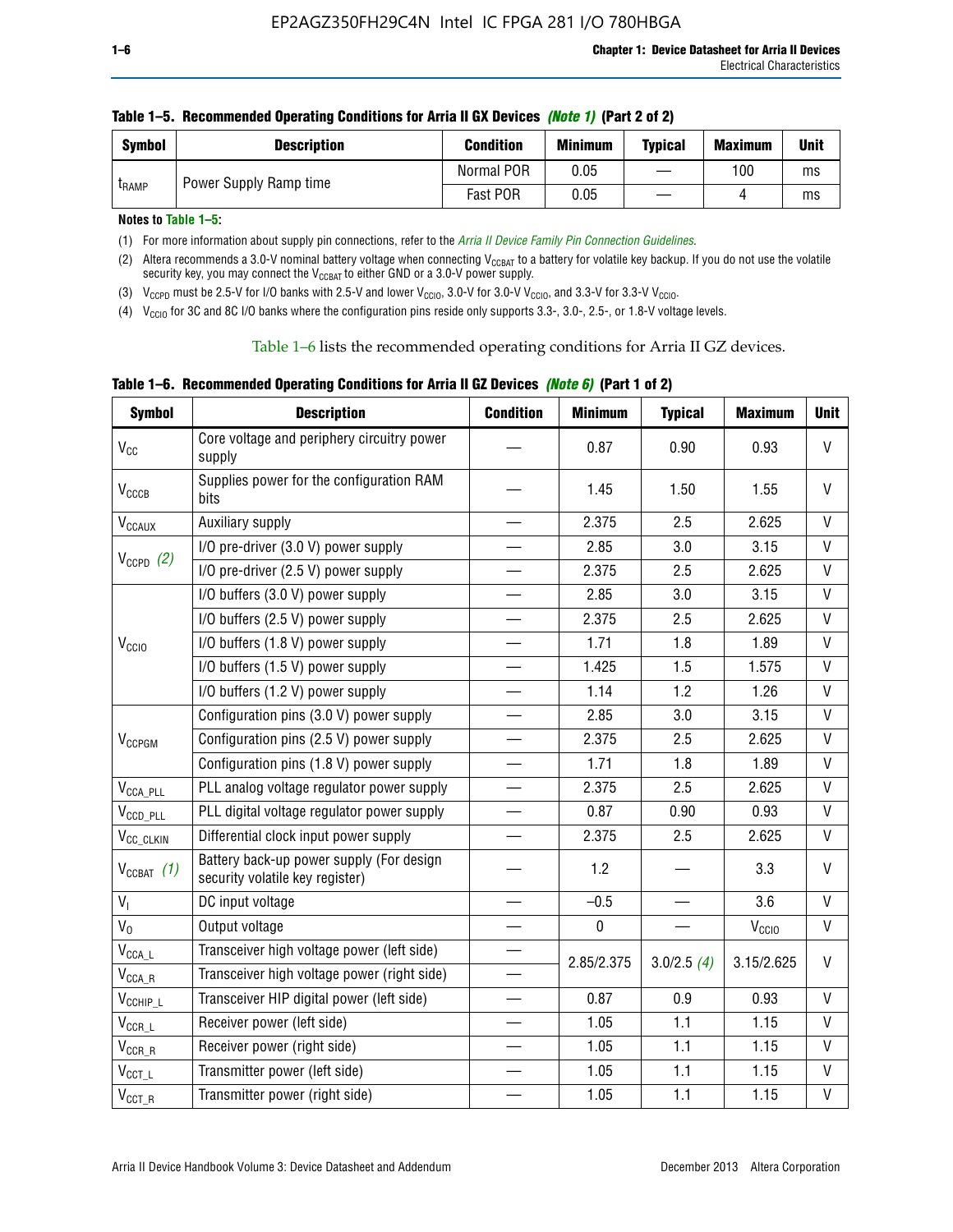| <b>Symbol</b>                 | <b>Description</b>                           | <b>Condition</b>           | <b>Minimum</b> | <b>Typical</b> | <b>Maximum</b> | <b>Unit</b> |
|-------------------------------|----------------------------------------------|----------------------------|----------------|----------------|----------------|-------------|
| $V_{CCL_GXBLn}$<br>(3)        | Transceiver clock power (left side)          |                            | 1.05           | 1.1            | 1.15           | $\vee$      |
| $V_{CCL_GXBRn}$<br>(3)        | Transceiver clock power (right side)         |                            | 1.05           | 1.1            | 1.15           | $\vee$      |
| $V_{\text{CCH_GXBLn}}$<br>(3) | Transmitter output buffer power (left side)  |                            | 1.33/1.425     | 1.4/1.5(5)     | 1.575          | $\vee$      |
| $V_{CCH_GXBRn}$<br>(3)        | Transmitter output buffer power (right side) |                            |                |                |                |             |
| T,                            | Operating junction temperature               | Commercial                 | $\mathbf{0}$   |                | 85             | °C          |
|                               |                                              | Industrial                 | $-40$          |                | 100            | °C          |
|                               | Power supply ramp time                       | Normal POR<br>$(PORSEL=0)$ | 0.05           |                | 100            | ms          |
| t <sub>RAMP</sub>             |                                              | Fast POR<br>$(PORSEL=1)$   | 0.05           |                | 4              | ms          |

#### **Table 1–6. Recommended Operating Conditions for Arria II GZ Devices** *(Note 6)* **(Part 2 of 2)**

#### **Notes to Table 1–6:**

(1) Altera recommends a 3.0-V nominal battery voltage when connecting  $V_{CCBAT}$  to a battery for volatile key backup. If you do not use the volatile security key, you may connect the  $V_{CCBAT}$  to either GND or a 3.0-V power supply.

(2)  $V_{CCPD}$  must be 2.5 V when  $V_{CCIO}$  is 2.5, 1.8, 1.5, or 1.2 V.  $V_{CCPD}$  must be 3.0 V when  $V_{CCIO}$  is 3.0 V.

(3)  $n = 0, 1, or 2$ .

(4)  $V_{CCA~LR}$  must be connected to a 3.0-V supply if the clock multiplier unit (CMU) phase-locked loop (PLL), receiver clock data recovery (CDR), or both, are configured at a base data rate > 4.25 Gbps. For data rates up to 4.25 Gbps, you can connect V<sub>CCA L/R</sub> to either 3.0 V or 2.5 V.

(5)  $V_{\text{CCH\_GXBL/R}}$  must be connected to a 1.4-V supply if the transmitter channel data rate is > 6.5 Gbps. For data rates up to 6.5 Gbps, you can connect V<sub>CCH\_GXBL/R</sub> to either 1.4 V or 1.5 V.

(6) Transceiver power supplies do not have power-on-reset (POR) circuitry. After initial power-up, violating the transceiver power supply operating conditions could lead to unpredictable link behavior.

# **DC Characteristics**

This section lists the supply current, I/O pin leakage current, on-chip termination (OCT) accuracy and variation, input pin capacitance, internal weak pull-up and pull-down resistance, hot socketing, and Schmitt trigger input specifications.

### **Supply Current**

Standby current is the current the device draws after the device is configured with no inputs or outputs toggling and no activity in the device. Because these currents vary largely with the resources used, use the Microsoft Excel-based Early Power Estimator (EPE) to get supply current estimates for your design.

**For more information about power estimation tools, refer to the** *PowerPlay Early Power* **<b>Formation** *[Estimator User Guide](http://www.altera.com/literature/ug/ug_epe.pdf
)* and the *[PowerPlay Power Analysis](http://www.altera.com/literature/hb/qts/qts_qii53013.pdf)* chapter.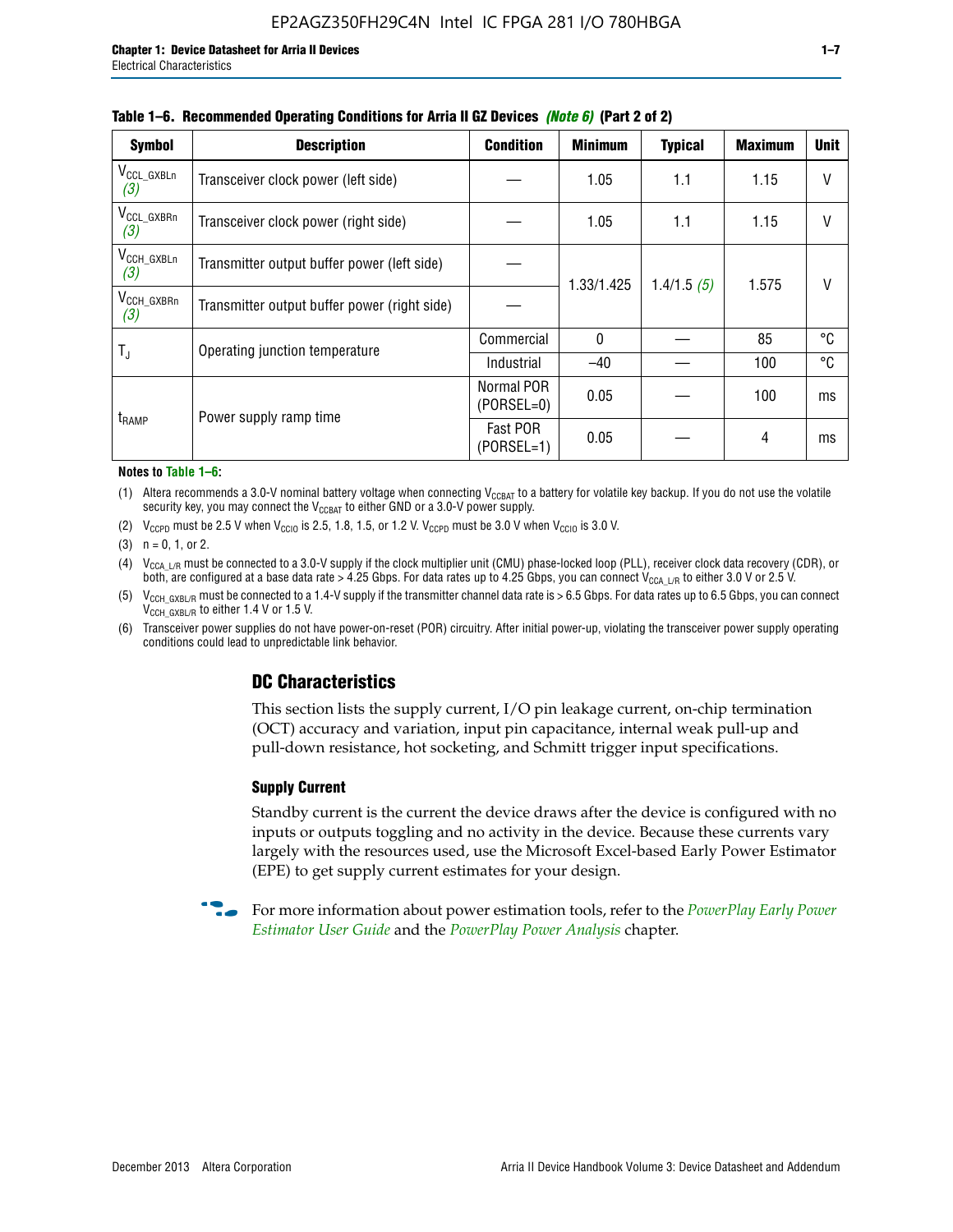### **I/O Pin Leakage Current**

Table 1–7 lists the Arria II GX I/O pin leakage current specifications.

# **Table 1–7. I/O Pin Leakage Current for Arria II GX Devices**

| Symbol   | <b>Description</b> | <b>Conditions</b>                   | <b>Min</b> | <b>Typ</b> | <b>Max</b> | <b>Unit</b> |
|----------|--------------------|-------------------------------------|------------|------------|------------|-------------|
|          | Input pin          | $V_1 = 0$ V to $V_{\text{CCIOMAX}}$ | $-10$      |            |            | uА          |
| $I_{0Z}$ | Tri-stated I/O pin | $V_0 = 0$ V to $V_{\text{CCIOMAX}}$ | $-10$      |            | 10         | uА          |

Table 1–8 lists the Arria II GZ I/O pin leakage current specifications.

**Table 1–8. I/O Pin Leakage Current for Arria II GZ Devices**

| <b>Symbol</b> | <b>Description</b> | <b>Conditions</b>                   | Min   | <b>Typ</b> | Max | <b>Unit</b> |
|---------------|--------------------|-------------------------------------|-------|------------|-----|-------------|
|               | Input pin          | $V_1 = 0$ V to $V_{\text{CCIOMAX}}$ | $-20$ |            | 20  | uА          |
| 10Z           | Tri-stated I/O pin | $V_0 = 0$ V to $V_{\text{CCIOMAX}}$ | $-20$ |            | 20  | uА          |

### **Bus Hold**

Bus hold retains the last valid logic state after the source driving it either enters the high impedance state or is removed. Each I/O pin has an option to enable bus hold in user mode. Bus hold is always disabled in configuration mode.

Table 1–9 lists bus hold specifications for Arria II GX devices.

**Table 1–9. Bus Hold Parameters for Arria II GX Devices** *(Note 1)*

|                                            |                          |                                                  | $V_{CClO}$ (V) |            |       |            |       |            |       |            |       |                |       |            |             |
|--------------------------------------------|--------------------------|--------------------------------------------------|----------------|------------|-------|------------|-------|------------|-------|------------|-------|----------------|-------|------------|-------------|
| <b>Parameter</b>                           | <b>Symbol</b>            | Cond.                                            |                | $1.2$      |       | 1.5        |       | 1.8        |       | 2.5        |       | 3.0            |       | 3.3        | <b>Unit</b> |
|                                            |                          |                                                  | Min            | <b>Max</b> | Min   | <b>Max</b> | Min   | <b>Max</b> | Min   | <b>Max</b> | Min   | <b>Max</b>     | Min   | <b>Max</b> |             |
| Bus-hold<br>low,<br>sustaining<br>current  | <b>I</b> <sub>SUSL</sub> | $V_{IN}$ > $V_{IL}$<br>(max.)                    | 8              |            | 12    |            | 30    |            | 50    |            | 70    |                | 70    |            | μA          |
| Bus-hold<br>high,<br>sustaining<br>current | I <sub>SUSH</sub>        | $V_{IN}$ < $V_{IL}$<br>(min.)                    | $-8$           |            | $-12$ |            | $-30$ |            | $-50$ |            | $-70$ |                | $-70$ |            | μA          |
| Bus-hold<br>low,<br>overdrive<br>current   | $I_{ODL}$                | $0 V < V_{IN} <$<br>V <sub>CCIO</sub>            |                | 125        |       | 175        |       | 200        |       | 300        |       | 500            |       | 500        | μA          |
| Bus-hold<br>high,<br>overdrive<br>current  | $I_{ODH}$                | $0$ V $<$ V $_{\rm IN}$ $<$<br>V <sub>CCIO</sub> |                | $-125$     |       | $-175$     |       | $-200$     |       | $-300$     |       | $-500$         |       | $-500$     | μA          |
| Bus-hold<br>trip point                     | VTRIP                    |                                                  | 0.3            | 0.9        | 0.375 | 1.125      | 0.68  | 1.07       | 0.7   | 1.7        | 0.8   | $\overline{c}$ | 0.8   | 2          | V           |

### **Note to Table 1–9:**

(1) The bus-hold trip points are based on calculated input voltages from the JEDEC standard.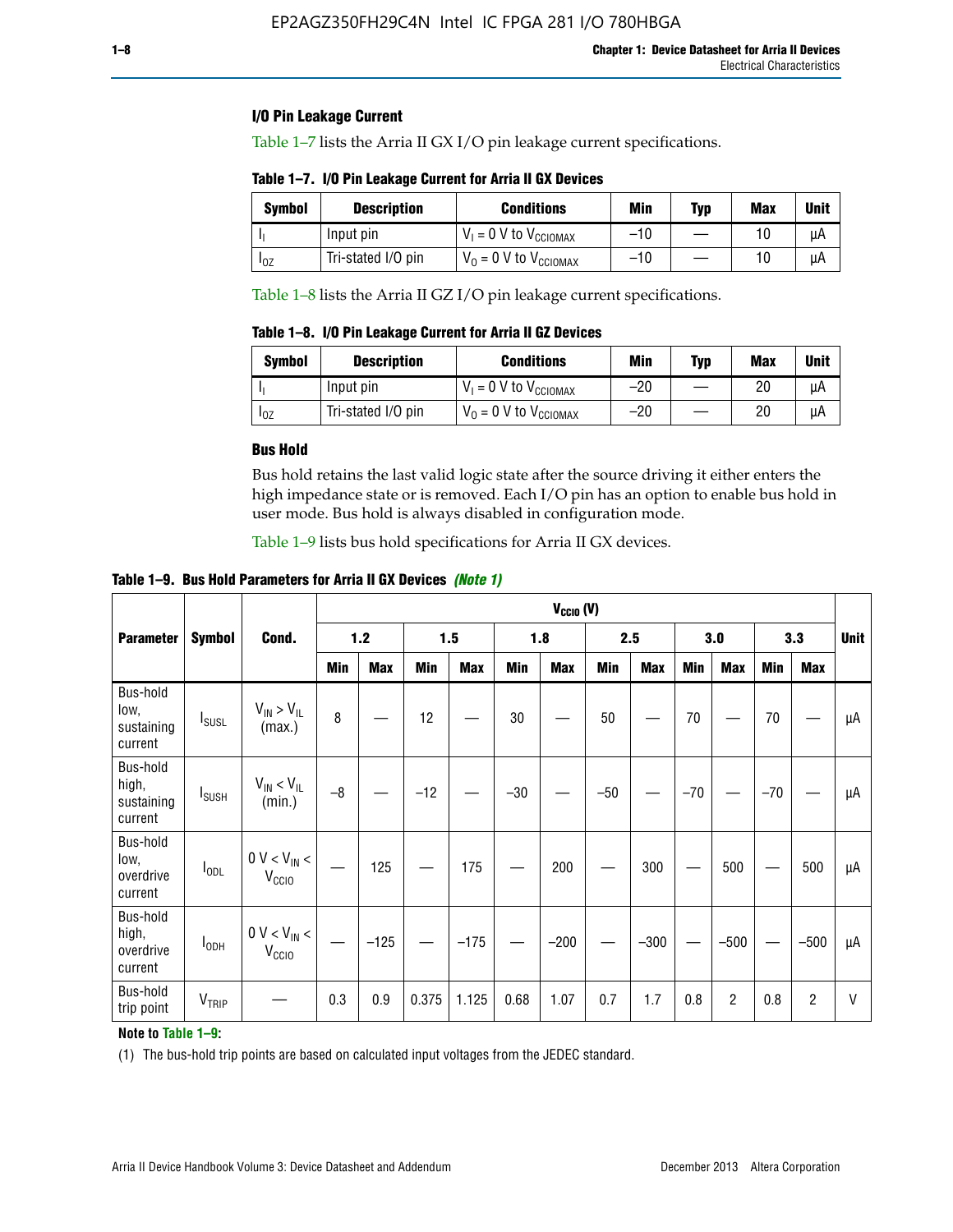### Table 1–10 lists the bus hold specifications for Arria II GZ devices.

**Table 1–10. Bus Hold Parameters for Arria II GZ Devices**

|                                           |                          |                                      | $V_{\text{CCIO}}(V)$ |            |         |            |         |            |         |            |         |            |             |
|-------------------------------------------|--------------------------|--------------------------------------|----------------------|------------|---------|------------|---------|------------|---------|------------|---------|------------|-------------|
| <b>Parameter</b>                          | <b>Symbol</b>            | Cond.                                |                      | $1.2$      |         | 1.5        |         | 1.8        |         | 2.5        |         | 3.0        | <b>Unit</b> |
|                                           |                          |                                      | Min                  | <b>Max</b> | Min     | <b>Max</b> | Min     | <b>Max</b> | Min     | <b>Max</b> | Min     | <b>Max</b> |             |
| Bus-hold<br>Low<br>sustaining<br>current  | $I_{SUSL}$               | $V_{IN} > V_{IL}$<br>(max.)          | 22.5                 |            | 25.0    |            | 30.0    |            | 50.0    |            | 70.0    |            | μA          |
| Bus-hold<br>High<br>sustaining<br>current | <b>I</b> <sub>SUSH</sub> | $V_{IN}$ < $V_{IH}$<br>(min.)        | $-22.5$              |            | $-25.0$ |            | $-30.0$ |            | $-50.0$ |            | $-70.0$ |            | μA          |
| Bus-hold<br>Low<br>overdrive<br>current   | $I_{ODL}$                | $0V < V_{IN}$<br>V <sub>CCIO</sub>   |                      | 120        |         | 160        |         | 200        |         | 300        |         | 500        | μA          |
| Bus-hold<br>High<br>overdrive<br>current  | I <sub>ODH</sub>         | $0V < V_{IN} <$<br>V <sub>CCIO</sub> |                      | $-120$     |         | $-160$     |         | $-200$     |         | $-300$     |         | $-500$     | μA          |
| Bus-hold<br>trip point                    | V <sub>TRIP</sub>        |                                      | 0.45                 | 0.95       | 0.50    | 1.00       | 0.68    | 1.07       | 0.70    | 1.70       | 0.80    | 2.00       | $\vee$      |

# **OCT Specifications**

Table 1–11 lists the Arria II GX device and differential OCT with and without calibration accuracy.

|                                                           |                                                 |                                                |                   | <b>Calibration Accuracy</b> | <b>Unit</b>   |
|-----------------------------------------------------------|-------------------------------------------------|------------------------------------------------|-------------------|-----------------------------|---------------|
| <b>Symbol</b>                                             | <b>Description</b>                              | <b>Conditions (V)</b>                          | <b>Commercial</b> | <b>Industrial</b>           |               |
| 25- $\Omega$ R <sub>s</sub><br>3.0, 2.5                   | 25- $\Omega$ series OCT<br>without calibration  | $V_{\text{CC10}} = 3.0, 2.5$                   | ± 30              | ± 40                        | $\frac{0}{0}$ |
| 50- $\Omega$ R <sub>s</sub><br>3.0, 2.5                   | $50-\Omega$ series OCT<br>without calibration   | $V_{\text{CC10}} = 3.0, 2.5$                   | ± 30              | ± 40                        | $\frac{0}{0}$ |
| 25- $\Omega$ R <sub>S</sub><br>1.8                        | 25- $\Omega$ series OCT<br>without calibration  | $V_{\text{CCI0}} = 1.8$                        | ± 40              | ± 50                        | $\frac{0}{0}$ |
| 50- $\Omega$ R <sub>s</sub><br>1.8                        | $50-\Omega$ series OCT<br>without calibration   | $V_{\text{CC10}} = 1.8$                        | ± 40              | ± 50                        | $\frac{0}{0}$ |
| 25- $\Omega$ R <sub>s</sub><br>1.5, 1.2                   | 25- $\Omega$ series OCT<br>without calibration  | $V_{CCD} = 1.5, 1.2$                           | ± 50              | ± 50                        | $\frac{0}{0}$ |
| 50- $\Omega$ R <sub>s</sub><br>1.5, 1.2                   | $50 - \Omega$ series OCT<br>without calibration | $V_{\text{CC10}} = 1.5, 1.2$                   | ± 50              | ± 50                        | $\frac{0}{0}$ |
| 25- $\Omega$ R <sub>S</sub><br>3.0, 2.5, 1.8, 1.5,<br>1.2 | 25- $\Omega$ series OCT<br>with calibration     | $V_{\text{CC10}} = 3.0, 2.5,$<br>1.8, 1.5, 1.2 | ±10               | ± 10                        | $\frac{0}{0}$ |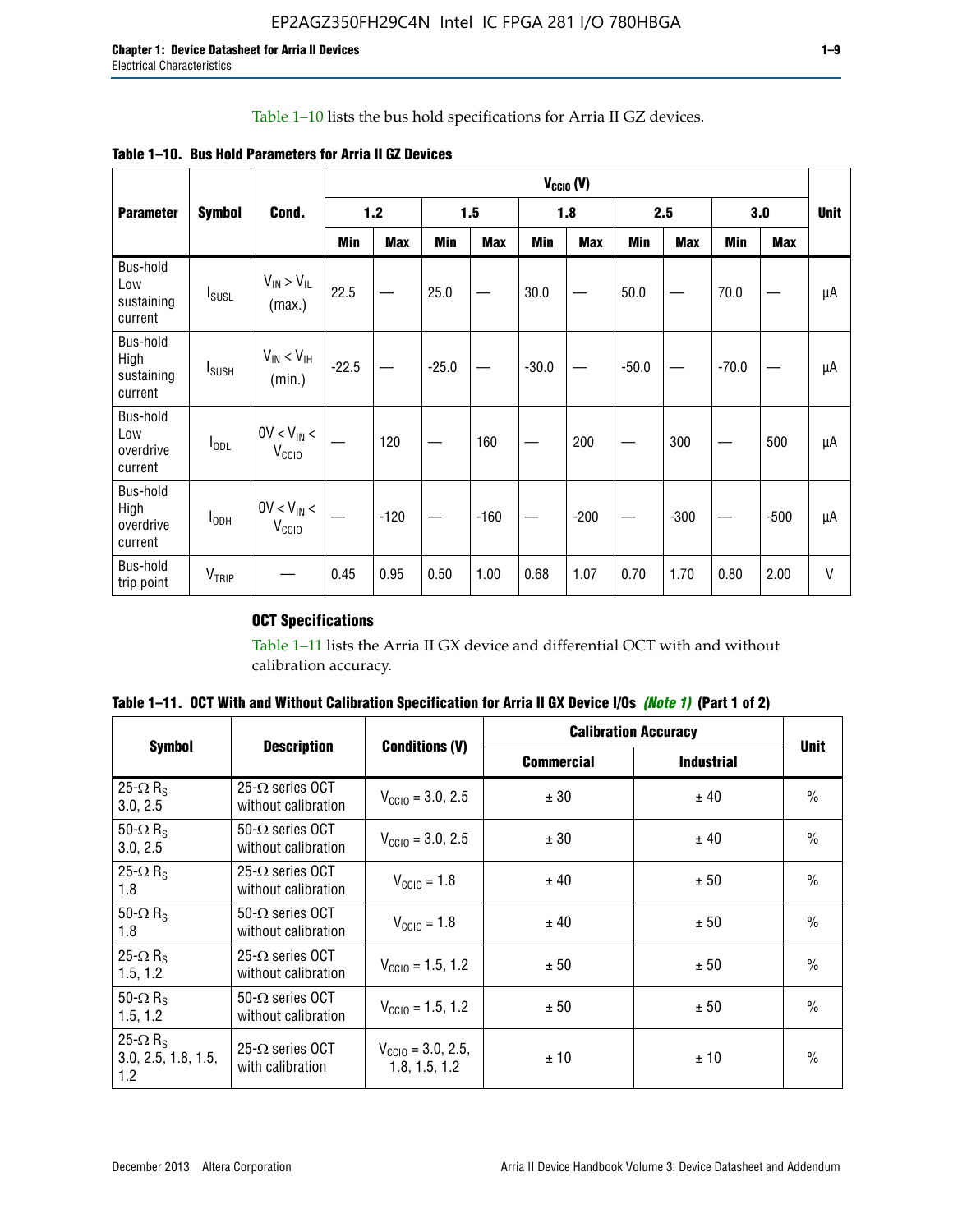|                                                           |                                                          |                                                | <b>Calibration Accuracy</b> | <b>Unit</b>       |               |
|-----------------------------------------------------------|----------------------------------------------------------|------------------------------------------------|-----------------------------|-------------------|---------------|
| <b>Symbol</b>                                             | <b>Description</b>                                       | <b>Conditions (V)</b>                          | <b>Commercial</b>           | <b>Industrial</b> |               |
| 50- $\Omega$ R <sub>S</sub><br>3.0, 2.5, 1.8, 1.5,<br>1.2 | 50- $\Omega$ series OCT<br>with calibration              | $V_{\text{CCIO}} = 3.0, 2.5,$<br>1.8, 1.5, 1.2 | ±10                         | ± 10              | $\frac{0}{0}$ |
| 100- $\Omega$ R <sub>D</sub><br>2.5                       | 100- $\Omega$ differential<br>OCT without<br>calibration | $V_{CCl0} = 2.5$                               | ± 30                        | ± 30              | $\%$          |

### **Table 1–11. OCT With and Without Calibration Specification for Arria II GX Device I/Os** *(Note 1)* **(Part 2 of 2)**

**Note to Table 1–11:**

(1) OCT with calibration accuracy is valid at the time of calibration only.

Table 1–12 lists the OCT termination calibration accuracy specifications for Arria II GZ devices.

| Table 1–12. OCT with Calibration Accuracy Specifications for Arria II GZ Devices (Note 1) |  |  |  |
|-------------------------------------------------------------------------------------------|--|--|--|
|-------------------------------------------------------------------------------------------|--|--|--|

|                                                                                                       |                                                                                                                                 |                                                | <b>Calibration Accuracy</b> |        | <b>Unit</b> |               |
|-------------------------------------------------------------------------------------------------------|---------------------------------------------------------------------------------------------------------------------------------|------------------------------------------------|-----------------------------|--------|-------------|---------------|
| <b>Symbol</b>                                                                                         | <b>Description</b>                                                                                                              | <b>Conditions (V)</b>                          | C <sub>2</sub>              | C3, I3 | C4,14       |               |
| 25- $\Omega$ R <sub>s</sub><br>3.0, 2.5, 1.8, 1.5,<br>1.2 $(2)$                                       | $25-\Omega$ series OCT<br>with calibration                                                                                      | $V_{CGI0} = 3.0, 2.5,$<br>1.8, 1.5, 1.2        | ± 8                         | ± 8    | ± 8         | $\frac{0}{0}$ |
| 50- $\Omega$ R <sub>s</sub><br>3.0, 2.5, 1.8, 1.5,<br>1.2                                             | 50- $\Omega$ internal series<br>OCT with calibration                                                                            | $V_{\text{CC10}} = 3.0, 2.5,$<br>1.8, 1.5, 1.2 | ± 8                         | ± 8    | ± 8         | $\frac{0}{0}$ |
| 50- $\Omega$ R <sub>T</sub><br>2.5, 1.8, 1.5, 1.2                                                     | 50- $\Omega$ internal parallel<br><b>OCT</b> with calibration                                                                   | $V_{\text{CC10}} = 2.5, 1.8,$<br>1.5.1.2       | ± 10                        | ± 10   | ± 10        | $\frac{0}{0}$ |
| 20- $\Omega$ , 40- $\Omega$ , and<br>$60 - \Omega$ R <sub>S</sub><br>3.0, 2.5, 1.8, 1.5,<br>1.2 $(3)$ | 20- $\Omega$ , 40- $\Omega$ and<br>60- $\Omega$ R <sub>s</sub> expanded<br>range for internal<br>series OCT with<br>calibration | $V_{\text{CC10}} = 3.0, 2.5,$<br>1.8, 1.5, 1.2 | ± 10                        | ± 10   | ± 10        | $\frac{0}{0}$ |
| 25- $\Omega$ R <sub>S</sub> left_shift<br>3.0, 2.5, 1.8, 1.5,<br>1.2                                  | $25-\Omega R_{S\_left\_shift}$<br>internal left shift<br>series OCT with<br>calibration                                         | $V_{\text{CC10}} = 3.0, 2.5,$<br>1.8, 1.5, 1.2 | ± 10                        | ±10    | ± 10        | $\frac{0}{0}$ |

**Notes to Table 1–12:**

(1) OCT calibration accuracy is valid at the time of calibration only.

(2) 25- $\Omega$  R<sub>S</sub> is not supported for 1.5 V and 1.2 V in Row I/O.

(3)  $20-\Omega$  R<sub>S</sub> is not supported for 1.5 V and 1.2 V in Row I/O.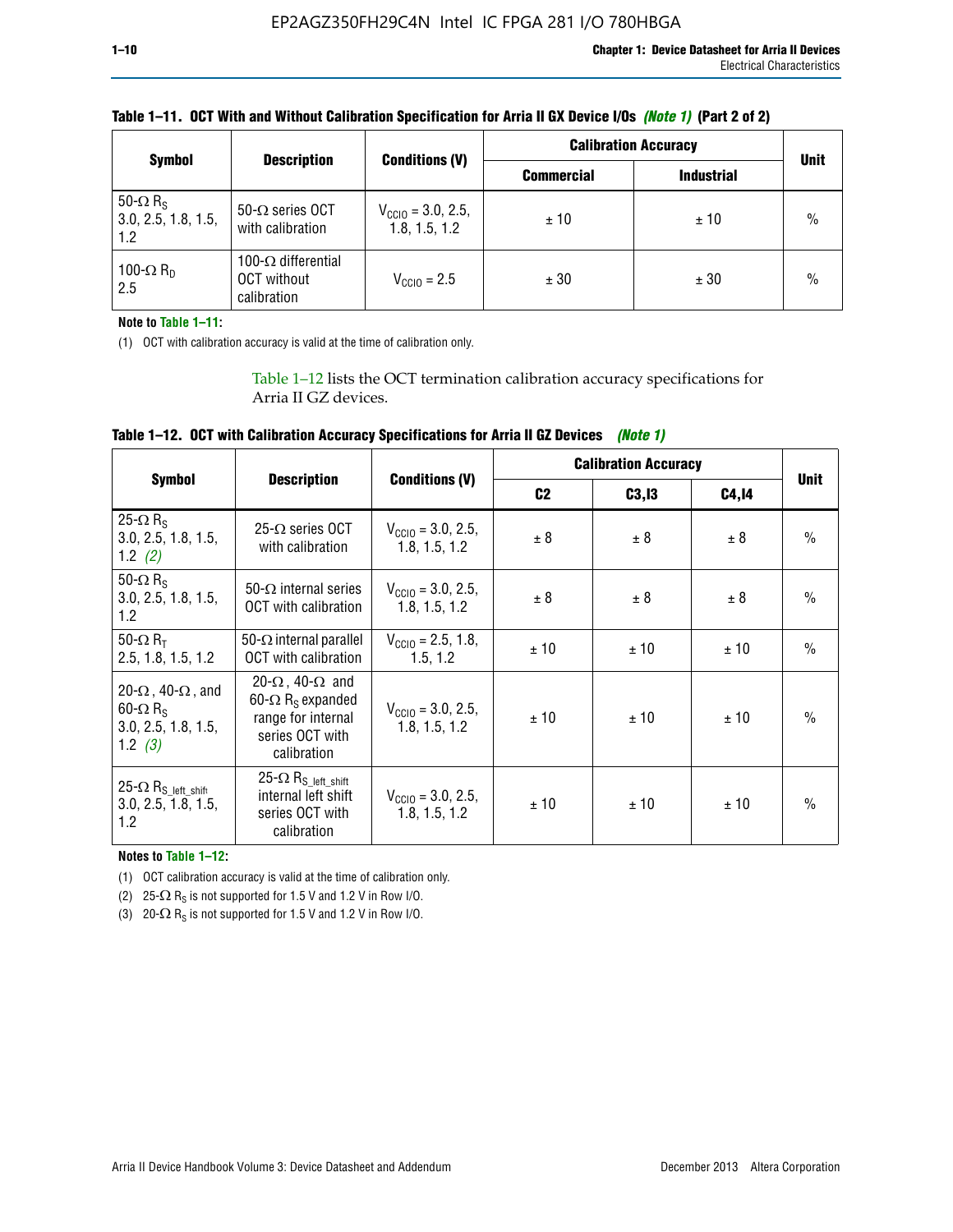The calibration accuracy for calibrated series and parallel OCTs are applicable at the moment of calibration. When process, voltage, and temperature (PVT) conditions change after calibration, the tolerance may change.

Table 1–13 lists the Arria II GZ OCT without calibration resistance tolerance to PVT changes.

|  | Table 1–13. OCT Without Calibration Resistance Tolerance Specifications for Arria II GZ Devices |  |  |  |
|--|-------------------------------------------------------------------------------------------------|--|--|--|
|--|-------------------------------------------------------------------------------------------------|--|--|--|

|                                            |                                                                   |                              | <b>Resistance Tolerance</b> |              |               |
|--------------------------------------------|-------------------------------------------------------------------|------------------------------|-----------------------------|--------------|---------------|
| <b>Symbol</b>                              | <b>Description</b>                                                | <b>Conditions (V)</b>        | C3, I3                      | <b>C4,14</b> | <b>Unit</b>   |
| 25- $\Omega$ R <sub>S</sub><br>3.0 and 2.5 | $25-\Omega$ internal series<br><b>OCT</b> without<br>calibration  | $V_{\text{CC10}} = 3.0, 2.5$ | ± 40                        | ± 40         | $\frac{0}{0}$ |
| 25- $\Omega$ R <sub>S</sub><br>1.8 and 1.5 | 25- $\Omega$ internal series<br><b>OCT</b> without<br>calibration | $V_{CGI0} = 1.8, 1.5$        | ± 40                        | ± 40         | $\frac{0}{0}$ |
| 25- $\Omega$ R <sub>S</sub><br>1.2         | 25- $\Omega$ internal series<br><b>OCT</b> without<br>calibration | $V_{\text{CC10}} = 1.2$      | ± 50                        | ± 50         | $\frac{0}{0}$ |
| 50- $\Omega$ R <sub>S</sub><br>3.0 and 2.5 | $50-\Omega$ internal series<br><b>OCT</b> without<br>calibration  | $V_{\text{CC10}} = 3.0, 2.5$ | ± 40                        | ± 40         | $\frac{0}{0}$ |
| 50- $\Omega$ R <sub>S</sub><br>1.8 and 1.5 | 50- $\Omega$ internal series<br><b>OCT</b> without<br>calibration | $V_{\text{CC10}} = 1.8, 1.5$ | ± 40                        | ± 40         | $\frac{0}{0}$ |
| 50- $\Omega$ R <sub>s</sub><br>1.2         | 50- $\Omega$ internal series<br><b>OCT</b> without<br>calibration | $V_{\text{CC10}} = 1.2$      | ± 50                        | ± 50         | $\frac{0}{0}$ |
| 100- $\Omega$ R <sub>D</sub><br>2.5        | 100- $\Omega$ internal<br>differential OCT                        | $V_{\text{CC10}} = 2.5$      | ± 25                        | ± 25         | $\frac{0}{0}$ |

OCT calibration is automatically performed at power up for OCT-enabled I/Os. When voltage and temperature conditions change after calibration, the resistance may change. Use Equation 1–1 and Table 1–14 to determine the OCT variation when voltage and temperature vary after power-up calibration for Arria II GX and GZ devices.

**Equation 1–1. OCT Variation** *(Note 1)*

$$
R_{OCT} = R_{SCAL} \Big( 1 + \langle \frac{dR}{dT} \times \Delta T \rangle \pm \langle \frac{dR}{dV} \times \Delta V \rangle \Big)
$$

#### **Notes to Equation 1–1:**

(1)  $R_{OCT}$  value calculated from Equation 1–1shows the range of OCT resistance with the variation of temperature and V<sub>CCIO</sub>.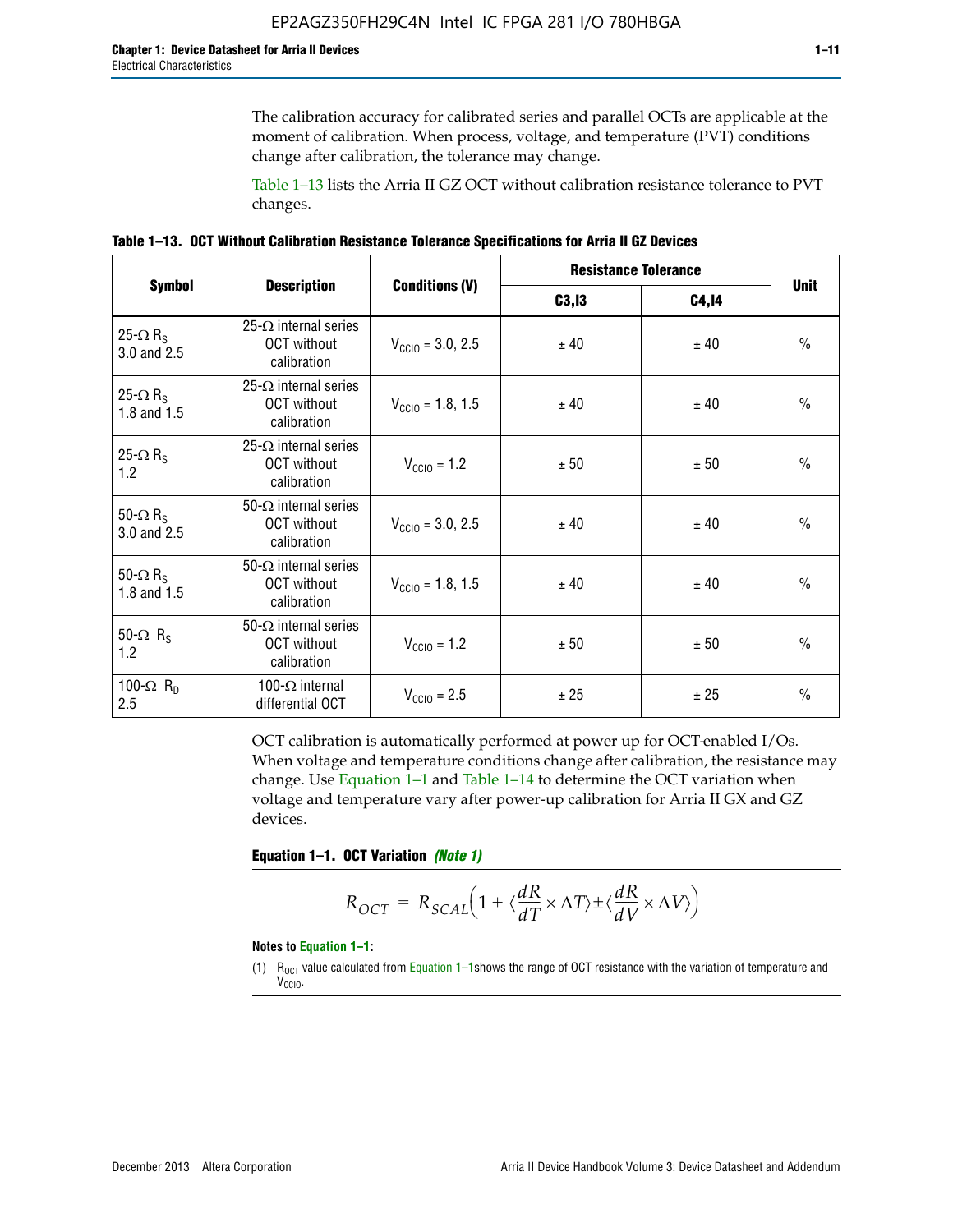Use the following with Equation 1–1:

- $\blacksquare$  R<sub>SCAL</sub> is the OCT resistance value at power up.
- $\blacksquare$   $\Delta T$  is the variation of temperature with respect to the temperature at power up.
- $\blacksquare$   $\Delta V$  is the variation of voltage with respect to the V<sub>CCIO</sub> at power up.
- $\blacksquare$  dR/dT is the percentage change of  $R_{\text{SCAL}}$  with temperature.
- $\blacksquare$  dR/dV is the percentage change of R<sub>SCAL</sub> with voltage.

Table 1–14 lists the OCT variation with temperature and voltage after power-up calibration for Arria II GX devices.

| Table 1–14. OCT Variation after Power-up Calibration for Arria II GX Devices |  |  |  |  |  |  |  |  |  |
|------------------------------------------------------------------------------|--|--|--|--|--|--|--|--|--|
|------------------------------------------------------------------------------|--|--|--|--|--|--|--|--|--|

| <b>Nominal Voltage V<sub>CCIO</sub> (V)</b> | $dR/dT$ (%/°C) | $dR/dV$ (%/mV) |
|---------------------------------------------|----------------|----------------|
| 3.0                                         | 0.262          | 0.035          |
| 2.5                                         | 0.234          | 0.039          |
| 1.8                                         | 0.219          | 0.086          |
| 1.5                                         | 0.199          | 0.136          |
| 1.2                                         | 0.161          | 0.288          |

Table 1–15 lists the OCT variation with temperature and voltage after power-up calibration for Arria II GZ devices.

| <b>Nominal Voltage, V<sub>ccio</sub> (V)</b> | $dR/dT$ (%/°C) | dR/dV (%/mV) |
|----------------------------------------------|----------------|--------------|
| 3.0                                          | 0.189          | 0.0297       |
| 2.5                                          | 0.208          | 0.0344       |
| 1.8                                          | 0.266          | 0.0499       |
| 1.5                                          | 0.273          | 0.0744       |
| 19                                           | 0.317          | 0.1241       |

**Table 1–15. OCT Variation after Power-Up Calibration for Arria II GZ Devices** *(Note 1)*

**Note to Table 1–15:**

(1) Valid for V<sub>CCIO</sub> range of  $\pm 5\%$  and temperature range of 0° to 85°C.

#### **Pin Capacitance**

Table 1–16 lists the pin capacitance for Arria II GX devices.

**Table 1–16. Pin Capacitance for Arria II GX Devices**

| Symbol   | <b>Description</b>                                                                                                                               | <b>Typical</b> | <b>Unit</b> |
|----------|--------------------------------------------------------------------------------------------------------------------------------------------------|----------------|-------------|
| $v_{10}$ | Input capacitance on I/O pins, dual-purpose pins (differential I/O, clock,<br>$R_{\text{up}}$ , $R_{\text{dn}}$ , and dedicated clock input pins |                | рŀ          |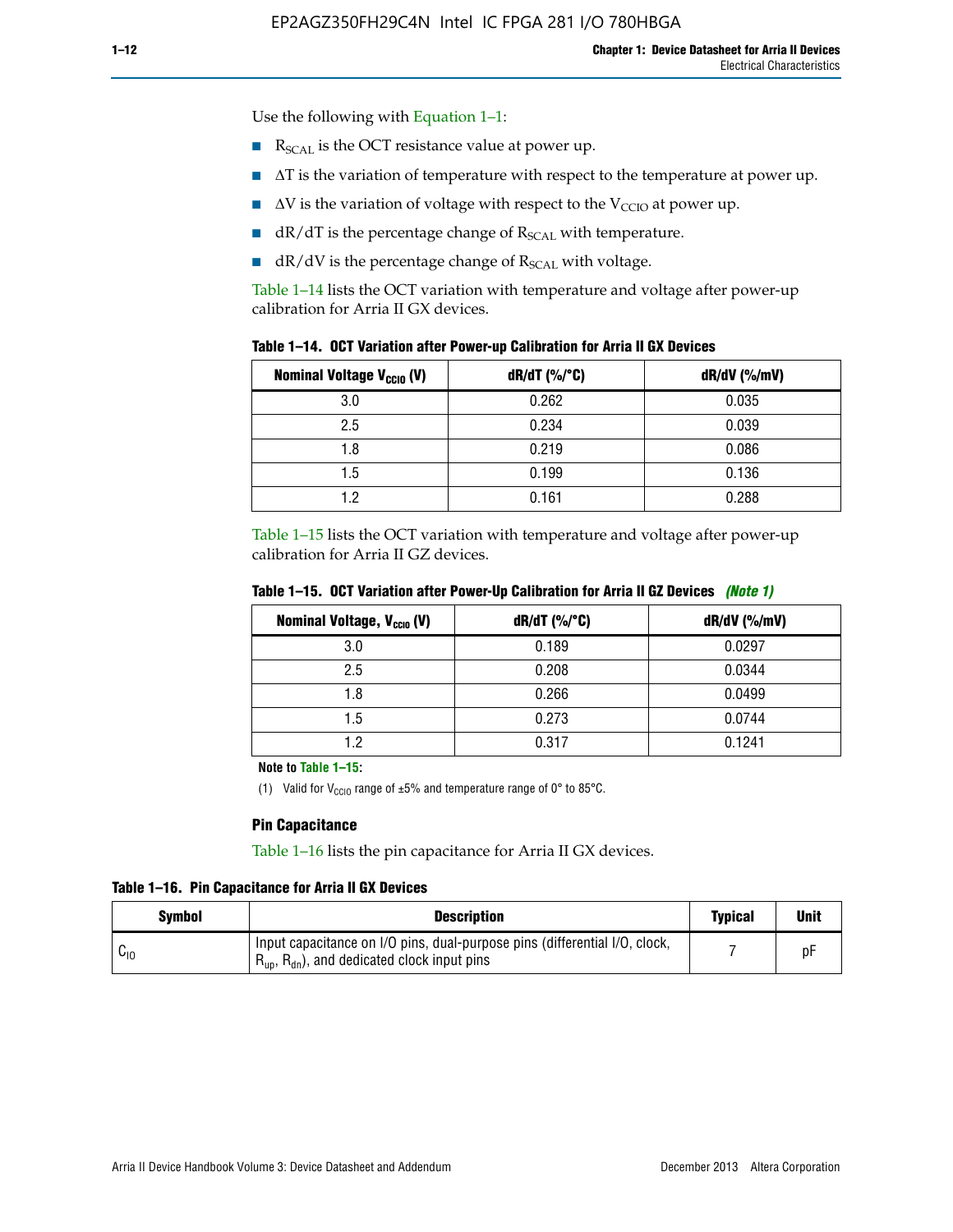### Table 1–17 lists the pin capacitance for Arria II GZ devices.

**Table 1–17. Pin Capacitance for Arria II GZ Devices** 

| <b>Symbol</b>                                    | <b>Description</b>                                                     | <b>Typical</b> | <b>Unit</b> |
|--------------------------------------------------|------------------------------------------------------------------------|----------------|-------------|
| $C_{\text{IOTB}}$                                | Input capacitance on the top and bottom I/O pins                       | 4              | pF          |
| C <sub>IOLR</sub>                                | Input capacitance on the left and right I/O pins                       | 4              | pF          |
| $C_{CLKTB}$                                      | Input capacitance on the top and bottom non-dedicated clock input pins |                | рF          |
| $C_{CLKLR}$                                      | Input capacitance on the left and right non-dedicated clock input pins |                | pF          |
| $C_{\text{OUTFB}}$                               | Input capacitance on the dual-purpose clock output and feedback pins   | 5              | pF          |
| $CCLK1$ , $CCLK3$ , $CCLK8$ ,<br>and $C_{CLK10}$ | Input capacitance for dedicated clock input pins                       |                | рF          |

### **Internal Weak Pull-Up and Weak Pull-Down Resistors**

Table 1–18 lists the weak pull-up and pull-down resistor values for Arria II GX devices.

**Table 1–18. Internal Weak Pull-up and Weak Pull-Down Resistors for Arria II GX Devices** *(Note 1)* 

| <b>Symbol</b> | <b>Description</b>                                              | <b>Conditions</b>                              | Min | Typ | Max | <b>Unit</b> |
|---------------|-----------------------------------------------------------------|------------------------------------------------|-----|-----|-----|-------------|
|               |                                                                 | $V_{\text{CC10}} = 3.3 \text{ V} \pm 5\%$ (2)  | 7   | 25  | 41  | $k\Omega$   |
| $R_{PU}$      | Value of I/O pin pull-up resistor                               | $V_{\text{CC10}} = 3.0 V \pm 5\%$ (2)          | 7   | 28  | 47  | $k\Omega$   |
|               | before and during configuration,<br>as well as user mode if the | $V_{\text{CC10}} = 2.5 V \pm 5\% (2)$          | 8   | 35  | 61  | $k\Omega$   |
|               | programmable pull-up resistor<br>option is enabled.             | $V_{\text{CC10}} = 1.8 \text{ V } \pm 5\%$ (2) | 10  | 57  | 108 | $k\Omega$   |
|               |                                                                 | $V_{\text{CC10}} = 1.5 \text{ V} \pm 5\%$ (2)  | 13  | 82  | 163 | $k\Omega$   |
|               |                                                                 | $V_{\text{CC10}} = 1.2 V \pm 5\%$ (2)          | 19  | 143 | 351 | $k\Omega$   |
|               |                                                                 | $V_{\text{CC10}} = 3.3 V \pm 5\%$              | 6   | 19  | 29  | $k\Omega$   |
|               |                                                                 | $V_{\text{CC10}} = 3.0 V \pm 5\%$              | 6   | 22  | 32  | $k\Omega$   |
| $R_{PD}$      | Value of TCK pin pull-down<br>resistor                          | $V_{\text{CC10}} = 2.5 V \pm 5\%$              | 6   | 25  | 42  | $k\Omega$   |
|               |                                                                 | $V_{\text{CC10}} = 1.8 \text{ V} \pm 5\%$      | 7   | 35  | 70  | $k\Omega$   |
|               |                                                                 | $V_{\text{CC10}} = 1.5 V \pm 5\%$              | 8   | 50  | 112 | kΩ          |

**Notes to Table 1–18:**

(1) All I/O pins have an option to enable weak pull-up except configuration, test, and JTAG pins. The weak pull-down feature is only available for JTAG TCK.

(2) Pin pull-up resistance values may be lower if an external source drives the pin higher than  $V_{\text{CCIO}}$ .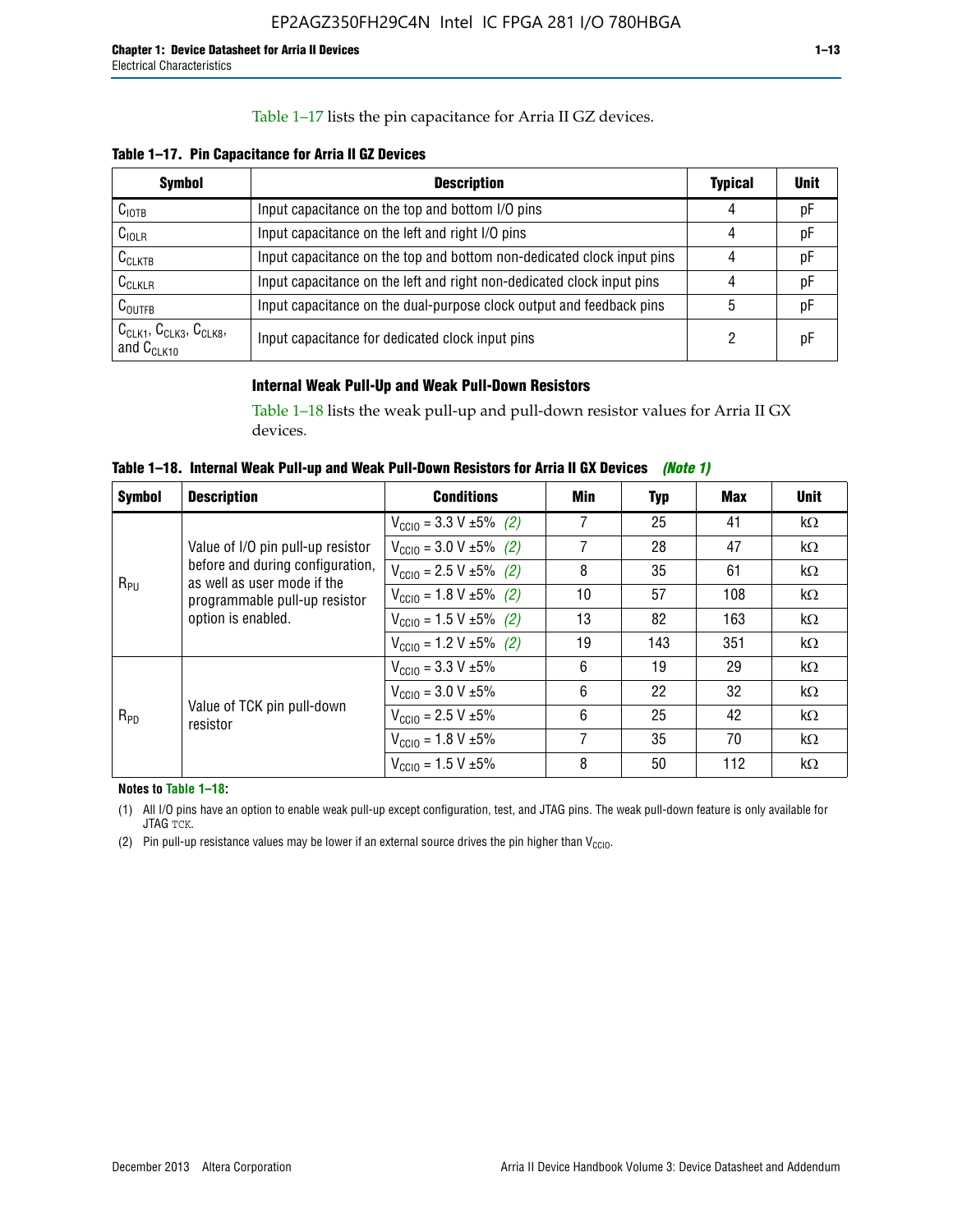Table 1–19 lists the weak pull-up resistor values for Arria II GZ devices.

| Table 1–19. Internal Weak Pull-Up Resistor for Arria II GZ Devices <i>(Note 1), (2)</i> |  |
|-----------------------------------------------------------------------------------------|--|
|-----------------------------------------------------------------------------------------|--|

| <b>Symbol</b> | <b>Description</b>                                                                                                              | <b>Conditions</b>                                    | Min | <b>Typ</b> | <b>Max</b> | <b>Unit</b> |
|---------------|---------------------------------------------------------------------------------------------------------------------------------|------------------------------------------------------|-----|------------|------------|-------------|
|               | Value of the I/O pin pull-up                                                                                                    | $V_{\text{CC10}} = 3.0 V \pm 5\%$ (3)                |     | 25         |            | kΩ          |
| $R_{PU}$      | resistor before and during<br>configuration, as well as user<br>mode if the programmable<br>pull-up resistor option is enabled. | $V_{\text{CC10}} = 2.5 V \pm 5\%$ (3)                |     | 25         |            | kΩ          |
|               |                                                                                                                                 | $V_{\text{CC10}} = 1.8 \text{ V} \pm 5\%$ (3)        |     | 25         |            | kΩ          |
|               |                                                                                                                                 | $V_{\text{CC10}} = 1.5 \text{ V} \pm 5\%$ (3)        |     | 25         |            | kΩ          |
|               |                                                                                                                                 | $V_{\text{CC10}} = 1.2 \text{ V } \pm 5\% \quad (3)$ |     | 25         |            | kΩ          |

**Notes to Table 1–19:**

(1) All I/O pins have an option to enable weak pull-up except configuration, test, and JTAG pins.

(2) The internal weak pull-down feature is only available for the JTAG TCK pin. The typical value for this internal weak pull-down resistor is approximately 25 k $\Omega$ .

(3) Pin pull-up resistance values may be lower if an external source drives the pin higher than  $V_{\text{CCIO}}$ .

#### **Hot Socketing**

Table 1–20 lists the hot-socketing specification for Arria II GX and GZ devices.

**Table 1–20. Hot Socketing Specifications for Arria II Devices** 

| <b>Symbol</b>    | <b>Description</b>                | <b>Maximum</b>     |
|------------------|-----------------------------------|--------------------|
| $I_{IIOPIN(DC)}$ | DC current per I/O pin            | $300 \mu A$        |
| $I$ IOPIN(AC)    | AC current per I/O pin            | $8 \text{ mA}$ (1) |
| IXCVRTX(DC)      | DC current per transceiver TX pin | 100 mA             |
| IXCVRRX(DC)      | DC current per transceiver RX pin | $50 \text{ mA}$    |

#### **Note to Table 1–20:**

(1) The I/O ramp rate is 10 ns or more. For ramp rates faster than 10 ns,  $|I_{10\text{PIN}}| = C$  dv/dt, in which "C" is I/O pin capacitance and "dv/dt" is slew rate.

# **Schmitt Trigger Input**

The Arria II GX device supports Schmitt trigger input on the TDI, TMS, TCK, nSTATUS, nCONFIG, nCE, CONF\_DONE, and DCLK pins. A Schmitt trigger feature introduces hysteresis to the input signal for improved noise immunity, especially for signals with slow edge rates.

Table 1–21 lists the hysteresis specifications across the supported  $V<sub>CCIO</sub>$  range for Schmitt trigger inputs in Arria II GX devices.

**Table 1–21. Schmitt Trigger Input Hysteresis Specifications for Arria II GX Devices**

| <b>Symbol</b>        | <b>Description</b>                   | <b>Condition (V)</b>    | <b>Minimum</b> | <b>Unit</b> |
|----------------------|--------------------------------------|-------------------------|----------------|-------------|
|                      |                                      | $V_{\text{CGI0}} = 3.3$ | 220            | mV          |
| V <sub>Schmitt</sub> | Hysteresis for Schmitt trigger input | $V_{\text{CCIO}} = 2.5$ | 180            | mV          |
|                      |                                      | $V_{\text{CCIO}} = 1.8$ | 110            | mV          |
|                      |                                      | $V_{\text{CCIO}} = 1.5$ | 70             | mV          |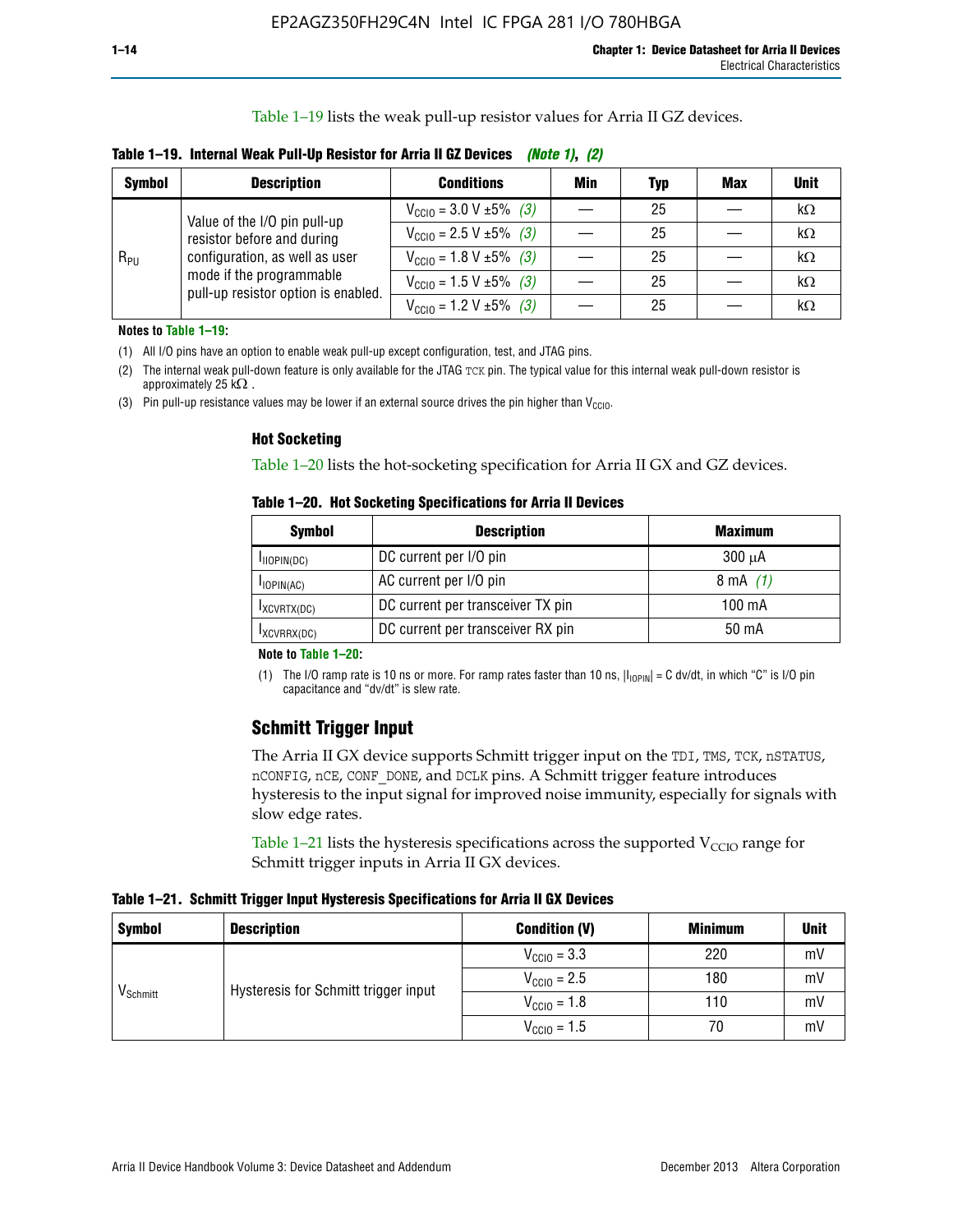# **I/O Standard Specifications**

Table 1–22 through Table 1–35 list input voltage ( $V_{IH}$  and  $V_{IL}$ ), output voltage ( $V_{OH}$ and  $V_{OL}$ ), and current drive characteristics ( $I_{OH}$  and  $I_{OL}$ ) for various I/O standards supported by the Arria II device family. They also show the Arria II device family I/O standard specifications.  $V_{OL}$  and  $V_{OH}$  values are valid at the corresponding  $I_{OH}$  and I<sub>OL</sub>, respectively.

**1.** For an explanation of terms used in Table 1–22 through Table 1–35, refer to "Glossary" on page 1–74.

Table 1–22 lists the single-ended I/O standards for Arria II GX devices.

| I/O Standard | $V_{CGI0} (V)$ |            | $V_{IL}(V)$ |        | $V_{IH}(V)$                        |                                    | $V_{OL}(V)$                | $V_{OH} (V)$                       | $I_{0L}$                           | l <sub>oh</sub> |        |
|--------------|----------------|------------|-------------|--------|------------------------------------|------------------------------------|----------------------------|------------------------------------|------------------------------------|-----------------|--------|
|              | Min            | <b>Typ</b> | Max         | Min    | Max                                | Min                                | <b>Max</b>                 | Max                                | Min                                | (mA)            | (mA)   |
| 3.3 V LVTTL  | 3.135          | 3.3        | 3.465       | $-0.3$ | 0.8                                | 1.7                                | 3.6                        | 0.45                               | 2.4                                | 4               | $-4$   |
| 3.3 V LVCMOS | 3.135          | 3.3        | 3.465       | $-0.3$ | 0.8                                | 1.7                                | 3.6                        | 0.2                                | $V_{\text{CCIO}}$ -0.2             | $\overline{2}$  | $-2$   |
| 3.0 V LVTTL  | 2.85           | 3          | 3.15        | $-0.3$ | 0.8                                | 1.7                                | $V_{\text{CCIO}} +$<br>0.3 | 0.45                               | 2.4                                | 4               | $-4$   |
| 3.0 V LVCMOS | 2.85           | 3          | 3.15        | $-0.3$ | 0.8                                | 1.7                                | $V_{CC10} +$<br>0.3        | 0.2                                | $V_{\text{CC10}}$ - 0.2            | 0.1             | $-0.1$ |
| 2.5 V LVCMOS | 2.375          | 2.5        | 2.625       | $-0.3$ | 0.7                                | 1.7                                | $V_{CC10} +$<br>0.3        | 0.4                                | $\overline{c}$                     | 1               | $-1$   |
| 1.8 V LVCMOS | 1.71           | 1.8        | 1.89        | $-0.3$ | $0.35 \times$<br>V <sub>CCIO</sub> | $0.65 \times$<br>V <sub>CCIO</sub> | $V_{CClO}$ +<br>0.3        | 0.45                               | $V_{\text{CCIO}}$ -<br>0.45        | $\overline{2}$  | $-2$   |
| 1.5 V LVCMOS | 1.425          | 1.5        | 1.575       | $-0.3$ | $0.35 \times$<br>V <sub>CCIO</sub> | $0.65 \times$<br>V <sub>CCIO</sub> | $V_{CC10} +$<br>0.3        | $0.25 \times$<br>V <sub>CCIO</sub> | $0.75 \times$<br>V <sub>CCIO</sub> | $\overline{2}$  | $-2$   |
| 1.2 V LVCMOS | 1.14           | 1.2        | 1.26        | $-0.3$ | $0.35 \times$<br>V <sub>CCIO</sub> | $0.65 \times$<br>$V_{\rm CCIO}$    | $V_{CC10} +$<br>0.3        | $0.25 \times$<br>V <sub>CCIO</sub> | $0.75 \times$<br>V <sub>CCIO</sub> | $\overline{2}$  | $-2$   |
| 3.0-V PCI    | 2.85           | 3          | 3.15        |        | $0.3 \times$<br>$V_{\rm CClO}$     | $0.5 \times$<br>$V_{\rm CClO}$     | $V_{CC10} +$<br>0.3        | $0.1 \times$<br>V <sub>CCIO</sub>  | $0.9 \times V_{\text{CC10}}$       | 1.5             | $-0.5$ |
| 3.0-V PCI-X  | 2.85           | 3          | 3.15        |        | $0.35 \times$<br>V <sub>CCIO</sub> | $0.5 \times$<br>V <sub>CClO</sub>  | $V_{CC10} +$<br>0.3        | $0.1 \times$<br>V <sub>CCIO</sub>  | $0.9 \times V_{\text{CC10}}$       | 1.5             | $-0.5$ |

**Table 1–22. Single-Ended I/O Standards for Arria II GX Devices**

Table 1–23 lists the single-ended I/O standards for Arria II GZ devices.

|  |  |  | Table 1-23. Single-Ended I/O Standards for Arria II GZ Devices (Part 1 of 2) |  |
|--|--|--|------------------------------------------------------------------------------|--|
|--|--|--|------------------------------------------------------------------------------|--|

|               | $V_{CCl0}(V)$ |     | $V_{IL}(V)$ |            | $V_{IH} (V)$                       |                                    | $V_{OL}(V)$                | $V_{OH} (V)$                       | <b>I</b> OL                        | <sup>1</sup> OH |        |
|---------------|---------------|-----|-------------|------------|------------------------------------|------------------------------------|----------------------------|------------------------------------|------------------------------------|-----------------|--------|
| I/O Standard  | Min           | Typ | <b>Max</b>  | <b>Min</b> | <b>Max</b>                         | Min                                | <b>Max</b>                 | <b>Max</b>                         | Min                                | (mA)            | (mA)   |
| <b>LVTTL</b>  | 2.85          | 3   | 3.15        | $-0.3$     | 0.8                                | 1.7                                | 3.6                        | 0.4                                | 2.4                                | 2               | $-2$   |
| <b>LVCMOS</b> | 2.85          | 3   | 3.15        | $-0.3$     | 0.8                                | 1.7                                | 3.6                        | 0.2                                | $V_{\text{CCIO}}$ - 0.2            | 0.1             | $-0.1$ |
| 2.5V          | 2.375         | 2.5 | 2.625       | $-0.3$     | 0.7                                | 1.7                                | 3.6                        | 0.4                                | 2                                  |                 | $-1$   |
| 1.8V          | 1.71          | 1.8 | 1.89        | $-0.3$     | $0.35 \times$<br>V <sub>CCIO</sub> | $0.65 \times$<br>V <sub>CCIO</sub> | $V_{\text{CC1O}} +$<br>0.3 | 0.45                               | $V_{CGIO}$ -<br>0.45               | 2               | -2     |
| 1.5V          | 1.425         | 1.5 | .575        | $-0.3$     | $0.35 \times$<br>V <sub>CCIO</sub> | $0.65 \times$<br>V <sub>CCIO</sub> | $V_{\text{CC1O}} +$<br>0.3 | $0.25 \times$<br>V <sub>CCIO</sub> | $0.75 \times$<br>V <sub>CCIO</sub> | 2               | -2     |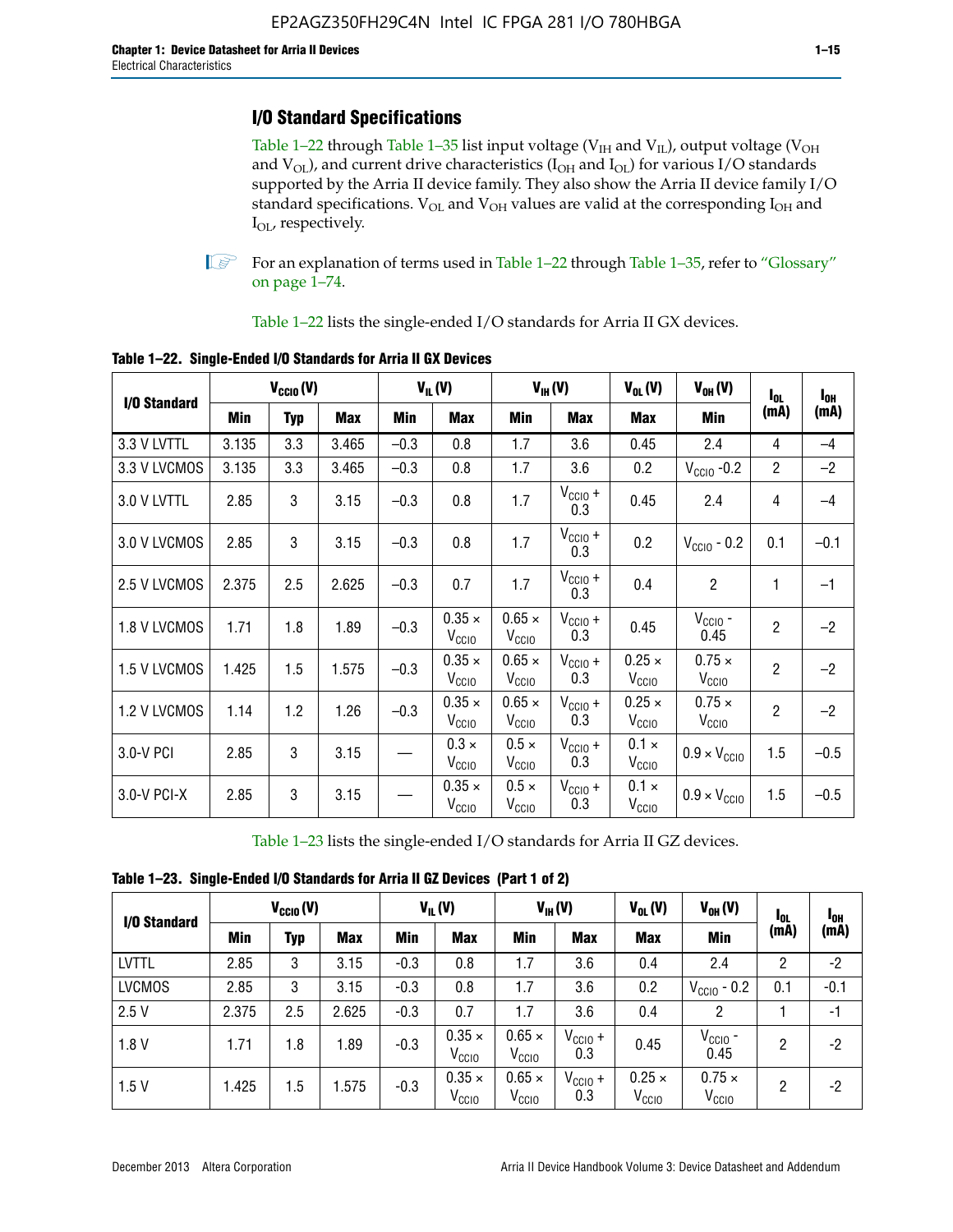| I/O Standard | $V_{\text{CCIO}}(V)$ |     | $V_{IL}(V)$ |        | $V_{IH} (V)$                       |                                    | $V_{OL}(V)$         | $V_{OH} (V)$                       | <b>I</b> OL                        | l <sub>oh</sub> |        |
|--------------|----------------------|-----|-------------|--------|------------------------------------|------------------------------------|---------------------|------------------------------------|------------------------------------|-----------------|--------|
|              | Min                  | Typ | <b>Max</b>  | Min    | <b>Max</b>                         | Min                                | <b>Max</b>          | <b>Max</b>                         | Min                                | (mA)            | (mA)   |
| 1.2V         | 1.14                 | 1.2 | l.26        | $-0.3$ | $0.35 \times$<br>V <sub>CCIO</sub> | $0.65 \times$<br>V <sub>CCIO</sub> | $V_{CC10}$ +<br>0.3 | $0.25 \times$<br>V <sub>CCIO</sub> | $0.75 \times$<br>V <sub>CCIO</sub> | 2               | -2     |
| 3.0-V PCI    | 2.85                 | 3   | 3.15        |        | $0.3 \times$<br>V <sub>CCIO</sub>  | $0.5 \times$<br>V <sub>CCIO</sub>  | 3.6                 | $0.1 \times$<br>V <sub>CCIO</sub>  | $0.9 \times V_{\text{CC10}}$       | 1.5             | $-0.5$ |
| 3.0-V PCI-X  | 2.85                 | 3   | 3.15        |        | $0.35 \times$<br>V <sub>CCIO</sub> | $0.5 \times$<br>V <sub>CCIO</sub>  |                     | $0.1 \times$<br>V <sub>CCIO</sub>  | $0.9 \times V_{\text{CC10}}$       | 1.5             | $-0.5$ |

**Table 1–23. Single-Ended I/O Standards for Arria II GZ Devices (Part 2 of 2)**

Table 1–24 lists the single-ended SSTL and HSTL I/O reference voltage specifications for Arria II GX devices.

**Table 1–24. Single-Ended SSTL and HSTL I/O Reference Voltage Specifications for Arria II GX Devices**

| I/O Standard        |       | $V_{CGI0} (V)$ |            |                                                                    | $V_{REF}(V)$                 |                                    |                                 | $V_{TT} (V)$                      |                                    |
|---------------------|-------|----------------|------------|--------------------------------------------------------------------|------------------------------|------------------------------------|---------------------------------|-----------------------------------|------------------------------------|
|                     | Min   | <b>Typ</b>     | <b>Max</b> | Min                                                                | Typ                          | Max                                | Min                             | <b>Typ</b>                        | <b>Max</b>                         |
| SSTL-2 Class I, II  | 2.375 | 2.5            | 2.625      | $0.49 \times$<br>V <sub>CCIO</sub>                                 | $0.5 \times V_{\text{CCIO}}$ | $0.51 \times$<br>V <sub>CCIO</sub> | $V_{REF}$ -<br>0.04             | $V_{REF}$                         | $V_{REF}$ +<br>0.04                |
| SSTL-18 Class I, II | 1.71  | 1.8            | 1.89       | 0.833                                                              | 0.9                          | 0.969                              | $V_{REF}$ -<br>0.04             | V <sub>REF</sub>                  | $V_{REF}$ +<br>0.04                |
| SSTL-15 Class I, II | 1.425 | 1.5            | 1.575      | $0.47 \times$<br>V <sub>CCIO</sub>                                 | $0.5 \times V_{\text{CC10}}$ | $0.53 \times$<br>V <sub>CCIO</sub> | $0.47 \times$<br>$V_{\rm CClO}$ | $0.5 \times$<br>V <sub>CCIO</sub> | $0.53 \times$<br>V <sub>CCIO</sub> |
| HSTL-18 Class I, II | 1.71  | 1.8            | 1.89       | 0.85                                                               | 0.9                          | 0.95                               | 0.85                            | 0.9                               | 0.95                               |
| HSTL-15 Class I, II | 1.425 | 1.5            | 1.575      | 0.71                                                               | 0.75                         | 0.79                               | 0.71                            | 0.75                              | 0.79                               |
| HSTL-12 Class I, II | 1.14  | 1.2            | 1.26       | $0.48 \times$<br>$0.5 \times V_{\text{CC10}}$<br>V <sub>CCIO</sub> |                              | $0.52 \times$<br>V <sub>CCIO</sub> |                                 | $V_{\text{CClO}}/2$               |                                    |

Table 1–25 lists the single-ended SSTL and HSTL I/O reference voltage specifications for Arria II GZ devices.

**Table 1–25. Single-Ended SSTL and HSTL I/O Reference Voltage Specifications for Arria II GZ Devices** 

| I/O Standard        |       | $V_{CClO}(V)$ |            |                                    | $V_{REF}(V)$                                                       |                                    |                                    | $V_{TT}(V)$         |                                    |
|---------------------|-------|---------------|------------|------------------------------------|--------------------------------------------------------------------|------------------------------------|------------------------------------|---------------------|------------------------------------|
|                     | Min   | <b>Typ</b>    | <b>Max</b> | Min                                | Typ                                                                | Max                                | Min                                | Typ                 | Max                                |
| SSTL-2 Class I. II  | 2.375 | 2.5           | 2.625      | $0.49 \times$<br>V <sub>CCD</sub>  | $0.51 \times$<br>$0.5 \times V_{\text{CC10}}$<br>V <sub>CCIO</sub> |                                    | $V_{REF}$ -<br>0.04                | V <sub>REF</sub>    | $V_{REF}$ +<br>0.04                |
| SSTL-18 Class I, II | 1.71  | 1.8           | 1.89       | 0.833                              | 0.9                                                                | 0.969                              | $V_{REF}$ -<br>0.04                | V <sub>REF</sub>    | $V_{REF}$ +<br>0.04                |
| SSTL-15 Class I, II | 1.425 | 1.5           | 1.575      | $0.47 \times$<br>V <sub>CCIO</sub> | $0.53 \times$<br>$0.5 \times V_{\text{CCIO}}$<br>V <sub>CCIO</sub> |                                    | $0.47 \times$<br>V <sub>CCIO</sub> | V <sub>REF</sub>    | $0.53 \times$<br>V <sub>CCIO</sub> |
| HSTL-18 Class I, II | 1.71  | 1.8           | 1.89       | 0.85                               | 0.9                                                                | 0.95                               |                                    | $V_{\rm CClO}/2$    |                                    |
| HSTL-15 Class I, II | 1.425 | 1.5           | 1.575      | 0.68                               | 0.75                                                               | 0.9                                |                                    | $V_{\rm CC10}$ /2   |                                    |
| HSTL-12 Class I, II | 1.14  | 1.2           | 1.26       | $0.47 \times$<br>V <sub>CCIO</sub> | $0.5 \times V_{\text{CCIO}}$                                       | $0.53 \times$<br>V <sub>CCIO</sub> |                                    | $V_{\text{CC10}}/2$ |                                    |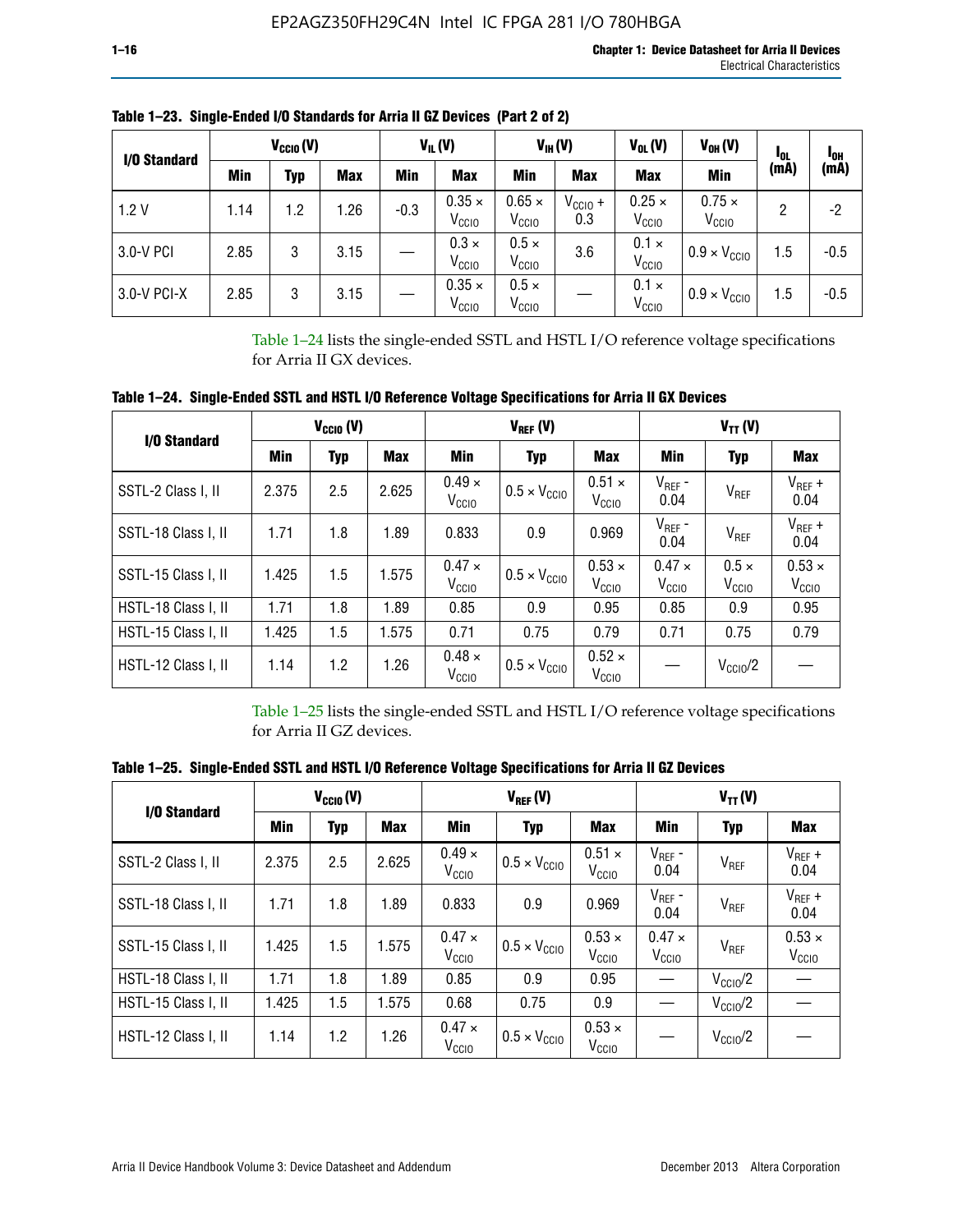Table 1–26 lists the single-ended SSTL and HSTL I/O standard signal specifications for Arria II GX devices.

| <b>I/O Standard</b> | $V_{IL(DC)}(V)$ |                      |                      | $V_{IH(DC)}(V)$             | $V_{IL(AC)}(V)$   | $V_{IH(AC)}$ (V)     | $V_{OL}$ (V)                       | $V_{OH} (V)$                       | l <sub>ol.</sub> | $I_{0H}$ |
|---------------------|-----------------|----------------------|----------------------|-----------------------------|-------------------|----------------------|------------------------------------|------------------------------------|------------------|----------|
|                     | Min             | <b>Max</b>           | Min                  | <b>Max</b>                  | <b>Max</b>        | Min                  | <b>Max</b>                         | Min                                | (mA)             | (mA)     |
| SSTL-2 Class I      | $-0.3$          | $V_{REF}$ -<br>0.18  | $V_{REF} +$<br>0.18  | $V_{\text{CC1O}} +$<br>0.3  | $V_{REF}$ - 0.35  | $V_{REF} +$<br>0.35  | $V_{TT}$ -<br>0.57                 | $V_{TT}$ +<br>0.57                 | 8.1              | $-8.1$   |
| SSTL-2 Class II     | $-0.3$          | $V_{REF}$ -<br>0.18  | $V_{REF} +$<br>0.18  | $V_{\text{CCIO}} +$<br>0.3  | $V_{REF} - 0.35$  | $V_{REF} +$<br>0.35  | $V_{TT}$ -<br>0.76                 | $V_{TT}$ +<br>0.76                 | 16.4             | $-16.4$  |
| SSTL-18 Class I     | $-0.3$          | $V_{REF}$ -<br>0.125 | $V_{REF}$ +<br>0.125 | $V_{\text{CCIO}} +$<br>0.3  | $V_{REF}$ - 0.25  | $V_{REF}$ +<br>0.25  | $V_{TT}$ -<br>0.475                | $V_{TT}$ +<br>0.475                | 6.7              | $-6.7$   |
| SSTL-18 Class II    | $-0.3$          | $V_{REF}$ -<br>0.125 | $V_{REF}$ +<br>0.125 | $V_{\text{CC1O}} +$<br>0.3  | $V_{REF}$ - 0.25  | $V_{REF}$ +<br>0.25  | 0.28                               | $V_{CGIO}$ -<br>0.28               | 13.4             | $-13.4$  |
| SSTL-15 Class I     | $-0.3$          | $V_{REF}$ -<br>0.1   | $V_{REF}$ +<br>0.1   | $V_{\text{CCIO}} +$<br>0.3  | $V_{REF}$ - 0.175 | $V_{REF}$ +<br>0.175 | $0.2 \times$<br>V <sub>CCIO</sub>  | $0.8 \times$<br>V <sub>CCIO</sub>  | 8                | $-8$     |
| SSTL-15 Class II    | $-0.3$          | $V_{REF}$ -<br>0.1   | $V_{REF}$ +<br>0.1   | $V_{\text{CC1O}} +$<br>0.3  | $V_{REF} - 0.175$ | $V_{REF}$ +<br>0.175 | $0.2 \times$<br>V <sub>CCIO</sub>  | $0.8 \times$<br>V <sub>CCIO</sub>  | 16               | $-16$    |
| HSTL-18 Class I     | $-0.3$          | $V_{REF}$ -<br>0.1   | $V_{REF}$ +<br>0.1   | $V_{\text{CCIO}} +$<br>0.3  | $V_{REF} - 0.2$   | $V_{REF}$ + 0.2      | 0.4                                | $V_{CGIO}$ -<br>0.4                | 8                | $-8$     |
| HSTL-18 Class II    | $-0.3$          | $V_{REF}$ -<br>0.1   | $V_{REF}$ +<br>0.1   | $V_{\text{CC1O}} +$<br>0.3  | $V_{REF} - 0.2$   | $V_{REF}$ + 0.2      | 0.4                                | $V_{CGIO}$ -<br>0.4                | 16               | $-16$    |
| HSTL-15 Class I     | $-0.3$          | $V_{REF}$ -<br>0.1   | $V_{REF}$ +<br>0.1   | $V_{\text{CCIO}} +$<br>0.3  | $V_{REF}$ - 0.2   | $V_{REF}$ + 0.2      | 0.4                                | $V_{CCIO}$ -<br>0.4                | 8                | $-8$     |
| HSTL-15 Class II    | $-0.3$          | $V_{REF}$ -<br>0.1   | $V_{REF}$ +<br>0.1   | $V_{\text{CCIO}} +$<br>0.3  | $V_{REF}$ - 0.2   | $V_{REF}$ + 0.2      | 0.4                                | V <sub>CCIO</sub> -<br>0.4         | 16               | $-16$    |
| HSTL-12 Class I     | $-0.15$         | $V_{REF}$ -<br>0.08  | $V_{REF}$ +<br>0.08  | $V_{\text{CC1O}} +$<br>0.15 | $V_{REF}$ - 0.15  | $V_{REF} +$<br>0.15  | $0.25 \times$<br>V <sub>CCIO</sub> | $0.75 \times$<br>V <sub>CCIO</sub> | 8                | $-8$     |
| HSTL-12 Class II    | $-0.15$         | $V_{REF}$ -<br>0.08  | $V_{REF}$ +<br>0.08  | $V_{\text{CCIO}} +$<br>0.15 | $V_{REF} - 0.15$  | $V_{REF} +$<br>0.15  | $0.25 \times$<br>V <sub>CCIO</sub> | $0.75 \times$<br>V <sub>CCIO</sub> | 14               | $-14$    |

**Table 1–26. Single-Ended SSTL and HSTL I/O Standard Signal Specifications for Arria II GX Devices** 

Table 1–27 lists the single-ended SSTL and HSTL I/O standard signal specifications for Arria II GZ devices.

| Table 1–27. Single-Ended SSTL and HSTL I/O Standards Signal Specifications for Arria II GZ Devices (Part 1 of 2) |  |  |  |  |
|------------------------------------------------------------------------------------------------------------------|--|--|--|--|
|                                                                                                                  |  |  |  |  |

| I/O Standard     |        | $V_{IL(DC)}$ (V)     |                      | $V_{IH(DC)}$ (V)           | $V_{IL(AC)}$ (V)     | $V_{IH(AC)}(V)$      | $V_{OL}$ (V)                      | $V_{OH} (V)$                   | l <sub>OL</sub> | 1 <sub>0H</sub> |
|------------------|--------|----------------------|----------------------|----------------------------|----------------------|----------------------|-----------------------------------|--------------------------------|-----------------|-----------------|
|                  | Min    | <b>Max</b>           | <b>Min</b>           | <b>Max</b>                 | <b>Max</b>           | Min                  | <b>Max</b>                        | Min                            | (mA)            | (mA)            |
| SSTL-2 Class I   | $-0.3$ | $V_{REF}$ -<br>0.15  | $V_{REF} +$<br>0.15  | $V_{CCIO} +$<br>0.3        | $V_{REF}$ -<br>0.31  | $V_{REF} +$<br>0.31  | $V_{TT}$ -<br>0.57                | $V_{TT}$ +<br>0.57             | 8.1             | $-8.1$          |
| SSTL-2 Class II  | $-0.3$ | $V_{REF}$ -<br>0.15  | $V_{REF} +$<br>0.15  | $V_{\text{CC1O}} +$<br>0.3 | $V_{REF}$ -<br>0.31  | $V_{REF} +$<br>0.31  | $V_{TT}$ -<br>0.76                | $V_{TT}$ +<br>0.76             | 16.2            | $-16.2$         |
| SSTL-18 Class I  | $-0.3$ | $V_{REF}$ -<br>0.125 | $V_{REF}$ +<br>0.125 | $V_{\text{CC1O}} +$<br>0.3 | $V_{REF}$ -<br>0.25  | $V_{REF}$ +<br>0.25  | $V_{TT}$ -<br>0.475               | $V_{TT}$ +<br>0.475            | 6.7             | $-6.7$          |
| SSTL-18 Class II | $-0.3$ | $V_{REF}$ -<br>0.125 | $V_{REF}$ +<br>0.125 | $V_{\text{CC1O}} +$<br>0.3 | $V_{REF}$ -<br>0.25  | $V_{REF}$ +<br>0.25  | 0.28                              | $V_{\rm CCIO}$ -<br>0.28       | 13.4            | $-13.4$         |
| SSTL-15 Class I  |        | $V_{REF}$ -<br>0.1   | $V_{REF}$ +<br>0.1   |                            | $V_{REF}$ -<br>0.175 | $V_{REF}$ +<br>0.175 | $0.2 \times$<br>V <sub>CCIO</sub> | $0.8 \times$<br>$V_{\rm CClO}$ | 8               | -8              |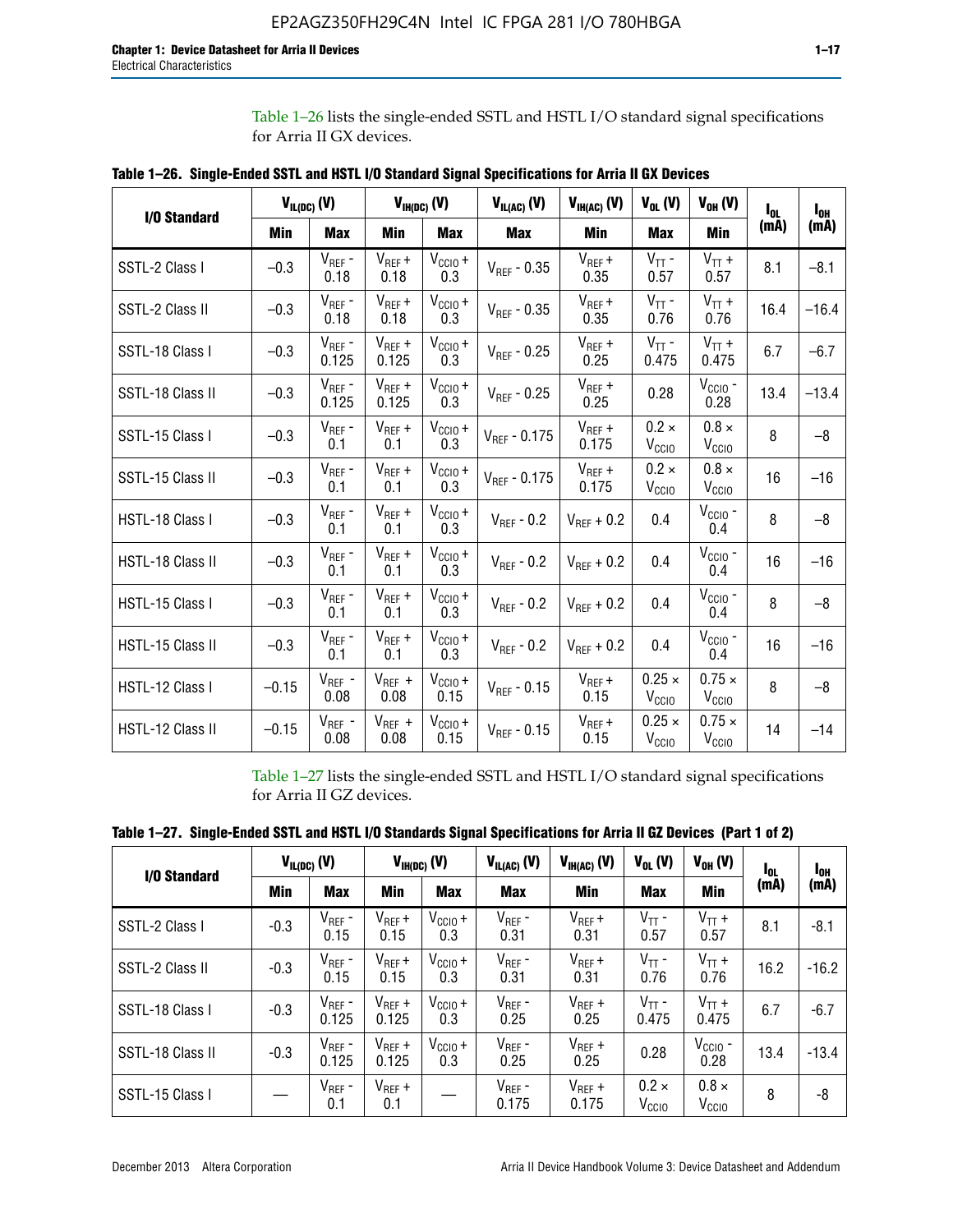| I/O Standard     |            | $V_{IL(DC)}$ (V)    |                                   | $V_{IH(DC)}$ (V)            | $V_{IL(AC)}$ (V)       | $V_{IH(AC)}(V)$        | $V_{OL}$ (V)                      | $V_{OH} (V)$                      | l <sub>ol</sub> | $I_{0H}$ |
|------------------|------------|---------------------|-----------------------------------|-----------------------------|------------------------|------------------------|-----------------------------------|-----------------------------------|-----------------|----------|
|                  | <b>Min</b> | <b>Max</b>          | Min                               | <b>Max</b>                  | <b>Max</b>             | Min                    | <b>Max</b>                        | Min                               | (mA)            | (mA)     |
| SSTL-15 Class II |            | $V_{REF}$ -<br>0.1  | $V_{REF}$ +<br>0.1<br>$V_{REF}$ + |                             | $V_{REF}$ -<br>0.175   | $V_{REF}$ +<br>0.175   | $0.2 \times$<br>V <sub>CCIO</sub> | $0.8 \times$<br>V <sub>CCIO</sub> | 16              | $-16$    |
| HSTL-18 Class I  |            | $V_{REF}$ -<br>0.1  | 0.1                               |                             | $V_{\text{RFF}}$ - 0.2 | $V_{RFF}$ + 0.2        | 0.4                               | $VCCIO$ -<br>0.4                  | 8               | -8       |
| HSTL-18 Class II |            | $V_{REF}$ -<br>0.1  | $V_{REF}$ +<br>0.1                |                             | $V_{\text{RFF}}$ - 0.2 | $V_{RFF}$ + 0.2        | 0.4                               | $V_{CCIO}$ -<br>0.4               | 16              | $-16$    |
| HSTL-15 Class I  |            | $V_{REF}$ -<br>0.1  | $V_{REF}$ +<br>0.1                |                             | $V_{\text{RFF}}$ - 0.2 | $V_{\text{RFF}} + 0.2$ | 0.4                               | $V_{CCIO}$ -<br>0.4               | 8               | -8       |
| HSTL-15 Class II |            | $V_{REF}$ -<br>0.1  | $V_{REF}$ +<br>0.1                |                             | $V_{REF}$ - 0.2        | $V_{RFF}$ + 0.2        | 0.4                               | $V_{\text{CCIO}}$ -<br>0.4        | 16              | -16      |
| HSTL-12 Class I  | $-0.15$    | $V_{REF}$ -<br>0.08 | $V_{REF}$ +<br>0.08               | $V_{CCIO} +$<br>0.15        | $V_{REF}$ -<br>0.15    | $V_{REF} +$<br>0.15    | $0.25\times$<br>V <sub>CCIO</sub> | $0.75\times$<br>V <sub>CCIO</sub> | 8               | -8       |
| HSTL-12 Class II | $-0.15$    | $V_{REF}$ -<br>0.08 | $V_{REF}$ +<br>0.08               | $V_{\text{CC1O}} +$<br>0.15 | $V_{REF}$ -<br>0.15    | $V_{REF}$ +<br>0.15    | $0.25\times$<br>V <sub>CCIO</sub> | $0.75 \times$<br>$V_{\rm CClO}$   | 16              | -16      |

**Table 1–27. Single-Ended SSTL and HSTL I/O Standards Signal Specifications for Arria II GZ Devices (Part 2 of 2)**

Table 1–28 lists the differential SSTL I/O standards for Arria II GX devices.

**Table 1–28. Differential SSTL I/O Standards for Arria II GX Devices**

| I/O Standard        |       | $V_{\text{CCIO}}(V)$ |            |            | $V_{SWING(DC)}$ (V) |                                 | $V_{X(AC)}(V)$  |                                 |      | $V_{SWING(AC)}$ (V) |                              | $V_{OX(AC)}$ (V) |                                |
|---------------------|-------|----------------------|------------|------------|---------------------|---------------------------------|-----------------|---------------------------------|------|---------------------|------------------------------|------------------|--------------------------------|
|                     | Min   | Typ                  | <b>Max</b> | <b>Min</b> | <b>Max</b>          | Min                             | Typ             | <b>Max</b>                      | Min  | <b>Max</b>          | Min                          | Typ              | <b>Max</b>                     |
| SSTL-2 Class I, II  | 2.375 | 2.5                  | 2.625      | 0.36       | V <sub>CCIO</sub>   | $V_{\text{CC10}}/2$<br>$-0.2$   |                 | $V_{\rm CC10}$ /2<br>$+0.2$     | 0.7  | V <sub>CCIO</sub>   | $V_{\rm CC10}$ /2<br>$-0.15$ |                  | $V_{\text{CCIO}}/2$<br>$+0.15$ |
| SSTL-18 Class I, II | 1.71  | 1.8                  | l.89       | 0.25       | V <sub>CCIO</sub>   | $V_{\text{CCIO}}/2$<br>$-0.175$ |                 | $V_{\text{CC10}}/2$<br>$+0.175$ | 0.5  | V <sub>CCIO</sub>   | $V_{\text{CC10}}/2$<br>0.125 |                  | $V_{\text{CCIO}}/2$<br>0.125   |
| SSTL-15 Class I, II | 1.425 | 1.5                  | .575       | 0.2        |                     |                                 | $V_{CCIO}$<br>2 |                                 | 0.35 |                     |                              | $V_{CCIO}$<br>റ  |                                |

Table 1–29 lists the differential SSTL I/O standards for Arria II GZ devices

**Table 1–29. Differential SSTL I/O Standards for Arria II GZ Devices**

| I/O Standard        |       | $V_{\text{CCIO}}(V)$ |            |      | $V_{SWING(DC)}(V)$          |                               | $V_{X(AC)}(V)$      |                                   |      | $V_{SWING(AC)}$ (V)         |                                | $V_{OX(AC)}(V)$ |                                 |
|---------------------|-------|----------------------|------------|------|-----------------------------|-------------------------------|---------------------|-----------------------------------|------|-----------------------------|--------------------------------|-----------------|---------------------------------|
|                     | Min   | Typ                  | <b>Max</b> | Min  | <b>Max</b>                  | Min                           | Typ                 | <b>Max</b>                        | Min  | <b>Max</b>                  | Min                            | Typ             | <b>Max</b>                      |
| SSTL-2 Class I, II  | 2.375 | 2.5                  | 2.625      | 0.3  | V <sub>CCIO</sub><br>$+0.6$ | $V_{\text{CC1O}}/2$<br>$-0.2$ |                     | $V_{\text{CCIO}}/2$<br>$+0.2$     | 0.62 | V <sub>CCIO</sub><br>$+0.6$ | $V_{\text{CC10}}/2$<br>$-0.15$ |                 | $V_{\text{CC10}}/2$<br>$+0.15$  |
| SSTL-18 Class I, II | 1.71  | 1.8                  | 1.89       | 0.25 | V <sub>CCIO</sub><br>$+0.6$ | $V_{\text{CCIO}}/2$<br>0.175  |                     | $V_{\text{CCIO}}/2$<br>÷<br>0.175 | 0.5  | V <sub>CCIO</sub><br>$+0.6$ | $V_{\text{CC10}}/2$<br>- 0.125 |                 | $V_{\text{CC10}}/2$<br>$+0.125$ |
| SSTL-15 Class I, II | 1.425 | 1.5                  | .575       | 0.2  |                             |                               | $V_{\rm CCIO}$<br>2 |                                   | 0.35 |                             |                                | $V_{CClO}$<br>2 |                                 |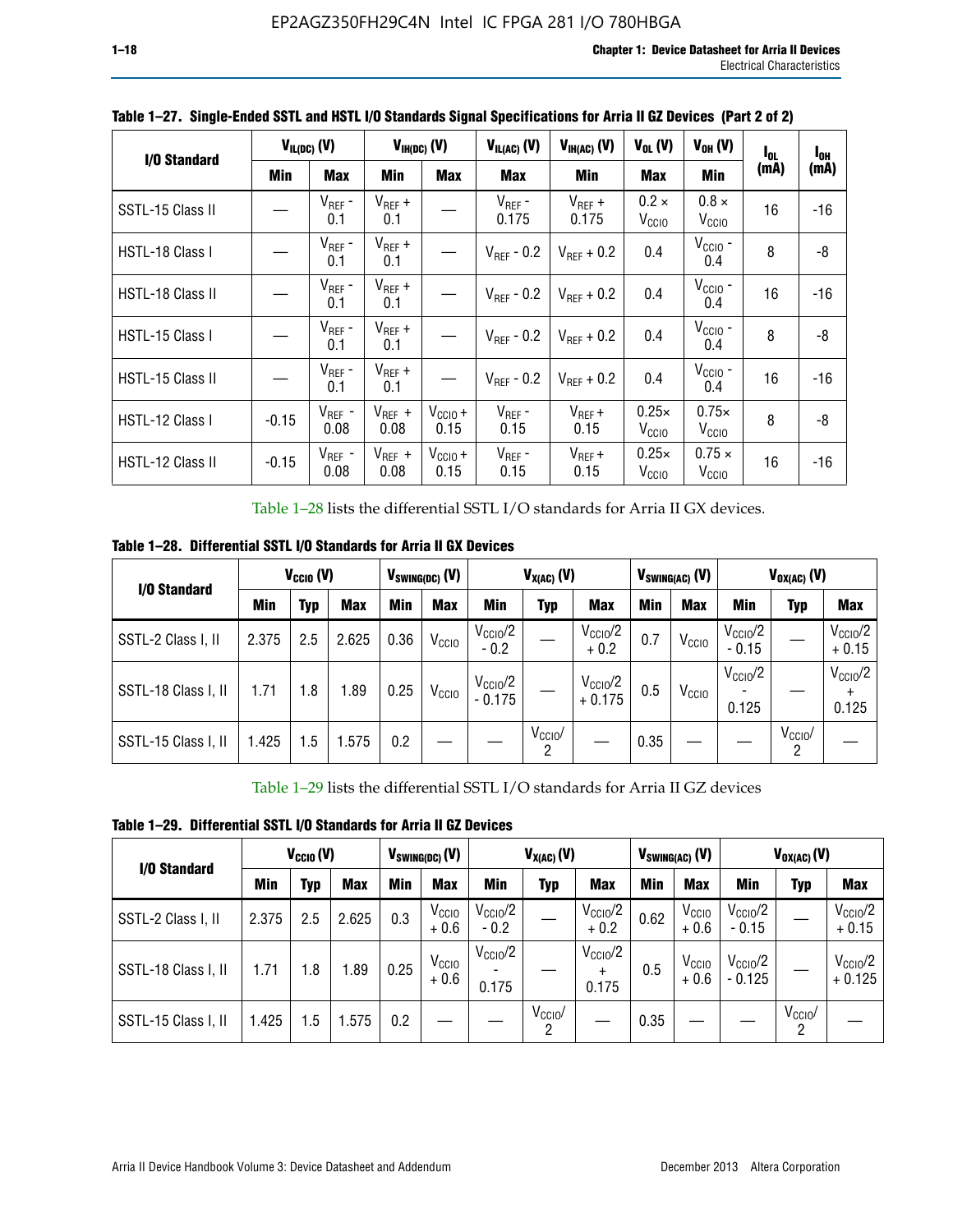Table 1–30 lists the HSTL I/O standards for Arria II GX devices.

| I/O Standard        |            | $V_{CGI0} (V)$ |            |      | $V_{\text{DIF(DC)}}$ (V) |            | $V_{X(AC)}(V)$                    |            |                                       | $V_{CM(DC)}(V)$                   |                                    |     | $V_{DIF(AC)}(V)$ |
|---------------------|------------|----------------|------------|------|--------------------------|------------|-----------------------------------|------------|---------------------------------------|-----------------------------------|------------------------------------|-----|------------------|
|                     | <b>Min</b> | Typ            | <b>Max</b> | Min  | <b>Max</b>               | <b>Min</b> | Typ                               | <b>Max</b> | Min                                   | Typ                               | <b>Max</b>                         | Min | <b>Max</b>       |
| HSTL-18 Class I     | 1.71       | . 8            | .89        | 0.2  | —                        | 0.85       |                                   | 0.95       | 0.88                                  |                                   | 0.95                               | 0.4 |                  |
| HSTL-15 Class I, II | l.425      | .5             | .575       | 0.2  |                          | 0.71       |                                   | 0.79       | 0.71                                  |                                   | 0.79                               | 0.4 |                  |
| HSTL-12 Class I, II | 1.14       | $\cdot$ .2     | .26        | 0.16 |                          |            | $0.5 \times$<br>V <sub>CCIO</sub> |            | 0.48<br>$\times$<br>V <sub>CCIO</sub> | $0.5 \times$<br>V <sub>CCIO</sub> | $0.52 \times$<br>V <sub>CCIO</sub> | 0.3 |                  |

**Table 1–30. Differential HSTL I/O Standards for Arria II GX Devices**

Table 1–31 lists the HSTL I/O standards for Arria II GZ devices.

**Table 1–31. Differential HSTL I/O Standards for Arria II GZ Devices**

| I/O Standard        |       | $V_{\text{CCIO}}(V)$ |            |            | $V_{\text{DIF(DC)}}(V)$     |      | $V_{X(AC)}(V)$                    |            |                                   | $V_{CM(DC)}$ (V)                  |                                   |     | $V_{DIF(AC)}$ (V)         |
|---------------------|-------|----------------------|------------|------------|-----------------------------|------|-----------------------------------|------------|-----------------------------------|-----------------------------------|-----------------------------------|-----|---------------------------|
|                     | Min   | Typ                  | <b>Max</b> | <b>Min</b> | <b>Max</b>                  | Min  | Typ                               | <b>Max</b> | <b>Min</b>                        | Typ                               | <b>Max</b>                        | Min | <b>Max</b>                |
| HSTL-18 Class I     | 71، ، | 1.8                  | .89        | 0.2        | —                           | 0.78 |                                   | 1.12       | 0.78                              |                                   | 1.12                              | 0.4 |                           |
| HSTL-15 Class I, II | .425  | $1.5\,$              | .575       | 0.2        | —                           | 0.68 |                                   | 0.9        | 0.68                              |                                   | 0.9                               | 0.4 |                           |
| HSTL-12 Class I, II | l.14  | 1.2                  | .26        | 0.16       | V <sub>CCIO</sub><br>$+0.3$ |      | $0.5 \times$<br>V <sub>CCIO</sub> |            | $0.4 \times$<br>V <sub>CCIO</sub> | $0.5 \times$<br>V <sub>CCIO</sub> | $0.6 \times$<br>V <sub>CCIO</sub> | 0.3 | V <sub>CCIO</sub><br>0.48 |

Table 1–32 lists the differential I/O standard specifications for Arria II GX devices.

**Table 1–32. Differential I/O Standard Specifications for Arria II GX Devices** *(Note 1)*

| I/O                  |       | $V_{CGI0} (V)$ |            |     | $V_{ID}$ (mV)       |            |      | $V_{IGM} (V)$ (2) |       | $V_{OD} (V)$ (3) |            |       | $V_{OCM}$ (V) |            |
|----------------------|-------|----------------|------------|-----|---------------------|------------|------|-------------------|-------|------------------|------------|-------|---------------|------------|
| <b>Standard</b>      | Min   | Typ            | <b>Max</b> | Min | Cond.               | <b>Max</b> | Min  | <b>Max</b>        | Min   | <b>Typ</b>       | <b>Max</b> | Min   | Typ           | <b>Max</b> |
| 2.5V<br><b>LVDS</b>  | 2.375 | 2.5            | 2.625      | 100 | $V_{CM} =$<br>1.25V |            | 0.05 | 1.80              | 0.247 |                  | 0.6        | 1.125 | 1.25          | 1.375      |
| <b>RSDS</b><br>(4)   | 2.375 | 2.5            | 2.625      |     |                     |            |      |                   | 0.1   | 0.2              | 0.6        | 0.5   | 1.2           | 1.4        |
| Mini-LVDS<br>(4)     | 2.375 | 2.5            | 2.625      |     |                     |            |      |                   | 0.25  |                  | 0.6        |       | 1.2           | 1.4        |
| <b>LVPECL</b><br>(5) | 2.375 | 2.5            | 2.625      | 300 |                     |            | 0.6  | 1.8               |       |                  |            |       |               |            |
| BLVDS $(6)$          | 2.375 | 2.5            | 2.625      | 100 |                     |            |      |                   |       |                  |            |       |               |            |

### **Notes to Table 1–32***:*

(1) The 1.5 V PCML transceiver I/O standard specifications are described in "Transceiver Performance Specifications" on page 1–21.

(2)  $V_{IN}$  range:  $0 \le V_{IN} \le 1.85$  V.

(3) R<sub>L</sub> range:  $90 \leq R$ L  $\leq 110 \Omega$ .

- (4) The RSDS and mini-LVDS I/O standards are only supported for differential outputs.
- (5) The LVPECL input standard is supported at the dedicated clock input pins (GCLK) only.
- (6) There are no fixed  $V_{ICM}$ ,  $V_{OD}$ , and  $V_{OCM}$  specifications for BLVDS. These specifications depend on the system topology.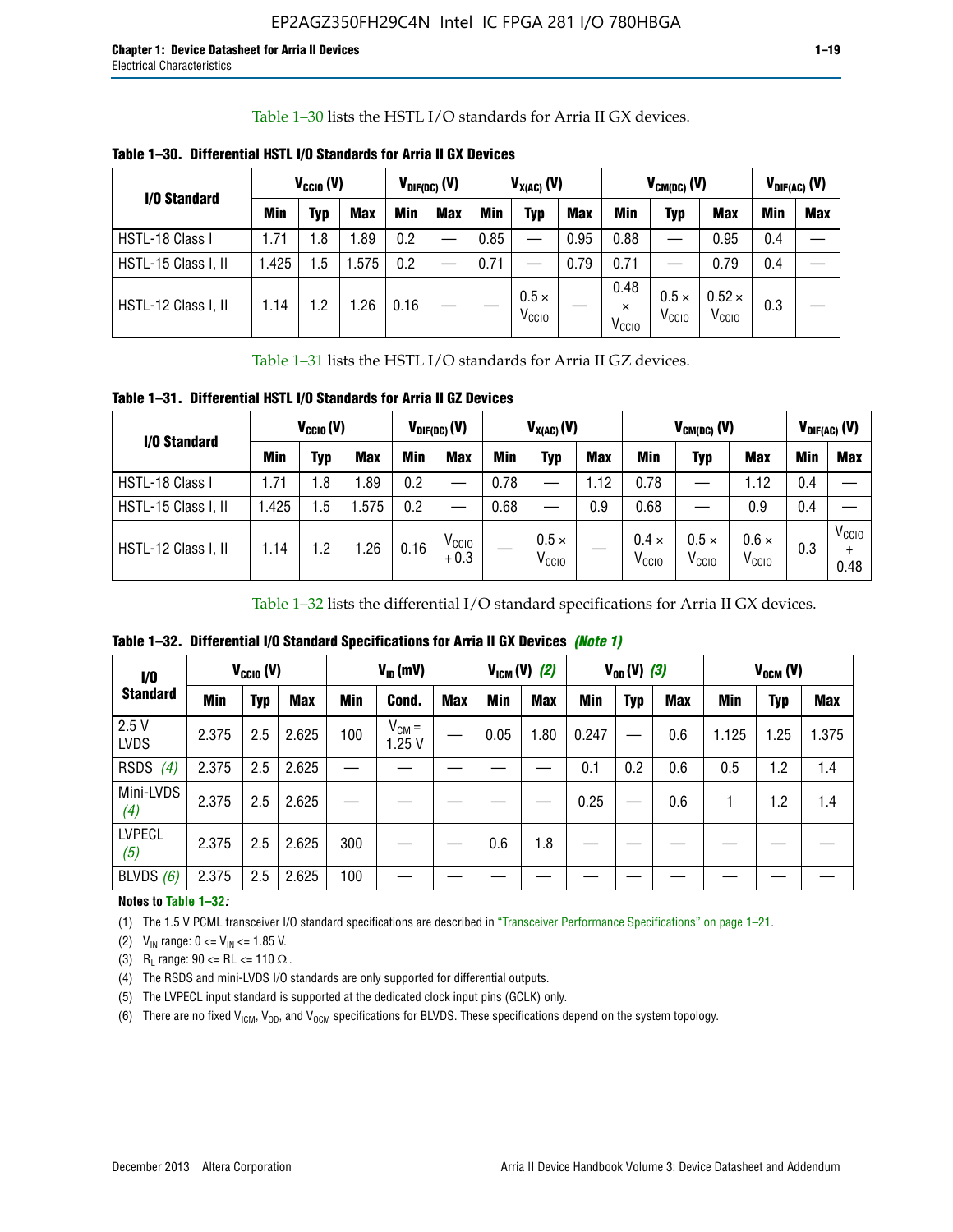Table 1–33 lists the differential I/O standard specifications for Arria II GZ devices.

| 1/0                          |       | $V_{CCl0} (V)$ |            |     | $V_{ID}$ (mV)       |            | $V_{IGM(DC)}$ (V) |            |       | $V_{OD} (V) (3)$ |            |              | $V_{OCM} (V) (3)$ |            |
|------------------------------|-------|----------------|------------|-----|---------------------|------------|-------------------|------------|-------|------------------|------------|--------------|-------------------|------------|
| <b>Standard</b><br>(2)       | Min   | <b>Typ</b>     | <b>Max</b> | Min | Cond.               | <b>Max</b> | Min               | <b>Max</b> | Min   | <b>Typ</b>       | <b>Max</b> | Min          | <b>Typ</b>        | <b>Max</b> |
| 2.5V<br><b>LVDS</b><br>(HIO) | 2.375 | 2.5            | 2.625      | 100 | $V_{CM} =$<br>1.25V |            | 0.05              | 1.8        | 0.247 |                  | 0.6        | 1.125        | 1.25              | 1.375      |
| 2.5V<br><b>LVDS</b><br>(VIO) | 2.375 | 2.5            | 2.625      | 100 | $V_{CM} =$<br>1.25V |            | 0.05              | 1.8        | 0.247 |                  | 0.6        | 1            | 1.25              | 1.5        |
| <b>RSDS</b><br>(HIO)         | 2.375 | 2.5            | 2.625      | 100 | $V_{CM} =$<br>1.25V |            | 0.3               | 1.4        | 0.1   | 0.2              | 0.6        | 0.5          | 1.2               | 1.4        |
| <b>RSDS</b><br>(VIO)         | 2.375 | 2.5            | 2.625      | 100 | $V_{CM} =$<br>1.25V |            | 0.3               | 1.4        | 0.1   | 0.2              | 0.6        | 0.5          | 1.2               | 1.5        |
| Mini-LVDS<br>(HIO)           | 2.375 | 2.5            | 2.625      | 200 |                     | 600        | 0.4               | 1.32<br>5  | 0.25  |                  | 0.6        | $\mathbf{1}$ | 1.2               | 1.4        |
| Mini-LVDS<br>(VIO)           | 2.375 | 2.5            | 2.625      | 200 |                     | 600        | 0.4               | 1.32<br>5  | 0.25  |                  | 0.6        | 1            | 1.2               | 1.5        |
| <b>LVPECL</b>                | 2.375 | 2.5            | 2.625      | 300 |                     |            | 0.6               | 1.8        |       |                  |            |              |                   |            |
| BLVDS $(4)$                  | 2.375 | 2.5            | 2.625      | 100 |                     |            |                   |            |       |                  |            |              |                   |            |

**Table 1–33. Differential I/O Standard Specifications for Arria II GZ Devices** *(Note 1)*

#### **Notes to Table 1–33***:*

(1) 1.4-V/1.5-V PCML transceiver I/O standard specifications are described in "Transceiver Performance Specifications" on page 1–21.

(2) Vertical I/O (VIO) is top and bottom I/Os; horizontal I/O (HIO) is left and right I/Os.

(3) R<sub>l</sub> range:  $90 \leq R L \leq 110 \Omega$ .

(4) There are no fixed  $V_{IGM}$ ,  $V_{OD}$ , and  $V_{OCM}$  specifications for BLVDS. These specifications depend on the system topology.

# **Power Consumption for the Arria II Device Family**

Altera offers two ways to estimate power for a design:

- Using the Microsoft Excel-based Early Power Estimator
- Using the Quartus<sup>®</sup> II PowerPlay Power Analyzer feature

The interactive Microsoft Excel-based Early Power Estimator is typically used prior to designing the FPGA in order to get a magnitude estimate of the device power. The Quartus II PowerPlay Power Analyzer provides better quality estimates based on the specifics of the design after place-and-route is complete. The PowerPlay Power Analyzer can apply a combination of user-entered, simulation-derived, and estimated signal activities which, when combined with detailed circuit models, can yield very accurate power estimates.

f For more information about power estimation tools, refer to the *[PowerPlay Early Power](http://www.altera.com/literature/ug/ug_epe.pdf?GSA_pos=5&WT.oss_r=1&WT.oss=powerplay early power estimator)  [Estimator User Guide](http://www.altera.com/literature/ug/ug_epe.pdf?GSA_pos=5&WT.oss_r=1&WT.oss=powerplay early power estimator)* and the *[PowerPlay Power Analysis](http://www.altera.com/literature/hb/qts/qts_qii53013.pdf)* chapter in volume 3 of the *Quartus II Handbook*.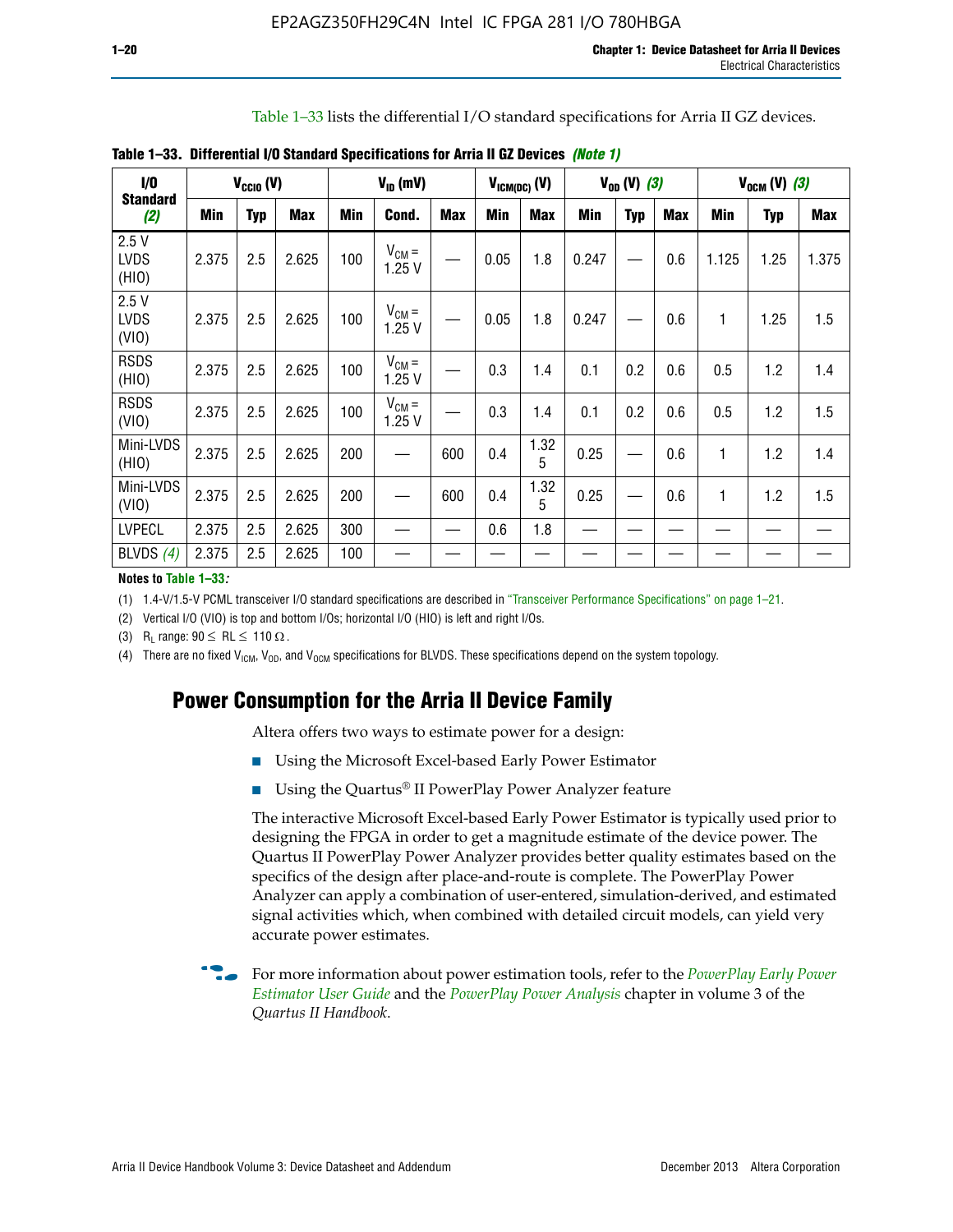# **Switching Characteristics**

This section provides performance characteristics of the Arria II GX and GZ core and periphery blocks for commercial grade devices. The following tables are considered final and are based on actual silicon characterization and testing. These numbers reflect the actual performance of the device under worst-case silicon process, voltage, and junction temperature conditions.

# **Transceiver Performance Specifications**

Table 1–34 lists the Arria II GX transceiver specifications.

### **Table 1–34. Transceiver Specifications for Arria II GX Devices** *(Note 1)* **(Part 1 of 7)**

| Symbol/                                          | <b>Condition</b> |        | 13         |            |            | C <sub>4</sub> |                                                                         |        | <b>C5 and 15</b> |            |                 | C <sub>6</sub> |            |               |
|--------------------------------------------------|------------------|--------|------------|------------|------------|----------------|-------------------------------------------------------------------------|--------|------------------|------------|-----------------|----------------|------------|---------------|
| <b>Description</b>                               |                  | Min    | <b>Typ</b> | <b>Max</b> | <b>Min</b> | <b>Typ</b>     | <b>Max</b>                                                              | Min    | <b>Typ</b>       | <b>Max</b> | Min             | <b>Typ</b>     | <b>Max</b> | <b>Unit</b>   |
| <b>Reference Clock</b>                           |                  |        |            |            |            |                |                                                                         |        |                  |            |                 |                |            |               |
| Supported I/O<br>Standards                       |                  |        |            |            |            |                | 1.2-V PCML, 1.5-V PCML, 2.5-V PCML, Differential LVPECL, LVDS, and HCSL |        |                  |            |                 |                |            |               |
| Input frequency<br>from REFCLK<br>input pins     |                  | 50     |            | 622.08     | 50         |                | 622.08                                                                  | 50     | –                | 622.08     | 50              |                | 622.08     | <b>MHz</b>    |
| Input frequency<br>from PLD input                |                  | 50     |            | 200        | 50         |                | 200                                                                     | 50     |                  | 200        | 50              |                | 200        | <b>MHz</b>    |
| Absolute V <sub>MAX</sub><br>for a REFCLK pin    |                  |        |            | 2.2        | —          |                | 2.2                                                                     | -      |                  | 2.2        |                 |                | 2.2        | $\mathsf{V}$  |
| Absolute V <sub>MIN</sub> for<br>a REFCLK pin    |                  | $-0.3$ |            |            | $-0.3$     |                |                                                                         | $-0.3$ |                  |            | $-0.3$          |                |            | $\mathsf{V}$  |
| Rise/fall time (2)                               |                  |        |            | 0.2        |            |                | 0.2                                                                     | $\sim$ |                  | 0.2        | $\qquad \qquad$ |                | 0.2        | UI            |
| Duty cycle                                       |                  | 45     | —          | 55         | 45         | —              | 55                                                                      | 45     | —                | 55         | 45              | —              | 55         | $\frac{0}{0}$ |
| Peak-to-peak<br>differential input<br>voltage    |                  | 200    |            | 2000       | 200        |                | 2000                                                                    | 200    | —                | 2000       | 200             | -              | 2000       | mV            |
| Spread-spectrum<br>modulating clock<br>frequency | PCIe             | 30     |            | 33         | 30         |                | 33                                                                      | 30     |                  | 33         | 30              |                | 33         | kHz           |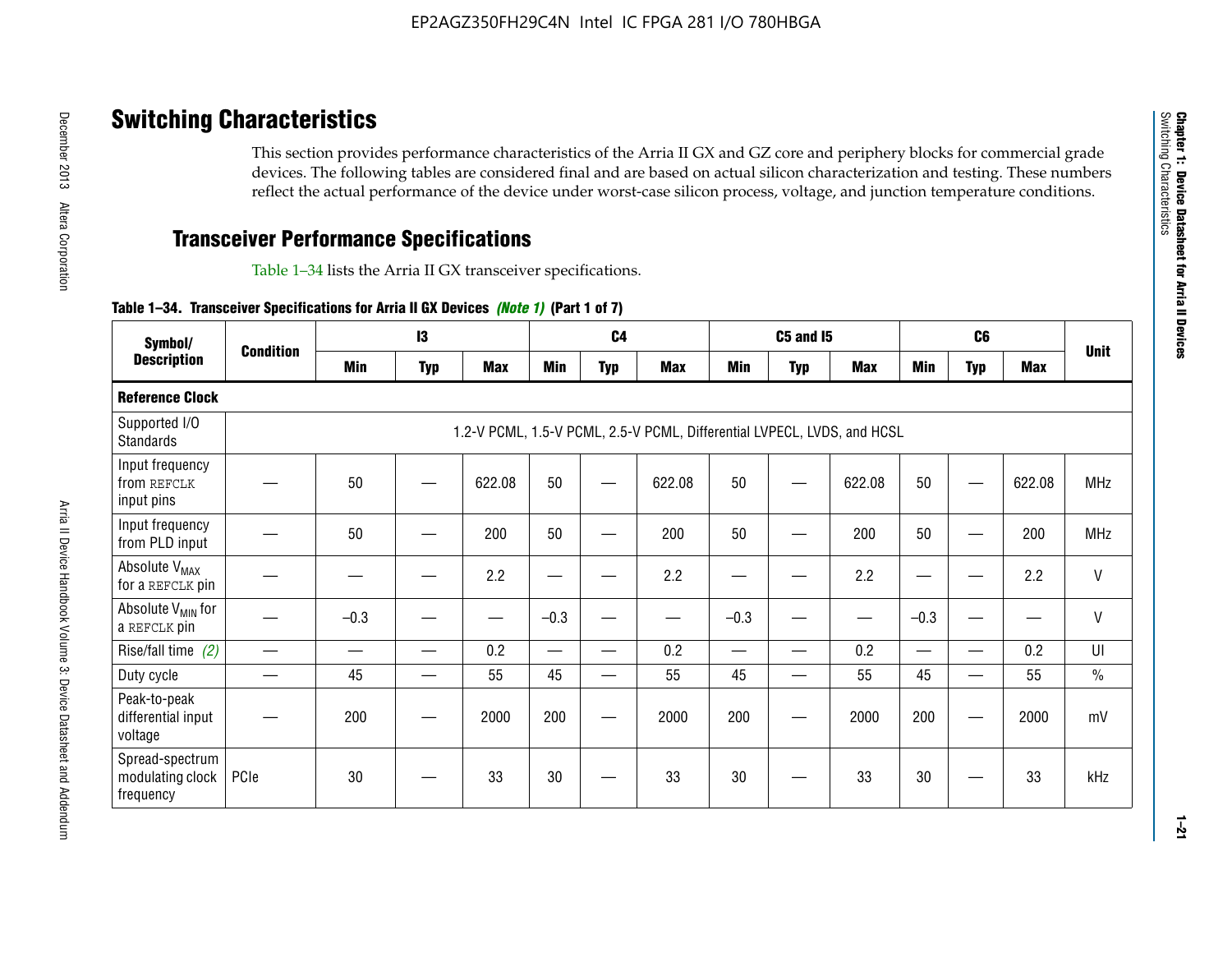# **Table 1–34. Transceiver Specifications for Arria II GX Devices** *(Note 1)* **(Part 2 of 7)**

| Symbol/                                                                                |                                                        |                          | $\mathbf{13}$              |                          |                          | C <sub>4</sub>             |            |                          | <b>C5 and 15</b>           |            |                          | C <sub>6</sub>             |                          |             |
|----------------------------------------------------------------------------------------|--------------------------------------------------------|--------------------------|----------------------------|--------------------------|--------------------------|----------------------------|------------|--------------------------|----------------------------|------------|--------------------------|----------------------------|--------------------------|-------------|
| <b>Description</b>                                                                     | <b>Condition</b>                                       | <b>Min</b>               | <b>Typ</b>                 | <b>Max</b>               | <b>Min</b>               | <b>Typ</b>                 | <b>Max</b> | <b>Min</b>               | <b>Typ</b>                 | <b>Max</b> | <b>Min</b>               | <b>Typ</b>                 | <b>Max</b>               | <b>Unit</b> |
| Spread-spectrum<br>downspread                                                          | PCIe                                                   |                          | 0 <sub>to</sub><br>$-0.5%$ | $\overline{\phantom{0}}$ | $\hspace{0.05cm}$        | 0 <sub>to</sub><br>$-0.5%$ | —          |                          | 0 <sub>to</sub><br>$-0.5%$ |            |                          | 0 <sub>to</sub><br>$-0.5%$ | $\overline{\phantom{0}}$ |             |
| On-chip<br>termination<br>resistors                                                    |                                                        |                          | 100                        | —                        | $\frac{1}{2}$            | 100                        |            |                          | 100                        |            | <u>—</u>                 | 100                        |                          | $\Omega$    |
| V <sub>ICM</sub><br>(AC coupled)                                                       |                                                        |                          | $1100 \pm 5\%$             |                          |                          | $1100 \pm 5\%$             |            |                          | $1100 \pm 5\%$             |            |                          | $1100 \pm 5\%$             |                          | mV          |
| V <sub>ICM</sub><br>(DC coupled)                                                       | HCSL I/O<br>standard for<br>PCIe<br>reference<br>clock | 250                      |                            | 550                      | 250                      | $\hspace{0.05cm}$          | 550        | 250                      | $\hspace{0.05cm}$          | 550        | 250                      |                            | 550                      | mV          |
|                                                                                        | $10$ Hz                                                | $\overline{\phantom{0}}$ | $\equiv$                   | $-50$                    |                          |                            | $-50$      | $\overline{\phantom{0}}$ |                            | $-50$      | $\overline{\phantom{0}}$ | $\equiv$                   | $-50$                    | dBc/Hz      |
|                                                                                        | 100 Hz                                                 | $\overline{\phantom{0}}$ | $\overline{\phantom{0}}$   | $-80$                    | $\overline{\phantom{0}}$ |                            | $-80$      | $\overline{\phantom{0}}$ | $\overline{\phantom{0}}$   | $-80$      |                          | $\overline{\phantom{0}}$   | $-80$                    | dBc/Hz      |
| Transmitter<br><b>REFCLK Phase</b>                                                     | 1 KHz                                                  |                          | $\overline{\phantom{0}}$   | $-110$                   |                          | $\qquad \qquad -$          | $-110$     | $\overline{\phantom{0}}$ |                            | $-110$     |                          |                            | $-110$                   | dBc/Hz      |
| Noise                                                                                  | 10 KHz                                                 | $\overline{\phantom{m}}$ | $\overline{\phantom{0}}$   | $-120$                   |                          | $\overline{\phantom{0}}$   | $-120$     | $\overline{\phantom{0}}$ |                            | $-120$     |                          | $\overline{\phantom{0}}$   | $-120$                   | dBc/Hz      |
|                                                                                        | <b>100 KHz</b>                                         | $\overline{\phantom{0}}$ | $\overline{\phantom{0}}$   | $-120$                   |                          | $\overline{\phantom{0}}$   | $-120$     | $\overline{\phantom{0}}$ | $\qquad \qquad$            | $-120$     | $\overline{\phantom{0}}$ | $\overline{\phantom{0}}$   | $-120$                   | dBc/Hz      |
|                                                                                        | $\geq 1$ MHz                                           | $\overline{\phantom{0}}$ | $\qquad \qquad$            | $-130$                   |                          | $\overline{\phantom{m}}$   | $-130$     | $\qquad \qquad$          | $\qquad \qquad -$          | $-130$     | $\overline{\phantom{0}}$ | $\overline{\phantom{0}}$   | $-130$                   | dBc/Hz      |
| Transmitter<br><b>REFCLK Phase</b><br>Jitter (rms) for<br><b>100 MHz</b><br>REFCLK (3) | 10 KHz to<br>20 MHz                                    |                          |                            | $\sqrt{3}$               |                          |                            | 3          |                          |                            | 3          |                          |                            | 3                        | ps          |
| $R_{ref}$                                                                              |                                                        |                          | 2000<br>± 1%               |                          | $\hspace{0.05cm}$        | 2000<br>± 1%               |            |                          | 2000<br>± 1%               |            |                          | 2000 $\pm$<br>$1\%$        | —                        | $\Omega$    |
| <b>Transceiver Clocks</b>                                                              |                                                        |                          |                            |                          |                          |                            |            |                          |                            |            |                          |                            |                          |             |
| <b>Calibration block</b><br>clock frequency<br>(cal blk clk)                           |                                                        | 10                       |                            | 125                      | 10                       |                            | 125        | 10                       |                            | 125        | 10                       |                            | 125                      | <b>MHz</b>  |

December 2013 Altera Corporation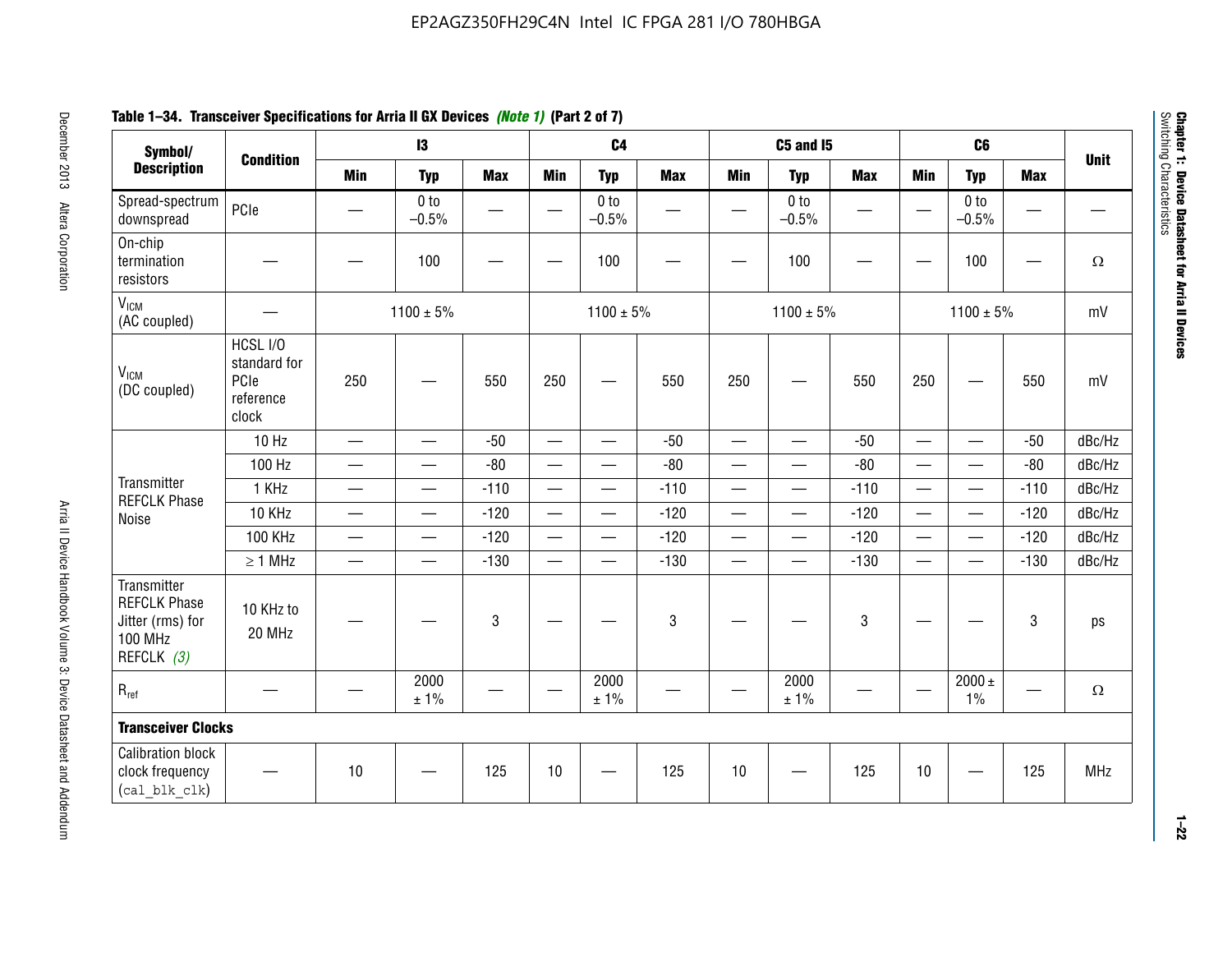| Symbol/                                                   |                                            | 13                  |            | C4             |                     | C <sub>5</sub> and I <sub>5</sub> |                                                                  |                     | C6         |                |                     |            |                |             |
|-----------------------------------------------------------|--------------------------------------------|---------------------|------------|----------------|---------------------|-----------------------------------|------------------------------------------------------------------|---------------------|------------|----------------|---------------------|------------|----------------|-------------|
| <b>Description</b>                                        | <b>Condition</b>                           | <b>Min</b>          | <b>Typ</b> | <b>Max</b>     | <b>Min</b>          | <b>Typ</b>                        | <b>Max</b>                                                       | <b>Min</b>          | <b>Typ</b> | <b>Max</b>     | <b>Min</b>          | <b>Typ</b> | <b>Max</b>     | <b>Unit</b> |
| fixedclk Clock<br>frequency                               | PCle<br>Receiver<br>Detect                 |                     | 125        |                |                     | 125                               |                                                                  |                     | 125        |                |                     | 125        |                | <b>MHz</b>  |
| reconfiq<br>clk clock<br>frequency                        | Dynamic<br>reconfig.<br>clock<br>frequency | 2.5/<br>37.5<br>(4) |            | 50             | 2.5/<br>37.5<br>(4) |                                   | 50                                                               | 2.5/<br>37.5<br>(4) |            | 50             | 2.5/<br>37.5<br>(4) |            | 50             | <b>MHz</b>  |
| Delta time<br>between<br>reconfig<br>clks $(5)$           |                                            |                     |            | $\overline{2}$ |                     |                                   | $\overline{c}$                                                   |                     |            | $\overline{c}$ |                     |            | $\overline{2}$ | ms          |
| Transceiver block<br>minimum<br>power-down<br>pulse width |                                            |                     |            |                |                     | 1                                 |                                                                  |                     | 1          |                |                     |            |                | $\mu s$     |
| Receiver                                                  |                                            |                     |            |                |                     |                                   |                                                                  |                     |            |                |                     |            |                |             |
| Supported I/O<br><b>Standards</b>                         |                                            |                     |            |                |                     |                                   | 1.4-V PCML, 1.5-V PCML, 2.5-V PCML, 2.5-V PCML, LVPECL, and LVDS |                     |            |                |                     |            |                |             |
| Data rate (13)                                            | $\equiv$                                   | 600                 |            | 6375           | 600                 |                                   | 3750                                                             | 600                 |            | 3750           | 600                 |            | 3125           | Mbps        |
| Absolute V <sub>MAX</sub><br>for a receiver pin<br>(6)    |                                            |                     |            | 1.5            |                     |                                   | 1.5                                                              |                     |            | 1.5            |                     |            | 1.5            | V           |
| Absolute V <sub>MIN</sub> for<br>a receiver pin           |                                            | $-0.4$              |            |                | $-0.4$              |                                   |                                                                  | $-0.4$              |            |                | $-0.4$              |            |                | V           |
| Maximum<br>peak-to-peak                                   | $V_{IGM} = 0.82 V$<br>setting              |                     |            | 2.7            |                     |                                   | 2.7                                                              |                     |            | 2.7            |                     |            | 2.7            | $\vee$      |

setting *(7)*  $\begin{vmatrix} - & - \\ - & - \end{vmatrix}$  -  $\begin{vmatrix} 1.6 \\ - & - \end{vmatrix}$  -  $\begin{vmatrix} - & 1.6 \\ - & - \end{vmatrix}$  -  $\begin{vmatrix} - & - \\ - & - \end{vmatrix}$  - 1.6  $\begin{vmatrix} - & - \\ - & - \end{vmatrix}$  - 1.6  $\begin{vmatrix} 0 \\ 0 \\ 0 \end{vmatrix}$  - V

# **Table 1–34. Transceiver Specifications for Arria II GX Devices** *(Note 1)* **(Part 3 of 7)**

peak-to-peak differential input voltage  $V_{ID}$  (diff

 $V_{ICM} = 1.1 V$ 

p-p)

**1–23**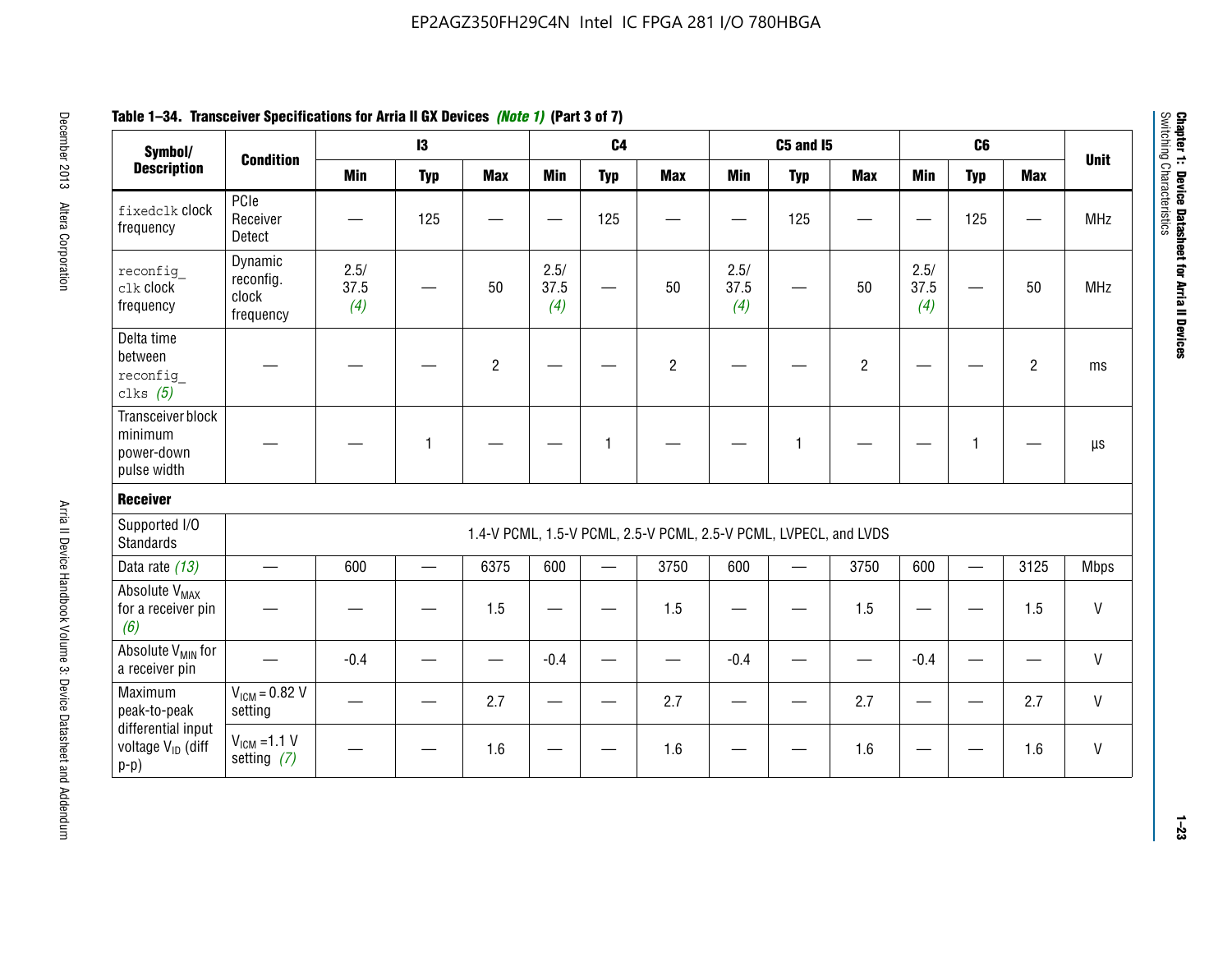| Symbol/                                                                                  | <b>Condition</b>                  |                          | 13         |                          |                          | C <sub>4</sub>           |                                               |            | <b>C5 and I5</b> |                           |                          | C6              |                | <b>Unit</b> |
|------------------------------------------------------------------------------------------|-----------------------------------|--------------------------|------------|--------------------------|--------------------------|--------------------------|-----------------------------------------------|------------|------------------|---------------------------|--------------------------|-----------------|----------------|-------------|
| <b>Description</b>                                                                       |                                   | <b>Min</b>               | <b>Typ</b> | <b>Max</b>               | <b>Min</b>               | <b>Typ</b>               | <b>Max</b>                                    | <b>Min</b> | <b>Typ</b>       | <b>Max</b>                | Min                      | <b>Typ</b>      | <b>Max</b>     |             |
| Minimum<br>peak-to-peak<br>differential input<br>voltage V <sub>ID</sub> (diff<br>$p-p)$ |                                   | 100                      |            |                          | 100                      |                          |                                               | 100        |                  |                           | 100                      |                 |                |             |
| V <sub>ICM</sub>                                                                         | $V_{IGM} = 0.82 V$<br>setting     |                          | 820        |                          |                          | 820                      |                                               |            | 820              |                           | $\overline{\phantom{0}}$ | 820             |                |             |
|                                                                                          | $V_{ICM}$ =1.1 V<br>setting $(7)$ |                          | 1100       |                          | —                        | 1100                     |                                               |            | 1100             |                           |                          | 1100            |                |             |
| Differential<br>on-chip<br>termination<br>resistors                                      | 100 $-\Omega$<br>setting          |                          | 100        |                          |                          | 100                      |                                               |            | 100              |                           |                          | 100             |                |             |
| Return loss                                                                              | PCle                              |                          |            |                          |                          |                          |                                               |            |                  | 50 MHz to 1.25 GHz: -10dB |                          |                 |                |             |
| differential mode                                                                        | XAUI                              |                          |            |                          |                          |                          |                                               |            |                  | 100 MHz to 2.5 GHz: -10dB |                          |                 |                |             |
| Return loss                                                                              | PCIe                              |                          |            |                          |                          |                          |                                               |            |                  | 50 MHz to 1.25 GHz: -6dB  |                          |                 |                |             |
| common mode                                                                              | XAUI                              |                          |            |                          |                          |                          |                                               |            |                  | 100 MHz to 2.5 GHz: -6dB  |                          |                 |                |             |
| Programmable<br>PPM detector<br>(8)                                                      |                                   |                          |            |                          |                          |                          | ± 62.5, 100, 125, 200,<br>250, 300, 500, 1000 |            |                  |                           |                          |                 |                | ppm         |
| Run length                                                                               | $\equiv$                          | $\overline{\phantom{0}}$ | 80         | $\overline{\phantom{0}}$ | —                        | 80                       |                                               | $\equiv$   | 80               | $\overline{\phantom{0}}$  |                          | 80              |                |             |
| Programmable<br>equalization                                                             |                                   |                          |            | $\overline{7}$           |                          |                          | $\overline{7}$                                |            |                  | $\overline{7}$            |                          |                 | $\overline{7}$ |             |
| Signal<br>detect/loss<br>threshold                                                       | PCIe Mode                         | 65                       | —          | 175                      | 65                       | $\overline{\phantom{0}}$ | 175                                           | 65         | —<br>—           | 175                       | 65                       |                 | 175            |             |
| <b>CDR LTR time</b><br>(9)                                                               |                                   |                          |            | 75                       | $\overline{\phantom{0}}$ | —                        | 75                                            | —          |                  | 75                        | $\qquad \qquad$          | $\qquad \qquad$ | 75             |             |
| CDR minimum<br>T <sub>1</sub> b $(10)$                                                   |                                   | 15                       |            |                          | 15                       |                          |                                               | 15         |                  |                           | 15                       |                 |                |             |

# **Table 1–34. Transceiver Specifications for Arria II GX Devices** *(Note 1)* **(Part 4 of 7)**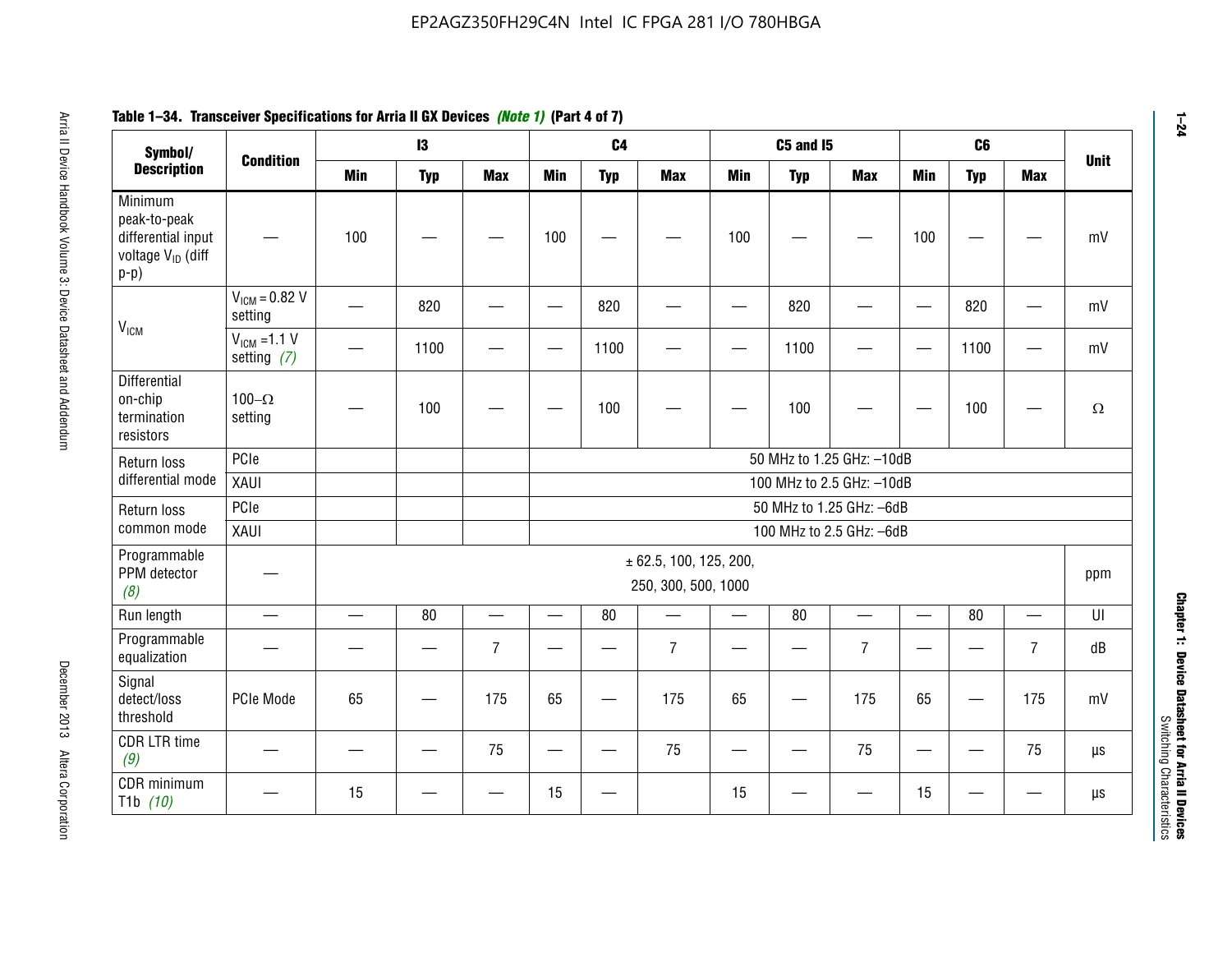| Symbol/                                                    |                          |                                                                       | $\mathbf{13}$            |            |              | C <sub>4</sub>           |                           |                   | <b>C5 and I5</b>         |            |                   | C <sub>6</sub>           |                   |             |
|------------------------------------------------------------|--------------------------|-----------------------------------------------------------------------|--------------------------|------------|--------------|--------------------------|---------------------------|-------------------|--------------------------|------------|-------------------|--------------------------|-------------------|-------------|
| <b>Description</b>                                         | <b>Condition</b>         | <b>Min</b>                                                            | <b>Typ</b>               | <b>Max</b> | <b>Min</b>   | <b>Typ</b>               | <b>Max</b>                | <b>Min</b>        | <b>Typ</b>               | <b>Max</b> | <b>Min</b>        | <b>Typ</b>               | <b>Max</b>        | <b>Unit</b> |
| LTD lock time<br>(11)                                      |                          | 0                                                                     | 100                      | 4000       | $\mathbf{0}$ | 100                      | 4000                      | 0                 | 100                      | 4000       | $\mathbf{0}$      | 100                      | 4000              | ns          |
| Data lock time<br>from rx<br>freqlocked<br>(12)            |                          |                                                                       |                          | 4000       |              |                          | 4000                      |                   |                          | 4000       |                   |                          | 4000              | ns          |
|                                                            | DC Gain<br>Setting $= 0$ |                                                                       | $\pmb{0}$                |            |              | $\mathbf 0$              |                           |                   | $\mathbf 0$              | –          |                   | 0                        |                   | dB          |
| Programmable<br>DC gain                                    | DC Gain<br>Setting $= 1$ |                                                                       | 3                        |            |              | 3                        |                           |                   | 3                        |            |                   | 3                        |                   | dB          |
|                                                            | DC Gain<br>Setting $= 2$ |                                                                       | $\,6\,$                  |            |              | 6                        |                           |                   | 6                        |            |                   | 6                        |                   | dB          |
| <b>Transmitter</b>                                         |                          |                                                                       |                          |            |              |                          |                           |                   |                          |            |                   |                          |                   |             |
| Supported I/O<br><b>Standards</b>                          |                          |                                                                       |                          |            |              |                          | 1.5-V PCML                |                   |                          |            |                   |                          |                   |             |
| Data rate                                                  | $\qquad \qquad$          | 600                                                                   | $\overline{\phantom{0}}$ | 6375       | 600          | $\overline{\phantom{0}}$ | 3750                      | 600               | $\overline{\phantom{0}}$ | 3750       | 600               | $\qquad \qquad$          | 3125              | <b>Mbps</b> |
| V <sub>OCM</sub>                                           | 0.65V<br>setting         |                                                                       | 650                      | —          |              | 650                      |                           | $\hspace{0.05cm}$ | 650                      | —          | $\hspace{0.05cm}$ | 650                      | $\hspace{0.05cm}$ | mV          |
| <b>Differential</b><br>on-chip<br>termination<br>resistors | 100 $-\Omega$<br>setting |                                                                       | 100                      |            |              | 100                      |                           |                   | 100                      |            |                   | 100                      |                   | $\Omega$    |
| Return loss                                                | PCle                     |                                                                       |                          |            |              |                          | 50 MHz to 1.25 GHz: -10dB |                   |                          |            |                   |                          |                   |             |
| differential mode                                          | XAUI                     | 312 MHz to 625 MHz: -10dB<br>625 MHz to 3.125 GHz: -10dB/decade slope |                          |            |              |                          |                           |                   |                          |            |                   |                          |                   |             |
| Return loss<br>common mode                                 | PCle                     | 50 MHz to 1.25 GHz: -6dB                                              |                          |            |              |                          |                           |                   |                          |            |                   |                          |                   |             |
| Rise time $(2)$                                            | $\overline{\phantom{0}}$ | 50                                                                    | $\qquad \qquad$          | 200        | 50           | $\overline{\phantom{0}}$ | 200                       | 50                | $\overline{\phantom{0}}$ | 200        | 50                | $\overline{\phantom{m}}$ | 200               | ps          |
| Fall time                                                  |                          | 50                                                                    |                          | 200        | 50           |                          | 200                       | 50                |                          | 200        | 50                |                          | 200               | ps          |

# **Table 1–34. Transceiver Specifications for Arria II GX Devices** *(Note 1)* **(Part 5 of 7)**

**1–25**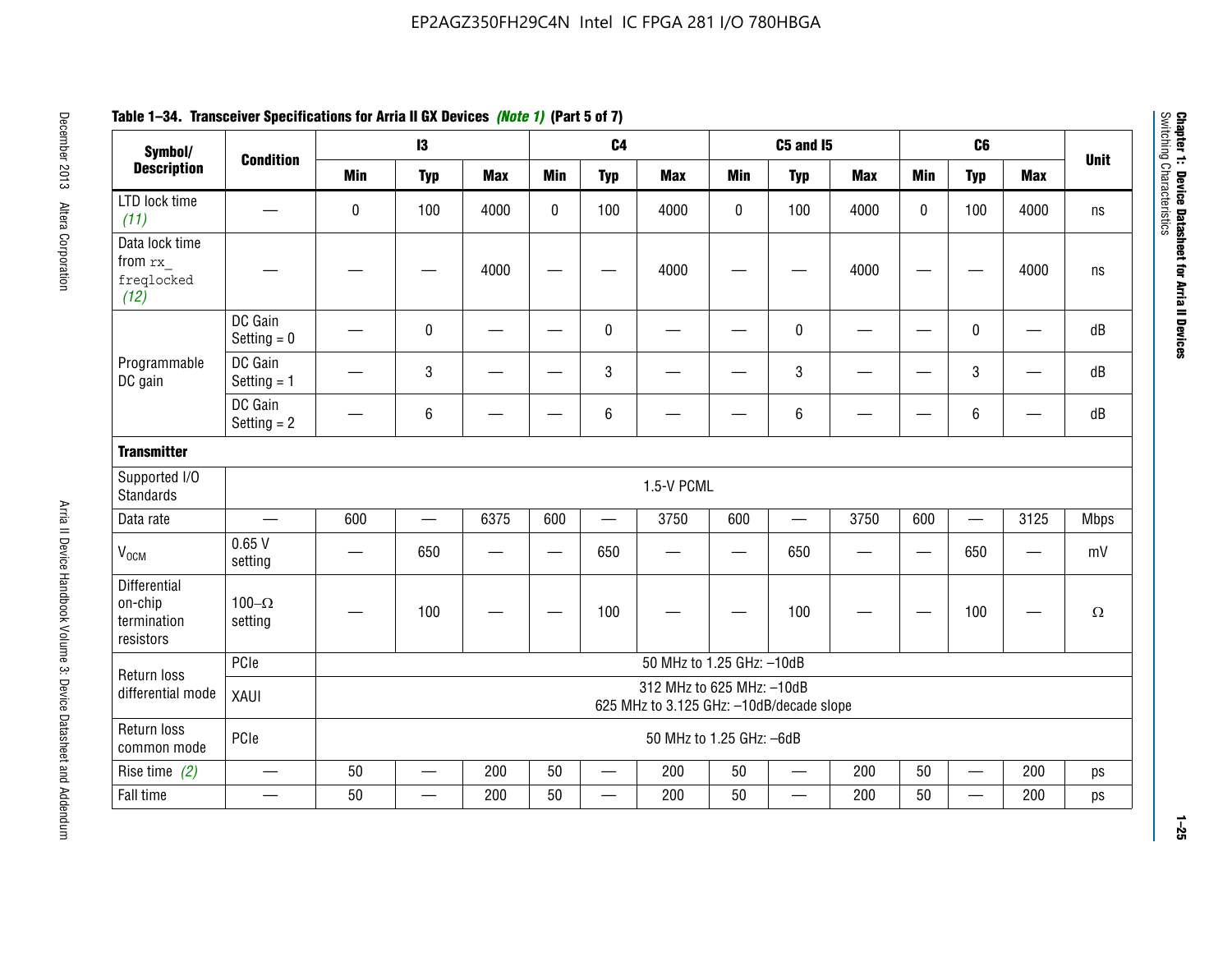| Symbol/                                                            |                  |            | 13                |            |                          | C <sub>4</sub>    |            |                   | <b>C5 and 15</b>                 |            |                                   | C6                               |            | <b>Unit</b>   |
|--------------------------------------------------------------------|------------------|------------|-------------------|------------|--------------------------|-------------------|------------|-------------------|----------------------------------|------------|-----------------------------------|----------------------------------|------------|---------------|
| <b>Description</b>                                                 | <b>Condition</b> | <b>Min</b> | <b>Typ</b>        | <b>Max</b> | <b>Min</b>               | <b>Typ</b>        | <b>Max</b> | <b>Min</b>        | <b>Typ</b>                       | <b>Max</b> | <b>Min</b>                        | <b>Typ</b>                       | <b>Max</b> |               |
| Intra-<br>differential pair<br>skew                                |                  |            |                   | 15         |                          | —                 | 15         | $\qquad \qquad$   | $\qquad \qquad$                  | 15         | $\overbrace{\phantom{123221111}}$ | $\overline{\phantom{m}}$         | 15         |               |
| Intra-transceiver<br>block skew                                    | PCIe ×4          |            | $\hspace{0.05cm}$ | 120        | $\hspace{0.05cm}$        | $\hspace{0.05cm}$ | 120        | $\hspace{0.05cm}$ | $\hspace{0.05cm}$                | 120        |                                   | $\hspace{0.05cm}$                | 120        |               |
| Inter-transceiver<br>block skew                                    | $PCle \times 8$  |            | -                 | 300        |                          | -                 | 300        |                   | -                                | 300        | —                                 | —                                | 300        |               |
| <b>CMU PLLO and CMU PLL1</b>                                       |                  |            |                   |            |                          |                   |            |                   |                                  |            |                                   |                                  |            |               |
| <b>CMU PLL lock</b><br>time from<br>CMUPLL<br>reset<br>deassertion |                  |            |                   | 100        | $\overline{\phantom{m}}$ |                   | 100        |                   |                                  | 100        |                                   | $\overbrace{\phantom{12322111}}$ | 100        | $\mu\text{S}$ |
| <b>PLD-Transceiver Interface</b>                                   |                  |            |                   |            |                          |                   |            |                   |                                  |            |                                   |                                  |            |               |
| Interface speed                                                    |                  | 25         | $\qquad \qquad -$ | 320        | 25                       | $\qquad \qquad$   | 240        | 25                | $\overbrace{\phantom{12322111}}$ | 240        | $25\,$                            | $\overline{\phantom{0}}$         | 200        | <b>MHz</b>    |
|                                                                    |                  |            |                   |            |                          |                   |            |                   |                                  |            |                                   |                                  |            |               |
|                                                                    |                  |            |                   |            |                          |                   |            |                   |                                  |            |                                   |                                  |            |               |
|                                                                    |                  |            |                   |            |                          |                   |            |                   |                                  |            |                                   |                                  |            |               |

# **Table 1–34. Transceiver Specifications for Arria II GX Devices** *(Note 1)* **(Part 6 of 7)**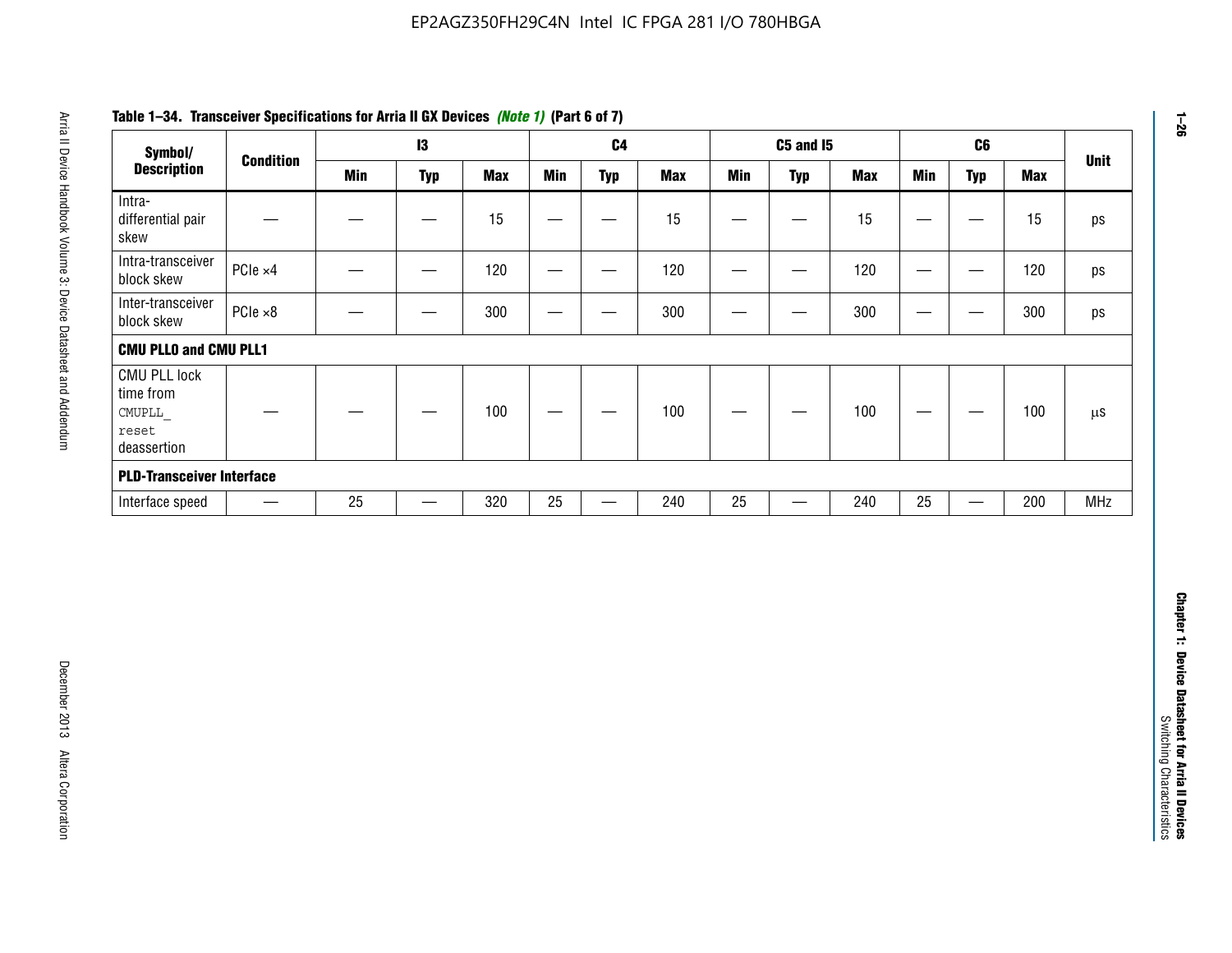# **Table 1–34. Transceiver Specifications for Arria II GX Devices** *(Note 1)* **(Part 7 of 7)**

| Symbol/                      | <b>Condition</b>  | C5 and I5<br>13<br>C4 |            |            |     |            |                                    |            | C6         |            |            |     |            |             |
|------------------------------|-------------------|-----------------------|------------|------------|-----|------------|------------------------------------|------------|------------|------------|------------|-----|------------|-------------|
| <b>Description</b>           |                   | <b>Min</b>            | <b>Typ</b> | <b>Max</b> | Min | <b>Typ</b> | <b>Max</b>                         | <b>Min</b> | <b>Typ</b> | <b>Max</b> | <b>Min</b> | Typ | <b>Max</b> | <b>Unit</b> |
| Digital reset<br>pulse width | $\hspace{0.05cm}$ |                       |            |            |     |            | Minimum is 2 parallel clock cycles |            |            |            |            |     |            |             |

### **Notes to Table 1–34:**

- (1) For AC-coupled links, the on-chip biasing circuit is switched off before and during configuration. Ensure that input specifications are not violated during this period.
- (2) The rise/fall time is specified from 20% to 80%.
- (3) To calculate the REFCLK rms phase jitter requirement at reference clock frequencies other than 100 MHz, use the following formula: REFCLK rms phase jitter at f (MHz) = REFCLK rms phase jitter at 100 MHz \* 100/f.
- (4) The minimum reconfig clk frequency is 2.5 MHz if the transceiver channel is configured in **Transmitter only** mode. The minimum reconfig clk frequency is 37.5 MHz if the transceiver channel is configured in **Receiver only** or **Receiver and Transmitter** mode. For more information, refer to *AN [558: Implementing Dynamic Reconfiguration in Arria II Devices](www.altera.com/literature/hb/arria-ii-gx/an558.pdf)*.
- (5) If your design uses more than one dynamic reconfiguration controller instances (altgx reconfig) to control the transceiver channels (altgx) physically located on the same side of the device, and if you use different reconfig clk sources for these altgx reconfig instances, the delta time between any two of these reconfig clk sources becoming stable must not exceed the maximum specification listed.
- (6) The device cannot tolerate prolonged operation at this absolute maximum.
- (7) You must use the 1.1-V RX  $V_{ICM}$  setting if the input serial data standard is LVDS and the link is DC-coupled.
- (8) The rate matcher supports only up to  $\pm 300$  parts per million (ppm).
- (9) Time taken to rx\_pll\_locked goes high from rx\_analogreset de-assertion. Refer to Figure 1–1.
- (10) The time in which the CDR must be kept in lock-to-reference mode after rx pll locked goes high and before rx locktodata is asserted in manual mode. Refer to Figure 1-1.
- (11) The time taken to recover valid data after the  $rx$  locktodata signal is asserted in manual mode. Refer to Figure 1–1.
- (12) The time taken to recover valid data after the  $rx$  freqlocked signal goes high in automatic mode. Refer to Figure 1–2.
- (13) To support data rates lower than the minimum specification through oversampling, use the CDR in LTR mode only.

**Chapter 1: Device Datasheet for Arria II Devices**

**Device Datasheet for Arria II Devices** 

Switching Characteristics

Chapter 1: Device Datas<br>Switching Characteristics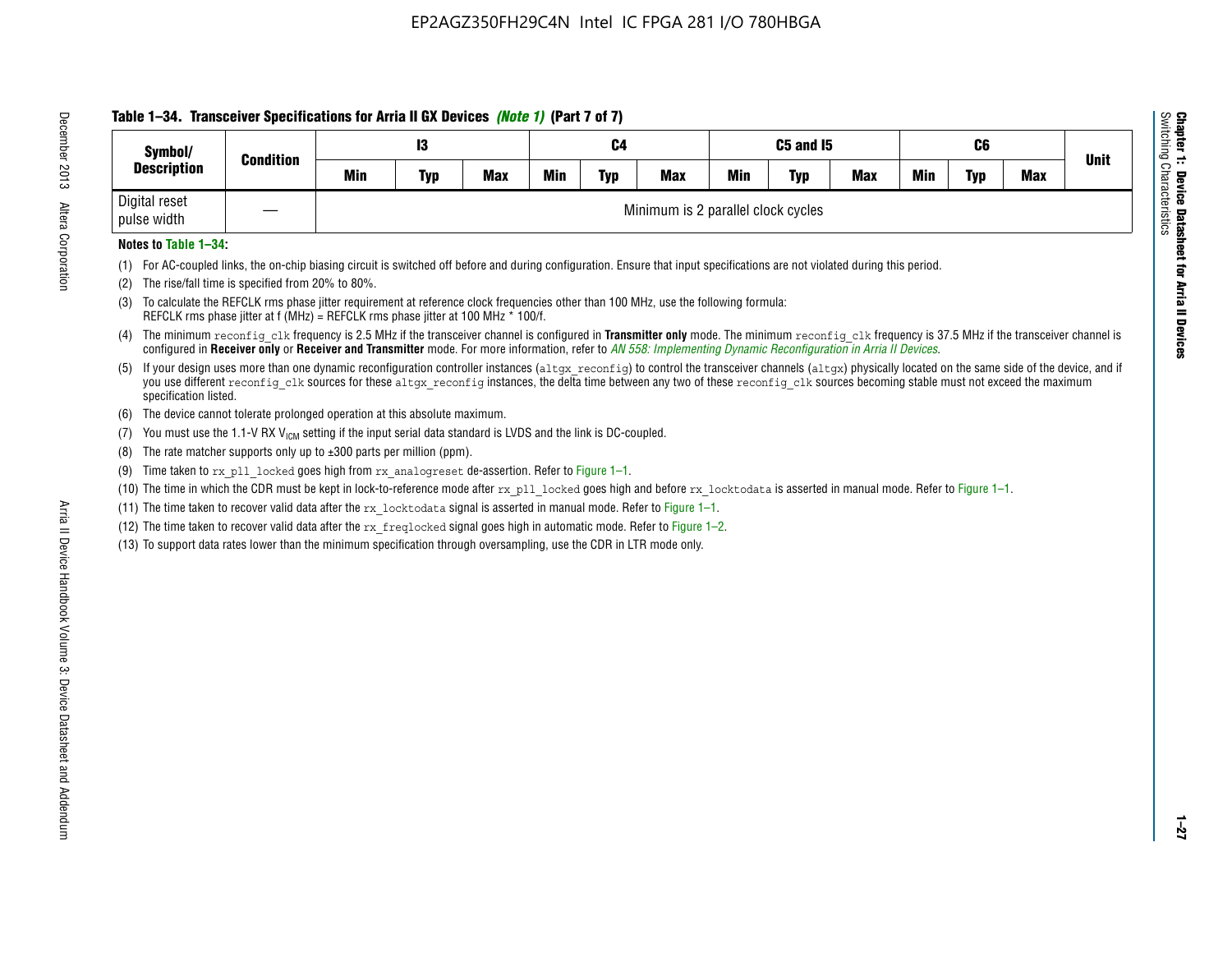Table 1–35 lists the transceiver specifications for Arria II GZ devices.

|  | Table 1-35. Transceiver Specifications for Arria II GZ Devices (Part 1 of 5) |  |
|--|------------------------------------------------------------------------------|--|
|  |                                                                              |  |

| Symbol/<br><b>Description</b>                                             |                                                                         |                          | $-C3$ and $-13$ (1)        |            |                          | $-C4$ and $-I4$            |            |             |
|---------------------------------------------------------------------------|-------------------------------------------------------------------------|--------------------------|----------------------------|------------|--------------------------|----------------------------|------------|-------------|
|                                                                           | <b>Conditions</b>                                                       | Min                      | <b>Typ</b>                 | <b>Max</b> | <b>Min</b>               | <b>Typ</b>                 | <b>Max</b> | <b>Unit</b> |
| <b>Reference Clock</b>                                                    |                                                                         |                          |                            |            |                          |                            |            |             |
| Supported I/O Standards                                                   | 1.2-V PCML, 1.5-V PCML, 2.5-V PCML, Differential LVPECL, LVDS, and HCSL |                          |                            |            |                          |                            |            |             |
| Input frequency from<br>REFCLK input pins                                 |                                                                         | 50                       |                            | 697        | 50                       |                            | 637.5      | <b>MHz</b>  |
| Phase frequency detector<br>(CMU PLL and receiver<br>CDR)                 |                                                                         | 50                       |                            | 325        | 50                       |                            | 325        | <b>MHz</b>  |
| Absolute V <sub>MAX</sub> for a REFCLK<br>pin                             |                                                                         |                          |                            | 1.6        |                          |                            | 1.6        | $\vee$      |
| Operational V <sub>MAX</sub> for a<br>REFCLK pin                          |                                                                         |                          |                            | 1.5        |                          |                            | 1.5        | V           |
| Absolute V <sub>MIN</sub> for a REFCLK<br>pin                             |                                                                         | $-0.4$                   |                            |            | $-0.4$                   |                            |            | V           |
| Rise/fall time (2)                                                        |                                                                         | $\overline{\phantom{0}}$ |                            | 0.2        | $\overline{\phantom{0}}$ | $\overline{\phantom{0}}$   | 0.2        | UI          |
| Duty cycle                                                                |                                                                         | 45                       |                            | 55         | 45                       |                            | 55         | $\%$        |
| Peak-to-peak differential<br>input voltage                                |                                                                         | 200                      |                            | 1600       | 200                      |                            | 1600       | mV          |
| Spread-spectrum<br>modulating clock frequency                             | PCIe                                                                    | 30                       |                            | 33         | 30                       |                            | 33         | kHz         |
| Spread-spectrum<br>downspread                                             | PCIe                                                                    |                          | 0 <sub>to</sub><br>$-0.5%$ |            |                          | 0 <sub>to</sub><br>$-0.5%$ |            |             |
| On-chip termination<br>resistors                                          |                                                                         |                          | 100                        |            |                          | 100                        |            | Ω           |
| $V_{IGM}$ (AC coupled)                                                    |                                                                         |                          | $1100 \pm 10\%$            |            |                          | $1100 \pm 10\%$            |            | mV          |
| V <sub>ICM</sub> (DC coupled)                                             | HCSL I/O standard<br>for PCIe reference<br>clock                        | 250                      |                            | 550        | 250                      |                            | 550        | mV          |
|                                                                           | 10 Hz                                                                   | $\overline{\phantom{0}}$ |                            | $-50$      | $\sim$                   |                            | $-50$      | dBc/Hz      |
|                                                                           | 100 Hz                                                                  |                          |                            | $-80$      |                          |                            | $-80$      | dBc/Hz      |
| Transmitter REFCLK Phase                                                  | 1 KHz                                                                   |                          | $\overline{\phantom{0}}$   | $-110$     | $\overline{\phantom{0}}$ | —                          | $-110$     | dBc/Hz      |
| Noise                                                                     | 10 KHz                                                                  |                          |                            | $-120$     |                          |                            | $-120$     | dBc/Hz      |
|                                                                           | <b>100 KHz</b>                                                          |                          |                            | $-120$     | —                        | $\qquad \qquad -$          | $-120$     | dBc/Hz      |
|                                                                           | $\geq 1$ MHz                                                            |                          |                            | $-130$     | $\overline{\phantom{0}}$ | $\overline{\phantom{0}}$   | $-130$     | dBc/Hz      |
| <b>Transmitter REFCLK Phase</b><br>Jitter (rms) for 100 MHz<br>REFCLK (3) | 10 KHz to 20 MHz                                                        |                          |                            | 3          |                          |                            | 3          | ps          |
| $R_{REF}$                                                                 |                                                                         |                          | $2000 \pm$<br>$1\%$        |            |                          | 2000 $\pm$<br>$1\%$        |            | $\Omega$    |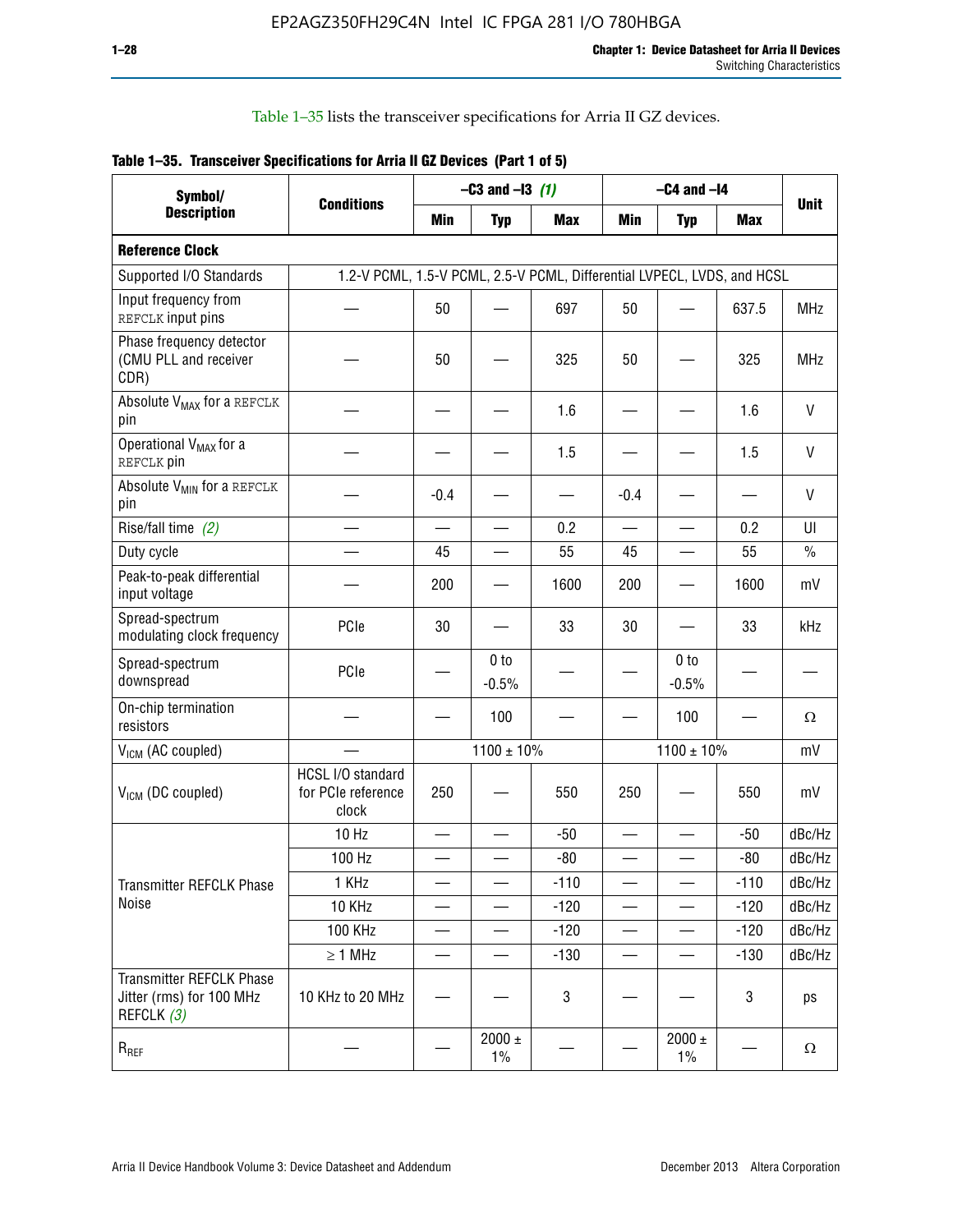|  |  | Table 1–35. Transceiver Specifications for Arria II GZ Devices (Part 2 of 5) |  |  |  |
|--|--|------------------------------------------------------------------------------|--|--|--|
|--|--|------------------------------------------------------------------------------|--|--|--|

| Symbol/<br><b>Description</b>                                                                            |                                                                                |                     | $-C3$ and $-13$ (1) |                                                      |                     | $-C4$ and $-I4$ |                |              |
|----------------------------------------------------------------------------------------------------------|--------------------------------------------------------------------------------|---------------------|---------------------|------------------------------------------------------|---------------------|-----------------|----------------|--------------|
|                                                                                                          | <b>Conditions</b>                                                              | Min                 | <b>Typ</b>          | <b>Max</b>                                           | Min                 | <b>Typ</b>      | <b>Max</b>     | <b>Unit</b>  |
| <b>Transceiver Clocks</b>                                                                                |                                                                                |                     |                     |                                                      |                     |                 |                |              |
| <b>Calibration block clock</b><br>frequency (cal blk clk)                                                |                                                                                | 10                  |                     | 125                                                  | 10                  |                 | 125            | <b>MHz</b>   |
| fixedclk clock frequency                                                                                 | <b>PCIe Receiver</b><br>Detect                                                 |                     | 125                 |                                                      |                     | 125             |                | <b>MHz</b>   |
| reconfig clk Clock<br>frequency                                                                          | Dynamic<br>reconfiguration<br>clock frequency                                  | 2.5/<br>37.5<br>(4) | —                   | 50                                                   | 2.5/<br>37.5<br>(4) |                 | 50             | <b>MHz</b>   |
| Delta time between<br>reconfig clks $(5)$                                                                |                                                                                |                     |                     | $\overline{2}$                                       |                     |                 | $\overline{2}$ | ms           |
| Transceiver block minimum<br>power-down<br>(gxb powerdown) pulse<br>width                                |                                                                                | 1                   |                     |                                                      | 1                   |                 |                | μs           |
| <b>Receiver</b>                                                                                          |                                                                                |                     |                     |                                                      |                     |                 |                |              |
| Supported I/O Standards                                                                                  |                                                                                |                     |                     | 1.4-V PCML, 1.5-V PCML, 2.5-V PCML, LVPECL, and LVDS |                     |                 |                |              |
| Data rate (16)                                                                                           |                                                                                | 600                 |                     | 6375                                                 | 600                 |                 | 3750           | <b>Mbps</b>  |
| Absolute V <sub>MAX</sub> for a receiver<br>pin $(6)$                                                    |                                                                                |                     |                     | 1.6                                                  |                     |                 | 1.6            | V            |
| Operational V <sub>MAX</sub> for a<br>receiver pin                                                       |                                                                                |                     |                     | 1.5                                                  |                     |                 | 1.5            | V            |
| Absolute V <sub>MIN</sub> for a receiver<br>pin                                                          |                                                                                | $-0.4$              |                     |                                                      | $-0.4$              |                 |                | V            |
| Maximum peak-to-peak<br>differential input voltage $V_{ID}$<br>(diff p-p) before device<br>configuration |                                                                                |                     |                     | 1.6                                                  |                     |                 | 1.6            | V            |
| Maximum peak-to-peak<br>differential input voltage V <sub>ID</sub>                                       | $V_{ICM} = 0.82 V$<br>setting                                                  |                     |                     | 2.7                                                  |                     |                 | 2.7            | $\mathsf{V}$ |
| (diff p-p) after device<br>configuration                                                                 | $V_{ICM}$ =1.1 V setting<br>(7)                                                |                     |                     | 1.6                                                  |                     |                 | 1.6            | V            |
| Minimum differential eye<br>opening at receiver serial                                                   | Data Rate =<br>600 Mbps to<br>5 Gbps<br>Equalization = $0$<br>DC gain = $0$ dB | 100                 |                     |                                                      | 165                 |                 |                | mV           |
| input pins $(8)$                                                                                         | Data Rate > 5 Gbps<br>Equalization = $0$<br>DC gain = $0$ dB                   | 165                 |                     |                                                      | 165                 |                 |                | mV           |
| V <sub>ICM</sub>                                                                                         | $V_{ICM} = 0.82 V$<br>setting                                                  |                     | $820 \pm 10\%$      |                                                      |                     | $820 \pm 10\%$  |                | mV           |
|                                                                                                          | $VICM = 1.1 V setting$<br>(7)                                                  |                     | $1100 \pm 10\%$     |                                                      |                     | $1100 \pm 10\%$ |                | mV           |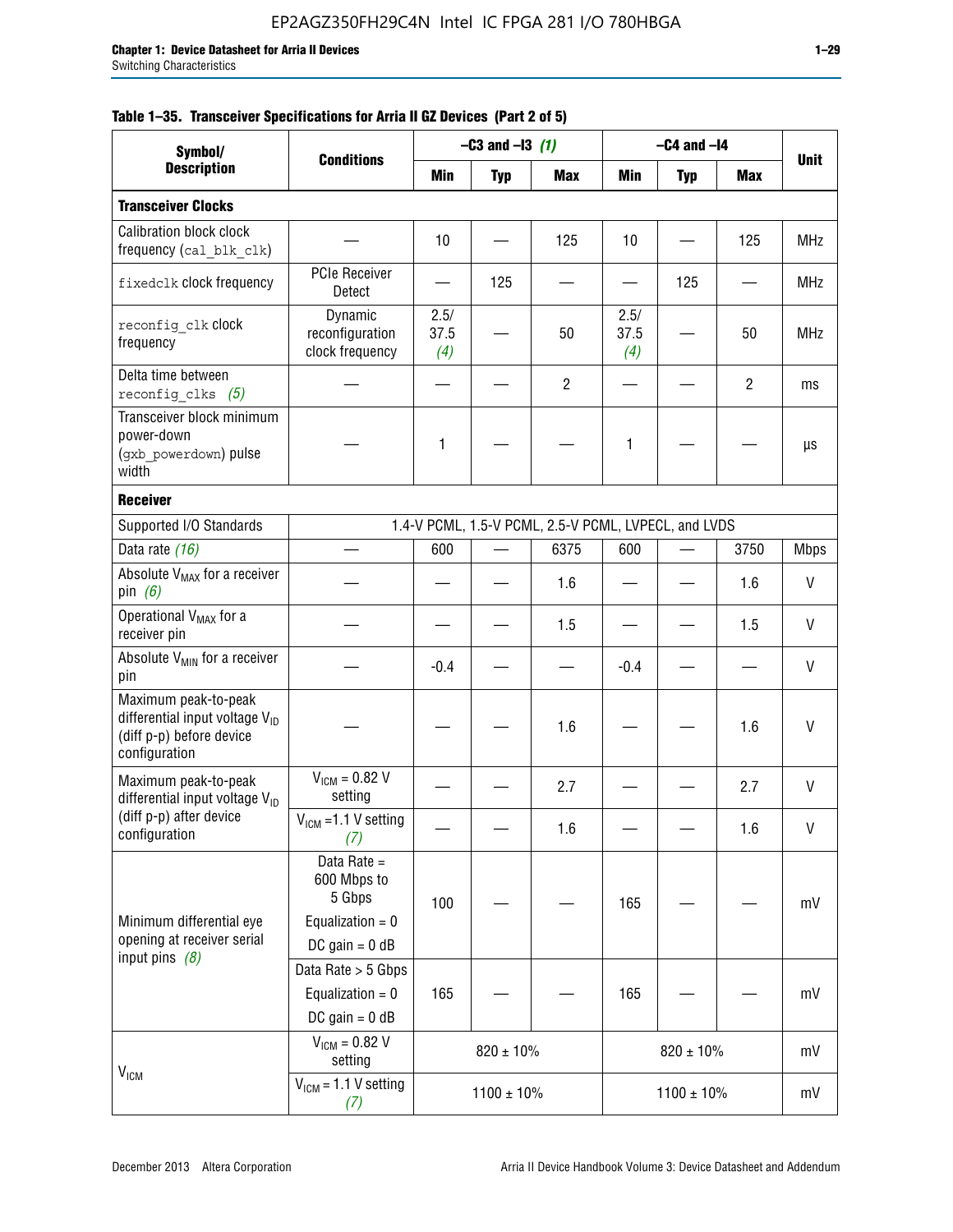#### Receiver DC Coupling Support — For more information about receiver DC coupling support, refer to the "DC-Coupled Links" section in the *[Transceiver Architecture for Arria II](http://www.altera.com/literature/hb/arria-ii-gx/aiigx_52001.pdf)  [Devices](http://www.altera.com/literature/hb/arria-ii-gx/aiigx_52001.pdf)* chapter. Differential on-chip termination resistors  $85-\Omega$  setting  $85 \pm 20\%$  85  $\pm 20\%$  85  $\pm 20\%$   $\Omega$ 100 - Ω setting  $100 \pm 20\%$  100 ± 20%  $20\%$ 120 -  $\Omega$  setting 120 ± 20% 120 ± 20% 120 ± 20% 120 ± 20% 150- $\Omega$  setting  $150 \pm 20\%$  150  $\pm 20\%$  150  $\pm 20\%$   $\Omega$ Differential and common mode return loss PCIe (Gen 1 and Gen 2), XAUI, HiGig+, CEI SR/LR, SRIO SR/LR, CPRI LV/HV, OBSAI, SATA Compliant — Programmable PPM<br>detector  $(9)$  $\vert$   $\pm$  62.5, 100, 125, 200, 250, 300, 500, 1,000 ppm Run length — — — 200 — — 200 UI Programmable equalization — — — 16 — — 16 dB t<sub>LTR</sub> (10) — | — | — | 75 | — | <del>7</del>5 | µs tLTR\_LTD\_Manual *(11)* — 15 — — 15 — — µs t<sub>LTD</sub> Manual (12) – – – – – – – – – 4000 – – – 4000 ns t<sub>LTD\_Auto</sub> (13)  $4000$   $4000$  ns Receiver CDR 3 dB Bandwidth in lock-to-data (LTD) mode PCIe Gen1 | 2.0 - 3.5 MHz PCIe Gen2 | MHz (OIF) CEI PHY at  $6.375$  Gbps  $20 - 35$  MHz XAUI 10 - 18 MHz SRIO 1.25 Gbps | MHz SRIO 2.5 Gbps | MHz SRIO 3.125 Gbps 6 - 10 6 - 10 GIGE | MHz SONET OC12 | 3 - 6 MHz SONET OC48 14 - 19 MHz Receiver buffer and CDR offset cancellation time (per channel) — | — | | 17000 | — | | 17000 recon fig\_ clk cycles Programmable DC gain DC Gain Setting = 0 — 0 — — 0 — dB DC Gain Setting = 1  $3$   $3$   $dB$ DC Gain Setting = 2  $6$   $6$   $dB$ **Symbol/ Description Conditions –C3 and –I3** *(1)* **–C4 and –I4 Unit Min Typ Max Min Typ Max**

#### **Table 1–35. Transceiver Specifications for Arria II GZ Devices (Part 3 of 5)**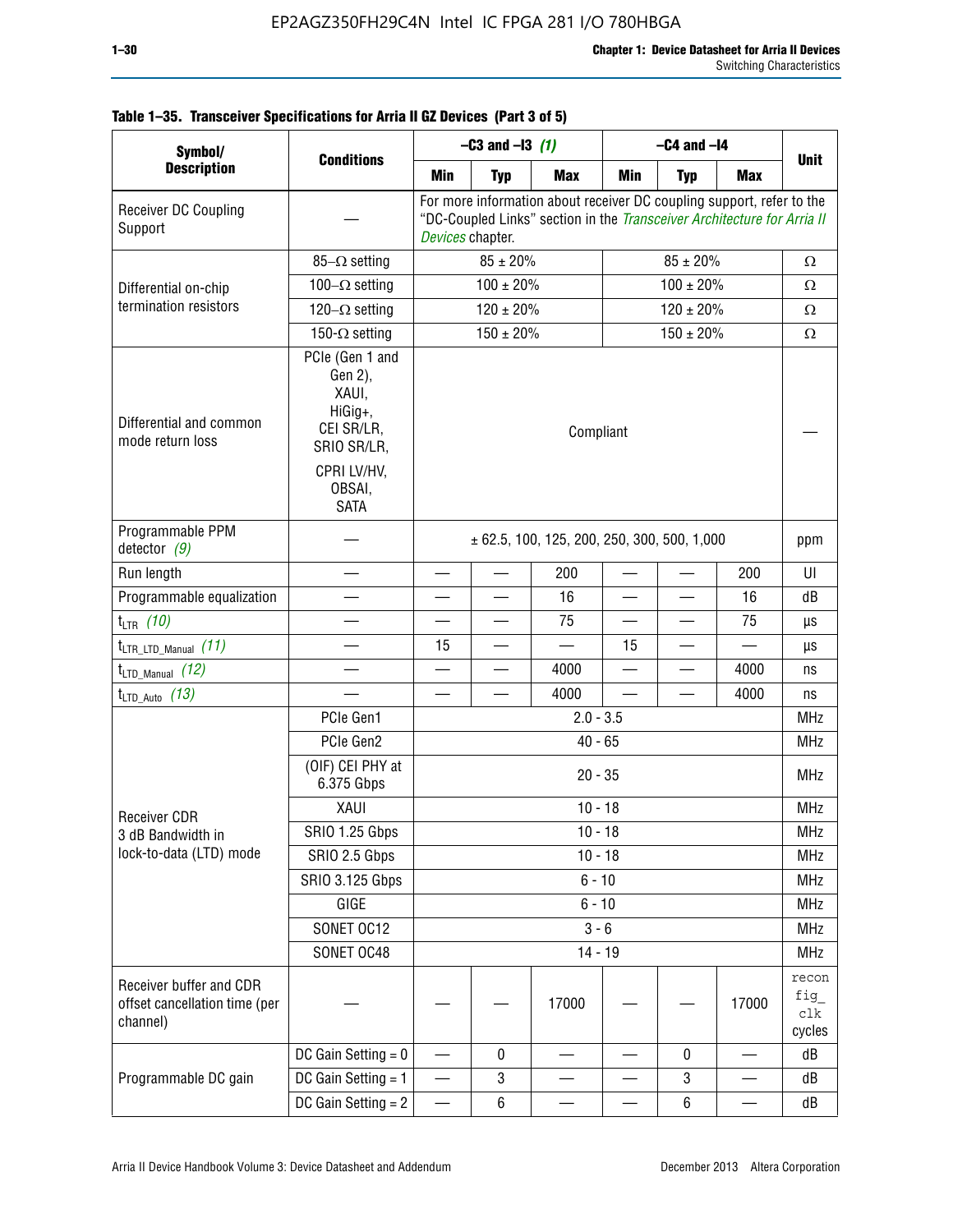| Symbol/                                                           |                                                                                                                                                                                                                                                                                                    |     | $-C3$ and $-13$ (1)      |            |     | $-C4$ and $-I4$          |            |             |
|-------------------------------------------------------------------|----------------------------------------------------------------------------------------------------------------------------------------------------------------------------------------------------------------------------------------------------------------------------------------------------|-----|--------------------------|------------|-----|--------------------------|------------|-------------|
| <b>Description</b>                                                | <b>Conditions</b>                                                                                                                                                                                                                                                                                  | Min | <b>Typ</b>               | <b>Max</b> | Min | <b>Typ</b>               | <b>Max</b> | <b>Unit</b> |
| <b>Transmitter</b>                                                |                                                                                                                                                                                                                                                                                                    |     |                          |            |     |                          |            |             |
| Supported I/O Standards                                           |                                                                                                                                                                                                                                                                                                    |     |                          | 1.5-V PCML |     |                          |            |             |
| Data rate (14)                                                    |                                                                                                                                                                                                                                                                                                    | 600 |                          | 6375       | 600 |                          | 3750       | <b>Mbps</b> |
| $V_{OCM}$                                                         | 0.65 V setting                                                                                                                                                                                                                                                                                     |     | 650                      |            |     | 650                      |            | mV          |
|                                                                   | $85-\Omega$ setting                                                                                                                                                                                                                                                                                |     | $85 \pm 15\%$            |            |     | $85 \pm 15\%$            |            | $\Omega$    |
| Differential on-chip                                              | 100 $-\Omega$ setting                                                                                                                                                                                                                                                                              |     | $100 \pm 15%$            |            |     | $100 \pm 15%$            |            | Ω           |
| termination resistors                                             | 120 $-\Omega$ setting                                                                                                                                                                                                                                                                              |     | $120 \pm 15\%$           |            |     | $120 \pm 15\%$           |            | Ω           |
|                                                                   | 150- $\Omega$ setting                                                                                                                                                                                                                                                                              |     | $150 \pm 15%$            |            |     | $150 \pm 15%$            |            | Ω           |
| Differential and common<br>mode return loss                       | PCIe Gen1 and<br>Gen2 (TX $V_{OD} = 4$ ),<br>XAUI (TX V <sub>OD</sub> =6),<br>HiGig+<br>$(TX V_{OD} = 6),$<br>CEI SR/LR<br>$(TX V_{OD} = 8),$<br>SRIO SR $(V_{OD} = 6)$ ,<br>SRIO LR $(V_{OD} = 8)$ ,<br>CPRI LV $(V_{OD}=6)$ ,<br>CPRI HV $(V_{OD}=2)$ ,<br>OBSAI $(VOD=6)$ ,<br>SATA $(VOD=4)$ , |     |                          | Compliant  |     |                          |            |             |
| Rise time $(15)$                                                  |                                                                                                                                                                                                                                                                                                    | 50  | $\overline{\phantom{0}}$ | 200        | 50  | $\overline{\phantom{0}}$ | 200        | ps          |
| Fall time (15)                                                    |                                                                                                                                                                                                                                                                                                    | 50  |                          | 200        | 50  |                          | 200        | ps          |
| Intra-differential pair skew                                      |                                                                                                                                                                                                                                                                                                    |     |                          | 15         |     |                          | 15         | ps          |
| Intra-transceiver block<br>transmitter<br>channel-to-channel skew | x4 PMA and PCS<br>bonded mode<br>Example: XAUI,<br>PCIe ×4, Basic ×4                                                                                                                                                                                                                               |     |                          | 120        |     |                          | 120        | ps          |
| Inter-transceiver block<br>transmitter<br>channel-to-channel skew | ×8 PMA and PCS<br>bonded mode<br>Example: PCle ×8,<br>Basic ×8                                                                                                                                                                                                                                     |     |                          | 500        |     |                          | 500        | ps          |
| <b>CMUO PLL and CMU1 PLL</b>                                      |                                                                                                                                                                                                                                                                                                    |     |                          |            |     |                          |            |             |
| Supported Data Range                                              |                                                                                                                                                                                                                                                                                                    | 600 |                          | 6375       | 600 |                          | 3750       | <b>Mbps</b> |
| pll powerdown minimum<br>pulse width<br>(tpll powerdown)          |                                                                                                                                                                                                                                                                                                    |     | 1                        |            |     | 1                        |            | $\mu$ S     |
| CMU PLL lock time from<br>pll powerdown<br>de-assertion           |                                                                                                                                                                                                                                                                                                    |     |                          | 100        |     |                          | 100        | $\mu$ S     |

### **Table 1–35. Transceiver Specifications for Arria II GZ Devices (Part 4 of 5)**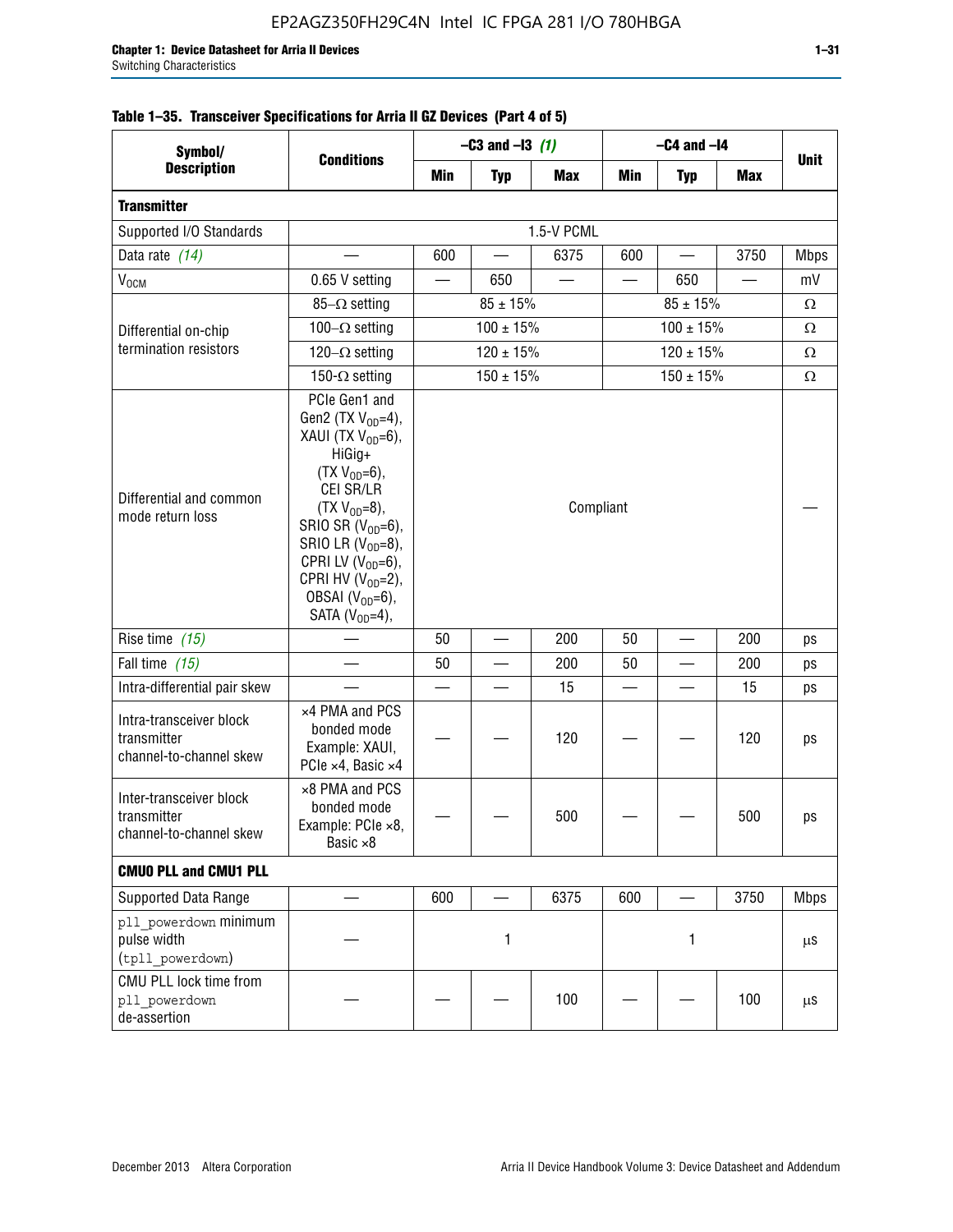| Symbol/                                  | <b>Conditions</b>              | $-C3$ and $-13$ (1)                  |          |            | $-C4$ and $-I4$ |            |            |             |  |
|------------------------------------------|--------------------------------|--------------------------------------|----------|------------|-----------------|------------|------------|-------------|--|
| <b>Description</b>                       |                                | Min                                  | Typ      | <b>Max</b> | Min             | <b>Typ</b> | <b>Max</b> | <b>Unit</b> |  |
|                                          | PCIe Gen1                      | $2.5 - 3.5$                          |          |            |                 |            |            | <b>MHz</b>  |  |
| -3 dB Bandwidth                          | PCIe Gen2                      | $6 - 8$                              |          |            |                 |            |            | <b>MHz</b>  |  |
|                                          | (OIF) CEI PHY at<br>4.976 Gbps | $7 - 11$                             |          |            |                 |            |            | <b>MHz</b>  |  |
|                                          | (OIF) CEI PHY at<br>6.375 Gbps |                                      | $5 - 10$ |            |                 |            |            |             |  |
|                                          | XAUI                           | $2 - 4$                              |          |            |                 |            |            | <b>MHz</b>  |  |
|                                          | SRIO 1.25 Gbps                 | $3 - 5.5$                            |          |            |                 |            |            | <b>MHz</b>  |  |
|                                          | SRIO 2.5 Gbps                  | $3 - 5.5$                            |          |            |                 |            |            | <b>MHz</b>  |  |
|                                          | <b>SRIO 3.125 Gbps</b>         | $2 - 4$                              |          |            |                 |            |            | <b>MHz</b>  |  |
|                                          | GIGE                           | $2.5 - 4.5$                          |          |            |                 |            |            | <b>MHz</b>  |  |
|                                          | SONET OC12                     | $1.5 - 2.5$                          |          |            |                 |            |            | <b>MHz</b>  |  |
|                                          | SONET OC48                     | $3.5 - 6$                            |          |            |                 |            |            | <b>MHz</b>  |  |
| <b>Transceiver-FPGA Fabric Interface</b> |                                |                                      |          |            |                 |            |            |             |  |
| Interface speed                          |                                | 25                                   |          | 325        | 25              |            | 250        | <b>MHz</b>  |  |
| Digital reset pulse width                |                                | Minimum is two parallel clock cycles |          |            |                 |            |            |             |  |

#### **Table 1–35. Transceiver Specifications for Arria II GZ Devices (Part 5 of 5)**

#### **Notes to Table 1–35:**

(1) The 3x speed grade is the fastest speed grade offered in the following Arria II GZ devices: EP2AGZ225, EP2AGZ300, and EP2AGZ350.

- (2) The rise and fall time transition is specified from 20% to 80%.
- (3) To calculate the REFCLK rms phase jitter requirement at reference clock frequencies other than 100 MHz, use the following formula: REFCLK rms phase jitter at f (MHz) = REFCLK rms phase jitter at 100 MHz  $*$  100/f.
- (4) The minimum reconfig clk frequency is 2.5 MHz if the transceiver channel is configured in **Transmitter only** mode. The minimum reconfig\_clk frequency is 37.5 MHz if the transceiver channel is configured in **Receiver only** or **Receiver and Transmitter** mode.
- (5) If your design uses more than one dynamic reconfiguration controller (altgx reconfig) instances to control the transceiver (altgx) channels physically located on the same side of the device AND if you use different reconfig clk sources for these altgx reconfig instances, the delta time between any two of these reconfig clk sources becoming stable must not exceed the maximum specification listed.
- (6) The device cannot tolerate prolonged operation at this absolute maximum.
- (7) You must use the 1.1-V RX  $V_{ICM}$  setting if the input serial data standard is LVDS.
- (8) The differential eye opening specification at the receiver input pins assumes that Receiver Equalization is disabled. If you enable Receiver Equalization, the receiver circuitry can tolerate a lower minimum eye opening, depending on the equalization level. Use H-Spice simulation to derive the minimum eye opening requirement with Receiver Equalization enabled.
- (9) The rate matcher supports only up to  $\pm$  300 ppm.
- (10) Time taken to rx\_pll\_locked goes high from rx\_analogreset de-assertion. Refer to Figure 1–1 on page 1–33.
- (11) Time for which the CDR must be kept in lock-to-reference mode after rx pll\_locked goes high and before rx\_locktodata is asserted in manual mode. Refer to Figure 1–1 on page 1–33.
- (12) Time taken to recover valid data after the rx locktodata signal is asserted in manual mode. Refer to Figure 1–1 on page 1–33.
- (13) Time taken to recover valid data after the rx\_freqlocked signal goes high in automatic mode. Refer to Figure 1–2 on page 1–33.
- (14) A GPLL may be required to meet the PMA-FPGA fabric interface timing above certain data rates. For more information, refer to the *[Transceiver](http://www.altera.com/literature/hb/arria-ii-gx/aiigx_52002.pdf)  [Clocking for Arria II Devices](http://www.altera.com/literature/hb/arria-ii-gx/aiigx_52002.pdf)* chapter.
- (15) The Quartus II software automatically selects the appropriate slew rate depending on the configured data rate or functional mode.
- (16) To support data rates lower than the minimum specification through oversampling, use the CDR in LTR mode only.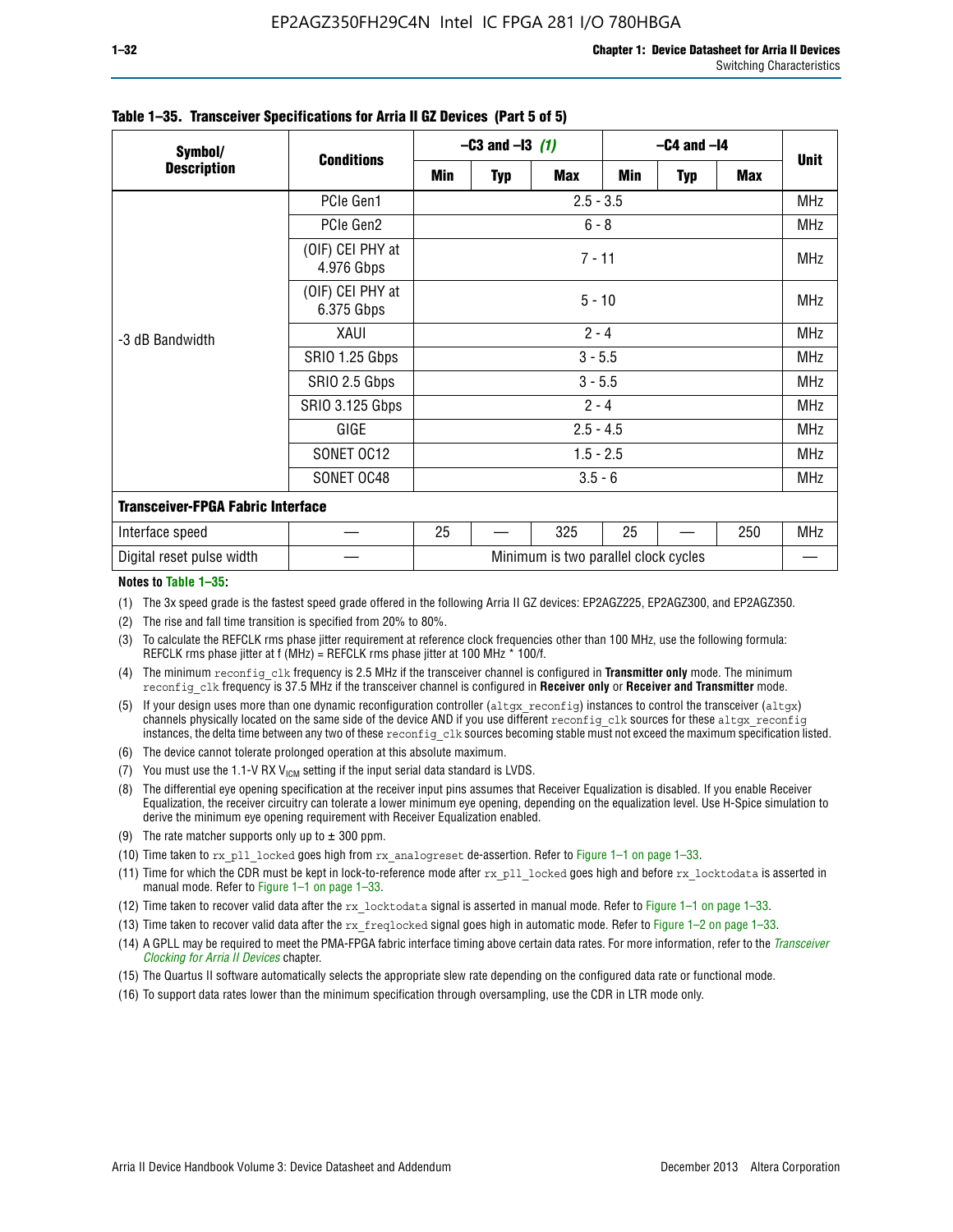Figure 1–1 shows the lock time parameters in manual mode.

 $\Box$  LTD = lock-to-data. LTR = lock-to-reference.





Figure 1–2 shows the lock time parameters in automatic mode.

**Figure 1–2. Lock Time Parameters for Automatic Mode**

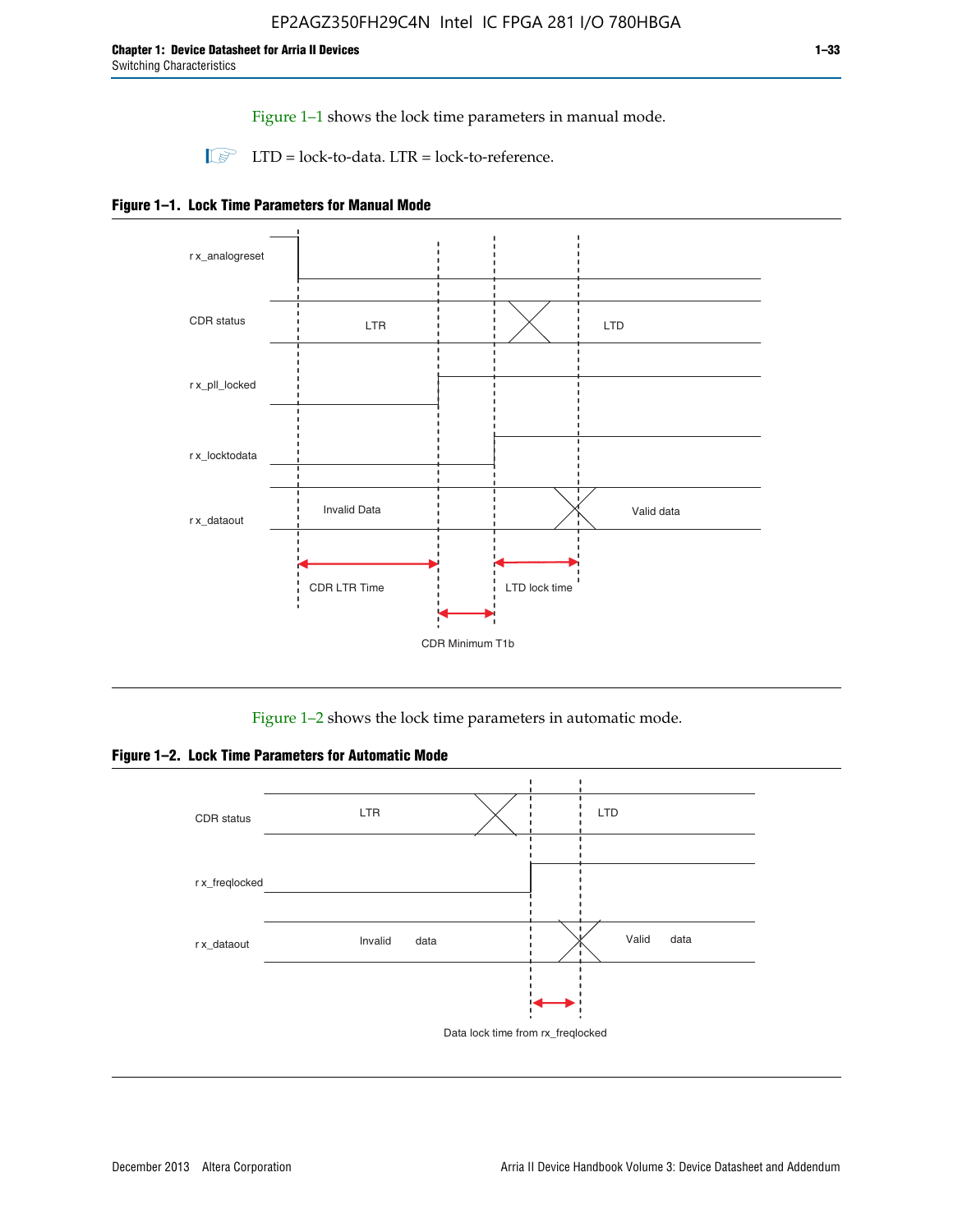#### Figure 1–3 shows the differential receiver input waveform.





Figure 1–4 shows the transmitter output waveform.





Table 1–36 lists the typical V<sub>OD</sub> for TX term that equals 85  $\Omega$  for Arria II GZ devices.

|  |  |  | Table 1–36. Typical V <sub>op</sub> Setting, TX Term = 85 $\Omega$ for Arria II GZ Devices |
|--|--|--|--------------------------------------------------------------------------------------------|
|--|--|--|--------------------------------------------------------------------------------------------|

| <b>Symbol</b>                                      | V <sub>on</sub> Setting (mV) |                  |             |                  |                  |                  |                  |                   |  |  |
|----------------------------------------------------|------------------------------|------------------|-------------|------------------|------------------|------------------|------------------|-------------------|--|--|
|                                                    | 0                            |                  |             | 3                |                  | 5                | 6                |                   |  |  |
| $V_{OD}$ differential<br>peak-to-peak Typical (mV) | 170 ±<br>20%                 | $340 \pm$<br>20% | 510±<br>20% | 595 $\pm$<br>20% | 680 $\pm$<br>20% | $765 \pm$<br>20% | $850 \pm$<br>20% | $1020 \pm$<br>20% |  |  |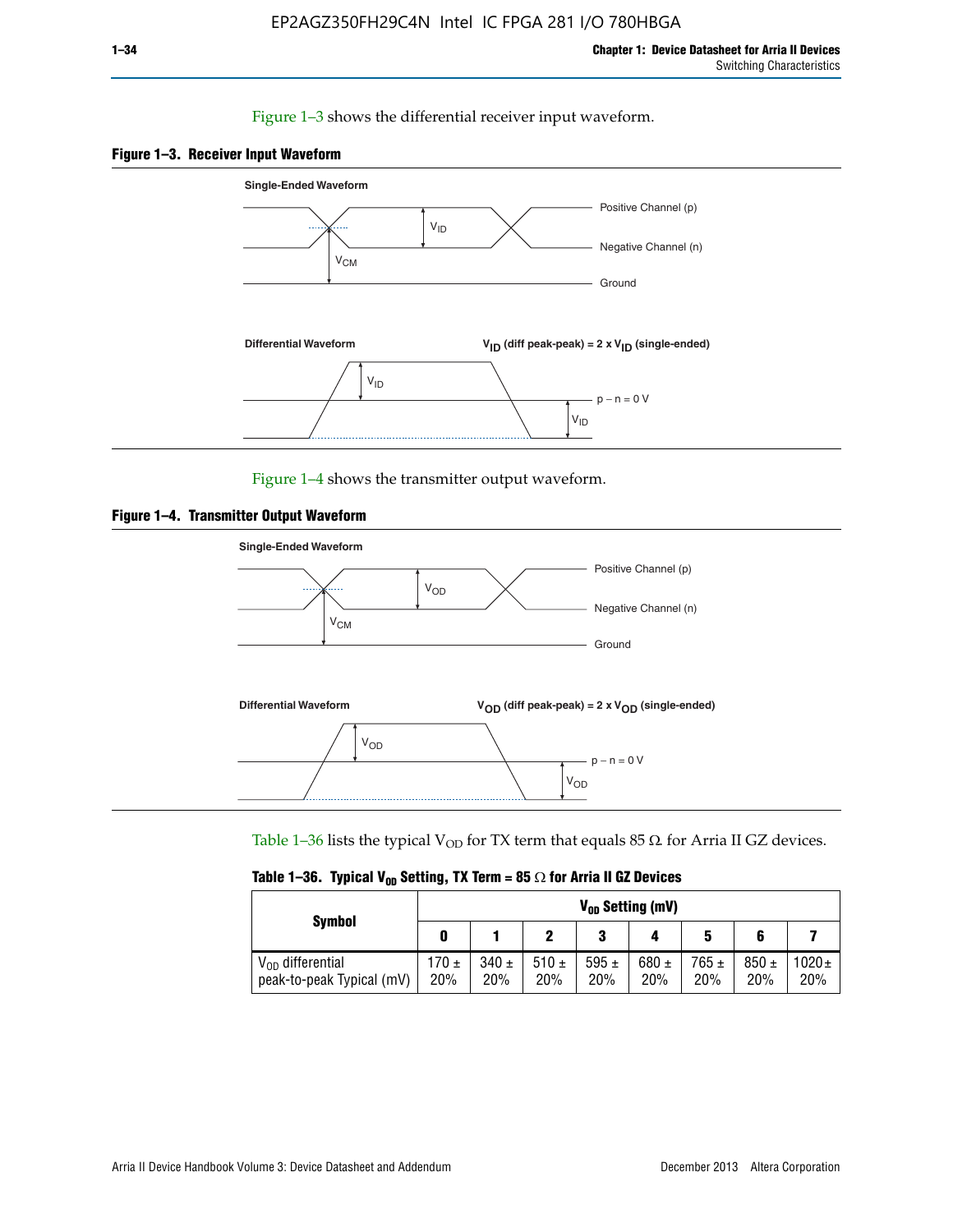Table 1–37 lists the typical  $V_{OD}$  for TX term that equals 100  $\Omega$  for Arria II GX and GZ devices.

| <b>Quartus II Setting</b> | V <sub>OD</sub> Setting (mV) |
|---------------------------|------------------------------|
|                           | 400                          |
| ი                         | 600                          |
| 3 (Arria II GZ)           | 700                          |
|                           | 800                          |
| 5                         | 900                          |
| 6                         | 1000                         |
|                           | 1200                         |

**Table 1–37. Typical V<sub>OD</sub> Setting, TX Termination = 100**  $\Omega$  for Arria II Devices

Table 1–38 lists the typical transmitter pre-emphasis levels in dB for the first post tap under the following conditions: low-frequency data pattern (five 1s and five 0s) at 6.375 Gbps. The levels listed in Table 1–38 are a representation of possible pre-emphasis levels under these specified conditions only, the pre-emphasis levels may change with data pattern and data rate.

To predict the pre-emphasis level for your specific data rate and pattern, run simulations using the Arria II GX HSSI HSPICE models.

| <b>Arria II GX</b>                                                  | Arria II GX (Quartus II Software) VOD Setting |     |     |     |     |     |             |  |  |
|---------------------------------------------------------------------|-----------------------------------------------|-----|-----|-----|-----|-----|-------------|--|--|
| (Quartus II<br>Software)<br><b>First Post Tap</b><br><b>Setting</b> |                                               | 2   | 4   | 5   | 6   |     | <b>Unit</b> |  |  |
| $0$ (off)                                                           | 0                                             |     | U   |     |     |     |             |  |  |
|                                                                     | 0.7                                           |     | U   |     |     |     | dB          |  |  |
| ŋ                                                                   | 2.7                                           | 1.2 | 0.3 |     |     |     | dB          |  |  |
| 3                                                                   | 4.9                                           | 2.4 | 1.2 | 0.8 | 0.5 | 0.2 | dB          |  |  |
| 4                                                                   | 7.5                                           | 3.8 | 2.1 | 1.6 | 1.2 | 0.6 | dB          |  |  |
| 5                                                                   |                                               | 5.3 | 3.1 | 2.4 | 1.8 | 1.1 | dB          |  |  |
| 6                                                                   |                                               |     | 4.3 | 3.3 | 2.7 | 1.7 | dB          |  |  |

**Table 1–38. Transmitter Pre-Emphasis Levels for Arria II GX Devices**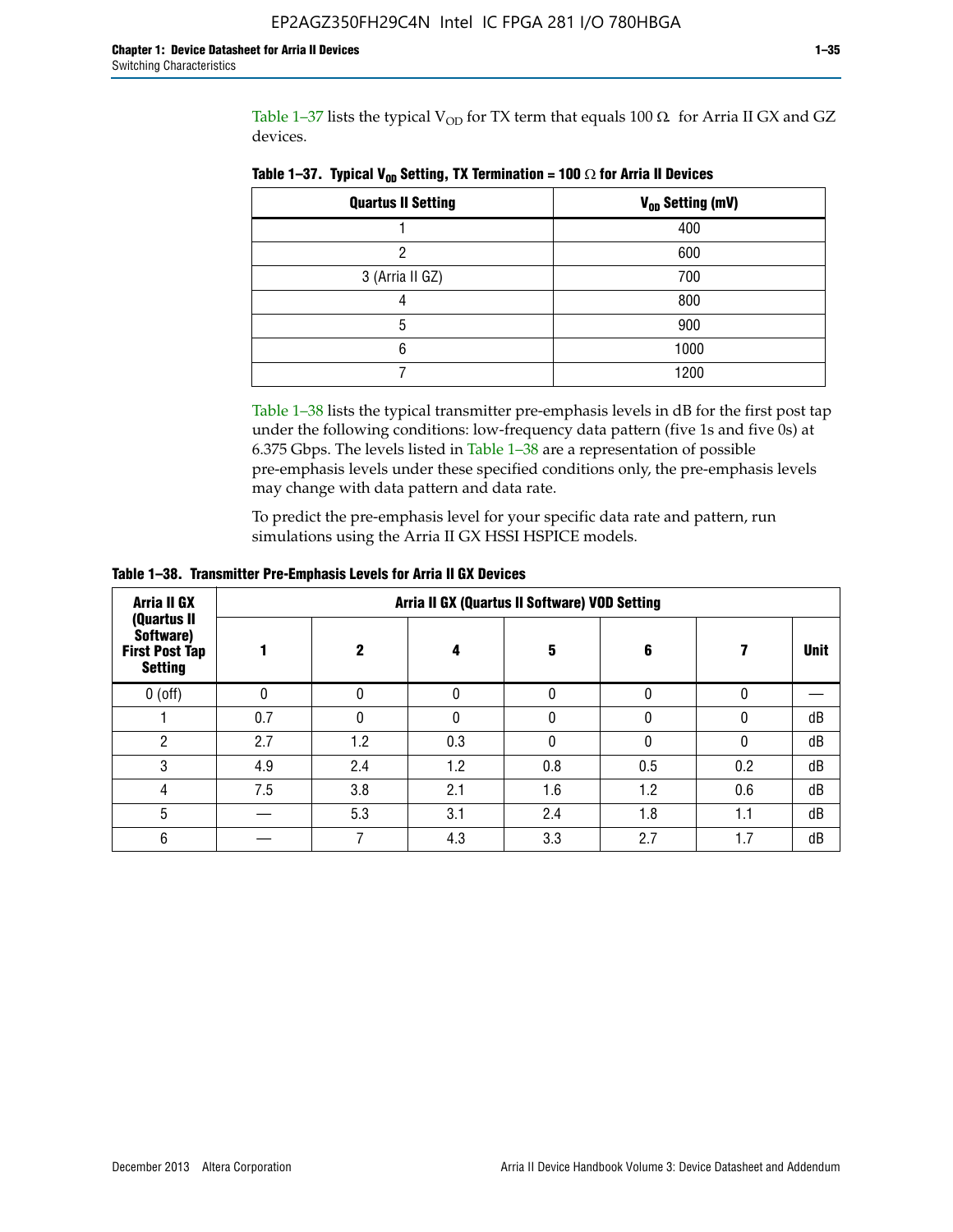Table 1–39 lists typical transmitter pre-emphasis levels for Arria II GZ devices (in dB) for the first post tap under the following conditions (low-frequency data pattern [five 1s and five 0s] at 6.25 Gbps). The levels listed in Table 1–39 are a representation of possible pre-emphasis levels under the specified conditions only and that the preemphasis levels may change with data pattern and data rate.

**follow** To predict the pre-emphasis level for your specific data rate and pattern, run simulations using the [Arria II HSSI HSPICE](http://www.altera.com/support/software/download/hspice/hsp-index.html) models.

| Pre-                                                 |           |                |                |                | V <sub>op</sub> Setting |              |                |                         |
|------------------------------------------------------|-----------|----------------|----------------|----------------|-------------------------|--------------|----------------|-------------------------|
| <b>Emphasis</b><br>1st<br>Post-Tap<br><b>Setting</b> | 0         | 1              | $\mathbf 2$    | 3              | 4                       | 5            | 6              | $\overline{\mathbf{z}}$ |
| $\pmb{0}$                                            | $\pmb{0}$ | $\pmb{0}$      | $\pmb{0}$      | $\pmb{0}$      | $\pmb{0}$               | $\pmb{0}$    | $\pmb{0}$      | $\pmb{0}$               |
| $\mathbf{1}$                                         | N/A       | 0.7            | $\pmb{0}$      | $\pmb{0}$      | $\pmb{0}$               | 0            | $\pmb{0}$      | $\pmb{0}$               |
| $\overline{2}$                                       | N/A       | $\mathbf{1}$   | 0.3            | $\mathbf 0$    | 0                       | 0            | $\pmb{0}$      | $\pmb{0}$               |
| $\sqrt{3}$                                           | N/A       | 1.5            | 0.6            | $\pmb{0}$      | $\pmb{0}$               | $\pmb{0}$    | $\pmb{0}$      | $\pmb{0}$               |
| $\overline{4}$                                       | N/A       | $\overline{2}$ | 0.7            | 0.3            | $\pmb{0}$               | $\pmb{0}$    | $\pmb{0}$      | $\pmb{0}$               |
| 5                                                    | N/A       | 2.7            | 1.2            | 0.5            | 0.3                     | $\mathbf 0$  | $\mathbf 0$    | $\pmb{0}$               |
| $6\phantom{1}$                                       | N/A       | 3.1            | 1.3            | 0.8            | 0.5                     | 0.2          | $\pmb{0}$      | $\pmb{0}$               |
| $\boldsymbol{7}$                                     | N/A       | 3.7            | 1.8            | 1.1            | 0.7                     | 0.4          | 0.2            | $\pmb{0}$               |
| $\bf 8$                                              | N/A       | 4.2            | 2.1            | 1.3            | 0.9                     | 0.6          | 0.3            | $\pmb{0}$               |
| $\boldsymbol{9}$                                     | N/A       | 4.9            | 2.4            | 1.6            | 1.2                     | 0.8          | 0.5            | 0.2                     |
| 10                                                   | N/A       | 5.4            | 2.8            | 1.9            | 1.4                     | $\mathbf{1}$ | 0.7            | 0.3                     |
| 11                                                   | N/A       | $\,6\,$        | 3.2            | 2.2            | 1.7                     | 1.2          | 0.9            | 0.4                     |
| 12                                                   | N/A       | 6.8            | 3.5            | 2.6            | 1.9                     | 1.4          | 1.1            | 0.6                     |
| 13                                                   | N/A       | 7.5            | 3.8            | 2.8            | 2.1                     | 1.6          | 1.2            | 0.6                     |
| 14                                                   | N/A       | 8.1            | 4.2            | 3.1            | 2.3                     | 1.7          | 1.3            | 0.7                     |
| 15                                                   | N/A       | 8.8            | 4.5            | 3.4            | 2.6                     | 1.9          | 1.5            | 0.8                     |
| 16                                                   | N/A       | N/A            | 4.9            | 3.7            | 2.9                     | 2.2          | 1.7            | 0.9                     |
| 17                                                   | N/A       | N/A            | 5.3            | $\overline{4}$ | 3.1                     | 2.4          | 1.8            | 1.1                     |
| 18                                                   | N/A       | N/A            | 5.7            | 4.4            | 3.4                     | 2.6          | $\overline{2}$ | 1.2                     |
| 19                                                   | N/A       | N/A            | 6.1            | 4.7            | 3.6                     | 2.8          | 2.2            | 1.4                     |
| 20                                                   | N/A       | N/A            | 6.6            | 5.1            | $\overline{4}$          | 3.1          | 2.4            | 1.5                     |
| 21                                                   | N/A       | N/A            | $\overline{7}$ | 5.4            | 4.3                     | 3.3          | 2.7            | 1.7                     |
| 22                                                   | N/A       | N/A            | 8              | 6.1            | 4.8                     | 3.8          | $\mathbf 3$    | $\overline{2}$          |
| 23                                                   | N/A       | N/A            | 9              | 6.8            | 5.4                     | 4.3          | 3.4            | 2.3                     |
| 24                                                   | N/A       | N/A            | 10             | 7.6            | $6\phantom{.}$          | 4.8          | 3.9            | 2.6                     |
| 25                                                   | N/A       | N/A            | 11.4           | 8.4            | 6.8                     | 5.4          | 4.4            | $\mathbf{3}$            |
| 26                                                   | N/A       | N/A            | 12.6           | 9.4            | 7.4                     | 5.9          | 4.9            | 3.3                     |
| 27                                                   | N/A       | N/A            | N/A            | 10.3           | 8.1                     | 6.4          | 5.3            | 3.6                     |
| 28                                                   | N/A       | N/A            | N/A            | 11.3           | 8.8                     | 7.1          | 5.8            | $\overline{4}$          |

**Table 1–39. Transmitter Pre-Emphasis Levels for Arria II GZ Devices (Part 1 of 2)**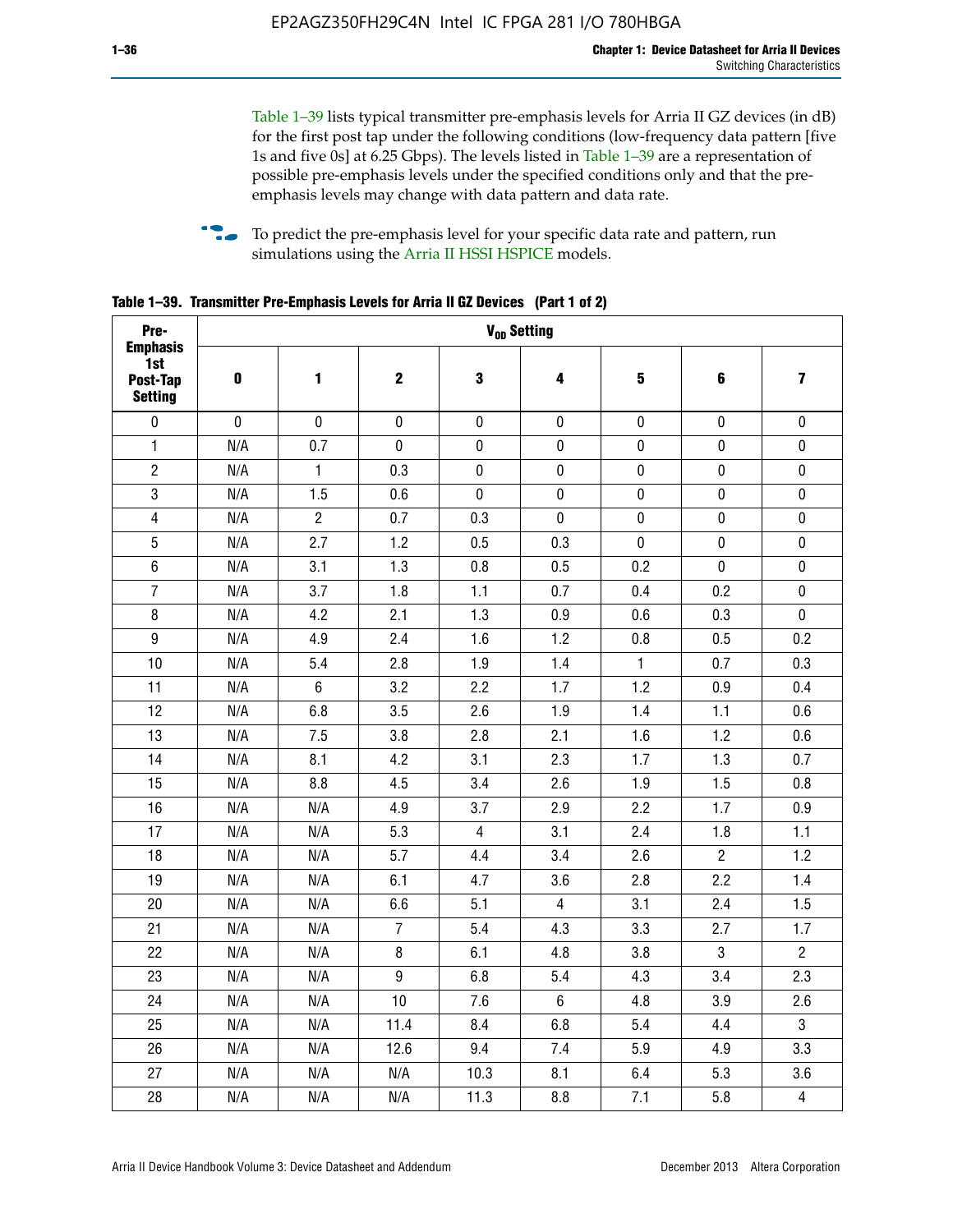| Pre-                                                 |     |     |     |      | V <sub>op</sub> Setting |     |     |     |
|------------------------------------------------------|-----|-----|-----|------|-------------------------|-----|-----|-----|
| <b>Emphasis</b><br>1st<br>Post-Tap<br><b>Setting</b> | 0   |     | 2   | 3    | 4                       | 5   | 6   |     |
| 29                                                   | N/A | N/A | N/A | 12.5 | 9.6                     | 7.7 | 6.3 | 4.3 |
| 30                                                   | N/A | N/A | N/A | N/A  | 11.4                    | 9   | 7.4 | N/A |
| 31                                                   | N/A | N/A | N/A | N/A  | 12.9                    | 10  | 8.2 | N/A |

## **Table 1–39. Transmitter Pre-Emphasis Levels for Arria II GZ Devices (Part 2 of 2)**

Table 1–40 lists the transceiver jitter specifications for all supported protocols for Arria II GX devices.

# **Table 1–40. Transceiver Block Jitter Specifications for Arria II GX Devices** *(Note 1)* **(Part 1 of 10)**

| Symbol/                                   |                                                         |     | 13         |            |     | C <sub>4</sub> |            |     | C5, I5     |            |     | C <sub>6</sub> |            |              |
|-------------------------------------------|---------------------------------------------------------|-----|------------|------------|-----|----------------|------------|-----|------------|------------|-----|----------------|------------|--------------|
| <b>Description</b>                        | <b>Conditions</b>                                       | Min | <b>Typ</b> | <b>Max</b> | Min | <b>Typ</b>     | <b>Max</b> | Min | <b>Typ</b> | <b>Max</b> | Min | <b>Typ</b>     | <b>Max</b> | <b>Unit</b>  |
|                                           | <b>SONET/SDH Transmit Jitter Generation (2)</b>         |     |            |            |     |                |            |     |            |            |     |                |            |              |
| Peak-to-peak<br>jitter at<br>622.08 Mbps  | Pattern $=$<br>PRBS15                                   |     |            | 0.1        |     |                | 0.1        |     |            | 0.1        |     |                | 0.1        | UI           |
| RMS jitter at<br>622.08 Mbps              | Pattern $=$<br>PRBS15                                   |     |            | 0.01       |     |                | 0.01       |     |            | 0.01       |     |                | 0.01       | $\mathbf{U}$ |
| Peak-to-peak<br>jitter at<br>2488.32 Mbps | Pattern $=$<br>PRBS15                                   |     |            | 0.1        |     |                | 0.1        |     |            | 0.1        |     |                | 0.1        | UI           |
| RMS jitter at<br>2488.32 Mbps             | Pattern $=$<br>PRBS15                                   |     |            | 0.01       |     |                | 0.01       |     |            | 0.01       |     |                | 0.01       | UI           |
|                                           | <b>SONET/SDH Receiver Jitter Tolerance (2)</b>          |     |            |            |     |                |            |     |            |            |     |                |            |              |
|                                           | Jitter frequency $=$<br>0.03 KHz<br>Pattern = PRBS15    |     | >15        |            |     | >15            |            |     | >15        |            |     | >15            |            | $\mathbf{U}$ |
| Jitter tolerance at<br>622.08 Mbps        | Jitter frequency =<br><b>25 KHZ</b><br>Pattern = PRBS15 |     | > 1.5      |            |     | > 1.5          |            |     | > 1.5      |            |     | > 1.5          |            | $\mathbf{U}$ |
|                                           | Jitter frequency =<br>250 KHz<br>Pattern = PRBS15       |     | > 0.15     |            |     | > 0.15         |            |     | > 0.15     |            |     | > 0.15         |            | Ш            |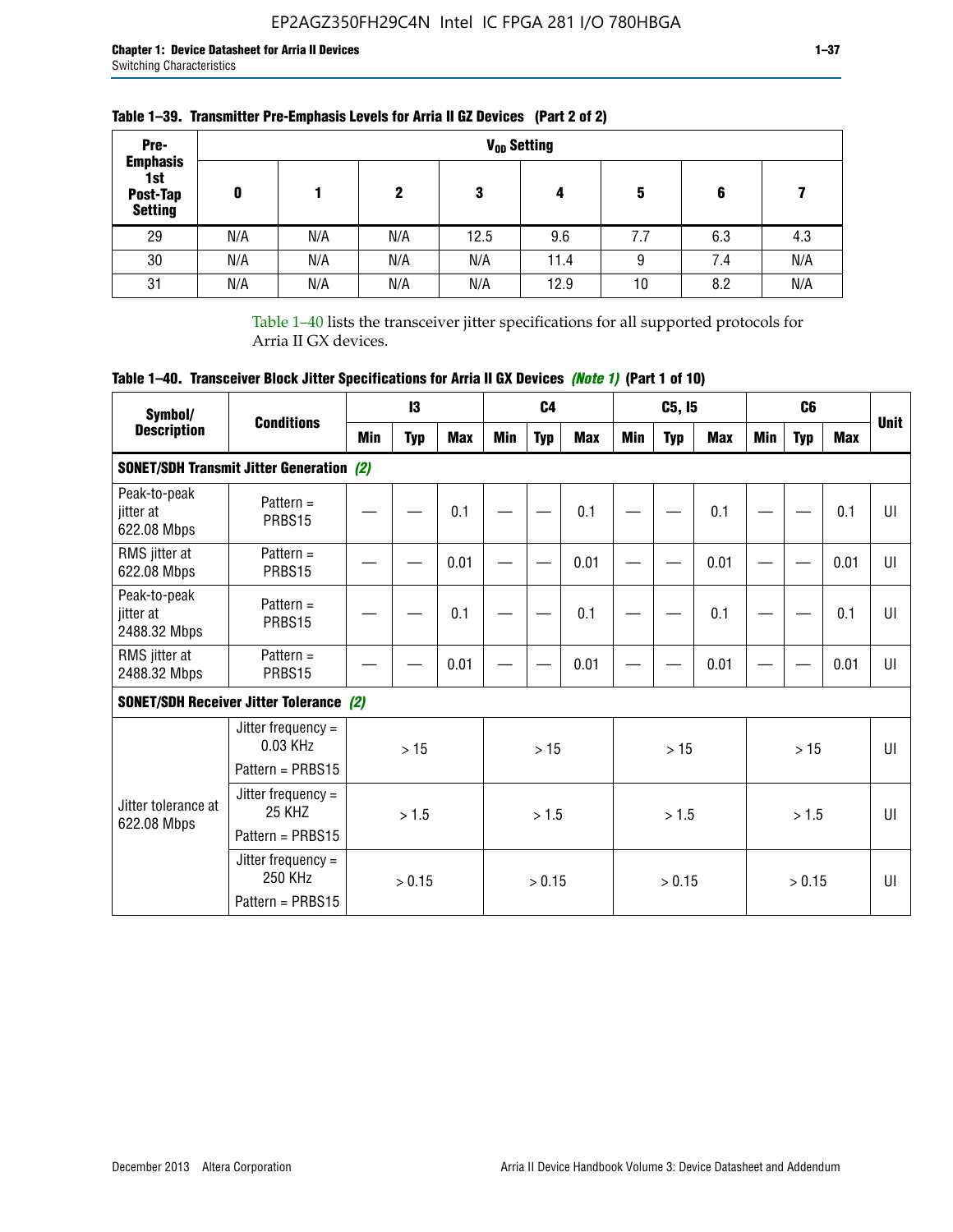| Symbol/                                  |                                        |            | 13         |            |            | C <sub>4</sub> |            |            | C5, I5     |            |            | C <sub>6</sub> |            |             |
|------------------------------------------|----------------------------------------|------------|------------|------------|------------|----------------|------------|------------|------------|------------|------------|----------------|------------|-------------|
| <b>Description</b>                       | <b>Conditions</b>                      | <b>Min</b> | <b>Typ</b> | <b>Max</b> | <b>Min</b> | <b>Typ</b>     | <b>Max</b> | <b>Min</b> | <b>Typ</b> | <b>Max</b> | <b>Min</b> | <b>Typ</b>     | <b>Max</b> | <b>Unit</b> |
|                                          | Jitter frequency $=$<br>0.06 KHz       |            | >15        |            |            | >15            |            |            | >15        |            |            | >15            |            | $U\Gamma$   |
|                                          | Pattern = PRBS15                       |            |            |            |            |                |            |            |            |            |            |                |            |             |
|                                          | Jitter frequency $=$<br><b>100 KHZ</b> |            | > 1.5      |            |            | > 1.5          |            |            | > 1.5      |            |            | > 1.5          |            | $U\Gamma$   |
| Jitter tolerance at                      | Pattern = PRBS15                       |            |            |            |            |                |            |            |            |            |            |                |            |             |
| 2488.32 Mbps                             | Jitter frequency $=$<br>1 MHz          |            | > 0.15     |            |            | > 0.15         |            |            | > 0.15     |            |            | > 0.15         |            | $U\Gamma$   |
|                                          | Pattern = PRBS15                       |            |            |            |            |                |            |            |            |            |            |                |            |             |
|                                          | Jitter frequency $=$<br>10 MHz         |            | > 0.15     |            |            | > 0.15         |            |            | > 0.15     |            |            | > 0.15         |            | $U\Gamma$   |
|                                          | Pattern = PRBS15                       |            |            |            |            |                |            |            |            |            |            |                |            |             |
| XAUI Transmit Jitter Generation (3)      |                                        | 0.3        |            |            |            |                |            |            |            |            |            |                |            |             |
| Total jitter at<br>3.125 Gbps            | Pattern = CJPAT                        |            |            |            |            |                | 0.3        |            |            | 0.3        |            |                | 0.3        | UI          |
| Deterministic<br>jitter at<br>3.125 Gbps | Pattern = CJPAT                        |            |            | 0.17       |            |                | 0.17       |            |            | 0.17       |            |                | 0.17       | U           |
| XAUI Receiver Jitter Tolerance (3)       |                                        |            |            |            |            |                |            |            |            |            |            |                |            |             |
| <b>Total jitter</b>                      |                                        |            | > 0.65     |            |            | > 0.65         |            |            | > 0.65     |            |            | > 0.65         |            | UI          |
| Deterministic<br>jitter                  |                                        |            | > 0.37     |            |            | > 0.37         |            |            | > 0.37     |            |            | > 0.37         |            | UI          |
| Peak-to-peak<br>jitter                   | Jitter frequency $=$<br>22.1 KHz       |            | > 8.5      |            |            | > 8.5          |            |            | > 8.5      |            |            | > 8.5          |            | UI          |
| Peak-to-peak<br>jitter                   | Jitter frequency $=$<br>1.875 MHz      |            | > 0.1      |            |            | > 0.1          |            |            | > 0.1      |            |            | > 0.1          |            | $U\Gamma$   |
| Peak-to-peak<br>jitter                   | Jitter frequency $=$<br>20 MHz         | > 0.1      |            |            |            | > 0.1          |            |            | > 0.1      |            |            | > 0.1          |            | UI          |
| PCIe Transmit Jitter Generation (4)      |                                        |            |            |            |            |                |            |            |            |            |            |                |            |             |
| Total jitter at<br>2.5 Gbps (Gen1)       | Compliance<br>pattern                  |            |            | 0.25       |            |                | 0.25       |            |            | 0.25       |            |                | 0.25       | $U\Gamma$   |

### **Table 1–40. Transceiver Block Jitter Specifications for Arria II GX Devices** *(Note 1)* **(Part 2 of 10)**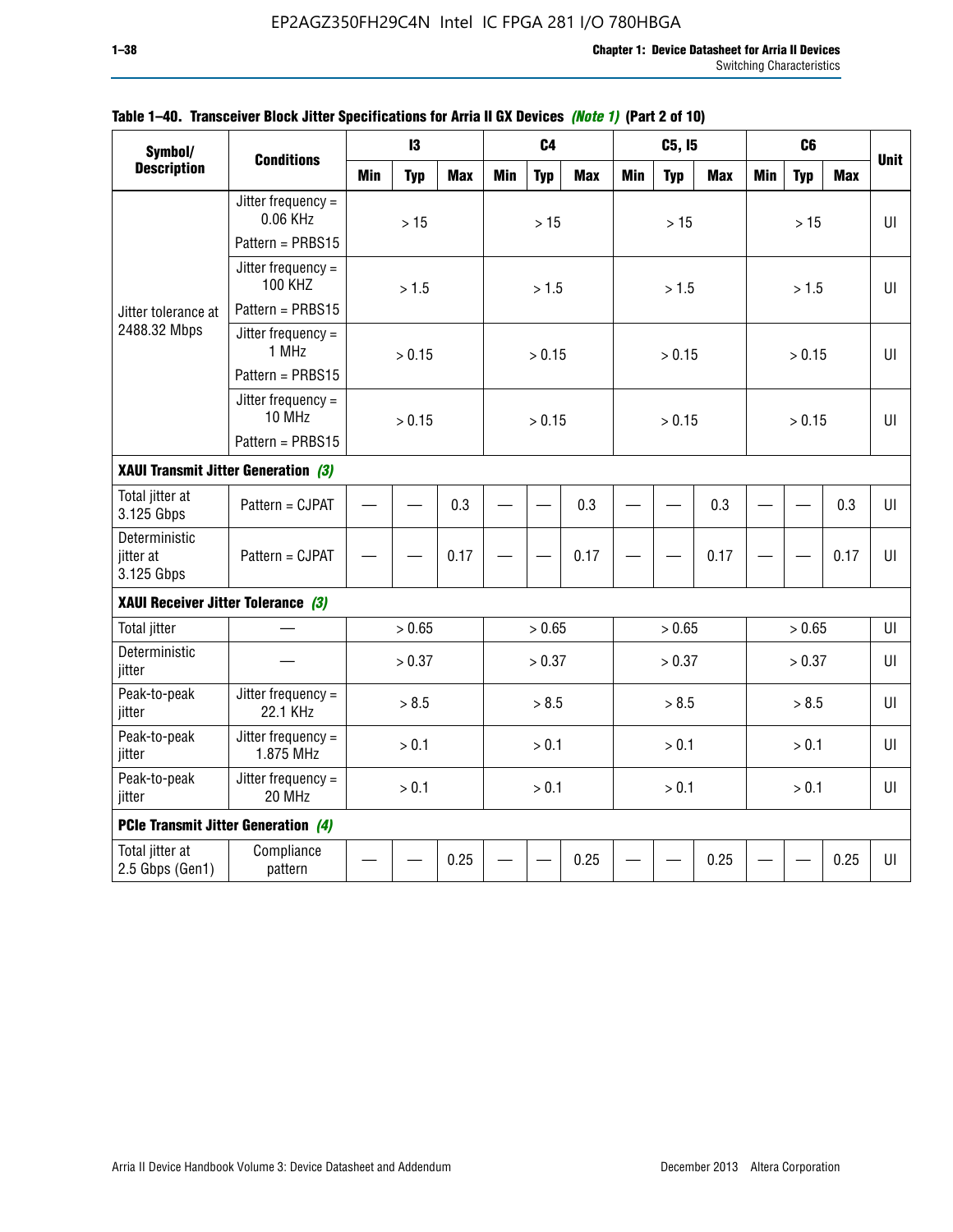# EP2AGZ350FH29C4N Intel IC FPGA 281 I/O 780HBGA

### **Table 1–40. Transceiver Block Jitter Specifications for Arria II GX Devices** *(Note 1)* **(Part 3 of 10)**

| Symbol/                                             |                                                                           |            | 13         |            |     | C <sub>4</sub> |            |            | C5, I5     |            |            | C <sub>6</sub> |            |             |
|-----------------------------------------------------|---------------------------------------------------------------------------|------------|------------|------------|-----|----------------|------------|------------|------------|------------|------------|----------------|------------|-------------|
| <b>Description</b>                                  | <b>Conditions</b>                                                         | <b>Min</b> | <b>Typ</b> | <b>Max</b> | Min | <b>Typ</b>     | <b>Max</b> | <b>Min</b> | <b>Typ</b> | <b>Max</b> | <b>Min</b> | <b>Typ</b>     | <b>Max</b> | <b>Unit</b> |
| PCIe Receiver Jitter Tolerance (4)                  |                                                                           |            |            |            |     |                |            |            |            |            |            |                |            |             |
| Total jitter at<br>2.5 Gbps (Gen1)                  | Compliance<br>pattern                                                     |            | $> 0.6$    |            |     | > 0.6          |            |            | > 0.6      |            |            | > 0.6          |            | UI          |
|                                                     | PCIe (Gen 1) Electrical Idle Detect Threshold (9)                         |            |            |            |     |                |            |            |            |            |            |                |            |             |
| VRX-IDLE-<br>DETDIFF (p-p)                          | Compliance<br>pattern                                                     | 65         |            | 175        | 65  |                | 175        | 65         |            | 175        | 65         |                | 175        | mV          |
|                                                     | Serial RapidIO <sup>®</sup> (SRIO) Transmit Jitter Generation (5)         |            |            |            |     |                |            |            |            |            |            |                |            |             |
| Deterministic<br>jitter                             | Data Rate = $1.25$ ,<br>2.5, 3.125 Gbps<br>Pattern = CJPAT                |            |            | 0.17       |     |                | 0.17       |            |            | 0.17       |            |                | 0.17       | UI          |
| (peak-to-peak)                                      | Data Rate = $1.25$ ,                                                      |            |            |            |     |                |            |            |            |            |            |                |            |             |
| <b>Total jitter</b>                                 | 2.5, 3.125 Gbps                                                           |            |            | 0.35       |     |                | 0.35       |            |            | 0.35       |            |                | 0.35       | UI          |
| (peak-to-peak)                                      | Pattern = CJPAT                                                           |            |            |            |     |                |            |            |            |            |            |                |            |             |
| <b>SRIO Receiver Jitter Tolerance (5)</b>           |                                                                           |            |            |            |     |                |            |            |            |            |            |                |            |             |
| Deterministic<br>jitter tolerance<br>(peak-to-peak) | Data Rate = $1.25$ ,<br>2.5, 3.125 Gbps<br>Pattern = CJPAT                |            | > 0.37     |            |     | > 0.37         |            |            | > 0.37     |            |            | > 0.37         |            | UI          |
| Combined<br>deterministic and<br>random jitter      | Data Rate = $1.25$ ,<br>2.5, 3.125 Gbps                                   | > 0.55     |            |            |     | > 0.55         |            |            | > 0.55     |            |            | > 0.55         |            | U           |
| tolerance<br>(peak-to-peak)                         | Pattern = CJPAT                                                           |            |            |            |     |                |            |            |            |            |            |                |            |             |
|                                                     | Jitter frequency =<br>22.1 KHz<br>Data rate = $1.25$ .<br>2.5, 3.125 Gbps |            | > 8.5      |            |     | > 8.5          |            |            | > 8.5      |            |            | > 8.5          |            | UI          |
|                                                     | Pattern = CJPAT                                                           |            |            |            |     |                |            |            |            |            |            |                |            |             |
| Sinusoidal jitter                                   | Jitter frequency $=$<br>1.875 MHz                                         |            |            |            |     |                |            |            |            |            |            |                |            |             |
| tolerance<br>(peak-to-peak)                         | Data rate = $1.25$ ,<br>2.5, 3.125 Gbps                                   |            | > 0.1      |            |     | > 0.1          |            |            | > 0.1      |            |            | $> 0.1$        |            | UI          |
|                                                     | Pattern = CJPAT                                                           |            |            |            |     |                |            |            |            |            |            |                |            |             |
|                                                     | Jitter frequency =<br>20 MHz                                              |            |            |            |     |                |            |            |            |            |            |                |            |             |
|                                                     | Data rate = $1.25$ ,<br>2.5, 3.125 Gbps                                   | $> 0.1$    |            |            |     | > 0.1          |            |            | > 0.1      |            |            | $> 0.1$        |            | UI          |
|                                                     | Pattern = CJPAT                                                           |            |            |            |     |                |            |            |            |            |            |                |            |             |
| <b>GIGE Transmit Jitter Generation (6)</b>          |                                                                           |            |            |            |     |                |            |            |            |            |            |                |            |             |
| Deterministic<br>jitter<br>(peak-to-peak)           | Pattern = CRPAT                                                           |            |            | 0.14       |     |                | 0.14       |            |            | 0.14       |            |                | 0.14       | UI          |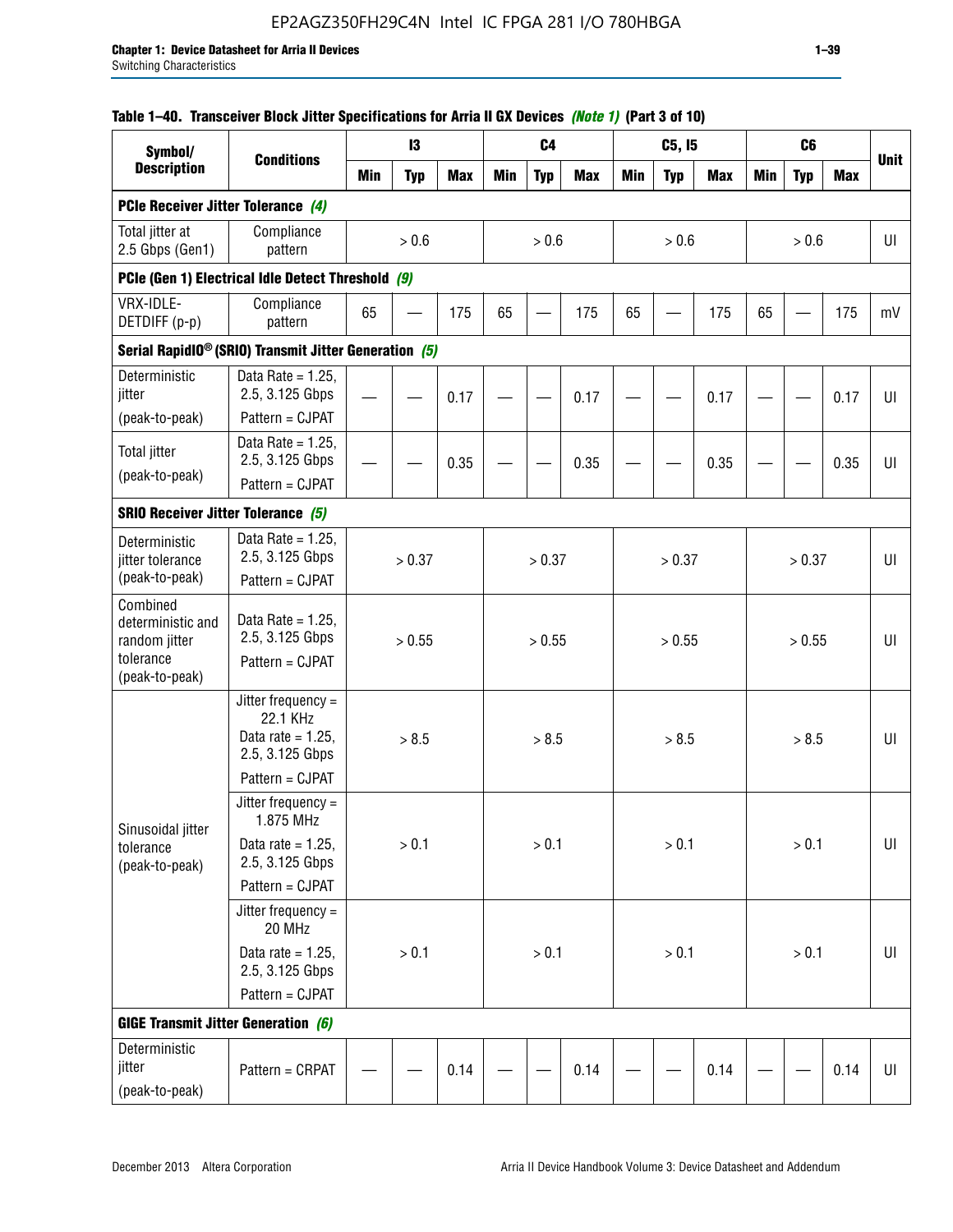| Symbol/                                                                       |                                             |            | 13         |            |            | C <sub>4</sub> |            |            | C5, I5     |            |            | C <sub>6</sub> |            |             |
|-------------------------------------------------------------------------------|---------------------------------------------|------------|------------|------------|------------|----------------|------------|------------|------------|------------|------------|----------------|------------|-------------|
| <b>Description</b>                                                            | <b>Conditions</b>                           | <b>Min</b> | <b>Typ</b> | <b>Max</b> | <b>Min</b> | <b>Typ</b>     | <b>Max</b> | <b>Min</b> | <b>Typ</b> | <b>Max</b> | <b>Min</b> | <b>Typ</b>     | <b>Max</b> | <b>Unit</b> |
| <b>Total jitter</b>                                                           | Pattern = CRPAT                             |            |            | 0.27       |            |                | 0.279      |            |            | 0.279      |            |                | 0.279      | UI          |
| (peak-to-peak)                                                                |                                             |            |            | 9          |            |                |            |            |            |            |            |                |            |             |
| GIGE Receiver Jitter Tolerance (6)                                            |                                             |            |            |            |            |                |            |            |            |            |            |                |            |             |
| Deterministic<br>jitter tolerance<br>(peak-to-peak)                           | Pattern = CJPAT                             |            | > 0.4      |            |            | > 0.4          |            |            | > 0.4      |            |            | > 0.4          |            | UI          |
| Combined<br>deterministic and<br>random jitter<br>tolerance<br>(peak-to-peak) | Pattern = CJPAT                             |            | > 0.66     |            |            | > 0.66         |            |            | > 0.66     |            |            | > 0.66         |            | UI          |
|                                                                               | <b>HiGig Transmit Jitter Generation (7)</b> |            |            |            |            |                |            |            |            |            |            |                |            |             |
| Deterministic<br>jitter                                                       | Data rate $=$<br>3.75 Gbps                  |            |            | 0.17       |            |                | 0.17       |            |            |            |            |                |            | U           |
| (peak-to-peak)                                                                | Pattern = CJPAT                             |            |            |            |            |                |            |            |            |            |            |                |            |             |
| <b>Total jitter</b><br>(peak-to-peak)                                         | Data rate $=$<br>3.75 Gbps                  |            |            | 0.35       |            |                | 0.35       |            |            |            |            |                |            | U           |
|                                                                               | Pattern = CJPAT                             |            |            |            |            |                |            |            |            |            |            |                |            |             |
| <b>HiGig Receiver Jitter Tolerance (7)</b>                                    |                                             |            |            |            |            |                |            |            |            |            |            |                |            |             |
| Deterministic<br>jitter tolerance                                             | Data rate $=$<br>3.75 Gbps                  |            | > 0.37     |            |            | > 0.37         |            |            |            |            |            |                |            | U           |
| (peak-to-peak)                                                                | Pattern = CJPAT                             |            |            |            |            |                |            |            |            |            |            |                |            |             |
| Combined<br>deterministic and<br>random jitter                                | Data rate $=$<br>3.75 Gbps                  |            | > 0.65     |            |            | > 0.65         |            |            |            |            |            |                |            | UI          |
| tolerance<br>(peak-to-peak)                                                   | Pattern = CJPAT                             |            |            |            |            |                |            |            |            |            |            |                |            |             |
|                                                                               | Jitter frequency $=$<br>22.1 KHz            |            |            |            |            |                |            |            |            |            |            |                |            |             |
|                                                                               | Data rate $=$<br>3.75 Gbps                  |            | > 8.5      |            |            | > 8.5          |            |            |            |            |            |                |            | U           |
|                                                                               | Pattern = CJPAT                             |            |            |            |            |                |            |            |            |            |            |                |            |             |
| Sinusoidal jitter                                                             | Jitter frequency $=$<br>1.875MHz            |            |            |            |            |                |            |            |            |            |            |                |            |             |
| tolerance<br>(peak-to-peak)                                                   | Data rate $=$<br>3.75 Gbps                  |            | $> 0.1$    |            |            | > 0.1          |            |            |            |            |            |                |            | UI          |
|                                                                               | Pattern = CJPAT                             |            |            |            |            |                |            |            |            |            |            |                |            |             |
|                                                                               | Jitter frequency =<br>20 MHz                |            |            |            |            |                |            |            |            |            |            |                |            |             |
|                                                                               | Data rate $=$<br>3.75 Gbps                  |            | > 0.1      |            |            | > 0.1          |            |            |            |            |            |                |            | UI          |
|                                                                               | Pattern = CJPAT                             |            |            |            |            |                |            |            |            |            |            |                |            |             |

## **Table 1–40. Transceiver Block Jitter Specifications for Arria II GX Devices** *(Note 1)* **(Part 4 of 10)**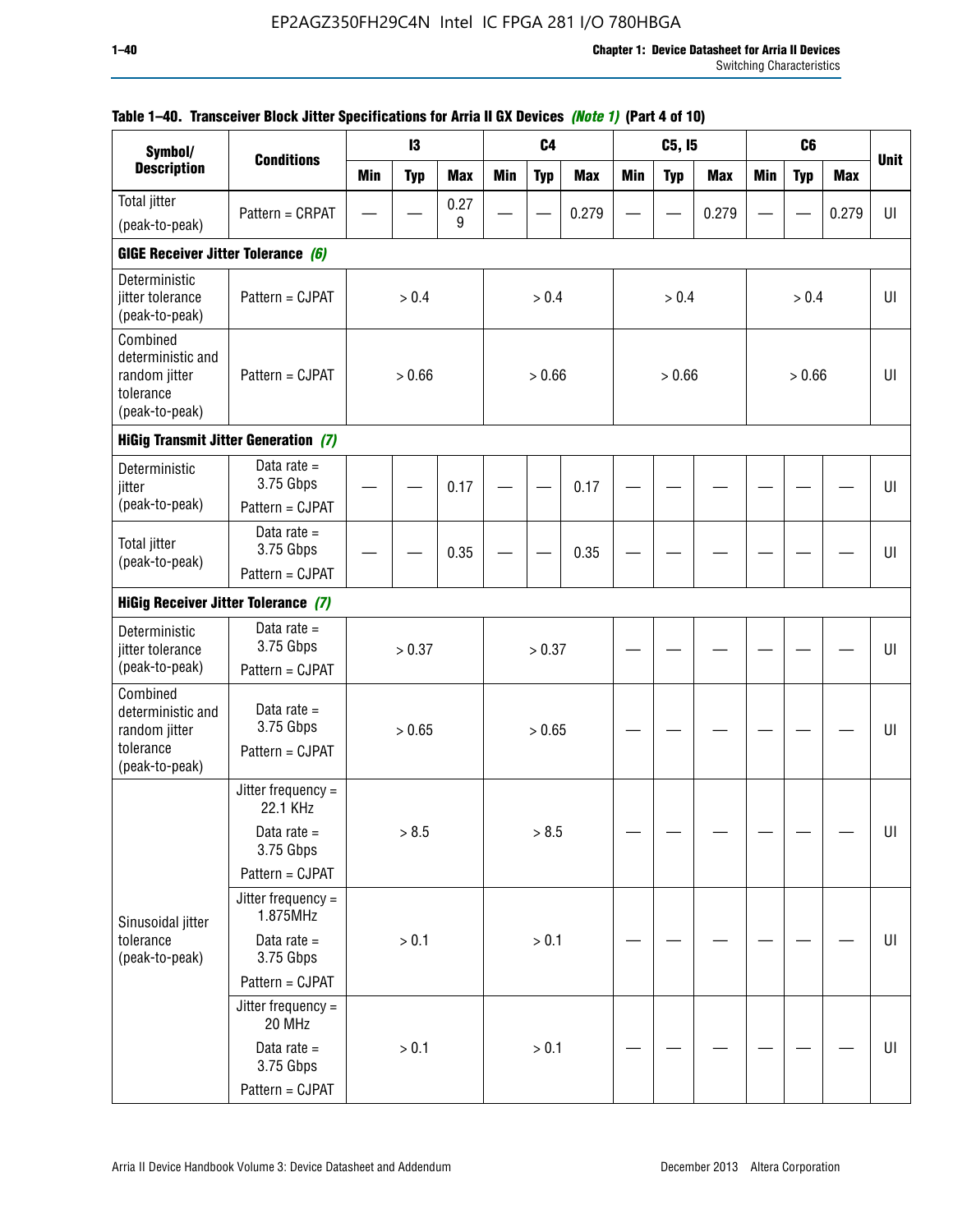# EP2AGZ350FH29C4N Intel IC FPGA 281 I/O 780HBGA

### **Table 1–40. Transceiver Block Jitter Specifications for Arria II GX Devices** *(Note 1)* **(Part 5 of 10)**

| Symbol/<br><b>Description</b>                    |                                                                                                      |     | 13         |            |            | C <sub>4</sub> |            |            | C5, I5     |            |            | C6         |            |             |
|--------------------------------------------------|------------------------------------------------------------------------------------------------------|-----|------------|------------|------------|----------------|------------|------------|------------|------------|------------|------------|------------|-------------|
|                                                  | <b>Conditions</b>                                                                                    | Min | <b>Typ</b> | <b>Max</b> | <b>Min</b> | <b>Typ</b>     | <b>Max</b> | <b>Min</b> | <b>Typ</b> | <b>Max</b> | <b>Min</b> | <b>Typ</b> | <b>Max</b> | <b>Unit</b> |
|                                                  | <b>SDI Transmitter Jitter Generation (8)</b>                                                         |     |            |            |            |                |            |            |            |            |            |            |            |             |
| Alignment jitter                                 | Data rate $=$<br>1.485 Gbps (HD)<br>pattern = Color<br>Bar Low-<br>frequency Roll-off<br>$= 100$ KHz | 0.2 |            |            | 0.2        |                |            | 0.2        |            |            | 0.2        |            |            | UI          |
| (peak-to-peak)                                   | Data rate $=$<br>2.97 Gbps (3G)<br>pattern = Color<br>bar Low-<br>frequency Roll-off<br>$= 100$ KHz  | 0.3 |            |            | 0.3        |                |            | 0.3        |            |            | 0.3        |            |            | UI          |
|                                                  |                                                                                                      |     |            |            |            |                |            |            |            |            |            |            |            |             |
| SDI Receiver Jitter Tolerance (8)                | Jitter frequency =<br>15 KHz                                                                         |     |            |            |            |                |            |            |            |            |            |            |            |             |
|                                                  | Data rate $=$<br>2.97 Gbps (3G)<br>$Pattern = single$<br>line scramble<br>color bar                  |     | > 2        |            |            | > 2            |            |            | >2         |            |            | > 2        |            | U           |
|                                                  | Jitter frequency =<br>100 KHz                                                                        |     |            |            |            |                |            |            |            |            |            |            |            |             |
| Sinusoidal jitter<br>tolerance<br>(peak-to-peak) | Data rate $=$<br>2.97 Gbps (3G)<br>$Pattern = single$<br>line scramble<br>color bar                  |     | > 0.3      |            |            | > 0.3          |            |            | > 0.3      |            |            | > 0.3      |            | U           |
|                                                  | Jitter frequency =<br>148.5 MHz                                                                      |     |            |            |            |                |            |            |            |            |            |            |            |             |
|                                                  | Data rate $=$<br>2.97 Gbps (3G)<br>$Pattern = single$<br>line scramble<br>color bar                  |     | > 0.3      |            |            | > 0.3          |            |            | > 0.3      |            |            | > 0.3      |            | UI          |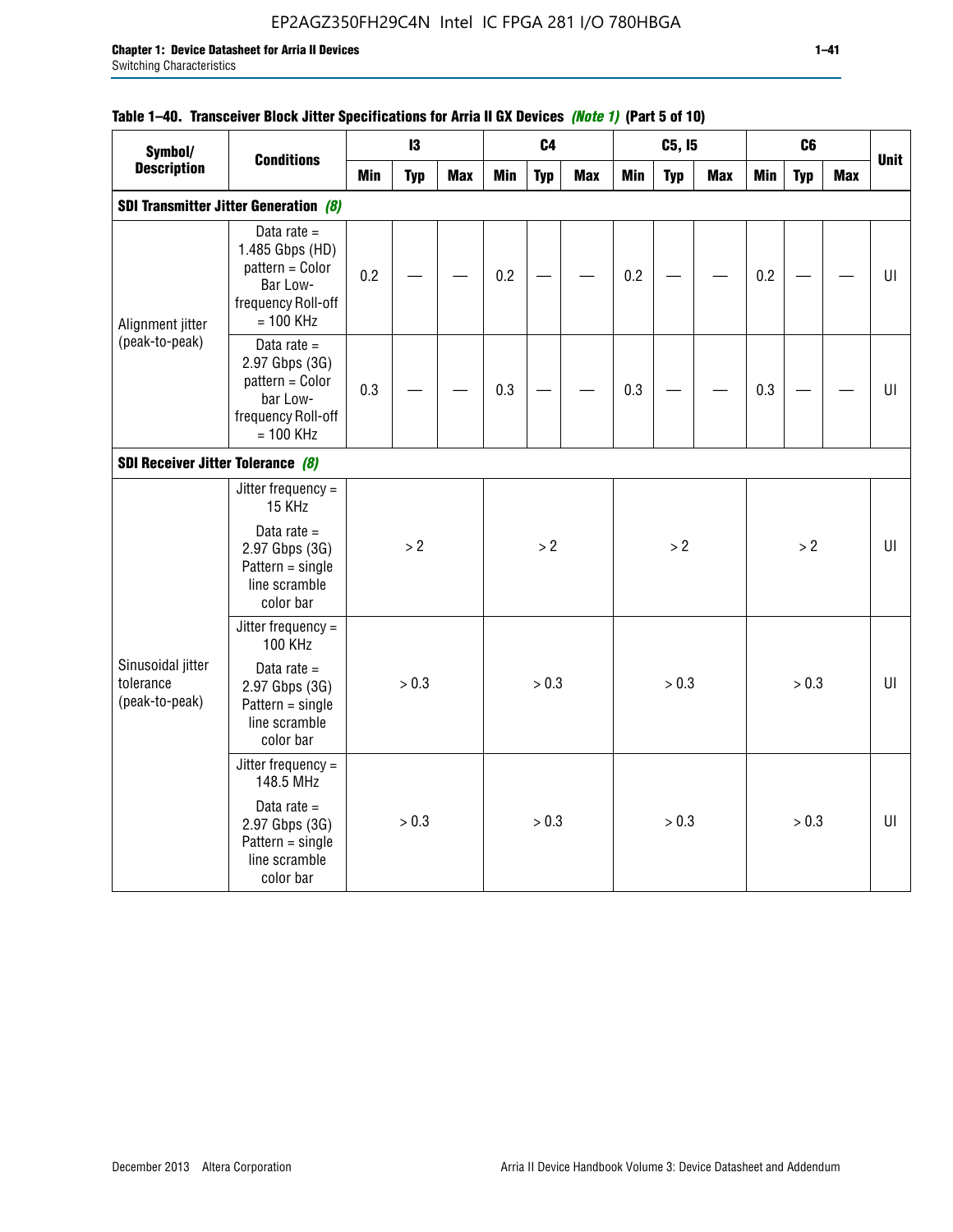| Symbol/                                                  |                                                                                                            |            | 13         |            |     | C <sub>4</sub> |            |            | C5, I5     |            |            | C <sub>6</sub> |            |             |
|----------------------------------------------------------|------------------------------------------------------------------------------------------------------------|------------|------------|------------|-----|----------------|------------|------------|------------|------------|------------|----------------|------------|-------------|
| <b>Description</b>                                       | <b>Conditions</b>                                                                                          | <b>Min</b> | <b>Typ</b> | <b>Max</b> | Min | <b>Typ</b>     | <b>Max</b> | <b>Min</b> | <b>Typ</b> | <b>Max</b> | <b>Min</b> | <b>Typ</b>     | <b>Max</b> | <b>Unit</b> |
|                                                          | Jitter frequency $=$<br>20 KHz                                                                             |            |            |            |     |                |            |            |            |            |            |                |            |             |
|                                                          | Data rate $=$<br>1.485 Gbps (HD)<br>Pattern = $75%$<br>color bar                                           |            | >1         |            |     | >1             |            |            | >1         |            |            | >1             |            | UI          |
| Sinusoidal jitter<br>tolerance<br>(peak-to-peak)         | Jitter frequency $=$<br><b>100 KHz</b><br>Data rate = $1.485$<br>Gbps (HD)<br>Pattern = $75%$<br>color bar |            | > 0.2      |            |     | > 0.2          |            |            | > 0.2      |            |            | > 0.2          |            | UI          |
|                                                          | Jitter frequency $=$<br>148.5 MHz                                                                          |            |            |            |     |                |            |            |            |            |            |                |            |             |
|                                                          | Data rate $=$<br>1.485 Gbps (HD)<br>Pattern = 75%<br>color bar                                             |            | > 0.2      |            |     | > 0.2          |            |            | > 0.2      |            |            | > 0.2          |            | UI          |
|                                                          | <b>SATA Transmit Jitter Generation (10)</b>                                                                | 0.55       |            |            |     |                |            |            |            |            |            |                |            |             |
| Total jitter at<br>$1.5$ Gbps $(G1)$                     | Compliance<br>pattern                                                                                      |            |            |            |     | 0.55           |            |            | 0.55       |            |            | 0.55           | UI         |             |
| Deterministic<br>jitter at 1.5 Gbps<br>(G1)              | Compliance<br>pattern                                                                                      | 0.35       |            |            |     | 0.35           |            |            | 0.35       |            |            | 0.35           | UI         |             |
| Total jitter at<br>3.0 Gbps (G2)                         | Compliance<br>pattern                                                                                      |            |            | 0.55       |     |                | 0.55       |            |            | 0.55       |            |                | 0.55       | UI          |
| Deterministic<br>jitter at 3.0 Gbps<br>(G2)              | Compliance<br>pattern                                                                                      |            |            | 0.35       |     |                | 0.35       |            |            | 0.35       |            |                | 0.35       | UI          |
| Total jitter at<br>6.0 Gbps (G3)                         | Compliance<br>pattern                                                                                      |            |            | 0.52       |     |                |            |            |            |            |            |                |            | UI          |
| Random jitter at<br>6.0 Gbps (G3)                        | Compliance<br>pattern                                                                                      |            |            | 0.18       |     |                |            |            |            |            |            |                |            | UI          |
|                                                          | <b>SATA Receiver Jitter Tolerance</b> (10)                                                                 |            |            |            |     |                |            |            |            |            |            |                |            |             |
| <b>Total jitter</b><br>tolerance at<br>$1.5$ Gbps $(G1)$ | Compliance<br>pattern                                                                                      | > 0.65     |            |            |     | > 0.65         |            |            | > 0.65     |            |            | > 0.65         |            | UI          |
| Deterministic<br>jitter tolerance at<br>1.5 Gbps $(G1)$  | Compliance<br>pattern                                                                                      | > 0.35     |            |            |     | > 0.35         |            |            | > 0.35     |            |            | > 0.35         |            | UI          |
| SSC modulation<br>frequency at<br>$1.5$ Gbps $(G1)$      | Compliance<br>pattern                                                                                      |            | 33         |            |     | 33             |            |            | 33         |            |            | 33             |            | kHz         |

## **Table 1–40. Transceiver Block Jitter Specifications for Arria II GX Devices** *(Note 1)* **(Part 6 of 10)**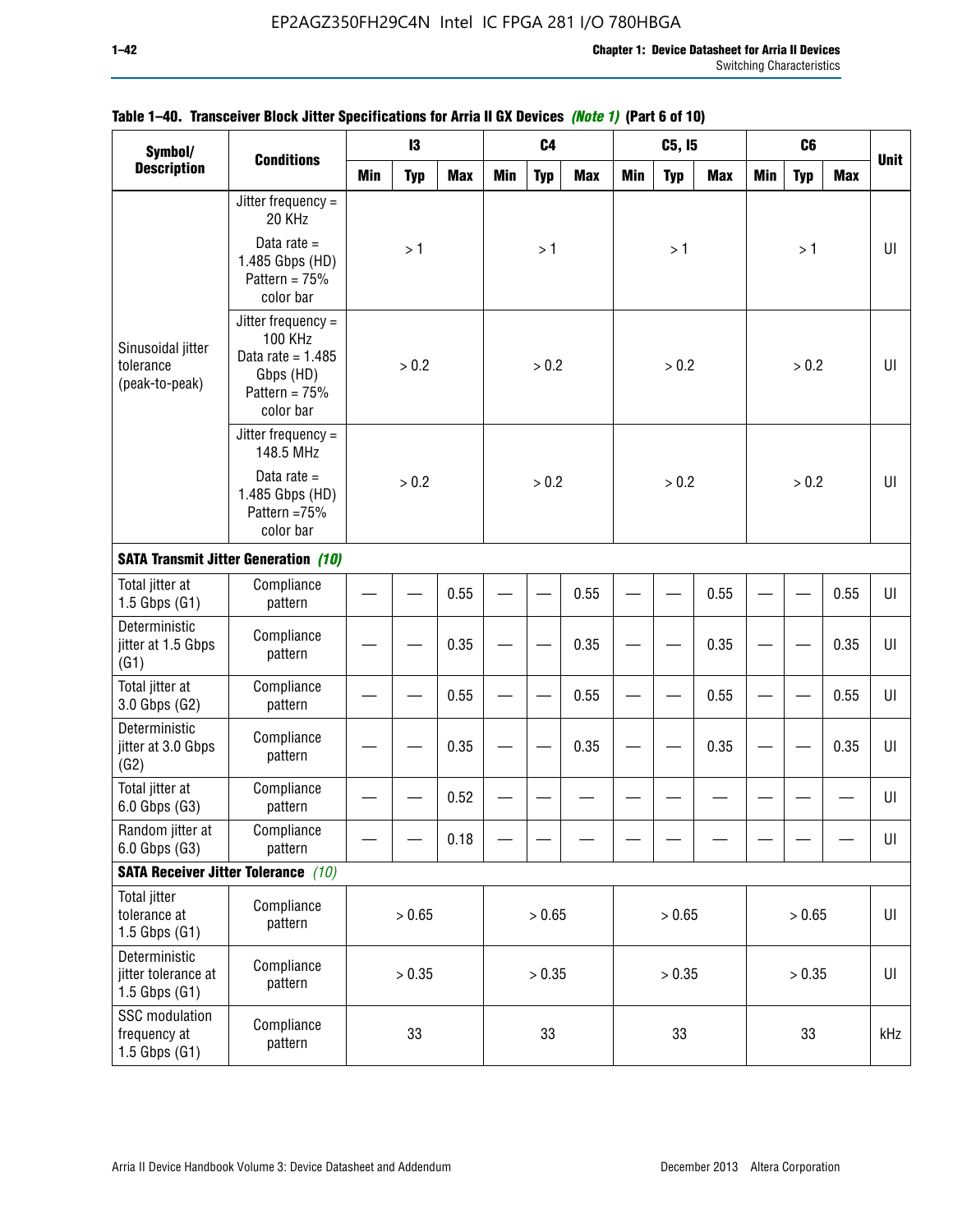| Table 1–40. Transceiver Block Jitter Specifications for Arria II GX Devices (Note 1) (Part 7 of 10) |  |  |
|-----------------------------------------------------------------------------------------------------|--|--|
|                                                                                                     |  |  |

| Symbol/                                                    |                       |            | 13         |            |            | C <sub>4</sub> |            |            | C5, I5     |            |            | C6         |            |             |
|------------------------------------------------------------|-----------------------|------------|------------|------------|------------|----------------|------------|------------|------------|------------|------------|------------|------------|-------------|
| <b>Description</b>                                         | <b>Conditions</b>     | <b>Min</b> | <b>Typ</b> | <b>Max</b> | <b>Min</b> | <b>Typ</b>     | <b>Max</b> | <b>Min</b> | <b>Typ</b> | <b>Max</b> | <b>Min</b> | <b>Typ</b> | <b>Max</b> | <b>Unit</b> |
| <b>SSC</b> modulation<br>deviation at<br>$1.5$ Gbps $(G1)$ | Compliance<br>pattern |            | 5700       |            |            | 5700           |            |            | 5700       |            |            | 5700       |            | ppm         |
| RX differential<br>skew at 1.5 Gbps<br>(G1)                | Compliance<br>pattern |            | 80         |            |            | 80             |            |            | 80         |            |            | 80         |            | ps          |
| RX AC common<br>mode voltage at<br>$1.5$ Gbps $(G1)$       | Compliance<br>pattern |            | 150        |            |            | 150            |            |            | 150        |            |            | 150        |            | mV          |
| <b>Total jitter</b><br>tolerance at<br>3.0 Gbps (G2)       | Compliance<br>pattern |            | > 0.65     |            |            | > 0.65         |            |            | > 0.65     |            |            | > 0.65     |            | $U\vert$    |
| Deterministic<br>jitter tolerance at<br>3.0 Gbps (G2)      | Compliance<br>pattern |            | > 0.35     |            |            | > 0.35         |            |            | > 0.35     |            |            | > 0.35     |            | UI          |
| <b>SSC</b> modulation<br>frequency at<br>3.0 Gbps (G2)     | Compliance<br>pattern |            | 33         |            |            | 33             |            |            | 33         |            |            | 33         |            | kHz         |
| <b>SSC</b> modulation<br>deviation at<br>3.0 Gbps (G2)     | Compliance<br>pattern |            | 5700       |            |            | 5700           |            |            | 5700       |            |            | 5700       |            | ppm         |
| RX differential<br>skew at 3.0 Gbps<br>(G2)                | Compliance<br>pattern |            | 75         |            |            | 75             |            |            | 75         |            |            | 75         |            | ps          |
| RX AC common<br>mode voltage at<br>3.0 Gbps (G2)           | Compliance<br>pattern |            | 150        |            |            | 150            |            |            | 150        |            |            | 150        |            | mV          |
| <b>Total jitter</b><br>tolerance at<br>$6.0$ Gbps $(G3)$   | Compliance<br>pattern |            | > 0.60     |            |            | > 0.60         |            |            | > 0.60     |            |            | > 0.60     |            | U           |
| Random jitter<br>tolerance at<br>$6.0$ Gbps $(G3)$         | Compliance<br>pattern |            | > 0.18     |            |            | > 0.18         |            |            | > 0.18     |            |            | > 0.18     |            | UI          |
| <b>SSC</b> modulation<br>frequency at<br>$6.0$ Gbps $(G3)$ | Compliance<br>pattern |            | 33         |            |            | 33             |            |            | 33         |            |            | 33         |            | kHz         |
| <b>SSC</b> modulation<br>deviation at<br>$6.0$ Gbps $(G3)$ | Compliance<br>pattern | 5700       |            |            |            | 5700           |            |            | 5700       |            |            | 5700       |            | ppm         |
| RX differential<br>skew at 6.0 Gbps<br>(G3)                | Compliance<br>pattern |            | 30         |            |            | 30             |            |            | 30         |            |            | 30         |            | ps          |
| RX AC common<br>mode voltage at<br>6.0 Gbps (G3)           | Compliance<br>pattern |            | 100        |            |            | 100            |            |            | 100        |            |            | 100        |            | mV          |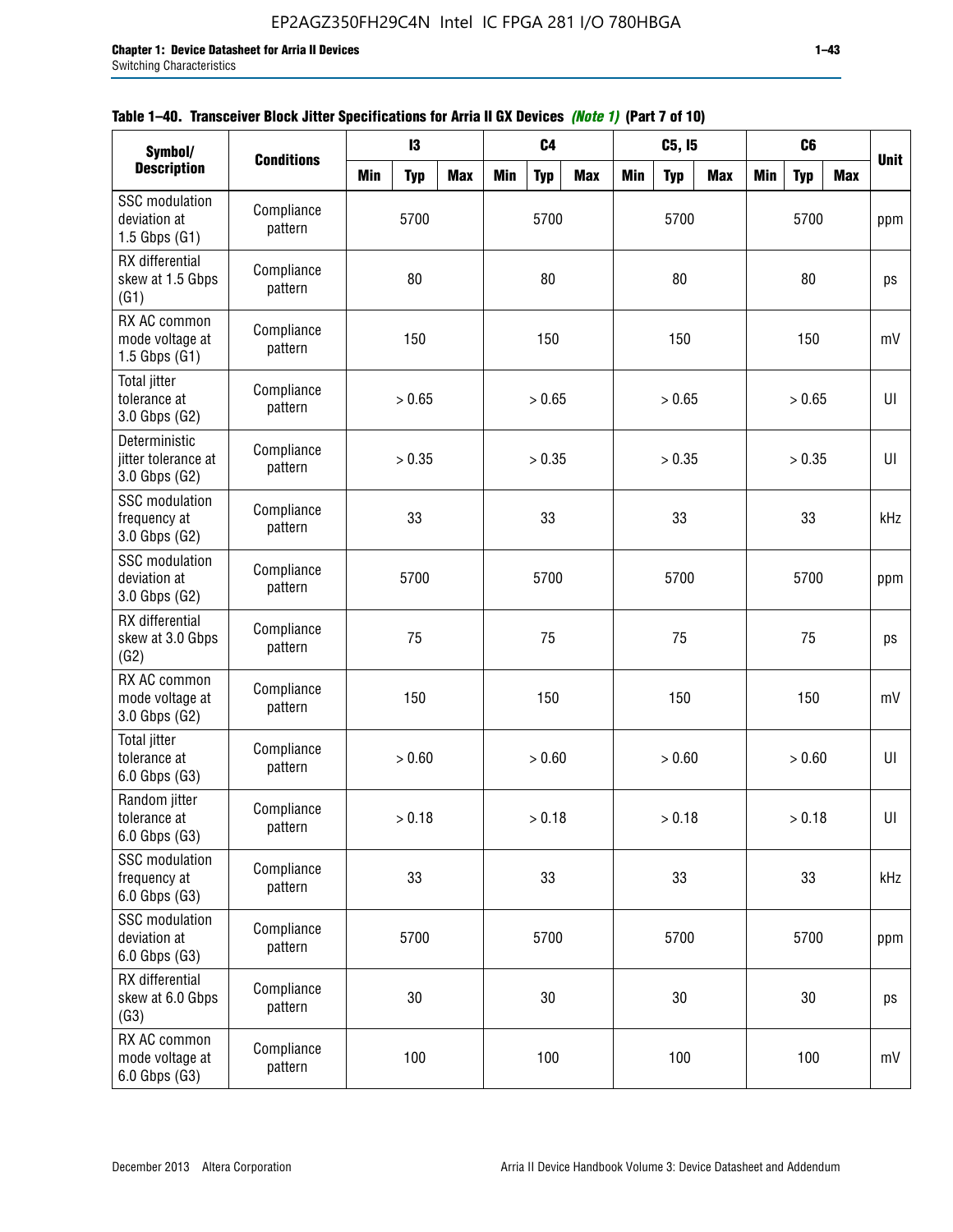| Symbol/                                                                |                                                          |            | 13         |            |            | C <sub>4</sub> |            |            | C5, I5     |            |            | C <sub>6</sub> |            |             |
|------------------------------------------------------------------------|----------------------------------------------------------|------------|------------|------------|------------|----------------|------------|------------|------------|------------|------------|----------------|------------|-------------|
| <b>Description</b>                                                     | <b>Conditions</b>                                        | <b>Min</b> | <b>Typ</b> | <b>Max</b> | <b>Min</b> | <b>Typ</b>     | <b>Max</b> | <b>Min</b> | <b>Typ</b> | <b>Max</b> | <b>Min</b> | <b>Typ</b>     | <b>Max</b> | <b>Unit</b> |
|                                                                        | <b>CPRI Transmit Jitter Generation</b> (11)              |            |            |            |            |                |            |            |            |            |            |                |            |             |
|                                                                        | E.6.HV, E.12.HV<br>Pattern = CJPAT                       |            |            | 0.27<br>9  |            |                | 0.279      |            |            | 0.279      |            |                | 0.279      | UI          |
| <b>Total jitter</b>                                                    | E.6.LV, E.12.LV,<br>E.24.LV, E.30.LV<br>Pattern = CJTPAT |            |            | 0.35       |            |                | 0.35       |            |            | 0.35       |            |                | 0.35       | U           |
| Deterministic                                                          | E.6.HV, E.12.HV<br>Pattern = CJPAT                       |            |            | 0.14       |            |                | 0.14       |            |            | 0.14       |            |                | 0.14       | UI          |
| jitter                                                                 | E.6.LV, E.12.LV,<br>E.24.LV, E.30.LV<br>Pattern = CJTPAT |            |            | 0.17       |            |                | 0.17       |            |            | 0.17       |            |                | 0.17       | UI          |
| <b>CPRI Receiver Jitter Tolerance (11)</b>                             |                                                          |            |            |            |            |                |            |            |            |            |            |                |            |             |
| <b>Total jitter</b><br>tolerance                                       | E.6.HV, E.12.HV<br>Pattern = CJPAT                       |            | > 0.66     |            |            | > 0.66         |            |            | > 0.66     |            |            | > 0.66         |            | U           |
| Deterministic<br>jitter tolerance                                      | E.6.HV, E.12.HV<br>Pattern = CJPAT                       |            | > 0.4      |            |            | > 0.4          |            |            | > 0.4      |            |            | > 0.4          |            | UI          |
| <b>Total jitter</b>                                                    | E.6.LV, E.12.LV,<br>E.24.LV, E.30.LV<br>Pattern = CJTPAT | > 0.65     |            |            |            | > 0.65         |            |            | > 0.65     |            |            | > 0.65         |            | UI          |
| tolerance                                                              | E.60.LV<br>Pattern = PRBS31                              |            | > 0.6      |            |            |                |            |            |            |            |            |                |            | UI          |
| Deterministic                                                          | E.6.LV, E.12.LV,<br>E.24.LV, E.30.LV<br>Pattern = CJTPAT |            | > 0.37     |            |            | > 0.37         |            |            | > 0.37     |            |            | > 0.37         |            | UI          |
| jitter tolerance                                                       | E.60.LV<br>Pattern = PRBS31                              |            | > 0.45     |            |            |                |            |            |            |            |            |                |            | UI          |
| Combined<br>deterministic and<br>random jitter<br>tolerance            | E.6.LV, E.12.LV,<br>E.24.LV, E.30.LV<br>Pattern = CJTPAT |            | $>0.55$    |            |            | > 0.55         |            |            | > 0.55     |            |            | > 0.55         |            | UI          |
|                                                                        | <b>OBSAI Transmit Jitter Generation</b> (12)             |            |            |            |            |                |            |            |            |            |            |                |            |             |
| Total jitter at<br>768 Mbps,<br>1536 Mbps, and<br>3072 Mbps            | $REFCLK =$<br>153.6 MHz<br>Pattern = CJPAT               |            |            | 0.35       |            |                | 0.35       |            |            | 0.35       |            |                | 0.35       | UI          |
| Deterministic<br>jitter at<br>768 Mbps,<br>1536 Mbps, and<br>3072 Mbps | $REFCLK =$<br>153.6 MHz<br>Pattern = CJPAT               |            |            | 0.17       |            |                | 0.17       |            |            | 0.17       |            |                | 0.17       | UI          |

### **Table 1–40. Transceiver Block Jitter Specifications for Arria II GX Devices** *(Note 1)* **(Part 8 of 10)**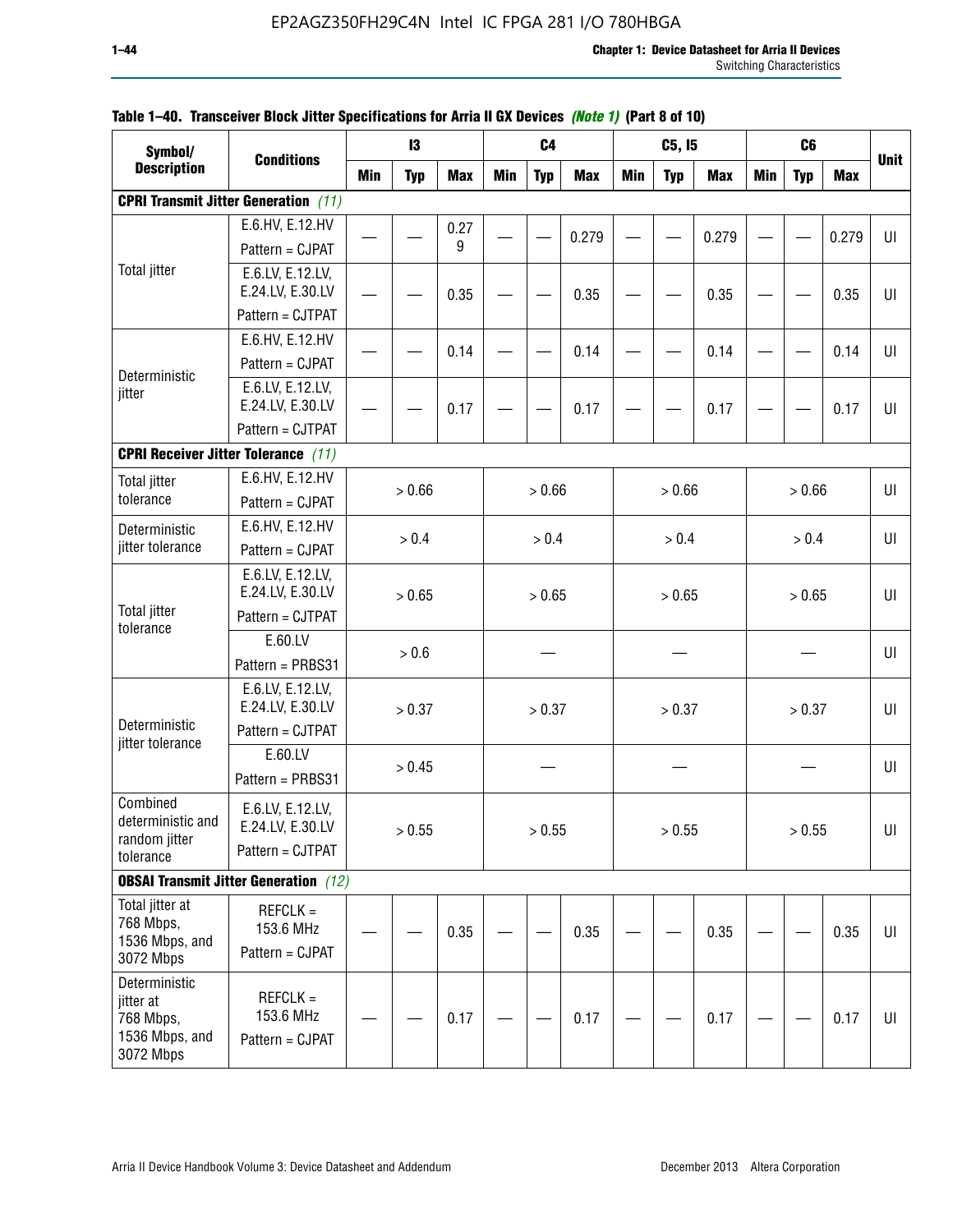## **Table 1–40. Transceiver Block Jitter Specifications for Arria II GX Devices** *(Note 1)* **(Part 9 of 10)**

| Symbol/                                                                                                    | <b>Conditions</b>                                   |     | $\mathbf{13}$ |            |     | C <sub>4</sub> |     |     | C5, I5     |     |     | C <sub>6</sub> |     | <b>Unit</b> |
|------------------------------------------------------------------------------------------------------------|-----------------------------------------------------|-----|---------------|------------|-----|----------------|-----|-----|------------|-----|-----|----------------|-----|-------------|
| <b>Description</b>                                                                                         |                                                     | Min | <b>Typ</b>    | <b>Max</b> | Min | <b>Typ</b>     | Max | Min | <b>Typ</b> | Max | Min | <b>Typ</b>     | Max |             |
|                                                                                                            | <b>OBSAI Receiver Jitter Tolerance</b> (12)         |     |               |            |     |                |     |     |            |     |     |                |     |             |
| Deterministic<br>jitter tolerance at<br>768 Mbps,<br>1536 Mbps, and<br>3072 Mbps                           | Pattern = CJPAT                                     |     | > 0.37        |            |     | > 0.37         |     |     | > 0.37     |     |     | > 0.37         |     | UI          |
| Combined<br>deterministic and<br>random jitter<br>tolerance at<br>768 Mbps,<br>1536 Mbps, and<br>3072 Mbps | Pattern = CJPAT                                     |     | > 0.55        |            |     | > 0.55         |     |     | > 0.55     |     |     | > 0.55         |     | UI          |
|                                                                                                            | Jitter frequency $=$<br>5.4 KHz                     |     | > 8.5         |            |     | > 8.5          |     |     | > 8.5      |     |     | > 8.5          |     | UI          |
| Sinusoidal jitter                                                                                          | Pattern = CJPAT                                     |     |               |            |     |                |     |     |            |     |     |                |     |             |
| tolerance at<br>768 Mbps                                                                                   | Jitter frequency =<br>460.8 KHz to 20<br><b>MHz</b> |     | > 0.1         |            |     | > 0.1          |     |     | > 0.1      |     |     | > 0.1          |     | UI          |
|                                                                                                            | Pattern = CJPAT                                     |     |               |            |     |                |     |     |            |     |     |                |     |             |
|                                                                                                            | Jitter frequency =<br>10.9 KHz                      |     | > 8.5         |            |     | > 8.5          |     |     | > 8.5      |     |     | > 8.5          |     | UI          |
| Sinusoidal jitter                                                                                          | Pattern = CJPAT                                     |     |               |            |     |                |     |     |            |     |     |                |     |             |
| tolerance at<br>1536 Mbps                                                                                  | Jitter frequency =<br>921.6 KHz to 20<br><b>MHz</b> |     | > 0.1         |            |     | > 0.1          |     |     | > 0.1      |     |     | > 0.1          |     | UI          |
|                                                                                                            | Pattern = CJPAT                                     |     |               |            |     |                |     |     |            |     |     |                |     |             |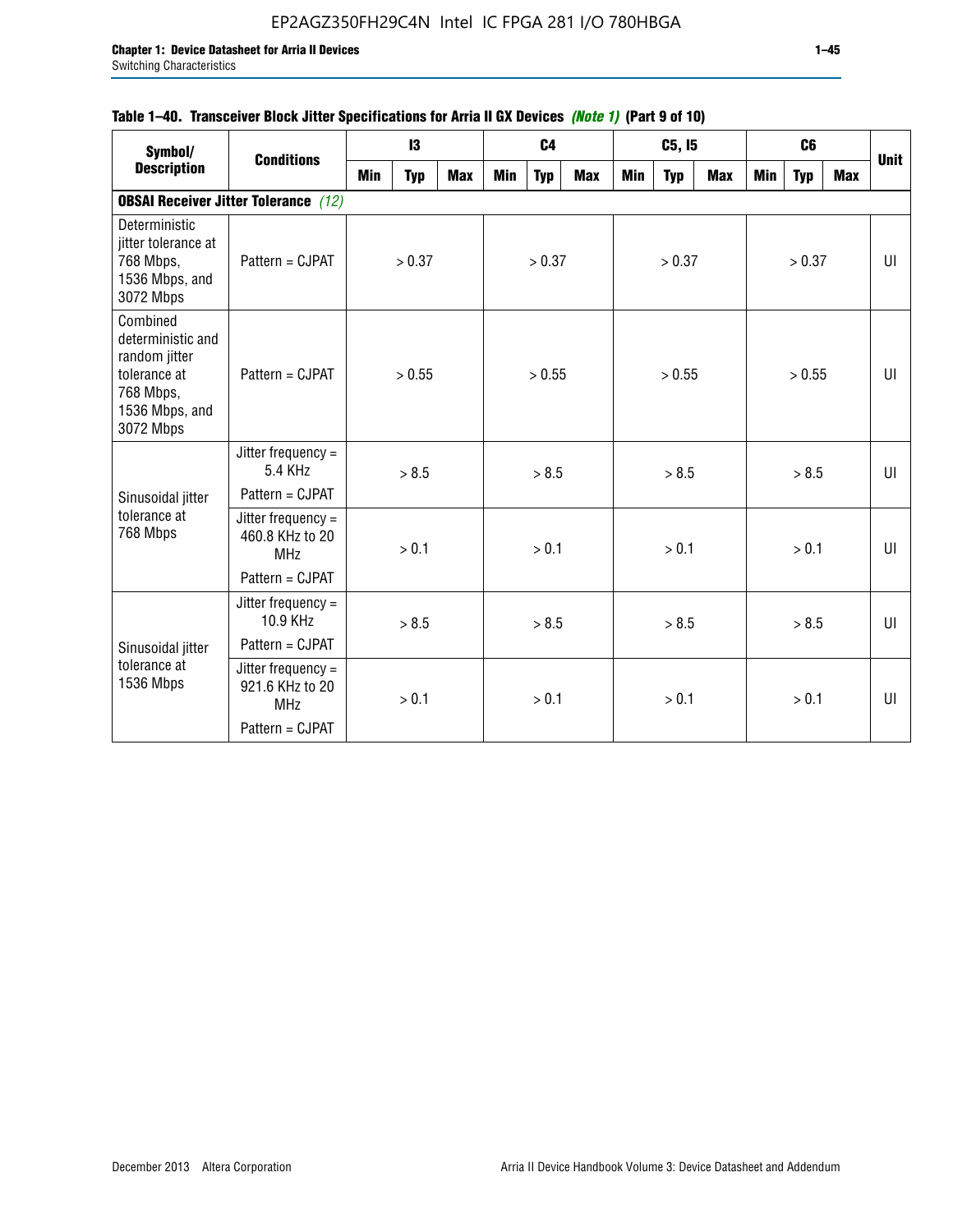| Symbol/                   | <b>Conditions</b>                                                       | 13  |       | C4         |     | C5, I5     |            |            | C6         |     |            | <b>Unit</b> |     |    |
|---------------------------|-------------------------------------------------------------------------|-----|-------|------------|-----|------------|------------|------------|------------|-----|------------|-------------|-----|----|
| <b>Description</b>        |                                                                         | Min | Typ   | <b>Max</b> | Min | <b>Typ</b> | <b>Max</b> | <b>Min</b> | <b>Typ</b> | Max | <b>Min</b> | <b>Typ</b>  | Max |    |
| Sinusoidal jitter         | Jitter frequency =<br>21.8 KHz<br>Pattern = CJPAT                       |     | > 8.5 |            |     | > 8.5      |            |            | > 8.5      |     |            | > 8.5       |     | UI |
| tolerance at<br>3072 Mbps | Jitter frequency =<br>1843.2 KHz to 20<br><b>MHz</b><br>Pattern = CJPAT |     | > 0.1 |            |     | > 0.1      |            |            | > 0.1      |     |            | > 0.1       |     | UI |

### **Table 1–40. Transceiver Block Jitter Specifications for Arria II GX Devices** *(Note 1)* **(Part 10 of 10)**

**Notes to Table 1–40:**

(1) Dedicated refclk pins are used to drive the input reference clocks. The jitter numbers are valid for the stated conditions only.

(2) The jitter numbers for SONET/SDH are compliant to the GR-253-CORE Issue 3 Specification.

(3) The jitter numbers for XAUI are compliant to the IEEE802.3ae-2002 Specification.

(4) The jitter numbers for PCIe are compliant to the PCIe Base Specification 2.0.

(5) The jitter numbers for SRIO are compliant to the RapidIO Specification 1.3.

(6) The jitter numbers for GIGE are compliant to the IEEE802.3-2002 Specification.

(7) The jitter numbers for HiGig are compliant to the IEEE802.3ae-2002 Specification.

(8) The HD-SDI and 3G-SDI jitter numbers are compliant to the SMPTE292M and SMPTE424M Specifications.

(9) Arria II PCIe receivers are compliant to this specification provided the VTX\_CM-DC-ACTIVEIDLE-DELTA of the upstream transmitter is less than 50 mV.

(10) The jitter numbers for Serial Advanced Technology Attachment (SATA) are compliant to the Serial ATA Revision 3.0 Specification.

(11) The jitter numbers for Common Public Radio Interface (CPRI) are compliant to the CPRI Specification V3.0.

(12) The jitter numbers for Open Base Station Architecture Initiative (OBSAI) are compliant to the OBSAI RP3 Specification V4.1.

Table 1–41 lists the transceiver jitter specifications for all supported protocols for Arria II GZ devices.

### **Table 1–41. Transceiver Block Jitter Specifications for Arria II GZ Devices** *(Note 1)***,** *(2)* **(Part 1 of 7)**

| Symbol/                                         |                               | $-$ C3 and $-$ I3 |            |            | $-C4$ and $-I4$ | <b>Unit</b> |            |    |
|-------------------------------------------------|-------------------------------|-------------------|------------|------------|-----------------|-------------|------------|----|
| <b>Description</b>                              | <b>Conditions</b>             | Min               | <b>Typ</b> | <b>Max</b> | Min             | <b>Typ</b>  | <b>Max</b> |    |
| <b>SONET/SDH Transmit Jitter Generation (3)</b> |                               |                   |            |            |                 |             |            |    |
| Peak-to-peak jitter at<br>622.08 Mbps           | Pattern = $PRBS15$            |                   |            | 0.1        |                 |             | 0.1        | UI |
| RMS jitter at 622.08 Mbps                       | Pattern = PRBS15              |                   |            | 0.01       |                 |             | 0.01       | UI |
| Peak-to-peak jitter at 2488.32<br><b>Mbps</b>   | Pattern = $PRBS15$            |                   |            | 0.1        |                 |             | 0.1        | UI |
| RMS jitter at 2488.32 Mbps                      | Pattern = PRBS15              |                   |            | 0.01       |                 |             | 0.01       | UI |
| <b>SONET/SDH Receiver Jitter Tolerance (3)</b>  |                               |                   |            |            |                 |             |            |    |
|                                                 | Jitter frequency = $0.03$ KHz |                   | >15        |            | >15             |             |            | UI |
|                                                 | Pattern = $PRBS15$            |                   |            |            |                 |             |            |    |
| Jitter tolerance at 622.08 Mbps                 | Jitter frequency =<br>25 KHZ  |                   | >1.5       |            | > 1.5           |             |            | UI |
|                                                 | Pattern = $PRBS15$            |                   |            |            |                 |             |            |    |
|                                                 | Jitter frequency = $250$ KHz  |                   | > 0.15     |            |                 | > 0.15      |            | UI |
|                                                 | Pattern = PRBS15              |                   |            |            |                 |             |            |    |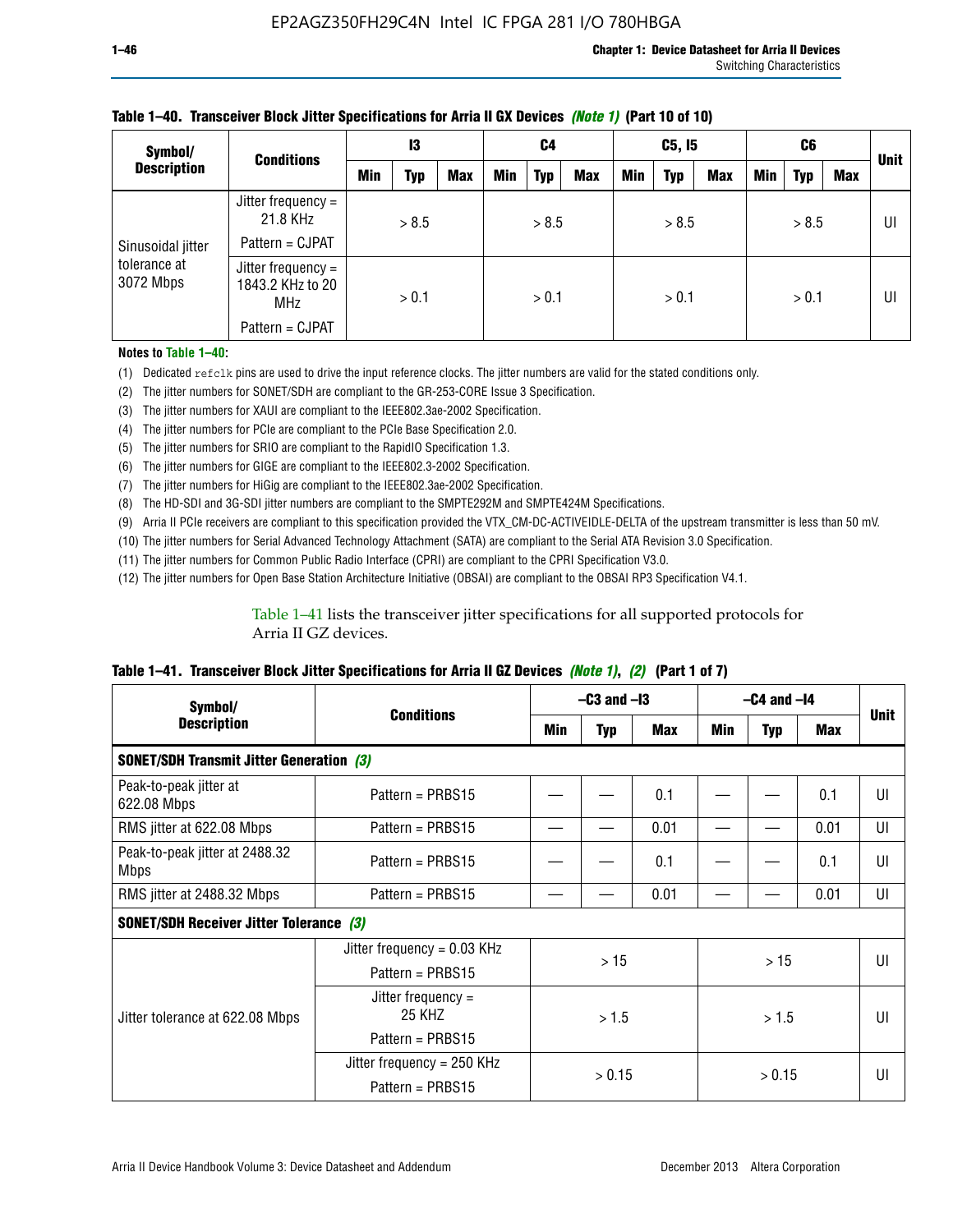|  | Table 1–41. Transceiver Block Jitter Specifications for Arria II GZ Devices <i>(Note 1), (2)</i> (Part 2 of 7) |  |  |
|--|----------------------------------------------------------------------------------------------------------------|--|--|
|  |                                                                                                                |  |  |

| Symbol/                                           |                               |                          | $-C3$ and $-I3$          |      | $-C4$ and $-I4$          |                          |            |             |
|---------------------------------------------------|-------------------------------|--------------------------|--------------------------|------|--------------------------|--------------------------|------------|-------------|
| <b>Description</b>                                | <b>Conditions</b>             | Min                      | <b>Typ</b>               | Max  | Min                      | <b>Typ</b>               | <b>Max</b> | <b>Unit</b> |
|                                                   | Jitter frequency = 0.06 KHz   |                          | $>15$                    |      |                          | >15                      |            | UI          |
|                                                   | Pattern = PRBS15              |                          |                          |      |                          |                          |            |             |
|                                                   | Jitter frequency = 100 KHZ    |                          | > 1.5                    |      |                          | > 1.5                    |            | UI          |
|                                                   | Pattern = PRBS15              |                          |                          |      |                          |                          |            |             |
| Jitter tolerance at 2488.32 Mbps                  | Jitter frequency $=$<br>1 MHz |                          | > 0.15                   |      | > 0.15                   |                          |            | UI          |
|                                                   | Pattern = PRBS15              |                          |                          |      |                          |                          |            |             |
|                                                   | Jitter frequency = $10$ MHz   |                          | > 0.15                   |      |                          | UI                       |            |             |
|                                                   | Pattern = PRBS15              |                          |                          |      |                          | > 0.15                   |            |             |
| Fibre Channel Transmit Jitter Generation (4), (5) |                               |                          |                          |      |                          |                          |            |             |
| Total jitter FC-1                                 | Pattern = CRPAT               | $\overline{\phantom{0}}$ | $\overline{\phantom{0}}$ | 0.23 | $\overline{\phantom{0}}$ | $\overline{\phantom{0}}$ | 0.23       | UI          |
| Deterministic jitter FC-1                         | Pattern = CRPAT               | $\overline{\phantom{0}}$ | —                        | 0.11 | $\overline{\phantom{0}}$ | $\overline{\phantom{0}}$ | 0.11       | UI          |
| Total jitter FC-2                                 | Pattern = CRPAT               | $\overline{\phantom{0}}$ |                          | 0.33 | $\overline{\phantom{0}}$ |                          | 0.33       | UI          |
| Deterministic jitter FC-2                         | Pattern = CRPAT               | —                        | —                        | 0.2  | $\overline{\phantom{0}}$ | —                        | 0.2        | UI          |
| Total jitter FC-4                                 | Pattern = CRPAT               |                          | —                        | 0.52 | $\equiv$                 | $\overline{\phantom{0}}$ | 0.52       | UI          |
| Deterministic jitter FC-4                         | Pattern = CRPAT               |                          |                          | 0.33 |                          |                          | 0.33       | UI          |
| Fibre Channel Receiver Jitter Tolerance (4), (6)  |                               |                          |                          |      |                          |                          |            |             |
| Deterministic jitter FC-1                         | Pattern = CJTPAT              |                          | > 0.37                   |      |                          | > 0.37                   |            | UI          |
| Random jitter<br>$FC-1$                           | Pattern = CJTPAT              |                          | > 0.31                   |      | > 0.31                   |                          |            | UI          |
| Sinusoidal jitter FC-1                            | Fc/25000                      |                          | > 1.5                    |      | > 1.5                    |                          |            | UI          |
|                                                   | Fc/1667                       |                          | > 0.1                    |      | $> 0.1$                  |                          |            | UI          |
| Deterministic jitter FC-2                         | Pattern = CJTPAT              |                          | > 0.33                   |      | > 0.33                   |                          |            | UI          |
| Random jitter<br>$FC-2$                           | Pattern = CJTPAT              |                          | > 0.29                   |      |                          | > 0.29                   |            | UI          |
| Sinusoidal jitter FC-2                            | Fc/25000                      |                          | > 1.5                    |      |                          | > 1.5                    |            | UI          |
|                                                   | Fc/1667                       |                          | > 0.1                    |      |                          | > 0.1                    |            | UI          |
| Deterministic jitter FC-4                         | Pattern = CJTPAT              |                          | > 0.33                   |      |                          | > 0.33                   |            | UI          |
| Random jitter FC-4                                | Pattern = CJTPAT              |                          | > 0.29                   |      |                          | > 0.29                   |            | UI          |
| Sinusoidal jitter FC-4                            | Fc/25000                      |                          | > 1.5                    |      |                          | > 1.5                    |            | UI          |
|                                                   | Fc/1667                       |                          | > 0.1                    |      |                          | $> 0.1$                  |            | UI          |
| XAUI Transmit Jitter Generation (7)               |                               |                          |                          |      |                          |                          |            |             |
| Total jitter at 3.125 Gbps                        | Pattern = CJPAT               | $\overline{\phantom{0}}$ | $\overline{\phantom{0}}$ | 0.3  | $\overline{\phantom{0}}$ | $\overline{\phantom{0}}$ | 0.3        | UI          |
| Deterministic jitter at<br>3.125 Gbps             | Pattern = CJPAT               |                          |                          | 0.17 |                          |                          | 0.17       | UI          |
| XAUI Receiver Jitter Tolerance (7)                |                               |                          |                          |      |                          |                          |            |             |
| <b>Total jitter</b>                               |                               |                          | > 0.65                   |      |                          | > 0.65                   |            | UI          |
| Deterministic jitter                              |                               |                          | > 0.37                   |      |                          | > 0.37                   |            |             |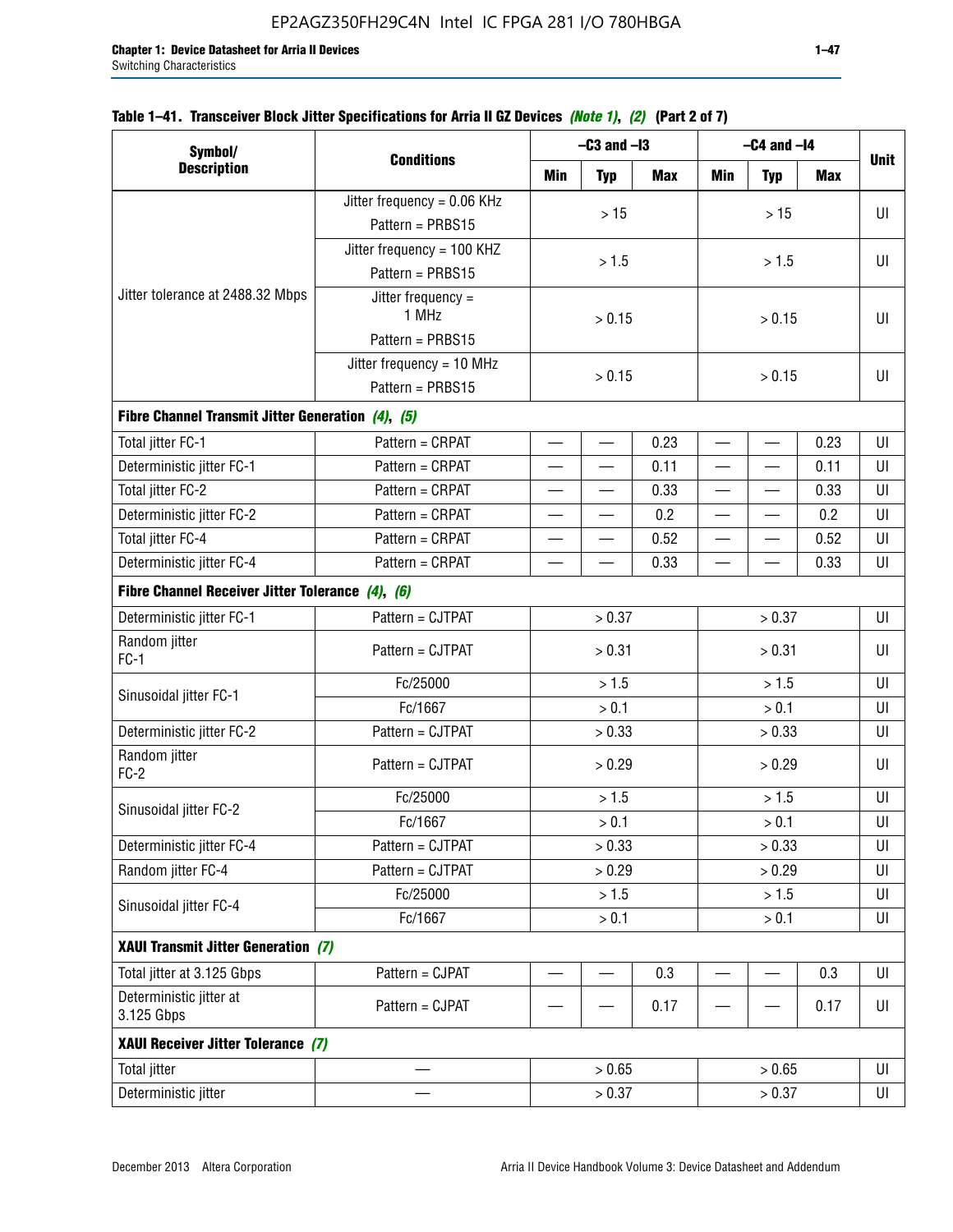| Symbol/                                                                       |                                                                                           |                | $-C3$ and $-I3$ |            | $-C4$ and $-I4$ |               |            |             |  |
|-------------------------------------------------------------------------------|-------------------------------------------------------------------------------------------|----------------|-----------------|------------|-----------------|---------------|------------|-------------|--|
| <b>Description</b>                                                            | <b>Conditions</b>                                                                         | Min            | <b>Typ</b>      | <b>Max</b> | Min             | <b>Typ</b>    | <b>Max</b> | <b>Unit</b> |  |
| Peak-to-peak jitter                                                           | Jitter frequency = 22.1 KHz                                                               |                | > 8.5           |            |                 | > 8.5         |            | UI          |  |
| Peak-to-peak jitter                                                           | Jitter frequency =<br>1.875 MHz                                                           | > 0.1          |                 |            |                 | UI            |            |             |  |
| Peak-to-peak jitter                                                           | Jitter frequency = $20$ MHz                                                               |                | > 0.1           |            |                 | > 0.1         |            |             |  |
| <b>PCIe Transmit Jitter Generation (8)</b>                                    |                                                                                           |                |                 |            |                 |               |            |             |  |
| Total jitter at 2.5 Gbps (Gen1)—<br>$x1$ , $x4$ , and $x8$                    | Compliance pattern                                                                        |                |                 | 0.25       |                 |               | 0.25       | UI          |  |
| Total jitter at 5 Gbps (Gen2)-<br>x1, x4, and x8                              | Compliance pattern                                                                        |                |                 | 0.25       |                 |               |            | UI          |  |
| PCIe Receiver Jitter Tolerance (8)                                            |                                                                                           |                |                 |            |                 |               |            |             |  |
| Total jitter at 2.5 Gbps (Gen1)                                               | Compliance pattern                                                                        |                | > 0.6           |            | > 0.6           |               |            | UI          |  |
| Total jitter at 5 Gbps (Gen2)                                                 | Compliance pattern                                                                        |                | Not supported   |            |                 | Not supported |            | UI          |  |
| PCIe (Gen 1) Electrical Idle Detect Threshold                                 |                                                                                           |                |                 |            |                 |               |            |             |  |
| $V_{\mathsf{RX}\text{-}\mathsf{IDLE}\text{-}\mathsf{DETDIFFp\text{-}p}$ $(9)$ | Compliance pattern                                                                        | 65             |                 | 175        | 65              |               | 175        | UI          |  |
| <b>SRIO Transmit Jitter Generation (10)</b>                                   |                                                                                           |                |                 |            |                 |               |            |             |  |
| Deterministic jitter                                                          | Data rate = 1.25, 2.5, 3.125 Gbps                                                         |                |                 | 0.17       |                 |               | 0.17       | UI          |  |
| (peak-to-peak)                                                                | Pattern = CJPAT                                                                           |                |                 |            |                 |               |            |             |  |
| Total jitter (peak-to-peak)                                                   | Data rate = $1.25$ , 2.5, 3.125 Gbps<br>Pattern = CJPAT                                   |                |                 | 0.35       |                 |               | 0.35       | U           |  |
| <b>SRIO Receiver Jitter Tolerance (10)</b>                                    |                                                                                           |                |                 |            |                 |               |            |             |  |
| Deterministic jitter tolerance<br>(peak-to-peak)                              | Data rate = $1.25$ , 2.5, 3.125 Gbps<br>Pattern = CJPAT                                   |                | > 0.37          |            |                 | > 0.37        |            | UI          |  |
| Combined deterministic and<br>random jitter tolerance (peak-to-<br>peak)      | Data rate = $1.25$ , 2.5, 3.125 Gbps<br>Pattern = CJPAT                                   |                | > 0.55          |            |                 | > 0.55        |            | UI          |  |
|                                                                               | Jitter frequency = 22.1 KHz<br>Data rate = $1.25$ , 2.5, 3.125 Gbps<br>Pattern = CJPAT    |                | > 8.5           |            |                 | > 8.5         |            | UI          |  |
| Sinusoidal jitter tolerance (peak-<br>to-peak)                                | Jitter frequency = $1.875$ MHz<br>Data rate = $1.25$ , 2.5, 3.125 Gbps<br>Pattern = CJPAT |                | > 0.1           |            |                 | > 0.1         |            | UI          |  |
|                                                                               | Jitter frequency = $20$ MHz<br>Data rate = 1.25, 2.5, 3.125 Gbps<br>Pattern = CJPAT       | > 0.1<br>> 0.1 |                 |            |                 | UI            |            |             |  |
| <b>GIGE Transmit Jitter Generation (11)</b>                                   |                                                                                           |                |                 |            |                 |               |            |             |  |
| Deterministic jitter<br>(peak-to-peak)                                        | Pattern = CRPAT                                                                           |                |                 | 0.14       |                 |               | 0.14       | UI          |  |
| Total jitter (peak-to-peak)                                                   | Pattern = CRPAT                                                                           |                |                 | 0.279      | —               |               | 0.279      | UI          |  |

## **Table 1–41. Transceiver Block Jitter Specifications for Arria II GZ Devices** *(Note 1)***,** *(2)* **(Part 3 of 7)**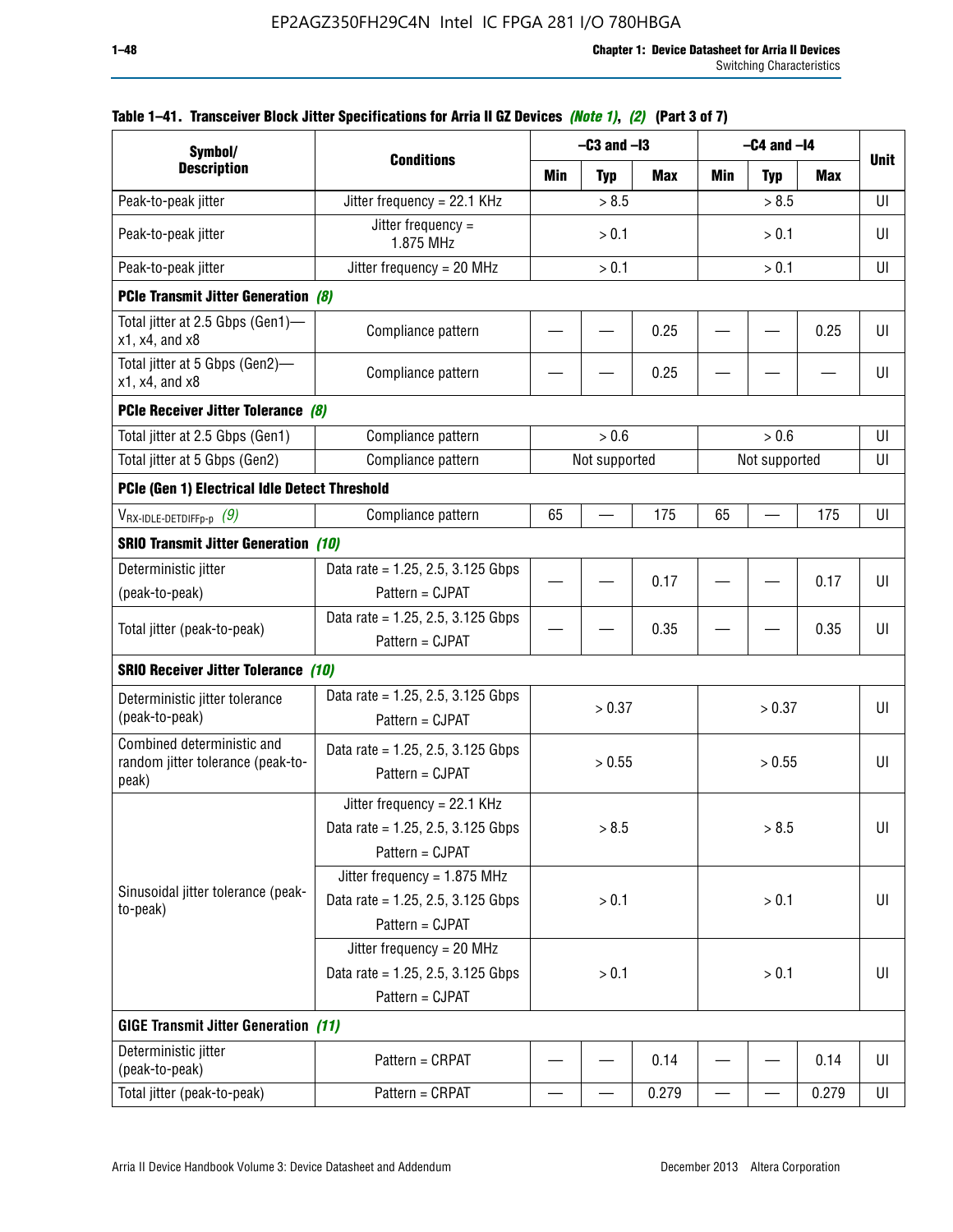## **Table 1–41. Transceiver Block Jitter Specifications for Arria II GZ Devices** *(Note 1)***,** *(2)* **(Part 4 of 7)**

| Symbol/                                                                  |                                                                             |        | $-C3$ and $-I3$ |            |        | $-C4$ and $-I4$ |     |             |
|--------------------------------------------------------------------------|-----------------------------------------------------------------------------|--------|-----------------|------------|--------|-----------------|-----|-------------|
| <b>Description</b>                                                       | <b>Conditions</b>                                                           | Min    | <b>Typ</b>      | <b>Max</b> | Min    | <b>Typ</b>      | Max | <b>Unit</b> |
| <b>GIGE Receiver Jitter Tolerance (11)</b>                               |                                                                             |        |                 |            |        |                 |     |             |
| Deterministic jitter tolerance<br>(peak-to-peak)                         | Pattern = CJPAT                                                             |        | > 0.4           |            |        | > 0.4           |     | UI          |
| Combined deterministic and<br>random jitter tolerance (peak-to-<br>peak) | Pattern = CJPAT                                                             | > 0.66 |                 |            | > 0.66 |                 |     | UI          |
| <b>HiGig Transmit Jitter Generation</b>                                  |                                                                             |        |                 |            |        |                 |     |             |
| Deterministic jitter<br>(peak-to-peak)                                   | Data rate = $3.75$ Gbps<br>Pattern = CJPAT                                  |        |                 | 0.17       |        |                 |     | UI          |
| Total jitter (peak-to-peak)                                              | Data rate = $3.75$ Gbps<br>Pattern = CJPAT                                  |        |                 | 0.35       |        |                 |     | UI          |
| <b>HiGig Receiver Jitter Tolerance</b>                                   |                                                                             |        |                 |            |        |                 |     |             |
| Deterministic jitter tolerance<br>(peak-to-peak)                         | Data rate = $3.75$ Gbps<br>Pattern = CJPAT                                  |        | > 0.37          |            |        |                 |     | UI          |
| Combined deterministic and<br>random jitter tolerance (peak-to-<br>peak) | Data rate = $3.75$ Gbps<br>Pattern = CJPAT                                  |        | > 0.65          |            |        |                 |     | UI          |
|                                                                          | Jitter frequency = 22.1 KHz<br>Data rate = $3.75$ Gbps<br>Pattern = CJPAT   | > 8.5  |                 |            |        |                 | UI  |             |
| Sinusoidal jitter tolerance (peak-<br>to-peak)                           | Jitter frequency = $22.1$ KHz<br>Data rate = $3.75$ Gbps<br>Pattern = CJPAT |        | > 0.1           |            |        |                 |     | UI          |
|                                                                          | Jitter frequency = 22.1 KHz<br>Data rate = $3.75$ Gbps<br>Pattern = CJPAT   |        | > 0.1           |            |        |                 |     | UI          |
| (OIF) CEI Transmitter Jitter Generation                                  |                                                                             |        |                 |            |        |                 |     |             |
| Total jitter (peak-to-peak)                                              | Data rate = $6.375$ Gbps<br>Pattern = PRBS15 BER = $10^{-12}$               |        |                 | 0.3        |        |                 | 0.3 | UI          |
| (OIF) CEI Receiver Jitter Tolerance                                      |                                                                             |        |                 |            |        |                 |     |             |
| Deterministic jitter tolerance<br>(peak-to-peak)                         | Data rate = $6.375$ Gbps<br>Pattern = PRBS31 BER = $10^{-12}$               |        | > 0.675         |            |        |                 |     | U           |
| Combined deterministic and<br>random jitter tolerance (peak-to-<br>peak) | Data rate = $6.375$ Gbps<br>Pattern = PRBS31 BER = $10^{-12}$               |        | > 0.988         |            |        |                 |     | U           |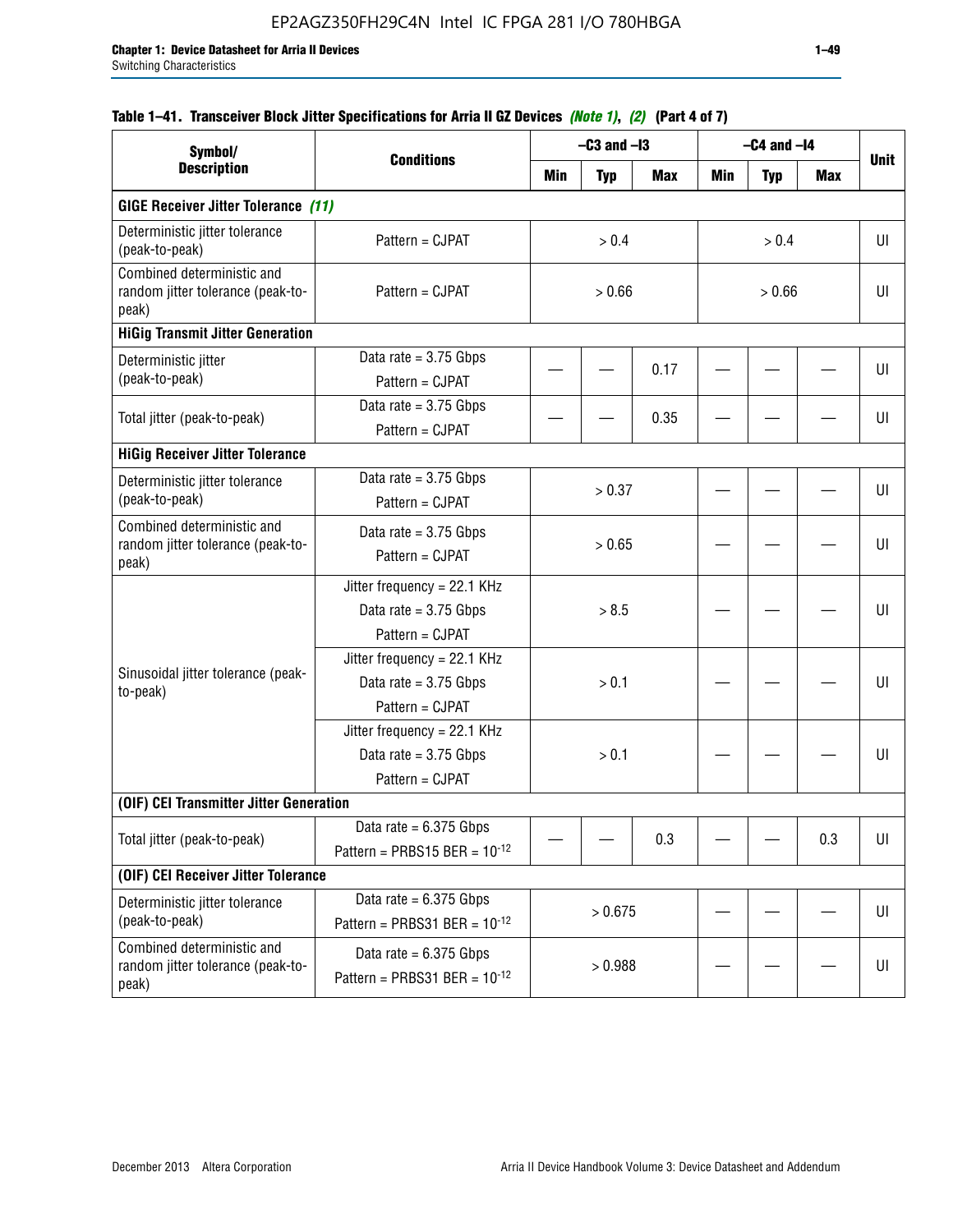| Symbol/                                        |                                                                          |       | $-C3$ and $-I3$ |       | $-C4$ and $-I4$ |            |            |             |
|------------------------------------------------|--------------------------------------------------------------------------|-------|-----------------|-------|-----------------|------------|------------|-------------|
| <b>Description</b>                             | <b>Conditions</b>                                                        | Min   | <b>Typ</b>      | Max   | <b>Min</b>      | <b>Typ</b> | <b>Max</b> | <b>Unit</b> |
|                                                | Jitter Frequency = 38.2 KHz                                              |       |                 |       |                 |            |            |             |
|                                                | Data rate = $6.375$ Gbps                                                 |       | > 0.5           |       |                 |            |            | U           |
|                                                | Pattern = PRBS31 BER = $10^{-12}$                                        |       |                 |       |                 |            |            |             |
|                                                | Jitter Frequency = 3.82 MHz                                              |       |                 |       |                 |            |            |             |
| Sinusoidal jitter tolerance (peak-             | Data rate = $6.375$ Gbps                                                 |       | > 0.05          |       |                 |            |            | U           |
| to-peak)                                       | Pattern = PRBS31 BER = $10^{-12}$                                        |       |                 |       |                 |            |            |             |
|                                                | Jitter Frequency = 20 MHz                                                |       |                 |       |                 |            |            |             |
|                                                | Data rate = $6.375$ Gbps                                                 |       | > 0.05          |       |                 |            |            | U           |
|                                                | Pattern = PRBS31 BER = $10^{-12}$                                        |       |                 |       |                 |            |            |             |
| <b>SDI Transmitter Jitter Generation (12)</b>  |                                                                          |       |                 |       |                 |            |            |             |
|                                                | Data rate = $1.485$ Gbps (HD)                                            |       |                 |       |                 |            |            |             |
|                                                | Pattern = color bar Low-frequency                                        | 0.2   |                 |       | 0.2             |            |            | U           |
| Alignment jitter                               | $roll-off = 100 KHz$                                                     |       |                 |       |                 |            |            |             |
| (peak-to-peak)                                 | Data rate = 2.97 Gbps (3G) Pattern<br>= color bar Low-frequency roll-off | 0.3   |                 |       | 0.3             |            |            | U           |
|                                                | $= 100$ KHz                                                              |       |                 |       |                 |            |            |             |
| SDI Receiver Jitter Tolerance (12)             |                                                                          |       |                 |       |                 |            |            |             |
|                                                | Jitter frequency = 15 KHz                                                |       |                 |       |                 |            |            |             |
|                                                | Data rate = 2.97 Gbps (3G) Pattern                                       |       | >2              |       |                 | >2         |            | U           |
|                                                | = single line scramble color bar                                         |       |                 |       |                 |            |            |             |
| Sinusoidal jitter tolerance (peak-             | Jitter frequency = $100$ KHz                                             |       |                 |       |                 |            |            |             |
| to-peak)                                       | Data rate = 2.97 Gbps (3G) Pattern                                       |       | > 0.3           |       |                 | > 0.3      |            | U           |
|                                                | = single line scramble color bar                                         |       |                 |       |                 |            |            |             |
|                                                | Jitter frequency = 148.5 MHz                                             |       |                 |       |                 |            |            |             |
|                                                | Data rate = 2.97 Gbps (3G) Pattern<br>= single line scramble color bar   |       | > 0.3           |       |                 | > 0.3      |            | U           |
|                                                | Jitter frequency = $20$ KHz                                              |       |                 |       |                 |            |            |             |
|                                                | Data rate = $1.485$ Gbps (HD)                                            |       | >1              |       |                 | >1         |            | UI          |
|                                                | pattern = $75%$ color bar                                                |       |                 |       |                 |            |            |             |
|                                                | Jitter frequency = 100 KHz                                               |       |                 |       |                 |            |            |             |
| Sinusoidal jitter tolerance (peak-<br>to-peak) | Data rate = $1.485$ Gbps (HD)                                            |       | > 0.2           |       |                 | > 0.2      |            | U           |
|                                                | Pattern = $75%$ color bar                                                |       |                 |       |                 |            |            |             |
|                                                | Jitter frequency = 148.5 MHz                                             |       |                 |       |                 |            |            |             |
|                                                | Data rate = $1.485$ Gbps (HD)<br>Pattern = 75% color bar                 | > 0.2 |                 | > 0.2 |                 |            | U          |             |
| <b>SAS Transmit Jitter Generation</b> (13)     |                                                                          |       |                 |       |                 |            |            |             |
| Total jitter at 1.5 Gbps (G1)                  | Pattern = CJPAT                                                          |       |                 | 0.55  |                 | —          | 0.55       | UI          |
| Deterministic jitter at 1.5 Gbps<br>(G1)       | Pattern = CJPAT                                                          |       |                 | 0.35  |                 |            | 0.35       | UI          |
| Total jitter at 3.0 Gbps (G2)                  | Pattern = CJPAT                                                          |       |                 | 0.55  |                 |            | 0.55       | UI          |

## **Table 1–41. Transceiver Block Jitter Specifications for Arria II GZ Devices** *(Note 1)***,** *(2)* **(Part 5 of 7)**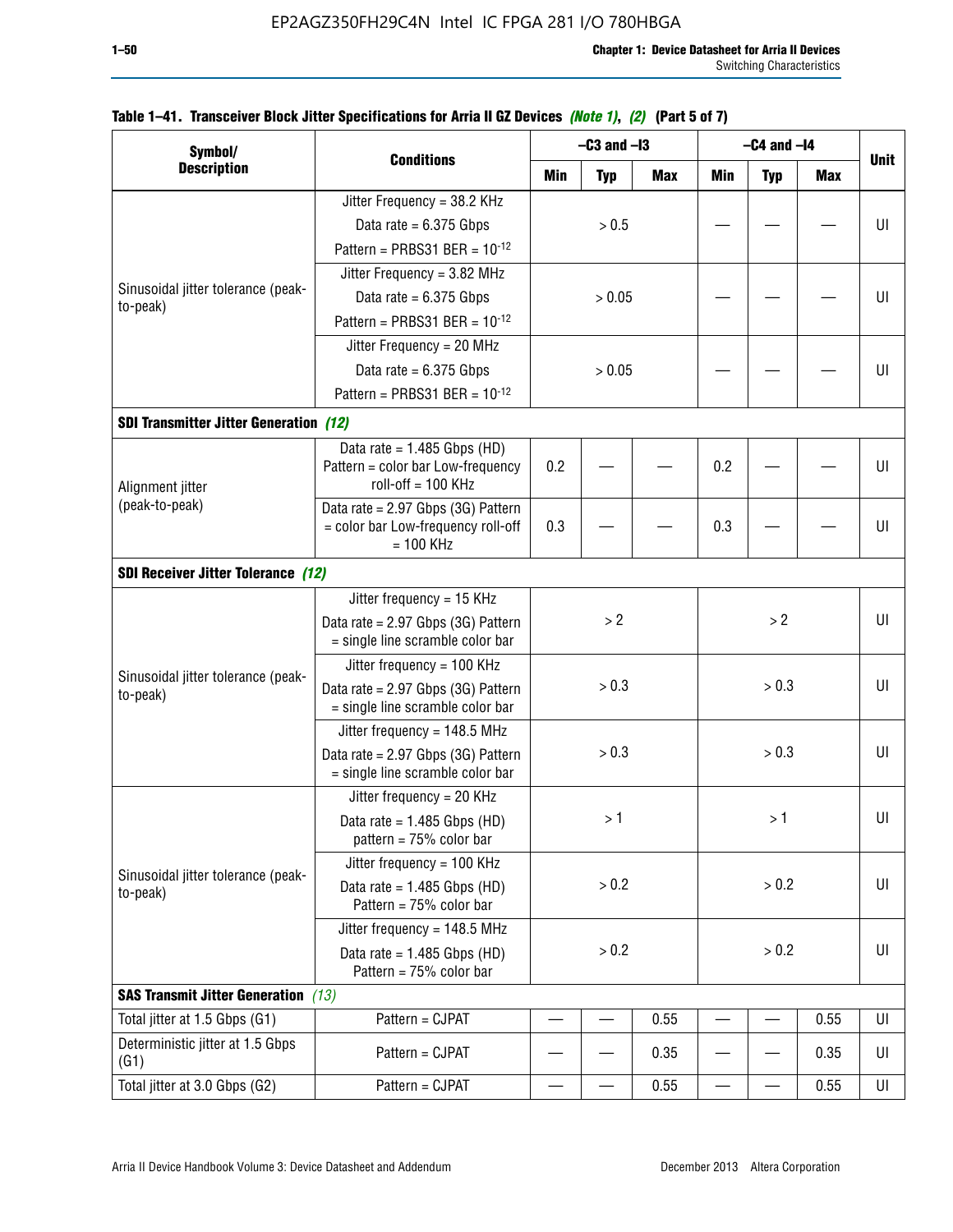| Symbol/                                                                                                                                                                                                                                                                                                                          |                                                                                                                                                                                                                                                                                                      |                          | $-C3$ and $-I3$                               |            |                                               | $-C4$ and $-I4$          |            |                            |
|----------------------------------------------------------------------------------------------------------------------------------------------------------------------------------------------------------------------------------------------------------------------------------------------------------------------------------|------------------------------------------------------------------------------------------------------------------------------------------------------------------------------------------------------------------------------------------------------------------------------------------------------|--------------------------|-----------------------------------------------|------------|-----------------------------------------------|--------------------------|------------|----------------------------|
| <b>Description</b>                                                                                                                                                                                                                                                                                                               | <b>Conditions</b>                                                                                                                                                                                                                                                                                    | <b>Min</b>               | <b>Typ</b>                                    | <b>Max</b> | <b>Min</b>                                    | <b>Typ</b>               | <b>Max</b> | <b>Unit</b>                |
| Deterministic jitter at 3.0 Gbps<br>(G2)                                                                                                                                                                                                                                                                                         | Pattern = CJPAT                                                                                                                                                                                                                                                                                      |                          |                                               | 0.35       |                                               |                          | 0.35       | UI                         |
| Total jitter at 6.0 Gbps (G3)                                                                                                                                                                                                                                                                                                    | Pattern = CJPAT                                                                                                                                                                                                                                                                                      | $\overline{\phantom{0}}$ | $\overline{\phantom{0}}$                      | 0.25       | $\overline{\phantom{0}}$                      | $\overline{\phantom{0}}$ | 0.25       | UI                         |
| Random jitter at 6.0 Gbps (G3)                                                                                                                                                                                                                                                                                                   | Pattern = CJPAT                                                                                                                                                                                                                                                                                      |                          |                                               | 0.15       |                                               |                          | 0.15       | UI                         |
| <b>SAS Receiver Jitter Tolerance</b> (13)                                                                                                                                                                                                                                                                                        |                                                                                                                                                                                                                                                                                                      |                          |                                               |            |                                               |                          |            |                            |
| Total jitter tolerance at 1.5 Gbps<br>(G1)                                                                                                                                                                                                                                                                                       | Pattern = CJPAT                                                                                                                                                                                                                                                                                      |                          |                                               | 0.65       |                                               |                          | 0.65       | UI                         |
| Deterministic jitter tolerance at<br>$1.5$ Gbps $(G1)$                                                                                                                                                                                                                                                                           | Pattern = CJPAT                                                                                                                                                                                                                                                                                      |                          |                                               | 0.35       |                                               |                          | 0.35       | UI                         |
| Sinusoidal jitter tolerance at 1.5<br>Gbps (G1)                                                                                                                                                                                                                                                                                  | Jitter frequency = 900 KHz to 5<br><b>MHz</b>                                                                                                                                                                                                                                                        |                          | > 0.1                                         |            |                                               | > 0.1                    |            | UI                         |
|                                                                                                                                                                                                                                                                                                                                  | Pattern = CJTPAT BER = 1E-12                                                                                                                                                                                                                                                                         |                          |                                               |            |                                               |                          |            |                            |
| <b>CPRI Transmit Jitter Generation</b> (14)                                                                                                                                                                                                                                                                                      |                                                                                                                                                                                                                                                                                                      |                          |                                               |            |                                               |                          |            |                            |
|                                                                                                                                                                                                                                                                                                                                  | E.6.HV, E.12.HV                                                                                                                                                                                                                                                                                      |                          |                                               | 0.279      |                                               |                          | 0.279      | UI                         |
| <b>Total jitter</b>                                                                                                                                                                                                                                                                                                              | Pattern = CJPAT                                                                                                                                                                                                                                                                                      |                          |                                               |            |                                               |                          |            |                            |
|                                                                                                                                                                                                                                                                                                                                  | E.6.LV, E.12.LV, E.24.LV, E.30.LV                                                                                                                                                                                                                                                                    |                          |                                               | 0.35       |                                               |                          | 0.35       | UI                         |
|                                                                                                                                                                                                                                                                                                                                  | Pattern = CJPAT<br>E.6.HV, E.12.HV                                                                                                                                                                                                                                                                   |                          |                                               |            |                                               |                          |            |                            |
|                                                                                                                                                                                                                                                                                                                                  |                                                                                                                                                                                                                                                                                                      |                          |                                               | 0.14       |                                               |                          | 0.14       | UI                         |
| Deterministic jitter                                                                                                                                                                                                                                                                                                             |                                                                                                                                                                                                                                                                                                      |                          |                                               |            |                                               |                          |            |                            |
|                                                                                                                                                                                                                                                                                                                                  |                                                                                                                                                                                                                                                                                                      |                          |                                               | 0.17       |                                               |                          | 0.17       | UI                         |
|                                                                                                                                                                                                                                                                                                                                  |                                                                                                                                                                                                                                                                                                      |                          |                                               |            |                                               |                          |            |                            |
|                                                                                                                                                                                                                                                                                                                                  |                                                                                                                                                                                                                                                                                                      |                          |                                               |            |                                               |                          |            |                            |
|                                                                                                                                                                                                                                                                                                                                  | Pattern = CJPAT                                                                                                                                                                                                                                                                                      |                          |                                               |            |                                               |                          |            |                            |
|                                                                                                                                                                                                                                                                                                                                  | E.6.HV, E.12.HV                                                                                                                                                                                                                                                                                      |                          |                                               |            |                                               |                          |            |                            |
|                                                                                                                                                                                                                                                                                                                                  | Pattern = CJPAT                                                                                                                                                                                                                                                                                      |                          |                                               |            |                                               |                          |            |                            |
|                                                                                                                                                                                                                                                                                                                                  | E.6.LV, E.12.LV, E.24.LV, E.30.LV                                                                                                                                                                                                                                                                    |                          |                                               |            |                                               |                          |            |                            |
|                                                                                                                                                                                                                                                                                                                                  | Pattern = CJPAT                                                                                                                                                                                                                                                                                      |                          |                                               |            |                                               |                          |            |                            |
|                                                                                                                                                                                                                                                                                                                                  |                                                                                                                                                                                                                                                                                                      |                          |                                               |            |                                               |                          |            |                            |
|                                                                                                                                                                                                                                                                                                                                  |                                                                                                                                                                                                                                                                                                      |                          |                                               |            |                                               |                          |            |                            |
| Combined deterministic and                                                                                                                                                                                                                                                                                                       |                                                                                                                                                                                                                                                                                                      |                          |                                               |            |                                               |                          |            |                            |
|                                                                                                                                                                                                                                                                                                                                  |                                                                                                                                                                                                                                                                                                      |                          |                                               |            |                                               |                          |            |                            |
|                                                                                                                                                                                                                                                                                                                                  |                                                                                                                                                                                                                                                                                                      |                          |                                               |            |                                               |                          |            |                            |
| Total jitter at 768 Mbps, 1536                                                                                                                                                                                                                                                                                                   |                                                                                                                                                                                                                                                                                                      |                          |                                               | 0.35       |                                               |                          | 0.35       | UI                         |
|                                                                                                                                                                                                                                                                                                                                  |                                                                                                                                                                                                                                                                                                      |                          |                                               |            |                                               |                          |            |                            |
|                                                                                                                                                                                                                                                                                                                                  |                                                                                                                                                                                                                                                                                                      |                          |                                               | 0.17       |                                               |                          | 0.17       | UI                         |
| <b>CPRI Receiver Jitter Tolerance</b><br>Total jitter tolerance<br>Deterministic jitter tolerance<br>Total jitter tolerance<br>Deterministic jitter tolerance<br>random jitter tolerance<br><b>OBSAI Transmit Jitter Generation</b> (15)<br>Mbps, and 3072 Mbps<br>Deterministic jitter at 768 MBps,<br>1536 Mbps, and 3072 Mbps | Pattern = CJPAT<br>E.6.LV, E.12.LV, E.24.LV, E.30.LV<br>Pattern = CJPAT<br>(14)<br>E.6.HV, E.12.HV<br>E.6.LV, E.12.LV, E.24.LV, E.30.LV<br>Pattern = CJPAT<br>E.6.LV, E.12.LV, E.24.LV, E.30.LV<br>Pattern = CJPAT<br>$REFCLK = 153.6 MHz$<br>Pattern CJPAT<br>$REFCLK = 153.6 MHz$<br>Pattern CJPAT |                          | > 0.66<br>> 0.4<br>> 0.65<br>> 0.37<br>> 0.55 |            | > 0.66<br>> 0.4<br>> 0.65<br>> 0.37<br>> 0.55 |                          |            | UI<br>UI<br>UI<br>UI<br>UI |

## **Table 1–41. Transceiver Block Jitter Specifications for Arria II GZ Devices** *(Note 1)***,** *(2)* **(Part 6 of 7)**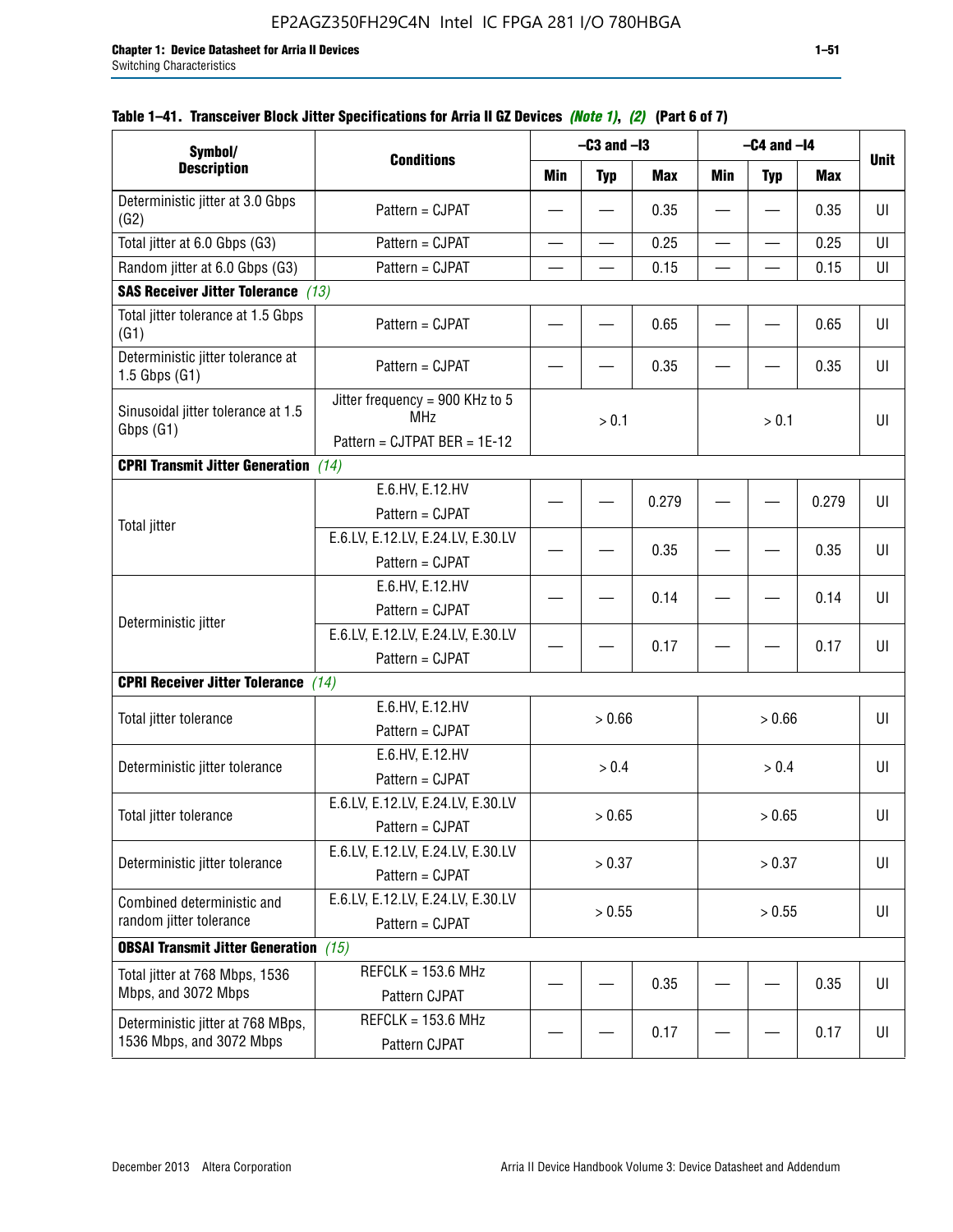| Symbol/                                                                                                  |                                                                          | $-C3$ and $-I3$ |            |            | $-C4$ and $-I4$ | <b>Unit</b> |            |              |
|----------------------------------------------------------------------------------------------------------|--------------------------------------------------------------------------|-----------------|------------|------------|-----------------|-------------|------------|--------------|
| <b>Description</b>                                                                                       | <b>Conditions</b>                                                        | Min             | <b>Typ</b> | <b>Max</b> | <b>Min</b>      | <b>Typ</b>  | <b>Max</b> |              |
| <b>OBSAI Receiver Jitter Tolerance</b> (15)                                                              |                                                                          |                 |            |            |                 |             |            |              |
| Deterministic jitter tolerance at<br>768 Mbps, 1536 Mbps, and<br>3072 Mbps                               | Pattern = CJPAT                                                          | > 0.37          |            | > 0.37     |                 |             | UI         |              |
| Combined deterministic and<br>random jitter tolerance at 768<br>Mbps, 1536 Mbps, and 3072<br><b>Mbps</b> | $Pattern = CJPATH$                                                       | > 0.55          |            |            | > 0.55          |             |            | UI           |
| Sinusoidal jitter tolerance at 768<br><b>Mbps</b>                                                        | Jitter frequency = $5.4$ KHz<br>Pattern = CJPAT                          | > 8.5           |            | > 8.5      |                 |             | UI         |              |
|                                                                                                          | Jitter frequency = $460$ MHz to 20<br>MH <sub>7</sub><br>Pattern = CJPAT |                 | > 0.1      |            |                 | > 0.1       |            | UI           |
| Sinusoidal jitter tolerance at                                                                           | Jitter frequency = $10.9$ KHz<br>Pattern = CJPAT                         | > 8.5           |            |            | > 8.5           |             |            | UI           |
| 1536 Mbps                                                                                                | Jitter frequency = 921.6 MHz to 20<br>MH <sub>7</sub><br>Pattern = CJPAT |                 | > 0.1      |            | > 0.1           |             |            | $\mathbf{U}$ |
| Sinusoidal jitter tolerance at                                                                           | Jitter frequency = $21.8$ KHz<br>$Pattern = C.IPATH$                     |                 | > 8.5      |            | > 8.5           |             |            | $\mathbf{U}$ |
| 3072 Mbps                                                                                                | Jitter frequency = $1843.2$ MHz to<br>20 MHz<br>Pattern = CJPAT          | > 0.1           |            | > 0.1      |                 | UI          |            |              |

### **Table 1–41. Transceiver Block Jitter Specifications for Arria II GZ Devices** *(Note 1)***,** *(2)* **(Part 7 of 7)**

#### **Notes to Table 1–41:**

(1) Dedicated refclk pins were used to drive the input reference clocks.

- (2) The jitter numbers are valid for the stated conditions only.
- (3) The jitter numbers for SONET/SDH are compliant to the GR-253-CORE Issue 3 Specification.
- (4) The jitter numbers for Fibre Channel are compliant to the FC-PI-4 Specification revision 6.10.
- (5) The Fibre Channel transmitter jitter generation numbers are compliant to the specification at the  $\delta_T$  inter operability point.
- (6) The Fibre Channel receiver jitter tolerance numbers are compliant to the specification at the  $\delta_R$  interpretability point.
- (7) The jitter numbers for XAUI are compliant to the IEEE802.3ae-2002 Specification.
- (8) The jitter numbers for PCIe are compliant to the PCIe Base Specification 2.0.
- (9) Arria II GZ PCIe receivers are compliant to this specification provided the V<sub>TX-CM-DC-ACTIVEIDLE-DELTA</sub> of the upstream transmitter is less than 50 mV.
- (10) The jitter numbers for SRIO are compliant to the RapidIO Specification 1.3.
- (11) The jitter numbers for GIGE are compliant to the IEEE802.3-2002 Specification.
- (12) The HD-SDI and 3G-SDI jitter numbers are compliant to the SMPTE292M and SMPTE424M Specifications.
- (13) The jitter numbers for Serial Attached SCSI (SAS) are compliant to the SAS-2.1 Specification.
- (14) The jitter numbers for CPRI are compliant to the CPRI Specification V3.0.
- (15) The jitter numbers for OBSAI are compliant to the OBSAI RP3 Specification V4.1.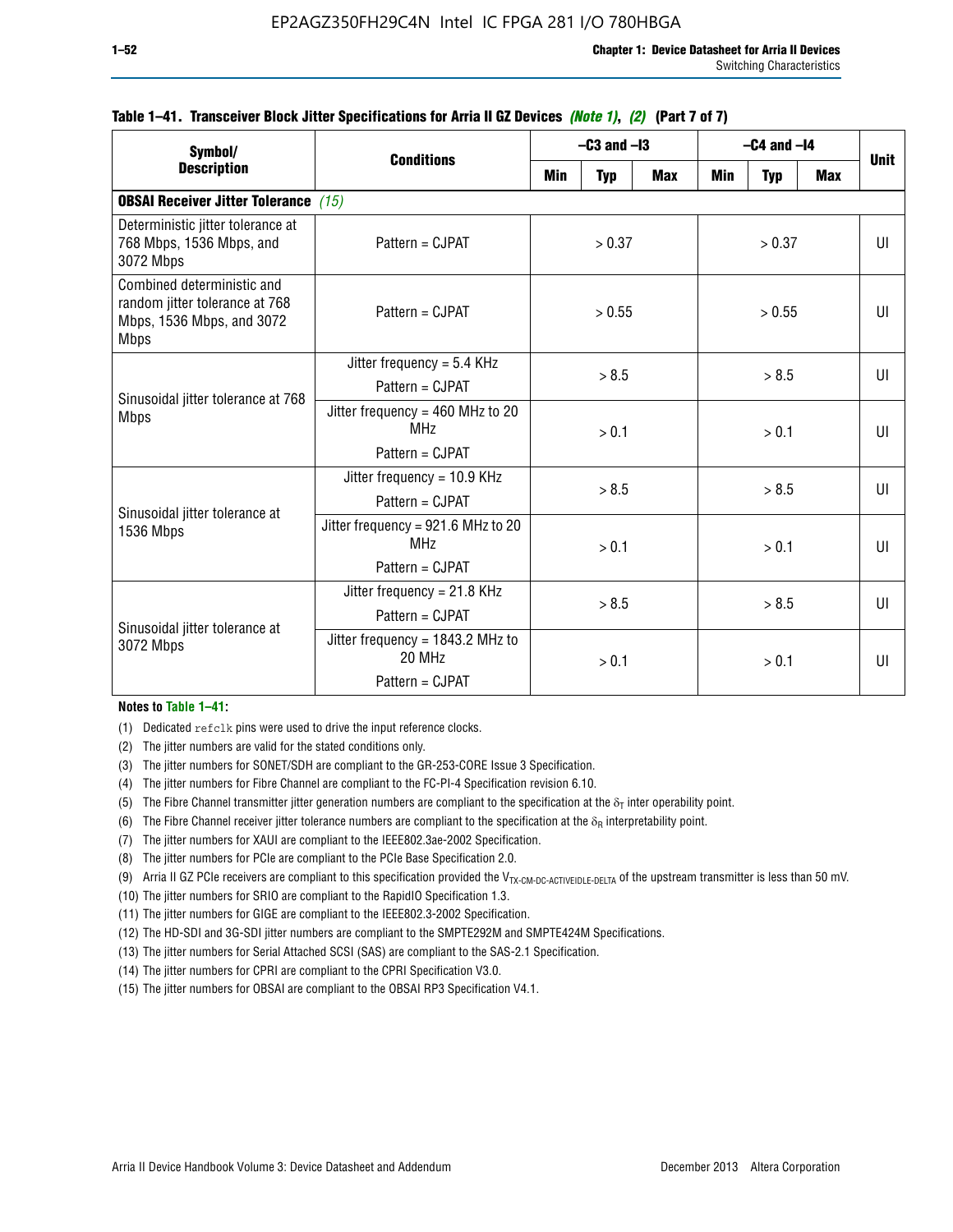# **Core Performance Specifications for the Arria II Device Family**

This section describes the clock tree, phase-locked loop (PLL), digital signal processing (DSP), embedded memory, configuration, and JTAG specifications for Arria II GX and GZ devices.

## **Clock Tree Specifications**

Table 1–42 lists the clock tree specifications for Arria II GX devices.

|                      | <b>Performance</b> |        |     |             |  |  |
|----------------------|--------------------|--------|-----|-------------|--|--|
| <b>Clock Network</b> | <b>13, C4</b>      | C5, I5 | C6  | <b>Unit</b> |  |  |
| <b>GCLK and RCLK</b> | 500                | 500    | 400 | <b>MHz</b>  |  |  |
| <b>PCLK</b>          | 420                | 350    | 280 | <b>MHz</b>  |  |  |

Table 1–43 lists the clock tree specifications for Arria II GZ devices.

### **Table 1–43. Clock Tree Performance for Arria II GZ Devices**

| <b>Clock Network</b> | <b>Performance</b> |                 |             |  |  |  |  |
|----------------------|--------------------|-----------------|-------------|--|--|--|--|
|                      | $-C3$ and $-I3$    | $-C4$ and $-I4$ | <b>Unit</b> |  |  |  |  |
| <b>GCLK and RCLK</b> | 700                | 500             | <b>MHz</b>  |  |  |  |  |
| <b>PCLK</b>          | 500                | 450             | <b>MHz</b>  |  |  |  |  |

## **PLL Specifications**

Table 1–44 lists the PLL specifications for Arria II GX devices.

**Table 1–44. PLL Specifications for Arria II GX Devices (Part 1 of 3)**

| <b>Symbol</b>           | <b>Description</b>                                                                                   | Min | <b>Typ</b> | Max       | <b>Unit</b>   |
|-------------------------|------------------------------------------------------------------------------------------------------|-----|------------|-----------|---------------|
|                         | Input clock frequency (from clock input pins residing in<br>right/top/bottom banks) (-4 Speed Grade) | 5   |            | 670(1)    | <b>MHz</b>    |
| $f_{\text{IN}}$         | Input clock frequency (from clock input pins residing in<br>right/top/bottom banks) (-5 Speed Grade) |     |            | 622 $(1)$ | <b>MHz</b>    |
|                         | Input clock frequency (from clock input pins residing in<br>right/top/bottom banks) (-6 Speed Grade) | 5   |            | 500(1)    | <b>MHz</b>    |
| f <sub>INPFD</sub>      | Input frequency to the PFD                                                                           | 5   |            | 325       | <b>MHz</b>    |
| $f_{\rm VCO}$           | PLL VCO operating Range (2)                                                                          | 600 |            | 1,400     | <b>MHz</b>    |
| <sup>t</sup> INDUTY     | Input clock duty cycle                                                                               | 40  |            | 60        | $\frac{0}{0}$ |
| f <sub>EINDUTY</sub>    | External feedback clock input duty cycle                                                             |     |            | 60        | $\frac{0}{0}$ |
| $t_{\text{INCCJ}}$ (3), | Input clock cycle-to-cycle jitter (Frequency $\geq$ 100 MHz)                                         |     |            | 0.15      | $UI(p-p)$     |
| (4)                     | Input clock cycle-to-cycle jitter (Frequency $\leq 100$ MHz)                                         |     |            | ±750      | $ps(p-p)$     |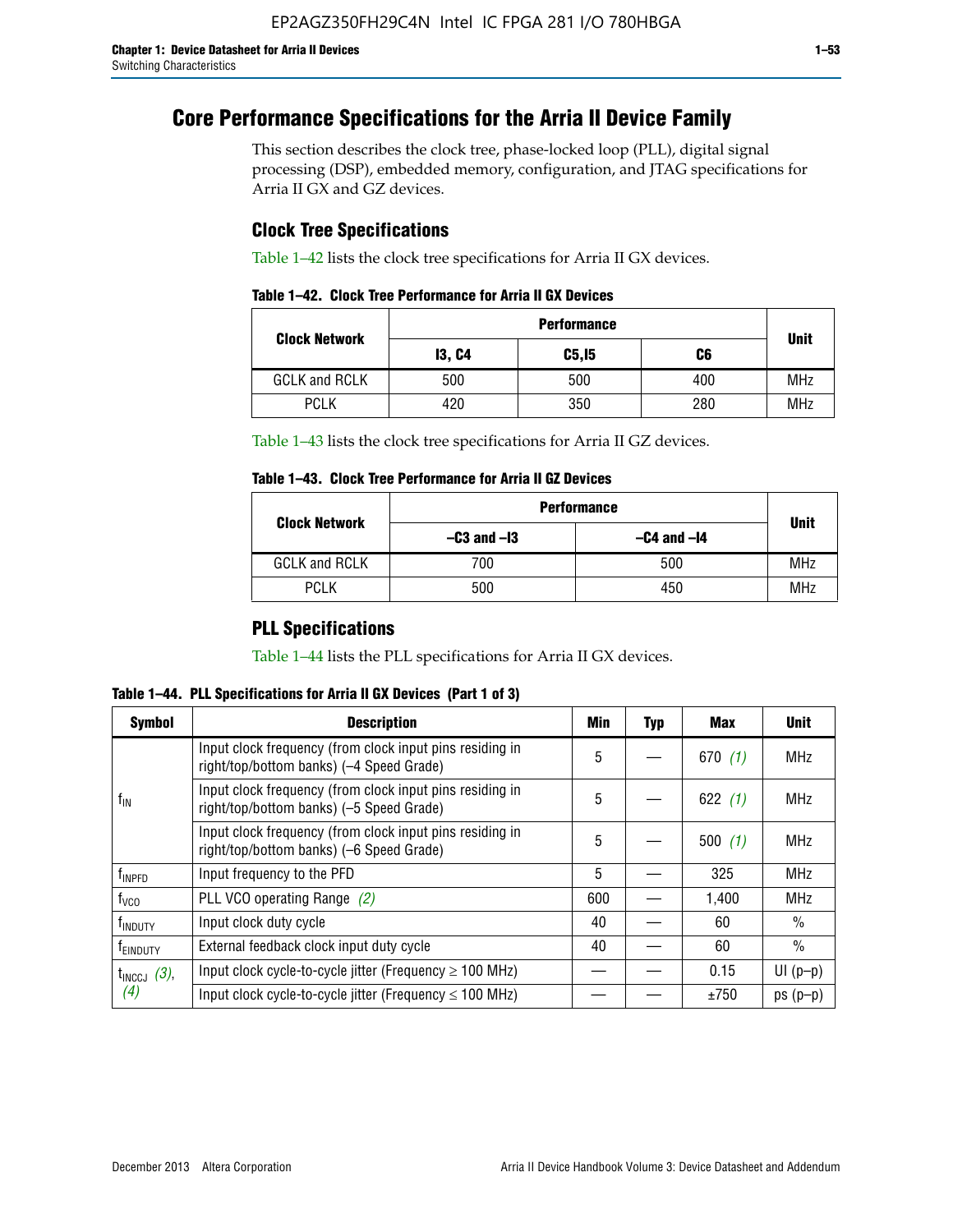| <b>Symbol</b>               | <b>Description</b>                                                                                          | <b>Min</b>               | <b>Typ</b>               | <b>Max</b> | <b>Unit</b>              |
|-----------------------------|-------------------------------------------------------------------------------------------------------------|--------------------------|--------------------------|------------|--------------------------|
|                             | Output frequency for internal global or regional clock<br>(-4 Speed Grade)                                  |                          |                          | 500        | <b>MHz</b>               |
| $f_{\text{OUT}}$            | Output frequency for internal global or regional clock<br>(-5 Speed Grade)                                  |                          |                          | 500        | <b>MHz</b>               |
|                             | Output frequency for internal global or regional clock<br>(-6 Speed Grade)                                  |                          |                          | 400        | <b>MHz</b>               |
|                             | Output frequency for external clock output (-4 Speed Grade)                                                 |                          |                          | 670 $(5)$  | MHz                      |
| $f_{\text{OUT\_EXT}}$       | Output frequency for external clock output (-5 Speed Grade)                                                 |                          |                          | 622 $(5)$  | <b>MHz</b>               |
|                             | Output frequency for external clock output (-6 Speed Grade)                                                 | $\overline{\phantom{0}}$ |                          | 500 $(5)$  | <b>MHz</b>               |
| t <sub>outduty</sub>        | Duty cycle for external clock output (when set to 50%)                                                      | 45                       | 50                       | 55         | $\%$                     |
|                             | Dedicated clock output period jitter ( $f_{OIII} \ge 100$ MHz)                                              |                          |                          | 300        | $ps(p-p)$                |
| t <sub>outpj_dc</sub>       | Dedicated clock output period jitter ( $f_{OUT}$ < 100 MHz)                                                 |                          |                          | 30         | $mUI(p-p)$               |
|                             | Dedicated clock output cycle-to-cycle jitter ( $f_{OUT} \ge 100$ MHz)                                       |                          |                          | 300        | $ps(p-p)$                |
|                             | t <sub>outccj_dc</sub><br>Dedicated clock output cycle-to-cycle jitter ( $f_{OUT}$ < 100 MHz)               |                          |                          | 30         | $mUI(p-p)$               |
|                             | Regular I/O clock output period jitter ( $f_{OUT} \ge 100$ MHz)                                             |                          |                          | 650        | $ps(p-p)$                |
| $f_{\text{OUTPJ\_10}}$      | Regular I/O clock output period jitter ( $f_{OUT}$ < 100 MHz)                                               |                          |                          | 65         | $mUI(p-p)$               |
|                             | Regular I/O clock output cycle-to-cycle jitter ( $f_{OUT} \ge 100$ MHz)                                     |                          | $\overline{\phantom{0}}$ | 650        | $ps(p-p)$                |
| f <sub>outccj_io</sub>      | Regular I/O clock output cycle-to-cycle jitter ( $f_{OUT}$ < 100 MHz)                                       |                          |                          | 65         | $mUI(p-p)$               |
| t <sub>configpll</sub>      | Time required to reconfigure PLL scan chains                                                                |                          | 3.5                      |            | <b>SCANCLK</b><br>cycles |
| t <sub>configphase</sub>    | Time required to reconfigure phase shift                                                                    |                          | 1                        |            | <b>SCANCLK</b><br>cycles |
| <b>f</b> <sub>SCANCLK</sub> | <b>SCANCLK</b> frequency                                                                                    |                          |                          | 100        | <b>MHz</b>               |
| $t_{\rm LOCK}$              | Time required to lock from end of device configuration                                                      |                          |                          | 1          | ms                       |
| t <sub>DLOCK</sub>          | Time required to lock dynamically (after switchover or<br>reconfiguring any non-post-scale counters/delays) |                          |                          | 1          | ms                       |
|                             | PLL closed-loop low bandwidth                                                                               |                          | 0.3                      |            | <b>MHz</b>               |
| $f_{CL\,B\,W}$              | PLL closed-loop medium bandwidth                                                                            | $\overline{\phantom{0}}$ | 1.5                      | $\equiv$   | <b>MHz</b>               |
|                             | PLL closed-loop high bandwidth                                                                              |                          | 4                        |            | <b>MHz</b>               |
| t <sub>PLL_PSERR</sub>      | Accuracy of PLL phase shift                                                                                 |                          |                          | ±50        | ps                       |
| t <sub>ARESET</sub>         | Minimum pulse width on areset signal                                                                        | 10                       |                          |            | ns                       |

**Table 1–44. PLL Specifications for Arria II GX Devices (Part 2 of 3)**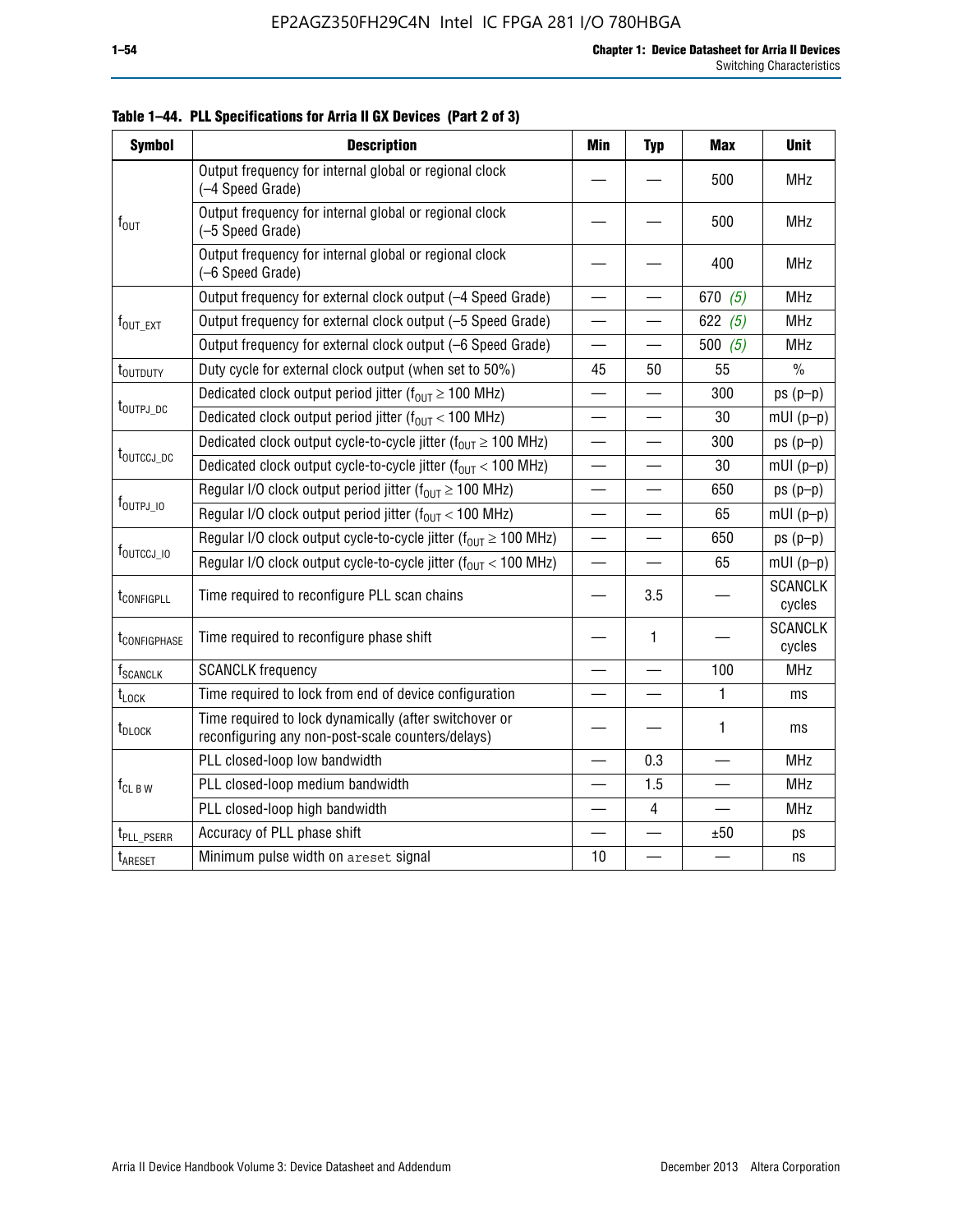### **Table 1–44. PLL Specifications for Arria II GX Devices (Part 3 of 3)**

| <b>Symbol</b>                            | <b>Description</b>                                                                 | Min | Typ | <b>Max</b> | <b>Unit</b> |
|------------------------------------------|------------------------------------------------------------------------------------|-----|-----|------------|-------------|
| t <sub>CASC</sub><br>OUTJITTER           | Period Jitter for dedicated clock output in cascaded PLLs<br>(FOUT $\geq$ 100 MHz) |     |     | 425        | $ps(p-p)$   |
| PERIOD<br><b>DEDCLK</b><br>$(6)$ , $(7)$ | Period Jitter for dedicated clock output in cascaded PLLs<br>(FOUT $\leq$ 100 MHz) |     |     | 42.5       | $mUI(p-p)$  |

### **Notes to Table 1–44:**

- (1)  $f_{IN}$  is limited by the I/O  $f_{MAX}$ .
- (2) The VCO frequency reported by the Quartus II software in the PLL summary section of the compilation report takes into consideration the VCO post-scale counter K value. Therefore, if the counter K has a value of 2, the frequency reported can be lower than the f<sub>VCO</sub> specification.
- (3) A high-input jitter directly affects the PLL output jitter. To have low PLL output clock jitter, you must provide a clean-clock source, which is less than 200 ps.
- (4) F<sub>REF</sub> is fIN/N when N = 1.
- (5) This specification is limited by the lower of the two: I/O  $f_{MAX}$  or  $f_{OUT}$  of the PLL.
- (6) Peak-to-peak jitter with a probability level of 10–12 (14 sigma, 99.99999999974404% confidence level). The output jitter specification applies to the intrinsic jitter of the PLL, when an input jitter of 30 ps is applied. The external memory interface clock output jitter specifications use a different measurement method and are available in Table 1–62 on page 1–70.
- (7) The cascaded PLL specification is only applicable with the following condition: a. Upstream PLL:  $0.59$  Mhz  $\leq$  Upstream PLL BW  $<$  1 MHz
	- b. Downstream PLL: Downstream PLL BW > 2 MHz

Table 1–45 lists the PLL specifications for Arria II GZ devices when operating in both the commercial junction temperature range (0° to 85°C) and the industrial junction temperature range (-40 $\degree$  to 100 $\degree$ C).

| <b>Symbol</b>              | <b>Parameter</b>                                                                    | Min                      | <b>Typ</b> | <b>Max</b> | <b>Unit</b>       |
|----------------------------|-------------------------------------------------------------------------------------|--------------------------|------------|------------|-------------------|
|                            | Input clock frequency (-3 speed grade)                                              | 5                        |            | 717 $(1)$  | <b>MHz</b>        |
| $f_{IN}$                   | Input clock frequency (-4 speed grade)                                              | 5                        |            | 717(1)     | <b>MHz</b>        |
| $f_{\mathsf{INPPD}}$       | Input frequency to the PFD                                                          | 5                        |            | 325        | <b>MHz</b>        |
|                            | PLL VCO operating range (-3 speed grade)                                            | 600                      |            | 1,300      | <b>MHz</b>        |
| $f_{\rm VCO}$              | PLL VCO operating range (-4 speed grade)                                            | 600                      |            | 1,300      | <b>MHz</b>        |
| <b>TEINDUTY</b>            | Input clock or external feedback clock input duty cycle                             | 40                       |            | 60         | $\frac{0}{0}$     |
|                            | Output frequency for internal global or regional clock<br>(-3 speed grade)          |                          |            | 700(2)     | <b>MHz</b>        |
| $f_{\text{OUT}}$           | Output frequency for internal global or regional clock<br>(-4 speed grade)          |                          |            | 500(2)     | <b>MHz</b>        |
|                            | Output frequency for external clock output (-3 speed grade)                         | $\overline{\phantom{0}}$ |            | 717(2)     | <b>MHz</b>        |
| $f_{\text{OUT\_EXT}}$      | Output frequency for external clock output (-4 speed grade)                         | $\overline{\phantom{0}}$ |            | 717(2)     | <b>MHz</b>        |
| t <sub>outduty</sub>       | Duty cycle for external clock output (when set to 50%)                              | 45                       | 50         | 55         | $\frac{0}{0}$     |
| t <sub>FCOMP</sub>         | External feedback clock compensation time                                           |                          |            | 10         | ns                |
| t <sub>configpll</sub>     | Time required to reconfigure scan chain                                             |                          | 3.5        |            | scanclk<br>cycles |
| <b><i>LCONFIGPHASE</i></b> | Time required to reconfigure phase shift                                            |                          | 1          |            | scanclk<br>cycles |
| f <sub>SCANCLK</sub>       | scanclk frequency                                                                   |                          |            | 100        | <b>MHz</b>        |
| t <sub>LOCK</sub>          | Time required to lock from end-of-device configuration or<br>de-assertion of areset |                          |            |            | ms                |

### **Table 1–45. PLL Specifications for Arria II GZ Devices (Part 1 of 2)**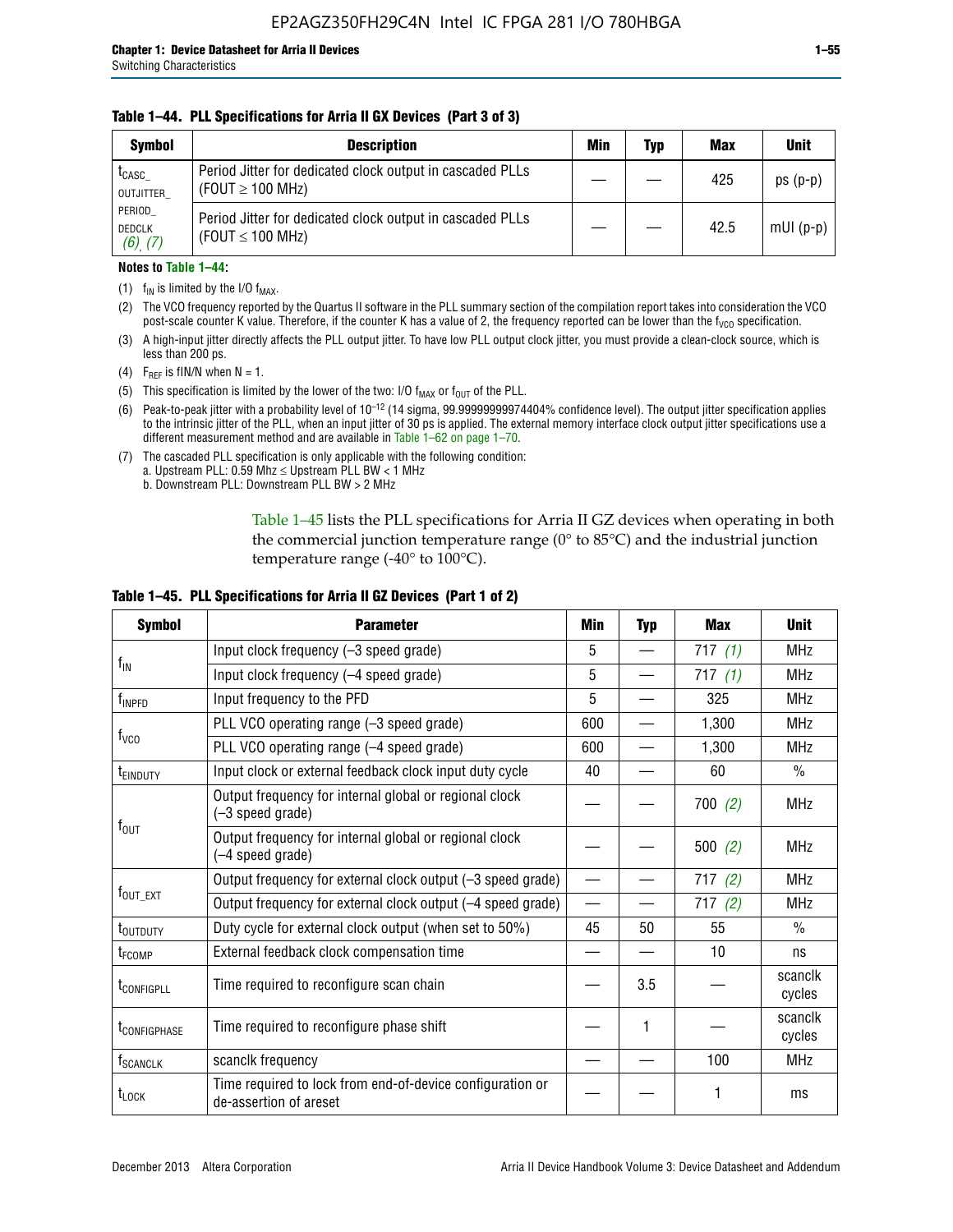| <b>Symbol</b>                                                                                  | <b>Parameter</b>                                                                                            | <b>Min</b>               | <b>Typ</b>               | <b>Max</b> | <b>Unit</b>   |
|------------------------------------------------------------------------------------------------|-------------------------------------------------------------------------------------------------------------|--------------------------|--------------------------|------------|---------------|
| t <sub>DLOCK</sub>                                                                             | Time required to lock dynamically (after switchover or<br>reconfiguring any non-post-scale counters/delays) |                          |                          | 1          | ms            |
|                                                                                                | PLL closed-loop low bandwidth                                                                               |                          | 0.3                      |            | <b>MHz</b>    |
| $f_{CLBW}$                                                                                     | PLL closed-loop medium bandwidth                                                                            |                          | 1.5                      |            | <b>MHz</b>    |
|                                                                                                | PLL closed-loop high bandwidth $(7)$                                                                        | $\overline{\phantom{0}}$ | $\overline{4}$           |            | <b>MHz</b>    |
| t <sub>PLL_PSERR</sub>                                                                         | Accuracy of PLL phase shift                                                                                 |                          |                          | ±50        | ps            |
| t <sub>ARESET</sub>                                                                            | Minimum pulse width on the areset signal                                                                    | 10                       | $\overline{\phantom{0}}$ |            | ns            |
|                                                                                                | Input clock cycle to cycle jitter ( $F_{REF} \geq 100$ MHz)                                                 | $\overline{\phantom{0}}$ |                          | 0.15       | $UI(p-p)$     |
| $t_{INCCJ}$ (3), (4)                                                                           | Input clock cycle to cycle jitter (FREF < 100 MHz)                                                          |                          |                          | ±750       | $ps(p-p)$     |
|                                                                                                | Period Jitter for dedicated clock output ( $F_{OUT} \ge 100$ MHz)                                           | $\overline{\phantom{0}}$ |                          | 175        | $ps(p-p)$     |
| $t_{\text{OUTPJ\_DC}}$ (5)<br>Period Jitter for dedicated clock output ( $F_{OIII}$ < 100 MHz) |                                                                                                             | $\overline{\phantom{0}}$ |                          | 17.5       | $mUI(p-p)$    |
|                                                                                                | Cycle to Cycle Jitter for dedicated clock output<br>$(F_{OUT} \ge 100$ MHz)                                 |                          |                          | 175        | $ps(p-p)$     |
| $t_{\text{OUTCCJ\_DC}}$ (5)                                                                    | Cycle to Cycle Jitter for dedicated clock output<br>$(F_{OUT} < 100$ MHz)                                   |                          |                          | 17.5       | $mUI(p-p)$    |
| $t_{\text{OUTPJ\_IO}}$ (5),                                                                    | Period Jitter for clock output on regular I/O<br>$(F_{OUT} \geq 100$ MHz)                                   |                          |                          | 600        | $ps(p-p)$     |
| (8)                                                                                            | Period Jitter for clock output on regular I/O<br>$(F_{OIII} < 100$ MHz)                                     |                          |                          | 60         | $mUI(p-p)$    |
| $t_{\text{OUTCCJ\_IO}}$ (5),                                                                   | Cycle to Cycle Jitter for clock output on regular I/O<br>$(F_{OUT} \ge 100$ MHz)                            |                          |                          | 600        | $ps(p-p)$     |
| (8)                                                                                            | Cycle to Cycle Jitter for clock output on regular I/O<br>$(F_{OUT} < 100$ MHz)                              |                          |                          | 60         | $mUI(p-p)$    |
| t <sub>CASC_OUTPJ_DC</sub>                                                                     | Period Jitter for dedicated clock output in cascaded PLLs<br>$(F_{\text{OUT}} \ge 100 \text{MHz})$          |                          |                          | 250        | $ps(p-p)$     |
| (5), (6)                                                                                       | Period Jitter for dedicated clock output in cascaded PLLs<br>(F <sub>OUT</sub> < 100MHz)                    |                          |                          | 25         | $mUI(p-p)$    |
| f <sub>DRIFT</sub>                                                                             | Frequency drift after PFDENA is disabled for duration of<br>100 us                                          |                          |                          | ±10        | $\frac{0}{0}$ |

**Table 1–45. PLL Specifications for Arria II GZ Devices (Part 2 of 2)**

#### **Notes to Table 1–45:**

- (1) This specification is limited in the Quartus II software by the I/O maximum frequency. The maximum I/O frequency is different for each I/O standard.
- (2) This specification is limited by the lower of the two: I/O  $F_{MAX}$  or  $F_{OUT}$  of the PLL.
- (3) A high input jitter directly affects the PLL output jitter. To have low PLL output clock jitter, you must provide a clean clock source that is less than 120 ps.
- (4) F<sub>REF</sub> is fIN/N when  $N = 1$ .
- (5) Peak-to-peak jitter with a probability level of 10–12 (14 sigma, 99.99999999974404% confidence level). The output jitter specification applies to the intrinsic jitter of the PLL, when an input jitter of 30 ps is applied. The external memory interface clock output jitter specifications use a different measurement method and are available in Table 1–64 on page 1–71.
- (6) The cascaded PLL specification is only applicable with the following condition: a. Upstream PLL: 0.59 Mhz  $\leq$  Upstream PLL BW  $<$  1 MHz b. Downstream PLL: Downstream PLL BW > 2 MHz
- (7) High bandwidth PLL settings are not supported in external feedback mode.
- (8) External memory interface clock output jitter specifications use a different measurement method, which is available in Table 1–63 on page 1–71.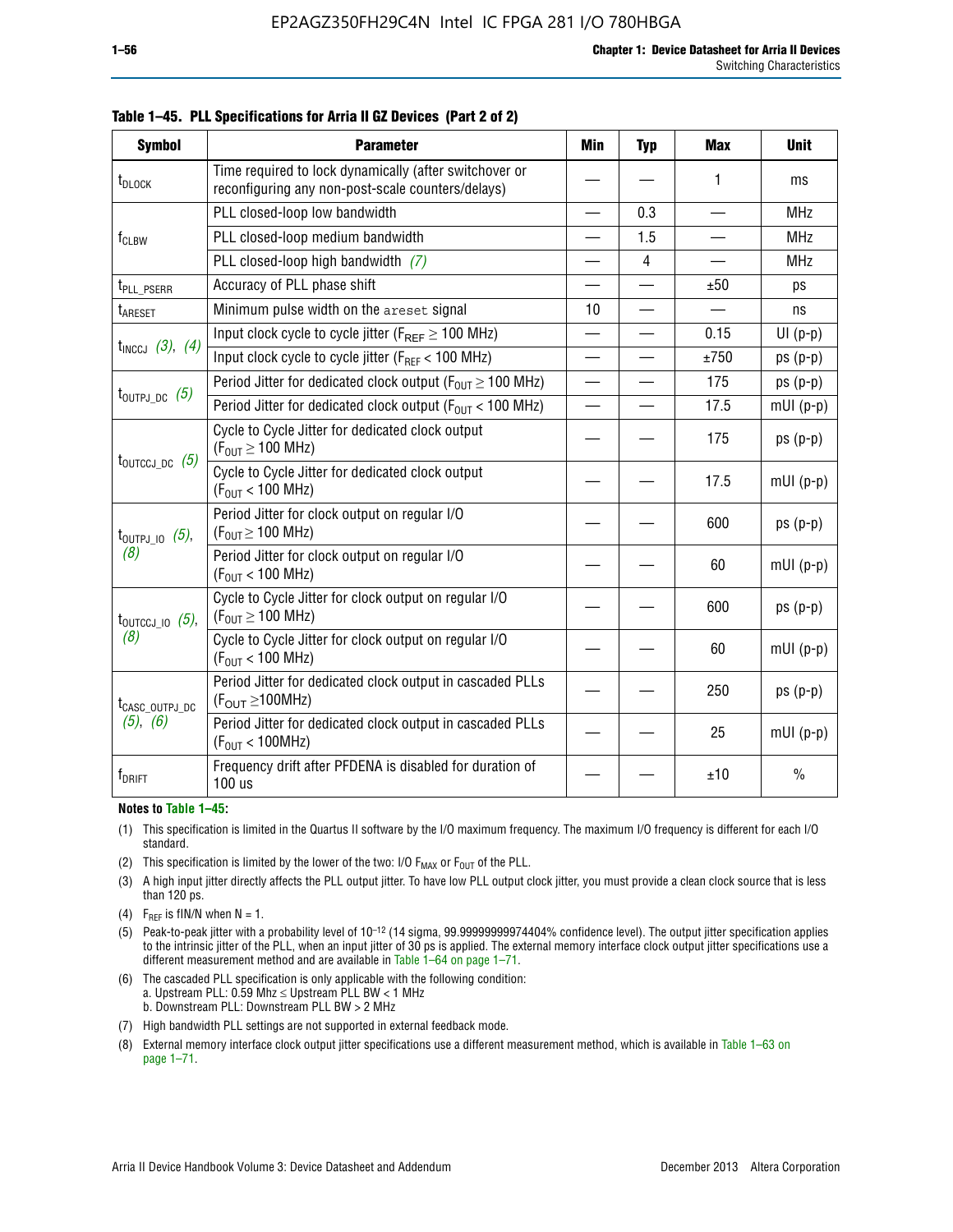# **DSP Block Specifications**

Table 1–46 lists the DSP block performance specifications for Arria II GX devices.

|  |  | Table 1–46. DSP Block Performance Specifications for Arria II GX Devices (Note 1) |  |  |  |  |  |
|--|--|-----------------------------------------------------------------------------------|--|--|--|--|--|
|--|--|-----------------------------------------------------------------------------------|--|--|--|--|--|

|                                                             | <b>Resources</b><br><b>Used</b>        |                |     |                   |     |             |
|-------------------------------------------------------------|----------------------------------------|----------------|-----|-------------------|-----|-------------|
| <b>Mode</b>                                                 | <b>Number of</b><br><b>Multipliers</b> | C <sub>4</sub> | 13  | C <sub>5,15</sub> | C6  | <b>Unit</b> |
| $9 \times 9$ -bit multiplier                                |                                        | 380            | 310 | 300               | 250 | <b>MHz</b>  |
| $12 \times 12$ -bit multiplier                              |                                        | 380            | 310 | 300               | 250 | <b>MHz</b>  |
| $18 \times 18$ -bit multiplier                              |                                        | 380            | 310 | 300               | 250 | <b>MHz</b>  |
| $36 \times 36$ -bit multiplier                              |                                        | 350            | 270 | 270               | 220 | <b>MHz</b>  |
| $18 \times 36$ -bit high-precision multiplier<br>adder mode |                                        | 350            | 270 | 270               | 220 | <b>MHz</b>  |
| $18 \times 18$ -bit multiply accumulator                    | 4                                      | 380            | 310 | 300               | 250 | <b>MHz</b>  |
| $18 \times 18$ -bit multiply adder                          | 4                                      | 380            | 310 | 300               | 250 | <b>MHz</b>  |
| $18 \times 18$ -bit multiply adder-signed full<br>precision | 2                                      | 380            | 310 | 300               | 250 | <b>MHz</b>  |
| $18 \times 18$ -bit multiply adder with<br>loopback $(2)$   | 2                                      | 275            | 220 | 220               | 180 | <b>MHz</b>  |
| 36-bit shift (32-bit data)                                  |                                        | 350            | 270 | 270               | 220 | <b>MHz</b>  |
| Double mode                                                 |                                        | 350            | 270 | 270               | 220 | <b>MHz</b>  |

**Notes to Table 1–46:**

(1) Maximum is for a fully-pipelined block with **Round** and **Saturation** disabled.

(2) Maximum is for loopback input registers disabled, **Round** and **Saturation** disabled, pipeline and output registers enabled.

Table 1–47 lists the DSP block performance specifications for Arria II GZ devices.

**Table 1–47. DSP Block Performance Specifications for Arria II GZ Devices** *(Note 1)* **(Part 1 of 2)**

| <b>Mode</b>                                                 | <b>Resources</b><br><b>Used</b> | <b>Performance</b> |     |             |
|-------------------------------------------------------------|---------------------------------|--------------------|-----|-------------|
|                                                             | Number of<br><b>Multipliers</b> | -3                 | -4  | <b>Unit</b> |
| $9 \times 9$ -bit multiplier                                |                                 | 460                | 400 | <b>MHz</b>  |
| $12 \times 12$ -bit multiplier                              |                                 | 500                | 440 | <b>MHz</b>  |
| $18 \times 18$ -bit multiplier                              |                                 | 550                | 480 | <b>MHz</b>  |
| $36 \times 36$ -bit multiplier                              |                                 | 440                | 380 | <b>MHz</b>  |
| $18 \times 18$ -bit multiply accumulator                    | 4                               | 440                | 380 | <b>MHz</b>  |
| $18 \times 18$ -bit multiply adder                          | 4                               | 470                | 410 | <b>MHz</b>  |
| $18 \times 18$ -bit multiply adder-signed full<br>precision | $\overline{2}$                  | 450                | 390 | <b>MHz</b>  |
| $18 \times 18$ -bit multiply adder with<br>loopback $(2)$   | $\overline{2}$                  | 350                | 310 | <b>MHz</b>  |
| 36-bit shift (32-bit data)                                  |                                 | 440                | 380 | <b>MHz</b>  |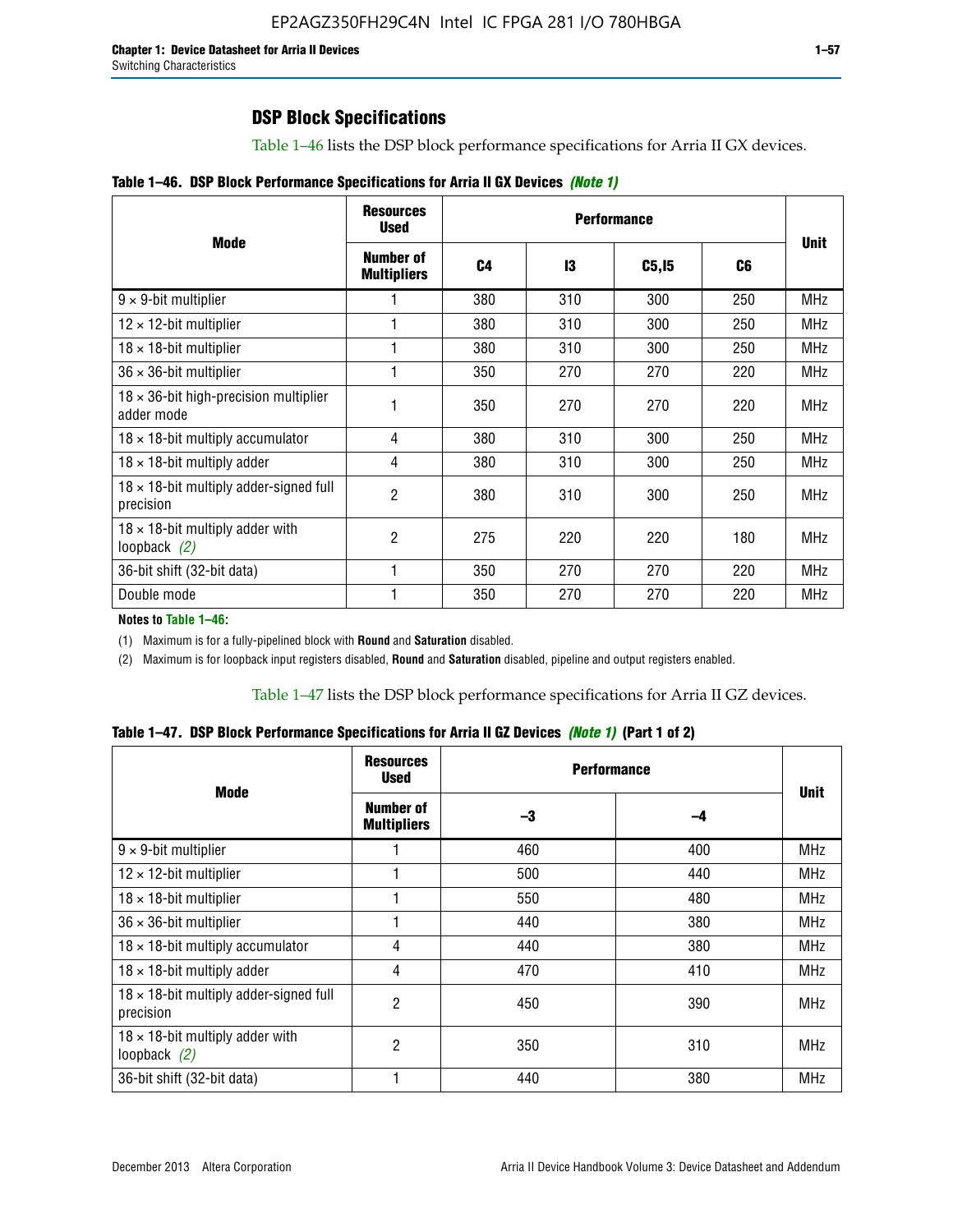### **Table 1–47. DSP Block Performance Specifications for Arria II GZ Devices** *(Note 1)* **(Part 2 of 2)**

| Mode        | <b>Resources</b><br><b>Used</b>        | <b>Performance</b> |     | <b>Unit</b> |  |
|-------------|----------------------------------------|--------------------|-----|-------------|--|
|             | <b>Number of</b><br><b>Multipliers</b> | -3                 | -4  |             |  |
| Double mode |                                        | 440                | 380 | <b>MHz</b>  |  |

**Notes to Table 1–47:**

(1) Maximum is for fully pipelined block with **Round** and **Saturation** disabled.

(2) Maximum for loopback input registers disabled, **Round** and **Saturation** disabled, and pipeline and output registers enabled.

## **Embedded Memory Block Specifications**

Table 1–48 lists the embedded memory block specifications for Arria II GX devices.

### **Table 1–48. Embedded Memory Block Performance Specifications for Arria II GX Devices**

|                        |                                                                                                        |              | <b>Resources Used</b>            |     |                | <b>Performance</b> |                |             |  |
|------------------------|--------------------------------------------------------------------------------------------------------|--------------|----------------------------------|-----|----------------|--------------------|----------------|-------------|--|
| <b>Memory</b>          | Mode                                                                                                   | <b>ALUTs</b> | <b>Embedded</b><br><b>Memory</b> | 13  | C <sub>4</sub> | C5, I5             | C <sub>6</sub> | <b>Unit</b> |  |
| Memory                 | Single port $64 \times 10$                                                                             | $\Omega$     |                                  | 450 | 500            | 450                | 378            | <b>MHz</b>  |  |
| Logic<br>Array         | Simple dual-port $32 \times 20$ single<br>clock                                                        | $\Omega$     | 1                                | 270 | 500            | 450                | 378            | <b>MHz</b>  |  |
| <b>Block</b><br>(MLAB) | Simple dual-port $64 \times 10$ single<br>clock                                                        | $\theta$     | 1                                | 428 | 500            | 450                | 378            | <b>MHz</b>  |  |
|                        | Single-port $256 \times 36$                                                                            | $\mathbf{0}$ | 1                                | 360 | 400            | 360                | 310            | <b>MHz</b>  |  |
|                        | Single-port $256 \times 36$ , with the<br>read-during-write option set to<br><b>Old Data</b>           | $\Omega$     | 1                                | 250 | 280            | 250                | 210            | <b>MHz</b>  |  |
|                        | Simple dual-port $256 \times 36$ single<br><b>CLK</b>                                                  | $\Omega$     | 1                                | 360 | 400            | 360                | 310            | <b>MHz</b>  |  |
| M9K<br><b>Block</b>    | Single-port $256 \times 36$ single CLK,<br>with the read-during-write option<br>set to <b>Old Data</b> | $\theta$     | 1                                | 250 | 280            | 250                | 210            | <b>MHz</b>  |  |
|                        | True dual port $512 \times 18$ single CLK                                                              | $\Omega$     | 1                                | 360 | 400            | 360                | 310            | <b>MHz</b>  |  |
|                        | True dual-port $512 \times 18$ single CLK,<br>with the read-during-write option<br>set to Old Data     | 0            | 1                                | 250 | 280            | 250                | 210            | <b>MHz</b>  |  |
|                        | Min Pulse Width (clock high time)                                                                      |              |                                  | 900 | 850            | 950                | 1130           | ps          |  |
|                        | Min Pulse Width (clock low time)                                                                       |              |                                  | 730 | 690            | 770                | 920            | ps          |  |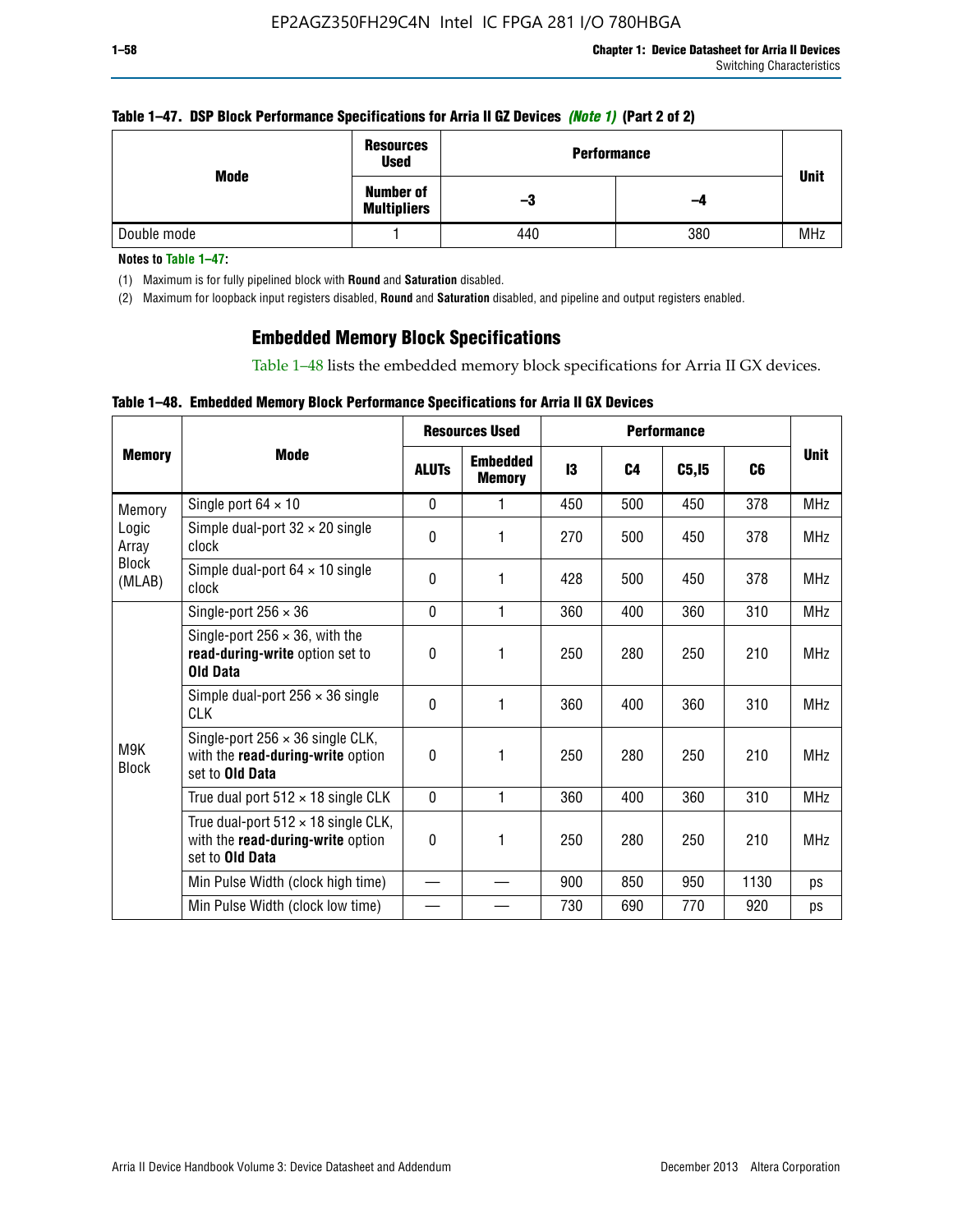Table 1–49 lists the embedded memory block specifications for Arria II GZ devices.

|  | Table 1–49. Embedded Memory Block Performance Specifications for Arria II GZ Devices (Note 1) |  |  |  |  |
|--|-----------------------------------------------------------------------------------------------|--|--|--|--|
|--|-----------------------------------------------------------------------------------------------|--|--|--|--|

|                  |                                                                                                   |              | <b>Resources Used</b>             |                |     | <b>Performance</b> |     |             |
|------------------|---------------------------------------------------------------------------------------------------|--------------|-----------------------------------|----------------|-----|--------------------|-----|-------------|
| <b>Memory</b>    | <b>Mode</b>                                                                                       | <b>ALUTS</b> | <b>TriMatrix</b><br><b>Memory</b> | C <sub>3</sub> | 13  | C4                 | 14  | <b>Unit</b> |
|                  | Single port $64 \times 10$                                                                        | $\mathbf 0$  | 1                                 | 500            | 500 | 450                | 450 | <b>MHz</b>  |
|                  | Simple dual-port $32 \times 20$                                                                   | 0            | 1                                 | 500            | 500 | 450                | 450 | <b>MHz</b>  |
| MLAB<br>(2)      | Simple dual-port $64 \times 10$                                                                   | $\mathbf 0$  | 1                                 | 500            | 500 | 450                | 450 | <b>MHz</b>  |
|                  | ROM 64 × 10                                                                                       | 0            | 1                                 | 500            | 500 | 450                | 450 | <b>MHz</b>  |
|                  | $ROM 32 \times 20$                                                                                | 0            | 1                                 | 500            | 500 | 450                | 450 | <b>MHz</b>  |
|                  | Single-port $256 \times 36$                                                                       | 0            | 1                                 | 540            | 540 | 475                | 475 | <b>MHz</b>  |
|                  | Simple dual-port $256 \times 36$                                                                  | $\mathbf 0$  | 1                                 | 490            | 490 | 420                | 420 | <b>MHz</b>  |
|                  | Simple dual-port $256 \times 36$ , with the<br>read-during-write option set to Old<br><b>Data</b> | $\pmb{0}$    | 1                                 | 340            | 340 | 300                | 300 | <b>MHz</b>  |
|                  | True dual port $512 \times 18$                                                                    | $\mathbf{0}$ | 1                                 | 430            | 430 | 370                | 370 | <b>MHz</b>  |
| M9K<br>Block (2) | True dual-port $512 \times 18$ , with the<br>read-during-write option set to Old<br><b>Data</b>   | $\mathbf 0$  | 1                                 | 335            | 335 | 290                | 290 | <b>MHz</b>  |
|                  | ROM 1 Port                                                                                        | $\mathbf 0$  | 1                                 | 540            | 540 | 475                | 475 | <b>MHz</b>  |
|                  | ROM 2 Port                                                                                        | 0            | 1                                 | 540            | 540 | 475                | 475 | <b>MHz</b>  |
|                  | Min Pulse Width (clock high time)                                                                 |              |                                   | 800            | 800 | 850                | 850 | ps          |
|                  | Min Pulse Width (clock low time)                                                                  |              |                                   | 625            | 625 | 690                | 690 | ps          |
|                  | Single-port $2K \times 72$                                                                        | 0            | 1                                 | 440            | 400 | 380                | 350 | <b>MHz</b>  |
|                  | Simple dual-port $2K \times 72$                                                                   | $\mathbf 0$  | 1                                 | 435            | 375 | 385                | 325 | <b>MHz</b>  |
|                  | Simple dual-port $2K \times 72$ , with the<br>read-during-write option set to Old<br><b>Data</b>  | 0            | 1.                                | 240            | 225 | 205                | 200 | <b>MHz</b>  |
|                  | Simple dual-port $2K \times 64$ (with ECC)                                                        | $\mathbf 0$  | 1                                 | 300            | 295 | 255                | 250 | <b>MHz</b>  |
| M144K            | True dual-port $4K \times 36$                                                                     | $\Omega$     | 1                                 | 375            | 350 | 330                | 310 | <b>MHz</b>  |
| Block $(2)$      | True dual-port $4K \times 36$ , with the<br>read-during-write option set to Old<br><b>Data</b>    | $\pmb{0}$    | 1                                 | 230            | 225 | 205                | 200 | <b>MHz</b>  |
|                  | ROM 1 Port                                                                                        | $\mathbf 0$  | $\mathbf{1}$                      | 500            | 450 | 435                | 420 | <b>MHz</b>  |
|                  | ROM 2 Port                                                                                        | 0            | $\mathbf{1}$                      | 465            | 425 | 400                | 400 | <b>MHz</b>  |
|                  | Min Pulse Width (clock high time)                                                                 |              |                                   | 755            | 860 | 860                | 950 | ps          |
|                  | Min Pulse Width (clock low time)                                                                  |              |                                   | 625            | 690 | 690                | 690 | ps          |

**Notes to Table 1–48:**

(1) To achieve the maximum memory block performance, use a memory block clock that comes through global clock routing from an on-chip PLL set to 50% output duty cycle. Use the Quartus II software to report timing for this and other memory block clocking schemes.

(2) When you use the error detection CRC feature, there is no degradation in  $F_{MAX}$ .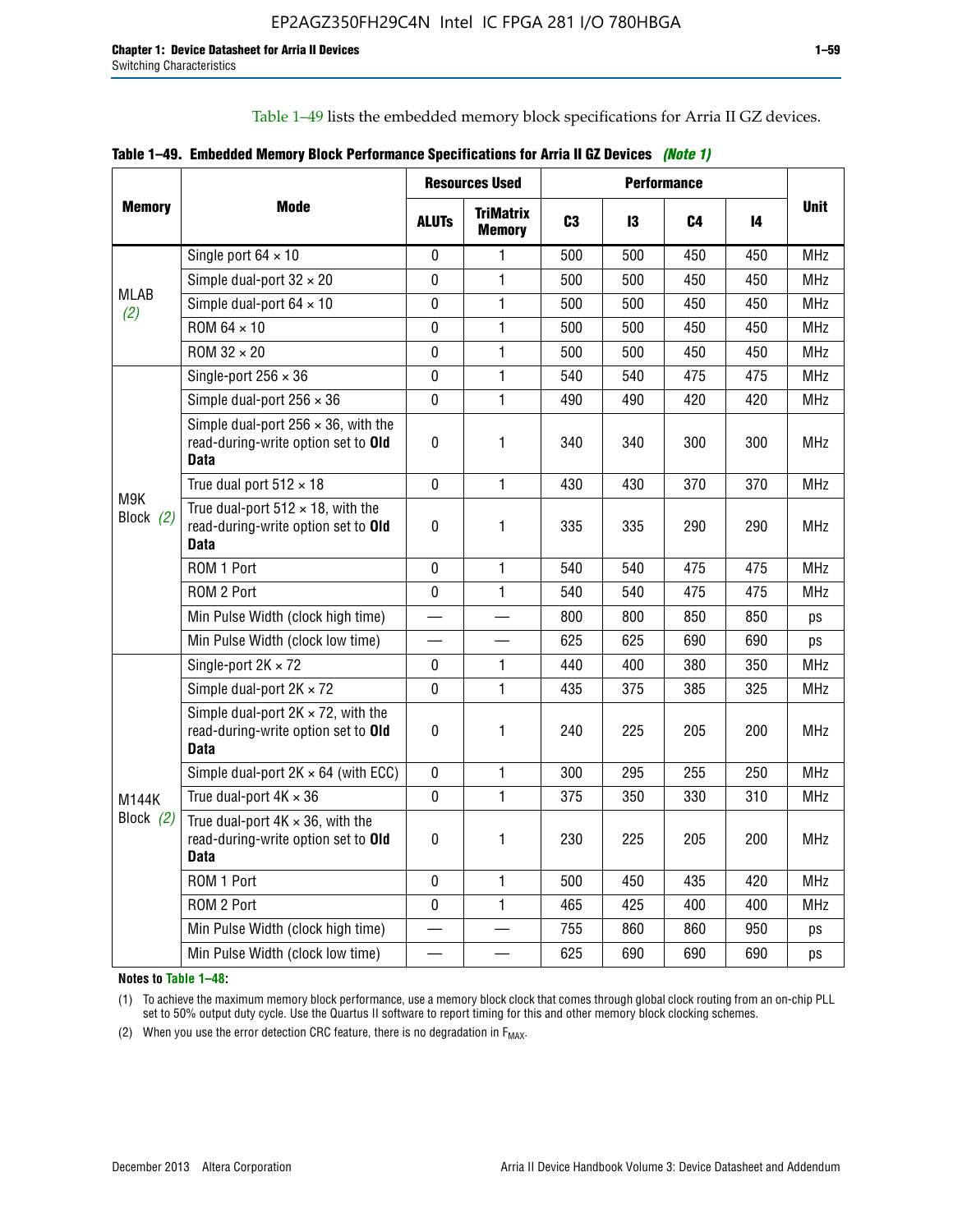## **Configuration**

Table 1–50 lists the configuration mode specifications for Arria II GX and GZ devices.

**Table 1–50. Configuration Mode Specifications for Arria II Devices**

|                                    | <b>DCLK Frequency</b> | <b>Unit</b> |     |            |
|------------------------------------|-----------------------|-------------|-----|------------|
| <b>Programming Mode</b>            | Min                   | Typ         | Max |            |
| Passive serial                     |                       |             | 125 | <b>MHz</b> |
| Fast passive parallel              |                       |             | 125 | <b>MHz</b> |
| Fast active serial (fast clock)    | 17                    | 26          | 40  | <b>MHz</b> |
| Fast active serial (slow clock)    | 8.5                   | 13          | 20  | <b>MHz</b> |
| Remote update only in fast AS mode |                       |             | 10  | <b>MHz</b> |

# **JTAG Specifications**

Table 1–51 lists the JTAG timing parameters and values for Arria II GX and GZ devices.

| <b>Symbol</b>     | <b>Description</b>                       | Min | Max | <b>Unit</b> |
|-------------------|------------------------------------------|-----|-----|-------------|
| t <sub>JCP</sub>  | <b>TCK clock period</b>                  | 30  |     | ns          |
| t <sub>JCH</sub>  | TCK clock high time                      | 14  |     | ns          |
| $t_{\sf JCL}$     | <b>TCK clock low time</b>                | 14  |     | ns          |
| $t_{JPSU(TDI)}$   | TDI JTAG port setup time                 |     |     | ns          |
| $t_{JPSU (TMS)}$  | TMS JTAG port setup time                 | 3   |     | ns          |
| $t_{JPH}$         | JTAG port hold time                      | 5   |     | ns          |
| $t_{\text{JPCO}}$ | JTAG port clock to output                |     | 11  | ns          |
| $t_{JPZX}$        | JTAG port high impedance to valid output |     | 14  | ns          |
| t <sub>JPXZ</sub> | JTAG port valid output to high impedance |     | 14  | ns          |

**Table 1–51. JTAG Timing Parameters and Values for Arria II Devices**

# **Chip-Wide Reset (Dev\_CLRn) Specifications**

Table 1–52 lists the specifications for the chip-wide reset (Dev\_CLRn) for Arria II GX and GZ devices.

### **Table 1–52. Chip-Wide Reset (Dev\_CLRn) Specifications for Arria II Devices**

| <b>Description</b> | <b>Min</b> | Typ | <b>Max</b> | <b>Unit</b> |
|--------------------|------------|-----|------------|-------------|
| CLRn<br>Dev        | 500        | __  |            | μS          |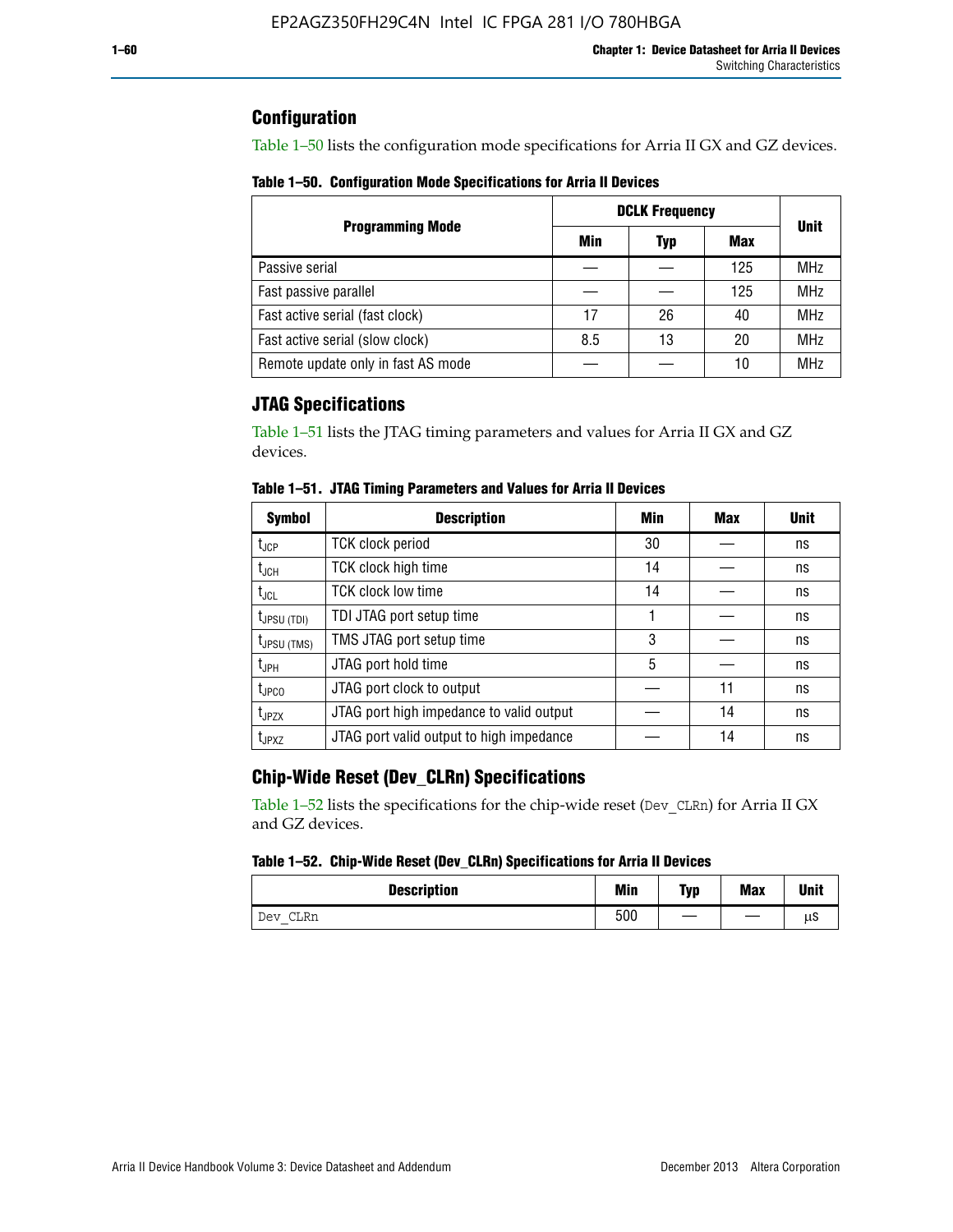# **Periphery Performance**

This section describes periphery performance, including high-speed I/O, external memory interface, and IOE programmable delay.

I/O performance supports several system interfaces, for example the high-speed I/O interface, external memory interface, and the PCI/PCI-X bus interface. I/O using SSTL-18 Class I termination standard can achieve up to the stated DDR2 SDRAM interfacing speed with typical DDR2 SDRAM memory interface setup. I/O using general purpose I/O (GPIO) standards such as 3.0, 2.5, 1.8, or 1.5 LVTTL/LVCMOS are capable of typical 200 MHz interfacing frequency with 10pF load.

 $\mathbb{I}$  Actual achievable frequency depends on design- and system-specific factors. You should perform HSPICE/IBIS simulations based on your specific design and system setup to determine the maximum achievable frequency in your system.

## **High-Speed I/O Specification**

Table 1–53 lists the high-speed I/O timing for Arria II GX devices.

**Table 1–53. High-Speed I/O Specifications for Arria II GX Devices (Part 1 of 4)**

| <b>Symbol</b>                                                        |                                               | 13  |            | C <sub>4</sub> |            | C5, I5 |            | C <sub>6</sub> |            |             |
|----------------------------------------------------------------------|-----------------------------------------------|-----|------------|----------------|------------|--------|------------|----------------|------------|-------------|
|                                                                      | <b>Conditions</b>                             | Min | <b>Max</b> | Min            | <b>Max</b> | Min    | <b>Max</b> | Min            | <b>Max</b> | <b>Unit</b> |
| <b>Clock</b>                                                         |                                               |     |            |                |            |        |            |                |            |             |
| $f_{HSCLK\_IN}$<br>(input clock<br>frequency)-Row<br>1/0             | Clock boost<br>factor, $W =$<br>1 to 40 $(1)$ | 5   | 670        | 5              | 670        | 5      | 622        | 5              | 500        | <b>MHz</b>  |
| $f_{\sf HSCLK\_IN}$<br>(input clock<br>frequency)-<br>Column I/O     | Clock boost<br>factor, $W =$<br>1 to 40 $(1)$ | 5   | 500        | 5              | 500        | 5      | 472.5      | 5              | 472.5      | <b>MHz</b>  |
| T <sub>HSCLK_OUT</sub><br>(output clock<br>frequency)-Row<br>1/0     |                                               | 5   | 670        | 5              | 670        | 5      | 622        | 5              | 500        | <b>MHz</b>  |
| f <sub>HSCLK_OUT</sub><br>(output clock<br>frequency)-<br>Column I/O |                                               | 5   | 500        | 5              | 500        | 5      | 472.5      | 5              | 472.5      | <b>MHz</b>  |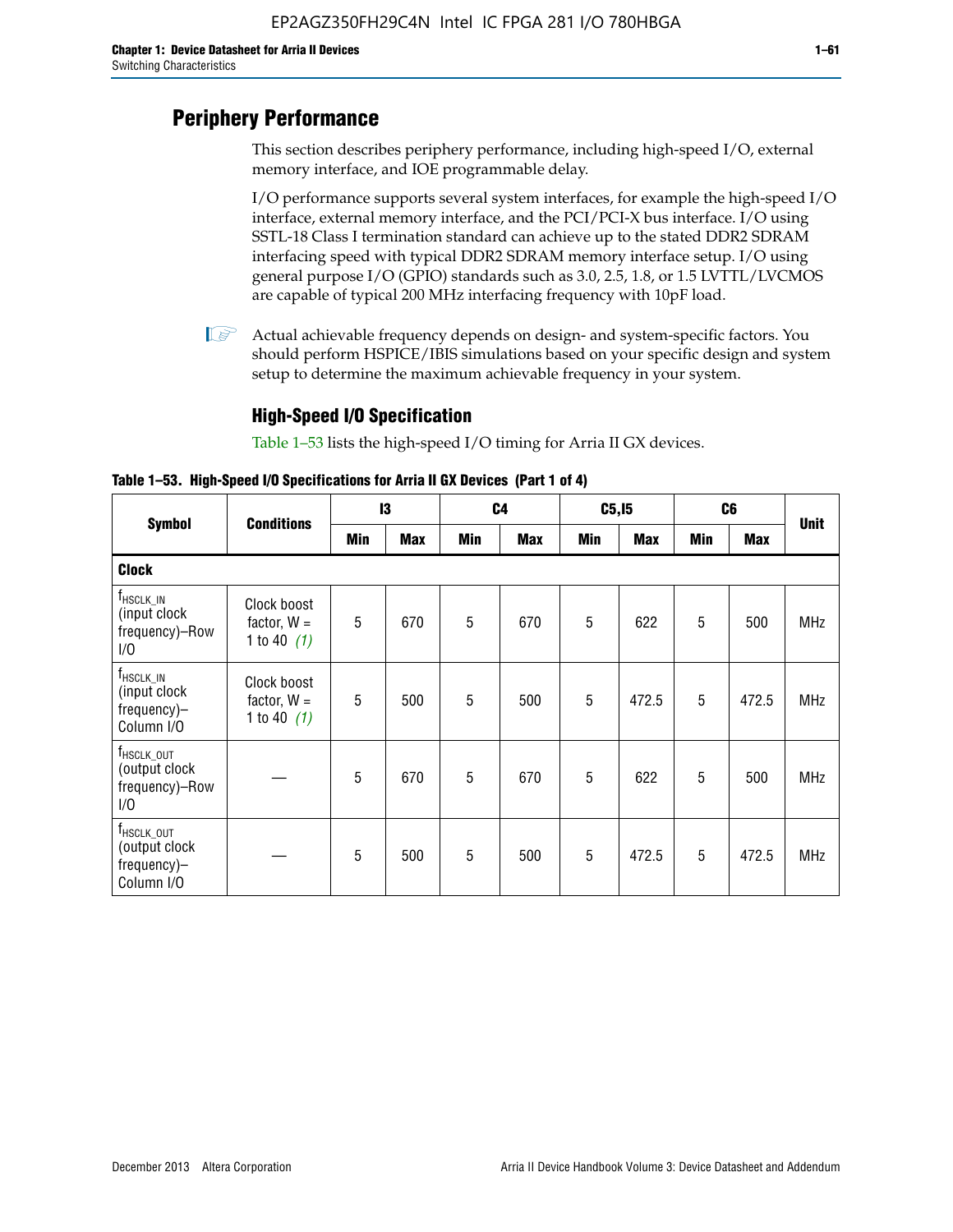|                                                                                  |                                                                                              | 13  |             |     | C <sub>4</sub> |            | C5, I5      |            | C <sub>6</sub> |             |
|----------------------------------------------------------------------------------|----------------------------------------------------------------------------------------------|-----|-------------|-----|----------------|------------|-------------|------------|----------------|-------------|
| <b>Symbol</b>                                                                    | <b>Conditions</b>                                                                            | Min | <b>Max</b>  | Min | <b>Max</b>     | <b>Min</b> | <b>Max</b>  | <b>Min</b> | <b>Max</b>     | <b>Unit</b> |
| <b>Transmitter</b>                                                               |                                                                                              |     |             |     |                |            |             |            |                |             |
|                                                                                  | SERDES factor,<br>$J = 3$ to 10<br>(using<br>dedicated<br>SERDES)                            | 150 | 1250<br>(2) | 150 | 1250<br>(2)    | 150        | 1050<br>(2) | 150        | 840            | <b>Mbps</b> |
| $f_{\sf{HSDR\_TX}}$ (true<br>LVDS output data<br>rate)                           | SERDES factor,<br>$J = 4 to 10$<br>(using logic<br>elements as<br>SERDES)                    | (3) | 945         | (3) | 945            | (3)        | 840         | (3)        | 740            | <b>Mbps</b> |
|                                                                                  | SERDES factor,<br>$J = 2$ (using<br>DDR registers)<br>and $J = 1$<br>(using SDR<br>register) | (3) | (3)         | (3) | (3)            | (3)        | (3)         | (3)        | (3)            | <b>Mbps</b> |
| $f_{\text{HSDR\_TX\_E3R}}$<br>(emulated<br>LVDS_E_3R<br>output data rate)<br>(7) | SERDES factor,<br>$J = 4$ to 10                                                              | (3) | 945         | (3) | 945            | (3)        | 840         | (3)        | 740            | <b>Mbps</b> |

|  |  | Table 1–53. High-Speed I/O Specifications for Arria II GX Devices (Part 2 of 4) |  |  |
|--|--|---------------------------------------------------------------------------------|--|--|
|--|--|---------------------------------------------------------------------------------|--|--|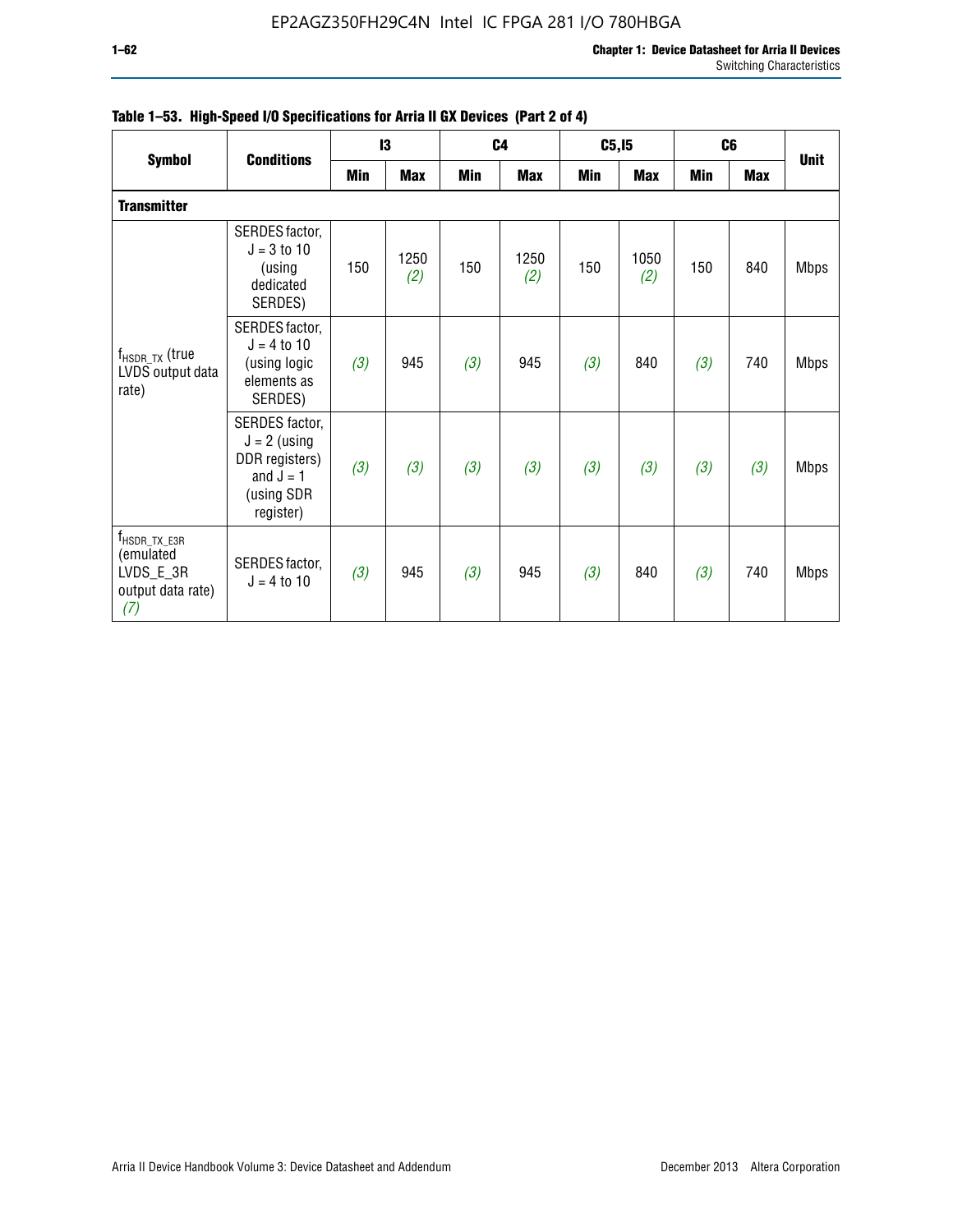$\Gamma$ 

|                                                                             | <b>Conditions</b>                                                                                                   |     | 13         | C4         |            | C <sub>5,15</sub> |            | C6         |            | <b>Unit</b>    |
|-----------------------------------------------------------------------------|---------------------------------------------------------------------------------------------------------------------|-----|------------|------------|------------|-------------------|------------|------------|------------|----------------|
| <b>Symbol</b>                                                               |                                                                                                                     | Min | <b>Max</b> | <b>Min</b> | <b>Max</b> | Min               | <b>Max</b> | <b>Min</b> | <b>Max</b> |                |
|                                                                             | True LVDS with<br>dedicated<br><b>SERDES</b><br>(data rate<br>600-1,250<br>Mbps)                                    |     | 175        |            | 175        |                   | 225        |            | 300        | ps             |
| $t_{TX\_JITTER}$ (4)                                                        | True LVDS with<br>dedicated<br><b>SERDES</b><br>(data rate<br>$< 600$ Mbps)                                         |     | 0.105      |            | 0.105      |                   | 0.135      |            | 0.18       | $\sf{U}\sf{I}$ |
|                                                                             | True LVDS and<br>emulated<br>LVDS_E_3R<br>with logic<br>elements as<br>SERDES (data<br>rate 600<br>$-945$ Mbps)     |     | 260        |            | 260        |                   | 300        |            | 350        | ps             |
|                                                                             | True LVDS and<br>emulated<br>LVDS_E_3R<br>with logic<br>elements as<br><b>SERDES</b><br>(data rate<br>$< 600$ Mbps) |     | 0.16       |            | 0.16       |                   | 0.18       |            | 0.21       | U              |
| $t_{TX\_DCD}$                                                               | True LVDS and<br>emulated<br>LVDS_E_3R                                                                              | 45  | 55         | 45         | 55         | 45                | 55         | 45         | 55         | $\%$           |
| $t_{RISE}$ and $t_{FALL}$                                                   | True LVDS and<br>emulated<br>LVDS_E_3R                                                                              |     | 200        |            | 200        |                   | 225        |            | 250        | ps             |
| <b>TCCS</b>                                                                 | True LVDS $(5)$                                                                                                     |     | 150        |            | 150        |                   | 175        |            | 200        | ps             |
|                                                                             | Emulated<br>LVDS_E_3R                                                                                               |     | 200        |            | 200        |                   | 250        |            | 300        | ps             |
| Receiver (6)                                                                |                                                                                                                     |     |            |            |            |                   |            |            |            |                |
| True differential<br>I/O standards -<br>f <sub>HSDRDPA</sub> (data<br>rate) | <b>SERDES</b> factor<br>$J = 3$ to 10                                                                               | 150 | 1250       | 150        | 1250       | 150               | 1050       | 150        | 840        | <b>Mbps</b>    |

## **Table 1–53. High-Speed I/O Specifications for Arria II GX Devices (Part 3 of 4)**

┱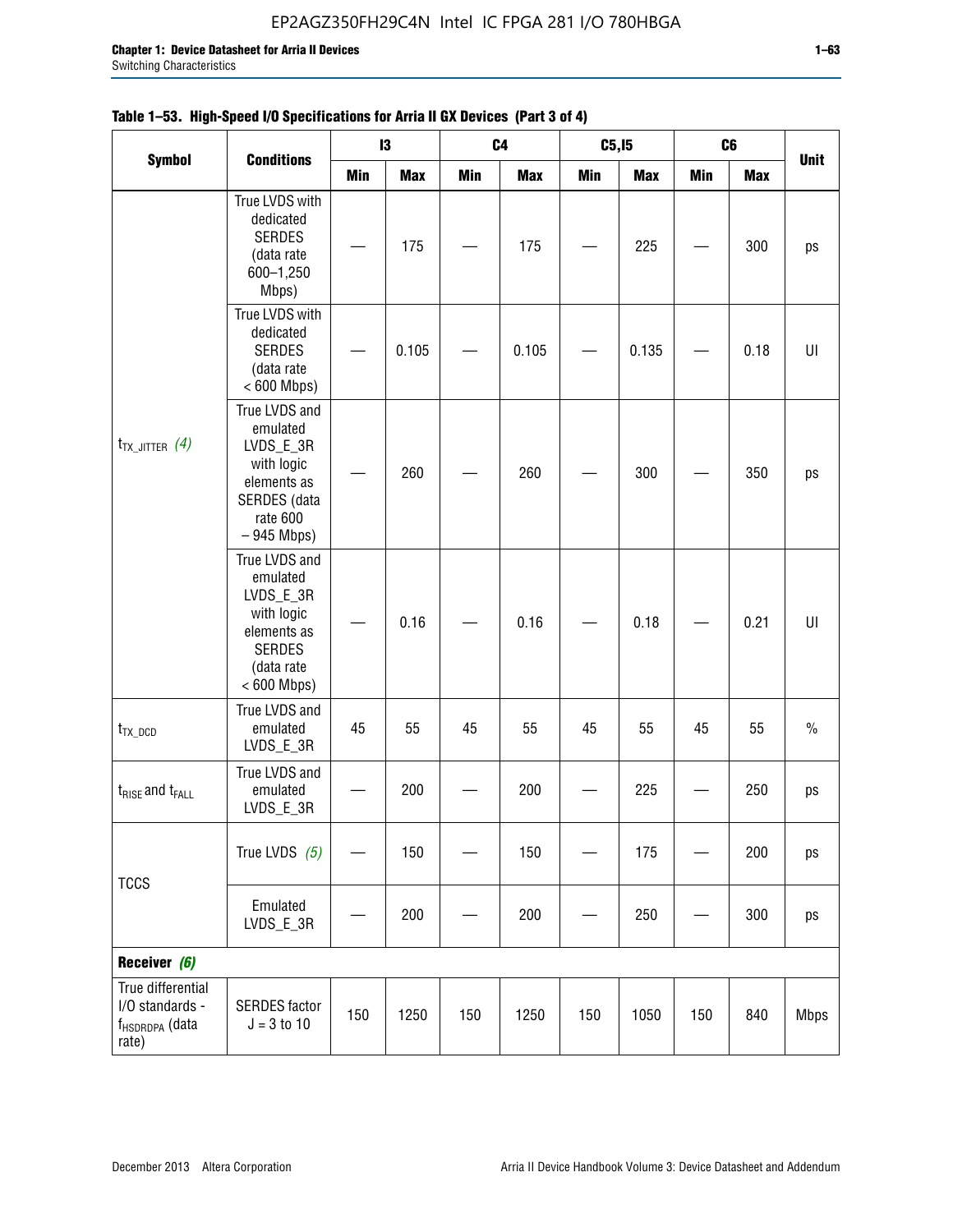| <b>Symbol</b>             | <b>Conditions</b>                                        | 13  |            | C <sub>4</sub> |            | C5, I5 |            | C <sub>6</sub> |            | <b>Unit</b> |
|---------------------------|----------------------------------------------------------|-----|------------|----------------|------------|--------|------------|----------------|------------|-------------|
|                           |                                                          | Min | <b>Max</b> | Min            | <b>Max</b> | Min    | <b>Max</b> | <b>Min</b>     | <b>Max</b> |             |
|                           | <b>SERDES</b> factor<br>$J = 3$ to 10                    | (3) | 945<br>(7) | (3)            | 945<br>(7) | (3)    | 740<br>(7) | (3)            | 640<br>(7) | <b>Mbps</b> |
| $f_{HSDR}$ (data rate)    | <b>SERDES</b> factor<br>$J = 2$ (using<br>DDR registers) | (3) | (7)        | (3)            | (7)        | (3)    | (7)        | (3)            | (7)        | <b>Mbps</b> |
|                           | <b>SERDES</b> factor<br>$J = 1$ (using<br>SDR registers) | (3) | (7)        | (3)            | (7)        | (3)    | (7)        | (3)            | (7)        | <b>Mbps</b> |
| Soft-CDR PPM<br>tolerance | Soft-CDR<br>mode                                         |     | 300        |                | 300        |        | 300        |                | 300        | $±$ PPM     |
| DPA run length            | DPA mode                                                 |     | 10,000     |                | 10,000     |        | 10,000     |                | 10,000     | UI          |
| Sampling<br>window (SW)   | Non-DPA mode<br>(5)                                      |     | 300        |                | 300        |        | 350        |                | 400        | ps          |

### **Table 1–53. High-Speed I/O Specifications for Arria II GX Devices (Part 4 of 4)**

#### **Notes to Table 1–53:**

(1)  $f_{HSCLK\_IN} = f_{HSDR}$  / W. Use W to determine the supported selection of input reference clock frequencies for the desired data rate.

(2) Applicable for interfacing with DPA receivers only. For interfacing with non-DPA receivers, you must calculate the leftover timing margin in the receiver by performing link timing closure analysis. For Arria II GX transmitter to Arria II GX non-DPA receiver, the maximum supported data rate is 945 Mbps. For data rates above 840 Mbps, perform PCB trace compensation by adjusting the PCB trace length for LVDS channels to improve channel-to-channel skews.

- (3) The minimum and maximum specification depends on the clock source (for example, PLL and clock pin) and the clock routing resource you use (global, regional, or local). The I/O differential buffer and input register do not have a minimum toggle rate.
- (4) The specification is only applicable under the influence of core noise.
- (5) Applicable for true LVDS using dedicated SERDES only.
- (6) Dedicated SERDES and DPA features are only available on the right banks.
- (7) You must calculate the leftover timing margin in the receiver by performing link timing closure analysis. You must consider the board skew margin, transmitter channel-to-channel skew, and the receiver sampling margin to determine the leftover timing margin.

### Table 1–54 lists the high-speed I/O timing for Arria II GZ devices.

### **Table 1–54. High-Speed I/O Specifications for Arria II GZ Devices** *(Note 1), (2), (10)* **(Part 1 of 3)**

| <b>Symbol</b>                                                                          | <b>Conditions</b>                       |     | C3, I3     |            |                 | C4, 14     |     |             |
|----------------------------------------------------------------------------------------|-----------------------------------------|-----|------------|------------|-----------------|------------|-----|-------------|
|                                                                                        |                                         | Min | <b>Typ</b> | <b>Max</b> | Min             | <b>Typ</b> | Max | <b>Unit</b> |
| <b>Clock</b>                                                                           |                                         |     |            |            |                 |            |     |             |
| $f_{HSCLK_in}$ (input clock<br>frequency) true<br>differential I/O<br>standards        | Clock boost factor<br>$W = 1$ to 40 (3) | 5   |            | 717        | 5               |            | 717 | <b>MHz</b>  |
| f <sub>HSCLK_in</sub> (input clock<br>frequency) single<br>ended I/O standards<br>(9)  | Clock boost factor<br>$W = 1$ to 40 (3) | 5   |            | 717        | $5\phantom{.0}$ |            | 717 | <b>MHz</b>  |
| f <sub>HSCLK_in</sub> (input clock<br>frequency) single<br>ended I/O standards<br>(10) | Clock boost factor<br>$W = 1$ to 40 (3) | 5   |            | 420        | 5               |            | 420 | <b>MHz</b>  |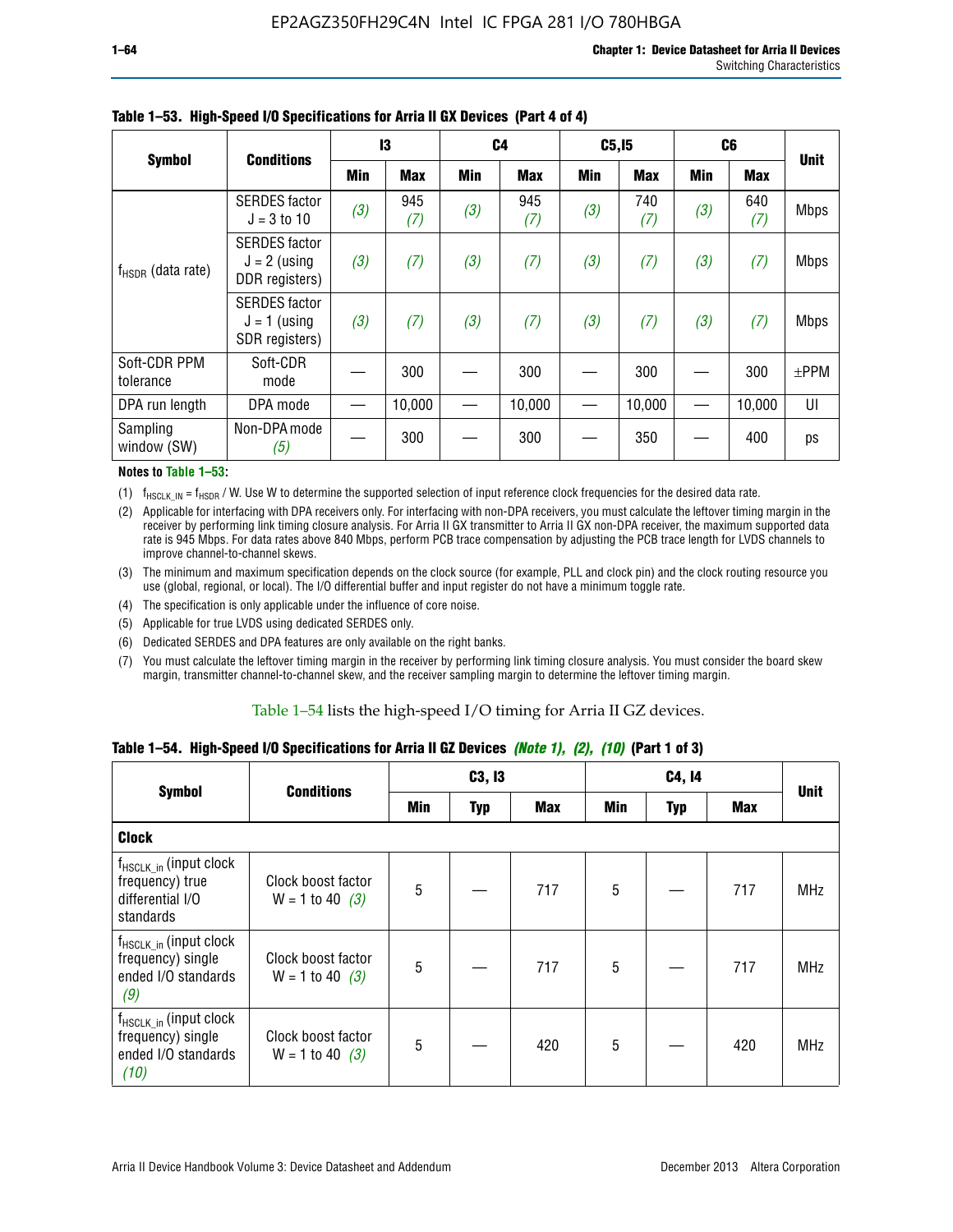$f_{\text{HSCLK\_OUT}}$  (output<br>clock frequency) clock frequency) — 5 — 717 *(7)* 5 — 717 *(7)* MHz **Transmitter**  $f_{HSDR}$  (true LVDS output data rate) SERDES factor,  $J = 3$ to 10 (using dedicated SERDES) *(8) (4)* — 1250 *(4)* — 1250 Mbps SERDES factor  $J = 2$ ,  $\langle$  (using DDR registers) (4) –  $(5)$  (5) (4) –  $(5)$  Mbps SERDES factor  $J = 1$ , (uses an SDR register) *(4)* — *(5) (4)* — *(5)* Mbps  $f_{HSDR}$  (emulated LVDS\_E\_3R output data rate)  $(5)$  SERDES factor  $J = 4$ to 10 *(4)* | — | 1152 | *(4)* | — | 800 | Mbps  $f_{HSDR}$  (emulated LVDS\_E\_1R output data rate) *(4)* — 200 *(4)* — 200 Mbps  $t_{\scriptscriptstyle \sf X}$  Jitter Total jitter for data rate, 600 Mbps to 1.6 Gbps — | — | 160 | — | — | 160 | ps Total jitter for data rate, < 600 Mbps  $-$  0.1  $-$  0.1 0.1 01  $t_{x\text{-}}$  Jitter - emulated differential I/O standards with three external output resistor network Total jitter for data rate, 600 Mbps to 1.25 Gbps — | — | 300 | — | — | 325 | ps Total jitter for data rate < 600 Mbps  $-$  0.2  $-$  0.25 UI  $t_{x\text{-}}$  Jitter - emulated differential I/O standards with one external output resistor network — — — 0.15 — — 0.15 UI t<sub>DUTY</sub> TX output clock duty cycle for both True and emulated differential I/O standards 45 | 50 | 55 | 45 | 50 | 55 | % **Symbol Conditions C3, I3 C4, I4 Unit Min Typ Max Min Typ Max**

### **Table 1–54. High-Speed I/O Specifications for Arria II GZ Devices** *(Note 1), (2), (10)* **(Part 2 of 3)**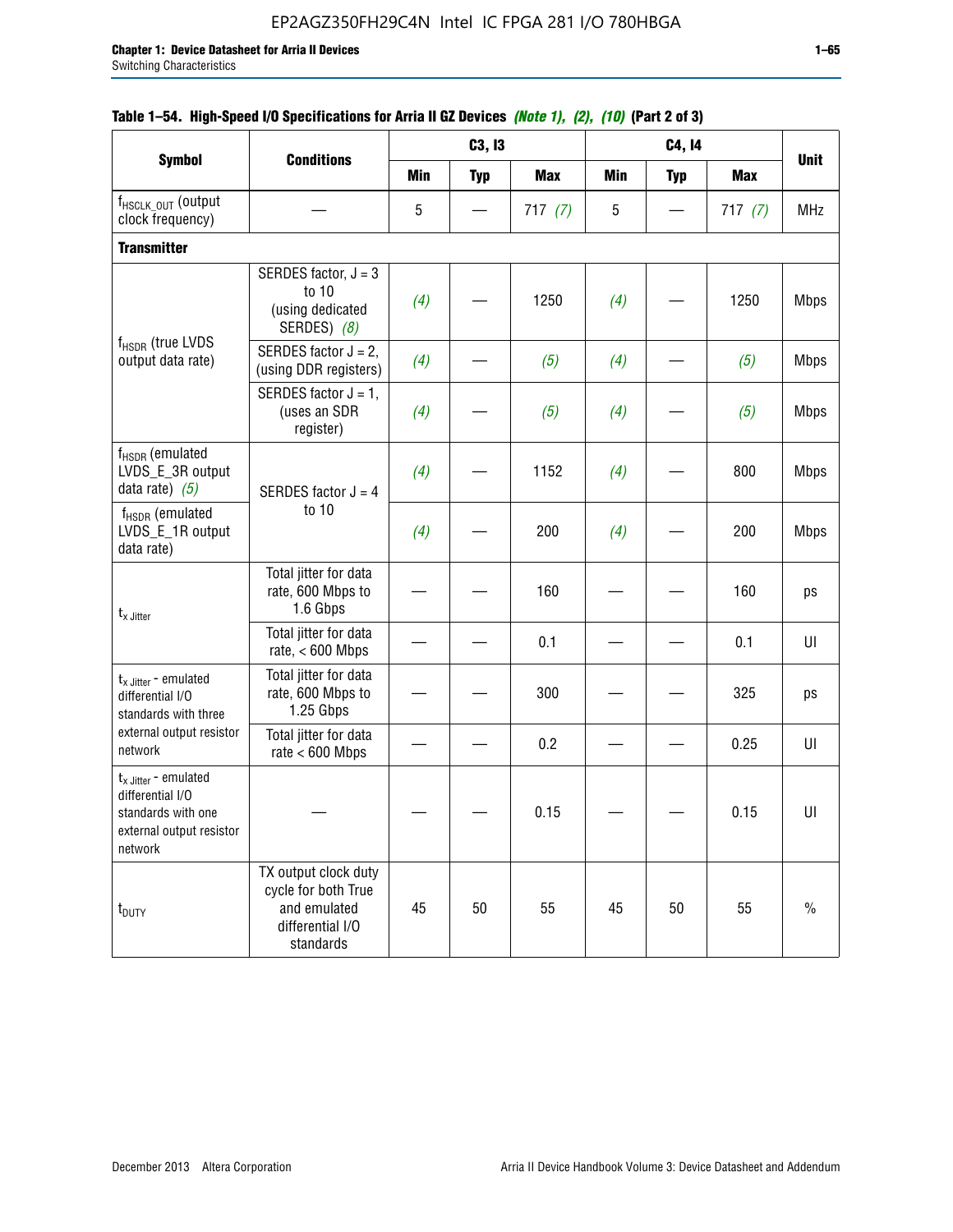|                                                                          | <b>Conditions</b>                                                                                |                          | C3, I3     |            |                          | C4, 14                   |            |             |  |
|--------------------------------------------------------------------------|--------------------------------------------------------------------------------------------------|--------------------------|------------|------------|--------------------------|--------------------------|------------|-------------|--|
| <b>Symbol</b>                                                            |                                                                                                  | <b>Min</b>               | <b>Typ</b> | <b>Max</b> | <b>Min</b>               | <b>Typ</b>               | <b>Max</b> | <b>Unit</b> |  |
|                                                                          | True differential I/O<br>standards                                                               |                          |            | 200        |                          |                          | 200        | ps          |  |
| $t_{RISE}$ & $t_{FALL}$                                                  | <b>Emulated differential</b><br>I/O standards with<br>three external output<br>resistor networks |                          |            | 250        |                          |                          | 300        | ps          |  |
|                                                                          | <b>Emulated differential</b><br>I/O standards with<br>one external output<br>resistor            |                          |            | 500        |                          |                          | 500        | ps          |  |
|                                                                          | <b>True LVDS</b>                                                                                 |                          |            | 100        |                          |                          | 100        | ps          |  |
| <b>TCCS</b>                                                              | Emulated<br>LVDS_E_3R                                                                            |                          |            | 250        |                          |                          | 250        | ps          |  |
| <b>Receiver</b>                                                          |                                                                                                  |                          |            |            |                          |                          |            |             |  |
| True differential I/O<br>standards - f <sub>HSDRDPA</sub><br>(data rate) | <b>SERDES</b> factor<br>$J = 3$ to 10                                                            | 150                      |            | 1250       | 150                      |                          | 1250       | <b>Mbps</b> |  |
|                                                                          | <b>SERDES</b> factor<br>$J = 3$ to 10                                                            | (4)                      |            | (6)        | (4)                      |                          | (6)        | <b>Mbps</b> |  |
| $f_{HSDR}$ (data rate)                                                   | SERDES factor $J = 2$ ,<br>uses DDR registers                                                    | (4)                      |            | (5)        | (4)                      |                          | (5)        | <b>Mbps</b> |  |
|                                                                          | SERDES factor $J = 1$ ,<br>uses an SDR register                                                  | (4)                      |            | (5)        | (4)                      |                          | (5)        | <b>Mbps</b> |  |
| DPA run length                                                           | DPA mode                                                                                         | $\overline{\phantom{0}}$ | $\equiv$   | 10000      | $\overline{\phantom{0}}$ | $\overline{\phantom{0}}$ | 10000      | UI          |  |
| Soft-CDR PPM<br>tolerance                                                | Soft-CDR mode                                                                                    |                          |            | 300        |                          |                          | 300        | $±$ PPM     |  |
| Sampling Window<br>(SW)                                                  | Non-DPA mode                                                                                     |                          |            | 300        |                          |                          | 300        | ps          |  |

### **Table 1–54. High-Speed I/O Specifications for Arria II GZ Devices** *(Note 1), (2), (10)* **(Part 3 of 3)**

### **Notes to Table 1–54:**

(1) When  $J = 3$  to 10, use the SERDES block.

- (2) When  $J = 1$  or 2, bypass the SERDES block.
- (3) Clock Boost Factor (W) is the ratio between input data rate to the input clock rate.
- (4) The minimum specification depends on the clock source (for example, the PLL and clock pin) and the clock routing resource (global, regional, or local) that you use. The I/O differential buffer and input register do not have a minimum toggle rate.
- (5) You must calculate the leftover timing margin in the receiver by performing link timing closure analysis. You must consider the board skew margin, transmitter channel-to-channel skew, and receiver sampling margin to determine leftover timing margin.
- (6) You can estimate the achievable maximum data rate for non-DPA mode by performing link timing closure analysis. You must consider the board skew margin, transmitter delay margin, and the receiver sampling margin to determine the maximum data rate supported.
- (7) This is achieved by using the LVDS and DPA clock network.
- (8) If the receiver with DPA enabled and transmitter are using shared PLLs, the minimum data rate is 150 Mbps.
- (9) This only applies to DPA and soft-CDR modes.
- (10) This only applies to LVDS source synchronous mode.

Table 1–55 lists DPA lock time specifications for Arria II GX and GZ devices.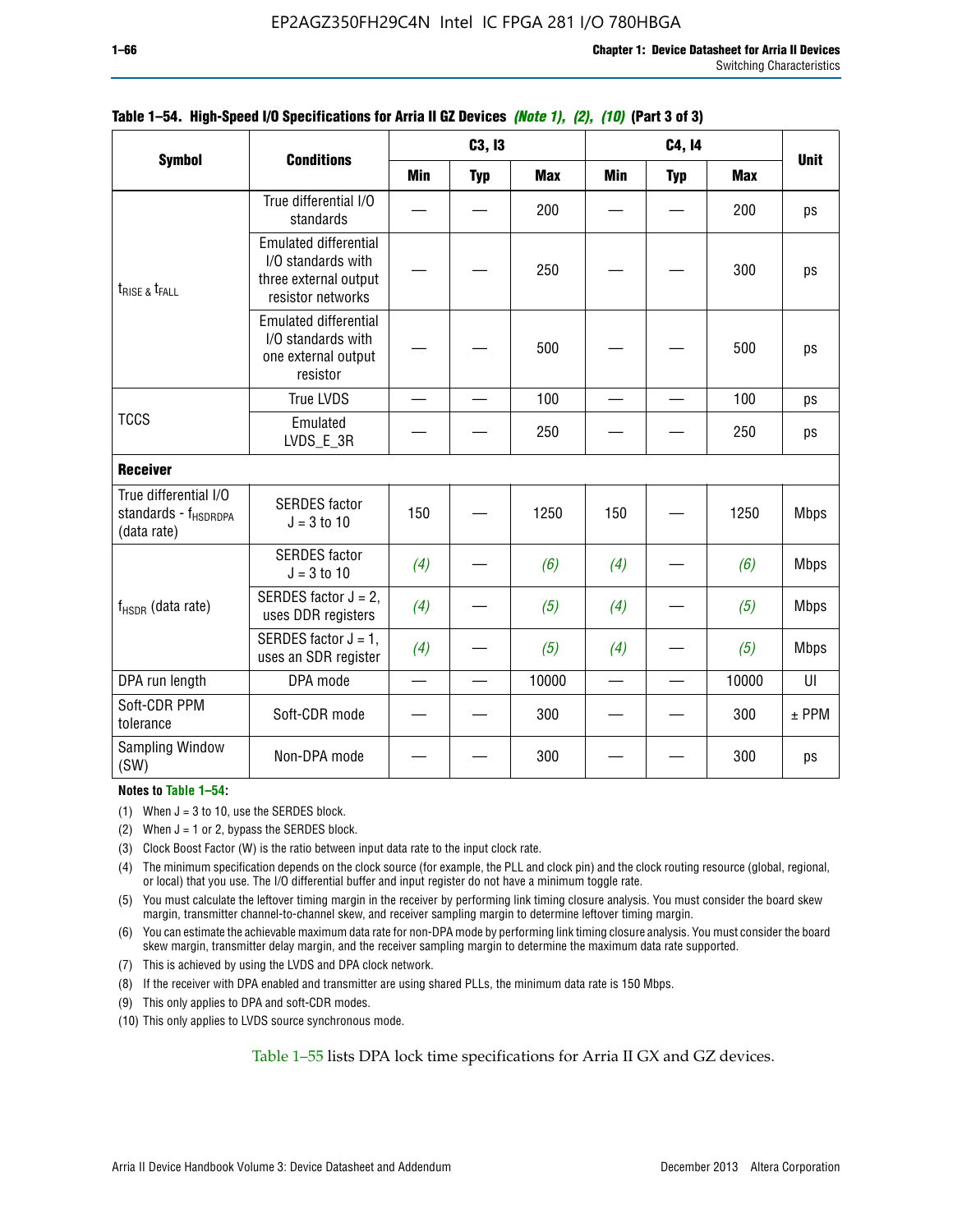| <b>Standard</b>      | <b>Training Pattern</b> | <b>Number of Data</b><br><b>Transitions in One</b><br><b>Repetition of the</b><br><b>Training Pattern</b> | Number of<br><b>Repetitions per</b><br>256 Data<br><b>Transitions (4)</b> | <b>Maximum</b>       |
|----------------------|-------------------------|-----------------------------------------------------------------------------------------------------------|---------------------------------------------------------------------------|----------------------|
| SPI-4                | 00000000001111111111    |                                                                                                           | 128                                                                       | 640 data transitions |
| Parallel Rapid I/O   | 00001111                |                                                                                                           | 128                                                                       | 640 data transitions |
|                      | 10010000                |                                                                                                           | 64                                                                        | 640 data transitions |
| <b>Miscellaneous</b> | 10101010                | 8                                                                                                         | 32                                                                        | 640 data transitions |
|                      | 01010101                |                                                                                                           | 32                                                                        | 640 data transitions |

| Table 1–55. DPA Lock Time Specifications for Arria II Devices (Note 1), (2), (3) |  |  |  |  |  |  |
|----------------------------------------------------------------------------------|--|--|--|--|--|--|
|----------------------------------------------------------------------------------|--|--|--|--|--|--|

**Notes to Table 1–55:**

(1) The DPA lock time is for one channel.

(2) One data transition is defined as a 0-to-1 or 1-to-0 transition.

(3) The DPA lock time stated in the table applies to both commercial and industrial grade.

(4) This is the number of repetitions for the stated training pattern to achieve the 256 data transitions.

Figure 1–5 shows the LVDS soft-CDR/DPA sinusoidal jitter tolerance specification for Arria II GZ devices at a data rate less than 1.25 Gbps and all the Arria II GX devices.

### **Figure 1–5. LVDS Soft-CDR/DPA Sinusoidal Jitter Tolerance Specification for All Arria II GX Devices and for Arria II GZ Devices at a Data Rate less than 1.25 Gbps**

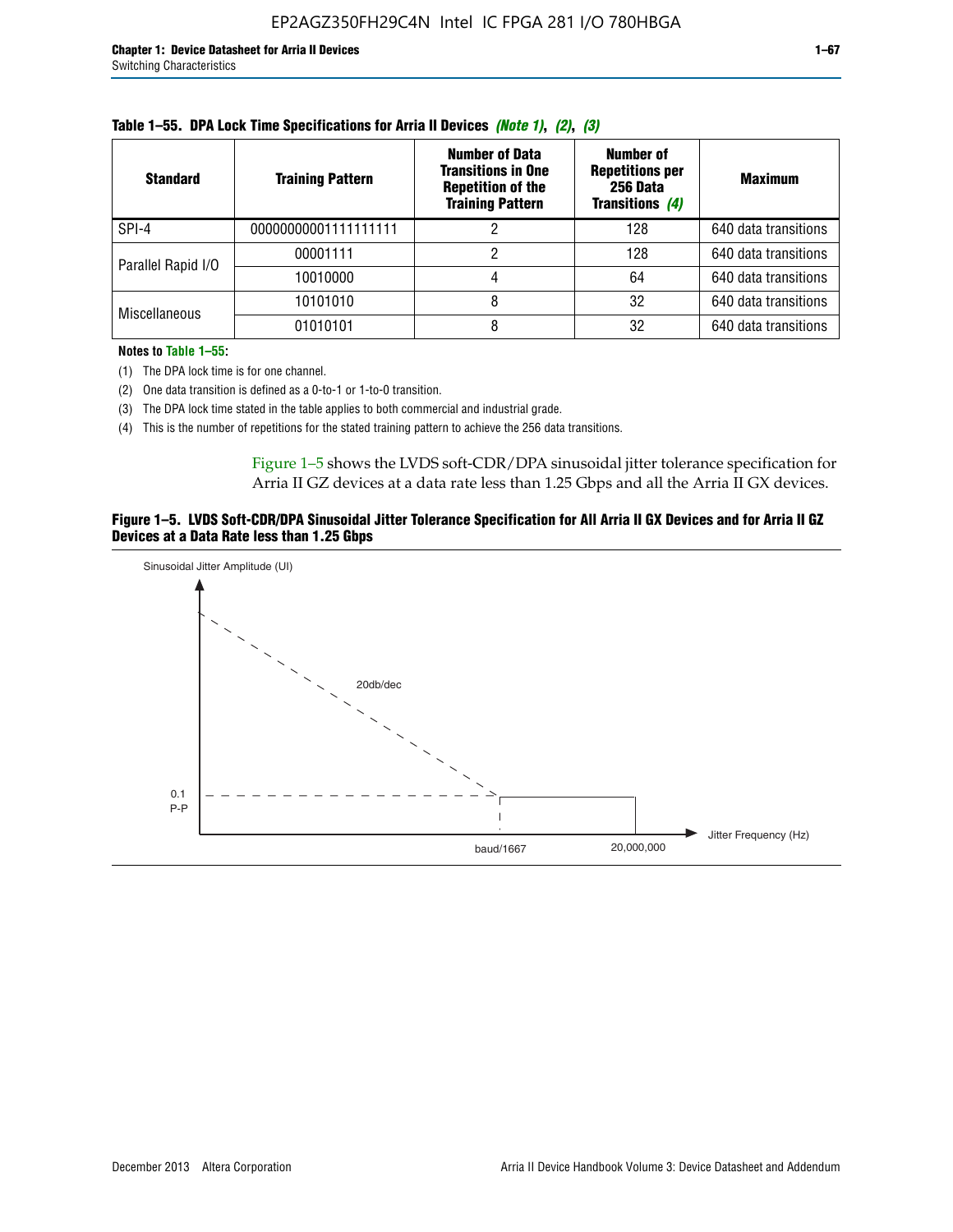Figure 1–6 shows the LVDS soft-CDR/DPA sinusoidal jitter tolerance specification for Arria II GZ devices at 1.25 Gbps data rate.





Table 1–56 lists the LVDS soft-CDR/DPA sinusoidal jitter tolerance specification for Arria II GZ devices at 1.25 Gbps data rate.

|                     |  | Table 1–56. LVDS Soft-CDR/DPA Sinusoidal Jitter Mask Values for Arria II GZ Devices at |
|---------------------|--|----------------------------------------------------------------------------------------|
| 1.25 Gbps Data Rate |  |                                                                                        |

| <b>Jitter Frequency (Hz)</b> | Sinusoidal Jitter (UI) |        |
|------------------------------|------------------------|--------|
| F1                           | 10,000                 | 25.000 |
| F2                           | 17,565                 | 25.000 |
| F3                           | 1,493,000              | 0.350  |
| F4                           | 50,000,000             | 0.350  |

## **External Memory Interface Specifications**

For the maximum clock rate supported for Arria II GX and GZ device family, refer to the [External Memory Interface Spec Estimator](http://www.altera.com/technology/memory/estimator/mem-emif-index.html) page on the Altera website.

Table 1–57 lists the external memory interface specifications for Arria II GX devices.

**Table 1–57. External Memory Interface Specifications for Arria II GX Devices (Part 1 of 2)**

| <b>Frequency Range (MHz)</b><br><b>Frequency</b> |            |                   | <b>Resolution</b> | <b>DQS Delay</b> | <b>Number of</b>   |                     |
|--------------------------------------------------|------------|-------------------|-------------------|------------------|--------------------|---------------------|
| Mode                                             | C4         | <b>13, C5, 15</b> | (°)<br>C6         |                  | <b>Buffer Mode</b> | <b>Delay Chains</b> |
| 0                                                | $90 - 140$ | 90-130            | $90 - 110$        | 22.5             | Low                | 16                  |
|                                                  | 110-180    | 110-170           | 110-150           | 30               | Low                | 12                  |
| 2                                                | 140-220    | 140-210           | 140-180           | 36               | Low                | 10                  |
| 3                                                | 170-270    | 170-260           | 170-220           | 45               | Low                | 8                   |
| 4                                                | 220-340    | 220-310           | 220-270           | 30               | High               | 12                  |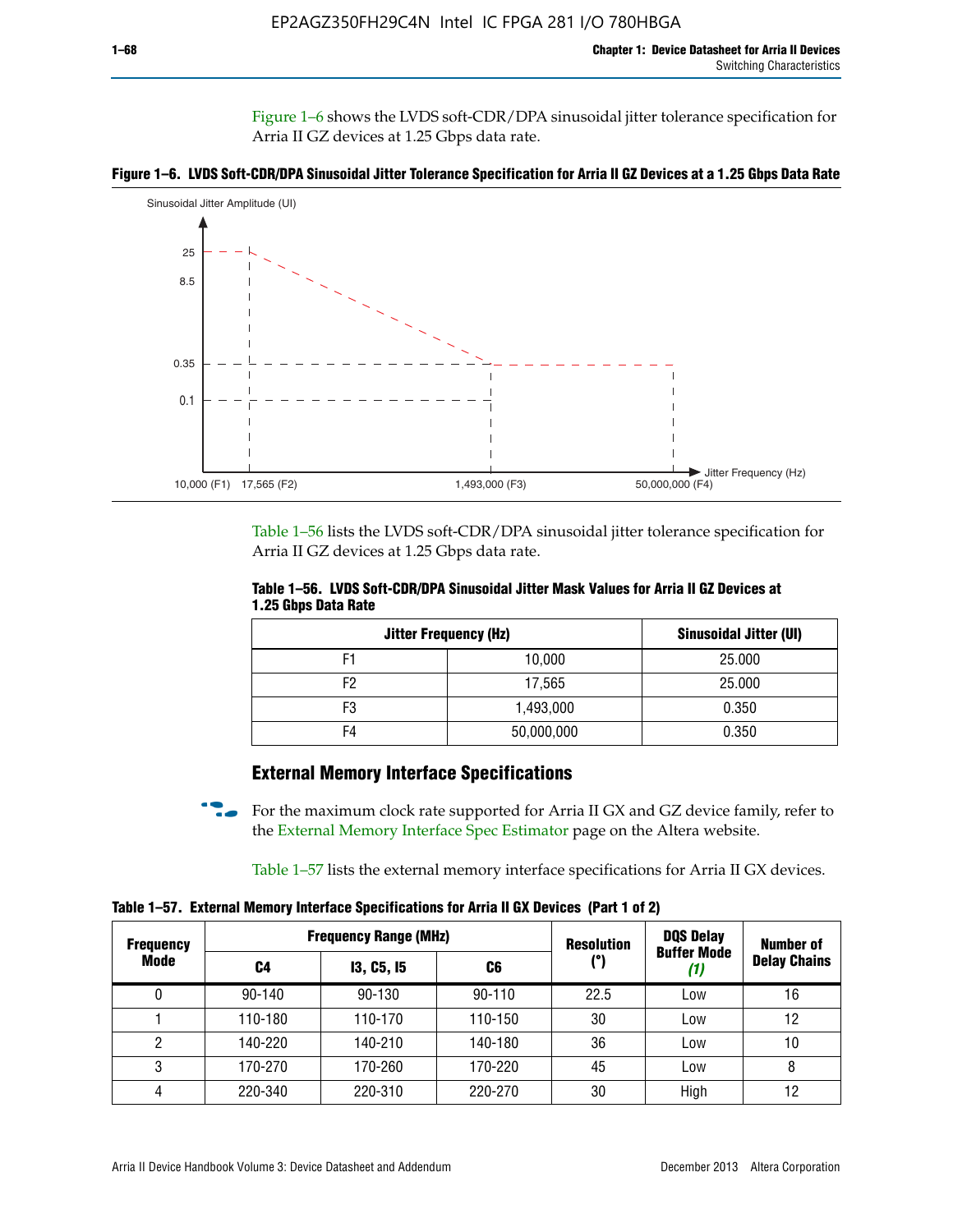| <b>Frequency</b> |         | <b>Frequency Range (MHz)</b> |         | <b>Resolution</b> | <b>DQS Delay</b><br><b>Buffer Mode</b> | <b>Number of</b>    |
|------------------|---------|------------------------------|---------|-------------------|----------------------------------------|---------------------|
| Mode             | C4      | <b>13, C5, 15</b><br>C6      |         | (°)               | (1)                                    | <b>Delay Chains</b> |
|                  | 270-410 | 270-380                      | 270-320 | 36                | High                                   | 10                  |
|                  | 320-450 | 320-410                      | 320-370 | 45                | High                                   |                     |

| Table 1–57. External Memory Interface Specifications for Arria II GX Devices (Part 2 of 2) |  |  |  |
|--------------------------------------------------------------------------------------------|--|--|--|
|                                                                                            |  |  |  |

**Note to Table 1–57:**

(1) Low indicates a 6-bit DQS delay setting; high indicates a 5-bit DQS delay setting.

Table 1–58 lists the DLL frequency range specifications for Arria II GZ devices.

### **Table 1–58. DLL Frequency Range Specifications for Arria II GZ Devices**

|                       | <b>Frequency Range (MHz)</b> |            |                              | <b>DOS Delay</b>          | <b>Number of</b>              |
|-----------------------|------------------------------|------------|------------------------------|---------------------------|-------------------------------|
| <b>Frequency Mode</b> | -3                           | -4         | <b>Available Phase Shift</b> | <b>Buffer Mode</b><br>(1) | <b>Delay</b><br><b>Chains</b> |
| 0                     | $90 - 130$                   | $90 - 120$ | 22.5°, 45°, 67.5°, 90°       | Low                       | 16                            |
|                       | 120-170                      | 120-160    | 30°, 60°, 90°, 120°          | Low                       | 12                            |
| 2                     | 150-210                      | 150-200    | 36°, 72°, 108°, 144°         | Low                       | 10                            |
| 3                     | 180-260                      | 180-240    | 45°, 90°, 135°, 180°         | Low                       | 8                             |
| 4                     | 240-320                      | 240-290    | 30°, 60°, 90°, 120°          | High                      | 12                            |
| 5                     | 290-380                      | 290-360    | 36°, 72°, 108°, 144°         | High                      | 10                            |
| 6                     | 360-450                      | 360-450    | 45°, 90°, 135°, 180°         | High                      | 8                             |
|                       | 470-630                      | 470-590    | 60°, 120°, 180°, 240°        | High                      | 6                             |

### **Note to Table 1–58:**

(1) Low indicates a 6-bit DQS delay setting; high indicates a 5-bit DQS delay setting.

Table 1–59 lists the DQS phase offset delay per stage for Arria II GX devices.

| Table 1–59. DQS Phase Offset Delay Per Setting for Arria II GX Devices <i>(Note 1), (2), (3)</i> |  |  |  |
|--------------------------------------------------------------------------------------------------|--|--|--|
|                                                                                                  |  |  |  |

| <b>Speed Grade</b> | Min  | <b>Max</b> | <b>Unit</b> |
|--------------------|------|------------|-------------|
| C4                 | ن. ا | 13.0       | ps          |
| 13, C5, I5         | 7.U  | 15.0       | ps          |
| C6                 | 8.5  | 18.0       | ps          |

**Notes to Table 1–59:**

(1) The valid settings for phase offset are -64 to +63 for frequency modes 0 to 3 and -32 to +31 for frequency modes 4 to 5.

(2) The typical value equals the average of the minimum and maximum values.

(3) The delay settings are linear.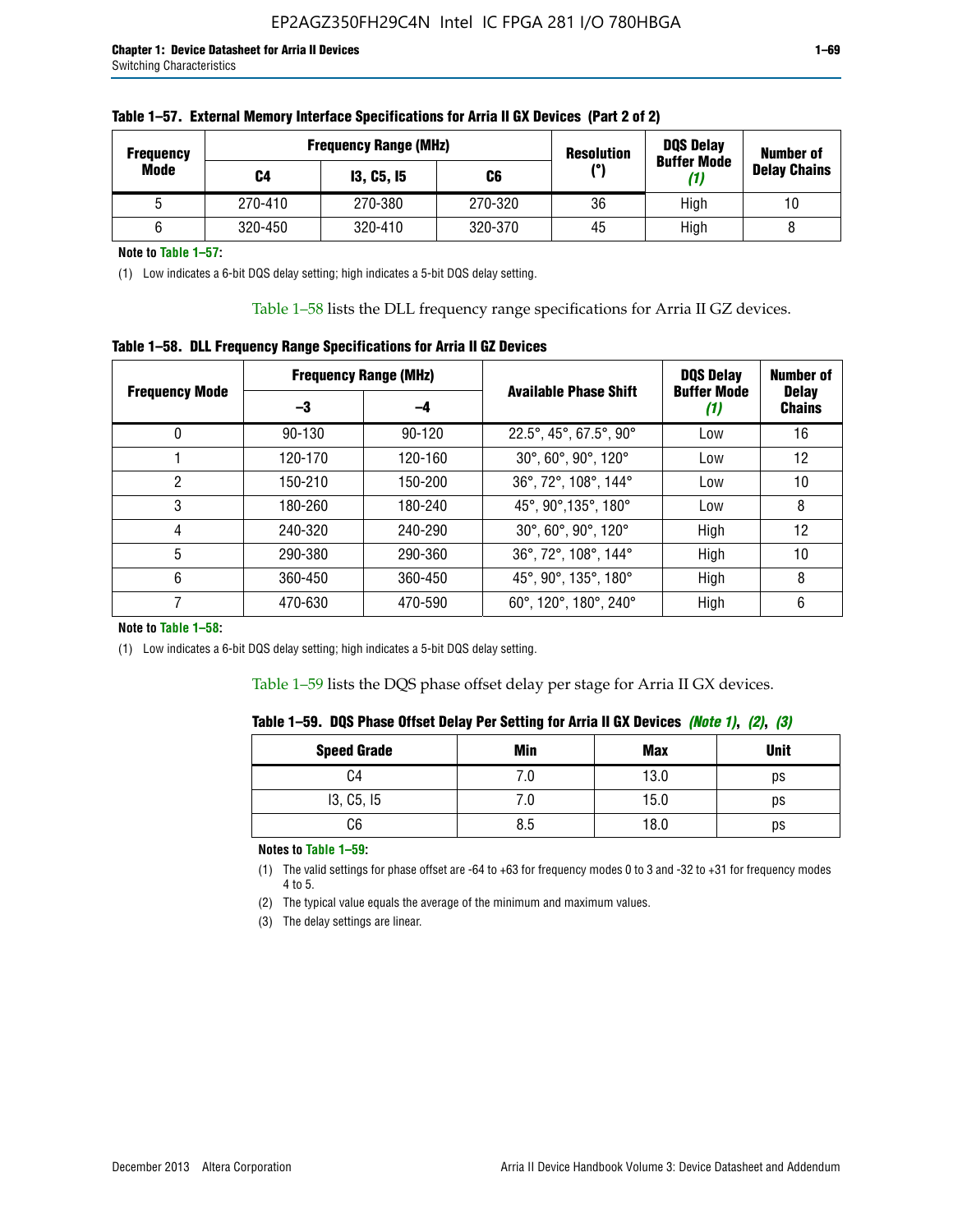Table 1–60 lists the DQS phase shift error for Arria II GX devices.

|                  | Table 1–60. DQS Phase Shift Error Specification for DLL-Delayed Clock ( $t_{\text{DOS PSERR}}$ ) for Arria II GX |  |
|------------------|------------------------------------------------------------------------------------------------------------------|--|
| Devices (Note 1) |                                                                                                                  |  |

| <b>Number of DQS Delay Buffer</b> | C4  | <b>13, C5, 15</b> | C6  | <b>Unit</b> |
|-----------------------------------|-----|-------------------|-----|-------------|
|                                   | 26  | 30                | 36  | ps          |
| າ                                 | 52  | 60                | 72  | ps          |
| 3                                 | 78  | 90                | 108 | ps          |
|                                   | 104 | 120               | 144 | ps          |

**Note to Table 1–60:**

(1) This error specification is the absolute maximum and minimum error. For example, skew on three DQS delay buffers in a C4 speed grade is  $\pm$  78 ps or  $\pm$  39 ps.

Table 1–61 lists the DQS phase shift error for Arria II GZ devices.

|                         |  | Table 1–61.DQS Phase Shift Error Specification for DLL-Delayed Clock (t <sub>oos PsERR</sub> ) for Arria II GZ |
|-------------------------|--|----------------------------------------------------------------------------------------------------------------|
| Devices <i>(Note 1)</i> |  |                                                                                                                |

| <b>Number of DQS Delay Buffer</b> | -3  |     | <b>Unit</b> |
|-----------------------------------|-----|-----|-------------|
|                                   | 28  | 30  | ps          |
|                                   | 56  | 60  | ps          |
| O                                 | 84  | 90  | ps          |
|                                   | 112 | 120 | ps          |

**Note to Table 1–61:**

(1) This error specification is the absolute maximum and minimum error. For example, skew on three DQS delay buffers in a 3 speed grade is  $\pm$  84 ps or  $\pm$  42 ps.

Table 1–62 lists the memory output clock jitter specifications for Arria II GX devices.

**Table 1–62. Memory Output Clock Jitter Specification for Arria II GX Devices** *(Note 1)***,** *(2)***,** *(3)*

| <b>Parameter</b>                | Clock<br><b>Network</b> | Symbol               | -4     |            | -5     |            | -6         |            |             |
|---------------------------------|-------------------------|----------------------|--------|------------|--------|------------|------------|------------|-------------|
|                                 |                         |                      | Min    | <b>Max</b> | Min    | <b>Max</b> | <b>Min</b> | <b>Max</b> | <b>Unit</b> |
| Clock period jitter             | Global                  | $L$ JIT(per)         | $-100$ | 100        | $-125$ | 125        | $-125$     | 125        | ps          |
| Cycle-to-cycle period<br>jitter | Global                  | $L_{\text{JIT(cc)}}$ | $-200$ | 200        | $-250$ | 250        | $-250$     | 250        | ps          |
| Duty cycle jitter               | Global                  | $L$ JIT $(du$ ty $)$ | $-100$ | 100        | $-125$ | 125        | $-125$     | 125        | ps          |

**Notes to Table 1–62:**

(1) The memory output clock jitter measurements are for 200 consecutive clock cycles, as specified in the JEDEC DDR2/DDR3 SDRAM standard.

(2) The clock jitter specification applies to memory output clock pins generated using DDIO circuits clocked by a PLL output routed on a global clock network.

(3) The memory output clock jitter stated in Table  $1-62$  is applicable when an input jitter of 30 ps is applied.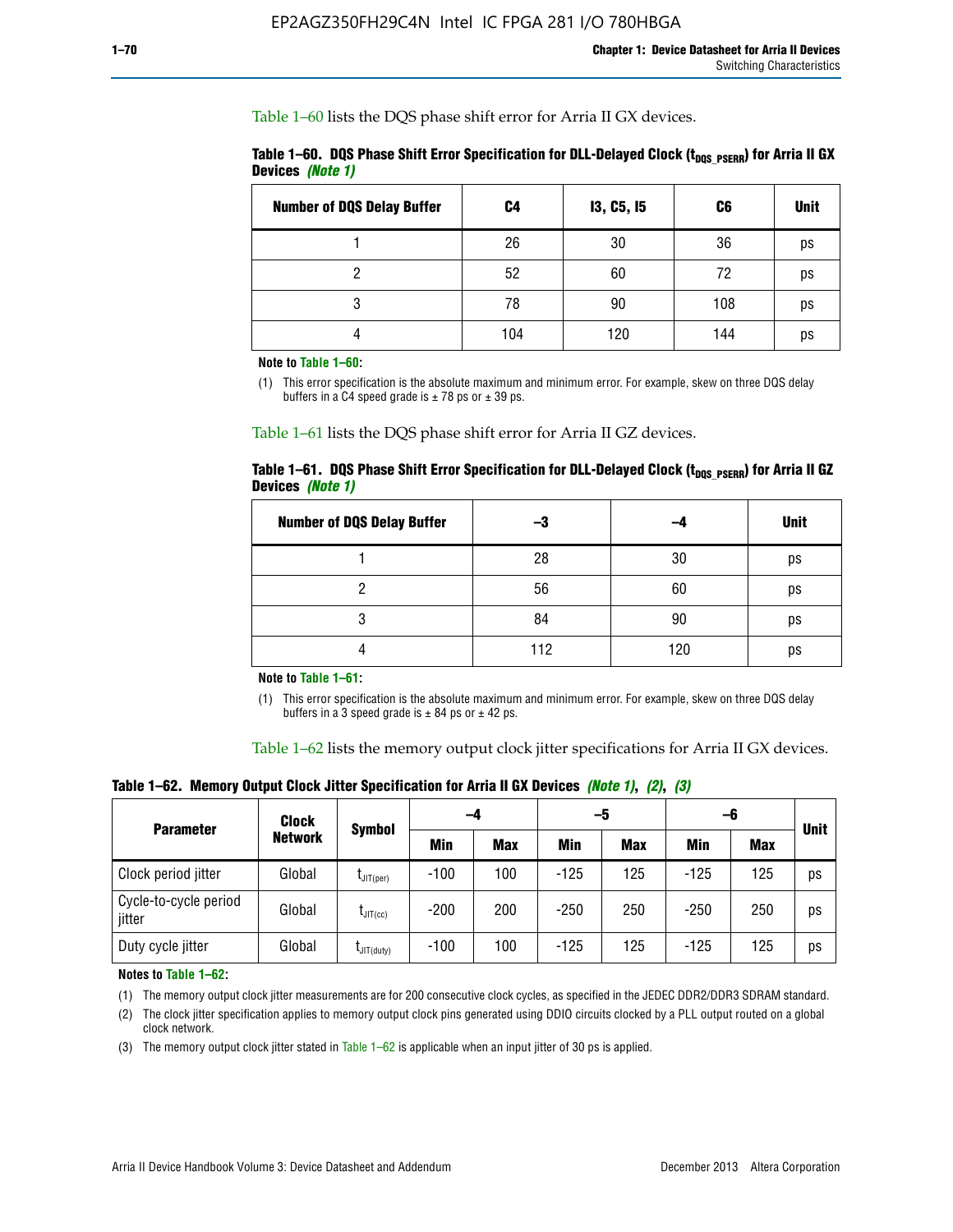Table 1–63 lists the memory output clock jitter specifications for Arria II GZ devices.

|                              | Clock          | <b>Symbol</b>                              |         | -3         | -4      |            |             |
|------------------------------|----------------|--------------------------------------------|---------|------------|---------|------------|-------------|
| <b>Parameter</b>             | <b>Network</b> |                                            | Min     | <b>Max</b> | Min     | <b>Max</b> | <b>Unit</b> |
| Clock period jitter          | Regional       | $\mathsf{t}_{\mathsf{JIT(per)}}$           | -55     | 55         | $-55$   | 55         | ps          |
| Cycle-to-cycle period jitter | Regional       | $t_{\text{JIT(cc)}}$                       | $-110$  | 110        | $-110$  | 110        | ps          |
| Duty cycle jitter            | Regional       | $\mathsf{t}_{\mathsf{JIT}(\mathsf{duty})}$ | $-82.5$ | 82.5       | $-82.5$ | 82.5       | ps          |
| Clock period jitter          | Global         | $I_{\text{JIT(per)}}$                      | $-82.5$ | 82.5       | $-82.5$ | 82.5       | ps          |
| Cycle-to-cycle period jitter | Global         | $t_{\text{JIT(cc)}}$                       | $-165$  | 165        | $-165$  | 165        | ps          |
| Duty cycle jitter            | Global         | $t_{\text{JIT(duty)}}$                     | -90     | 90         | -90     | 90         | ps          |

**Table 1–63. Memory Output Clock Jitter Specification for Arria II GZ Devices** *(Note 1)***,** *(2)***,** *(3)*

**Notes to Table 1–63:**

(1) The memory output clock jitter measurements are for 200 consecutive clock cycles, as specified in the JEDEC DDR2/DDR3 SDRAM standard.

(2) The clock jitter specification applies to memory output clock pins generated using differential signal-splitter and DDIO circuits clocked by a PLL output routed on a regional or global clock network as specified. Altera recommends using regional clock networks whenever possible.

(3) The memory output clock jitter stated in Table 1–63 is applicable when an input jitter of 30 ps is applied.

## **Duty Cycle Distortion (DCD) Specifications**

Table 1–64 lists the worst-case DCD specifications for Arria II GX devices.

| Table 1–64.  Duty Cycle Distortion on I/O Pins for Arria II GX Devices <i>(Note 1)</i> |  |  |
|----------------------------------------------------------------------------------------|--|--|
|----------------------------------------------------------------------------------------|--|--|

| <b>Symbol</b>     | C4  |            | <b>13, C5, 15</b> |            | C6  |            | <b>Unit</b>   |  |
|-------------------|-----|------------|-------------------|------------|-----|------------|---------------|--|
|                   | Min | <b>Max</b> | Min               | <b>Max</b> | Min | <b>Max</b> |               |  |
| Output Duty Cycle | 45  | 55         | 45                | 55         | 45  | 55         | $\frac{0}{0}$ |  |

**Note to Table 1–64:**

(1) The DCD specification applies to clock outputs from the PLL, global clock tree, IOE driving dedicated, and general purpose I/O pins.

Table 1–65 lists the worst-case DCD specifications for Arria II GZ devices.

**Table 1–65. Duty Cycle Distortion on I/O Pins for Arria II GZ Devices** *(Note 1)*

| <b>Symbol</b>     |     | <b>C3, I3</b> | C4, 14 | <b>Unit</b> |      |
|-------------------|-----|---------------|--------|-------------|------|
|                   | Min | <b>Max</b>    | Min    | <b>Max</b>  |      |
| Output Duty Cycle | 45  | 55            | 45     | 55          | $\%$ |

**Note to Table 1–65:**

(1) The DCD specification applies to clock outputs from the PLL, global clock tree, IOE driving dedicated, and general purpose I/O pins.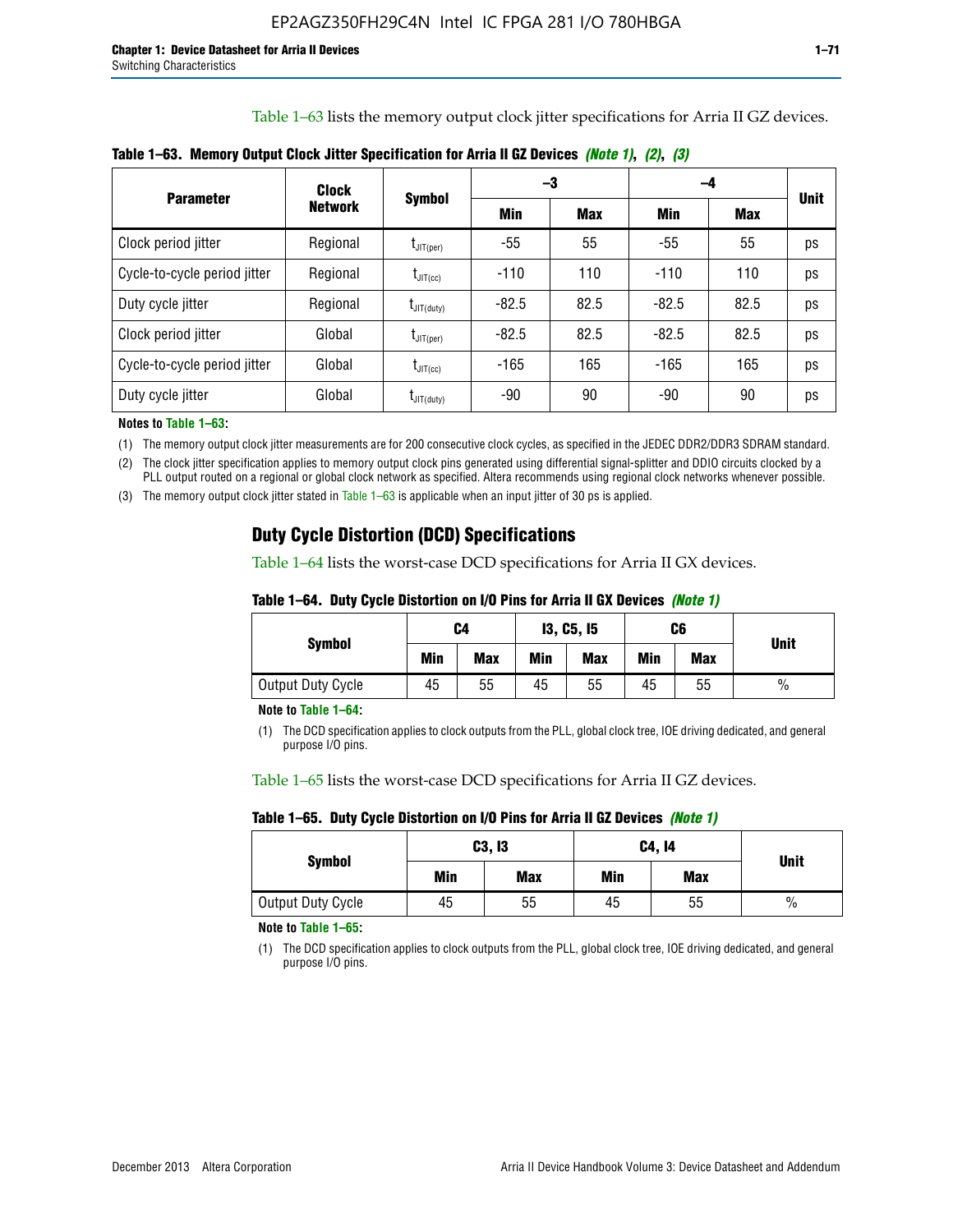### **IOE Programmable Delay**

Table 1–66 lists the delay associated with each supported IOE programmable delay chain for Arria II GX devices.

|  |  |  | Table 1–66. IOE Programmable Delay for Arria II GX Devices |
|--|--|--|------------------------------------------------------------|
|--|--|--|------------------------------------------------------------|

|                                                   | <b>Available</b> | <b>Minimum</b><br><b>Offset</b> | <b>Maximum Offset</b> |                |                   |       |                |                |       |                |    |
|---------------------------------------------------|------------------|---------------------------------|-----------------------|----------------|-------------------|-------|----------------|----------------|-------|----------------|----|
| <b>Parameter</b>                                  | <b>Settings</b>  |                                 | <b>Fast Model</b>     |                | <b>Slow Model</b> |       |                |                |       | <b>Unit</b>    |    |
|                                                   | (1)              | (2)                             | 13                    | C <sub>4</sub> | 15                | 13    | C <sub>4</sub> | C <sub>5</sub> | 15    | C <sub>6</sub> |    |
| Output<br>enable pin<br>delay                     | $\overline{7}$   | $\mathbf 0$                     | 0.413                 | 0.442          | 0.413             | 0.814 | 0.713          | 0.796          | 0.801 | 0.873          | ns |
| Delay from<br>output<br>register to<br>output pin | $\overline{7}$   | $\mathbf 0$                     | 0.339                 | 0.362          | 0.339             | 0.671 | 0.585          | 0.654          | 0.661 | 0.722          | ns |
| Input delay<br>from pin to<br>internal cell       | 52               | $\mathbf{0}$                    | 1.494                 | 1.607          | 1.494             | 2.895 | 2.520          | 2.733          | 2.775 | 2.944          | ns |
| Input delay<br>from pin to<br>input register      | 52               | $\mathbf{0}$                    | 1.493                 | 1.607          | 1.493             | 2.896 | 2.503          | 2.732          | 2.774 | 2.944          | ns |
| DQS bus to<br>input register<br>delay             | $\overline{4}$   | $\mathbf 0$                     | 0.074                 | 0.076          | 0.074             | 0.140 | 0.124          | 0.147          | 0.147 | 0.167          | ns |

**Notes to Table 1–66:**

(1) The available setting for every delay chain starts with zero and ends with the specified maximum number of settings.

(2) The minimum offset represented in the table does not include intrinsic delay.

**Table 1–67. IOE Programmable Delay for Arria II GZ Devices**

|                  | <b>Available</b><br><b>Settings</b><br>(1) | <b>Minimum</b><br>Offset (2) | <b>Maximum Offset</b> |                   |                   |       |       |       |             |
|------------------|--------------------------------------------|------------------------------|-----------------------|-------------------|-------------------|-------|-------|-------|-------------|
| <b>Parameter</b> |                                            |                              | <b>Fast Model</b>     |                   | <b>Slow Model</b> |       |       |       | <b>Unit</b> |
|                  |                                            |                              | <b>Industrial</b>     | <b>Commercial</b> | C3                | 13    | C4    | 14    |             |
| D1               | 15                                         | 0                            | 0.462                 | 0.505             | 0.795             | 0.801 | 0.857 | 0.864 | ns          |
| D <sub>2</sub>   | 7                                          | 0                            | 0.234                 | 0.232             | 0.372             | 0.371 | 0.407 | 0.405 | ns          |
| D <sub>3</sub>   | 7                                          | 0                            | 1.700                 | 1.769             | 2.927             | 2.948 | 3.157 | 3.178 | ns          |
| D4               | 15                                         | 0                            | 0.508                 | 0.554             | 0.882             | 0.889 | 0.952 | 0.959 | ns          |
| D <sub>5</sub>   | 15                                         | 0                            | 0.472                 | 0.500             | 0.799             | 0.817 | 0.875 | 0.882 | ns          |
| D <sub>6</sub>   | 6                                          | 0                            | 0.186                 | 0.195             | 0.319             | 0.321 | 0.345 | 0.347 | ns          |

#### **Notes to Table 1–67:**

(1) You can set this value in the Quartus II software by selecting **D1**, **D2**, **D3**, **D4**, **D5**, and **D6** in the **Assignment Name** column.

(2) Minimum offset does not include the intrinsic delay.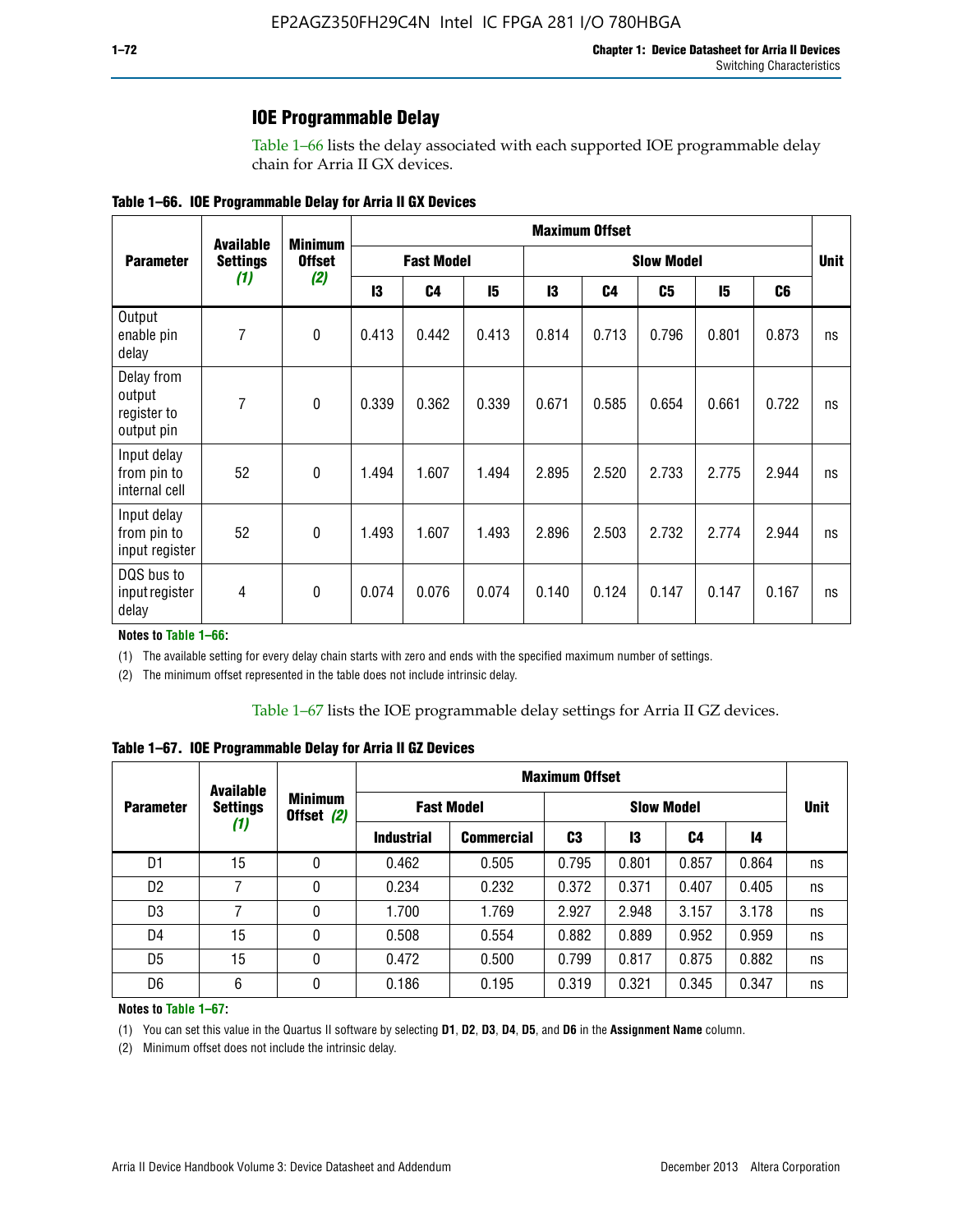### **I/O Timing**

Altera offers two ways to determine I/O timing:

- Using the Microsoft Excel-based I/O Timing.
- Using the Quartus II Timing Analyzer.

The Microsoft Excel-based I/O Timing provides pin timing performance for each device density and speed grade. The data is typically used prior to designing the FPGA to get an estimate of the timing budget as part of the link timing analysis. The Quartus II timing analyzer provides a more accurate and precise I/O timing data based on the specifics of the design after place-and-route is complete.

**f The Microsoft Excel-based I/O Timing spreadsheet is downloadable from the** [Literature: Arria II Devices](http://www.altera.com/literature/lit-arria-ii-gx.jsp) web page.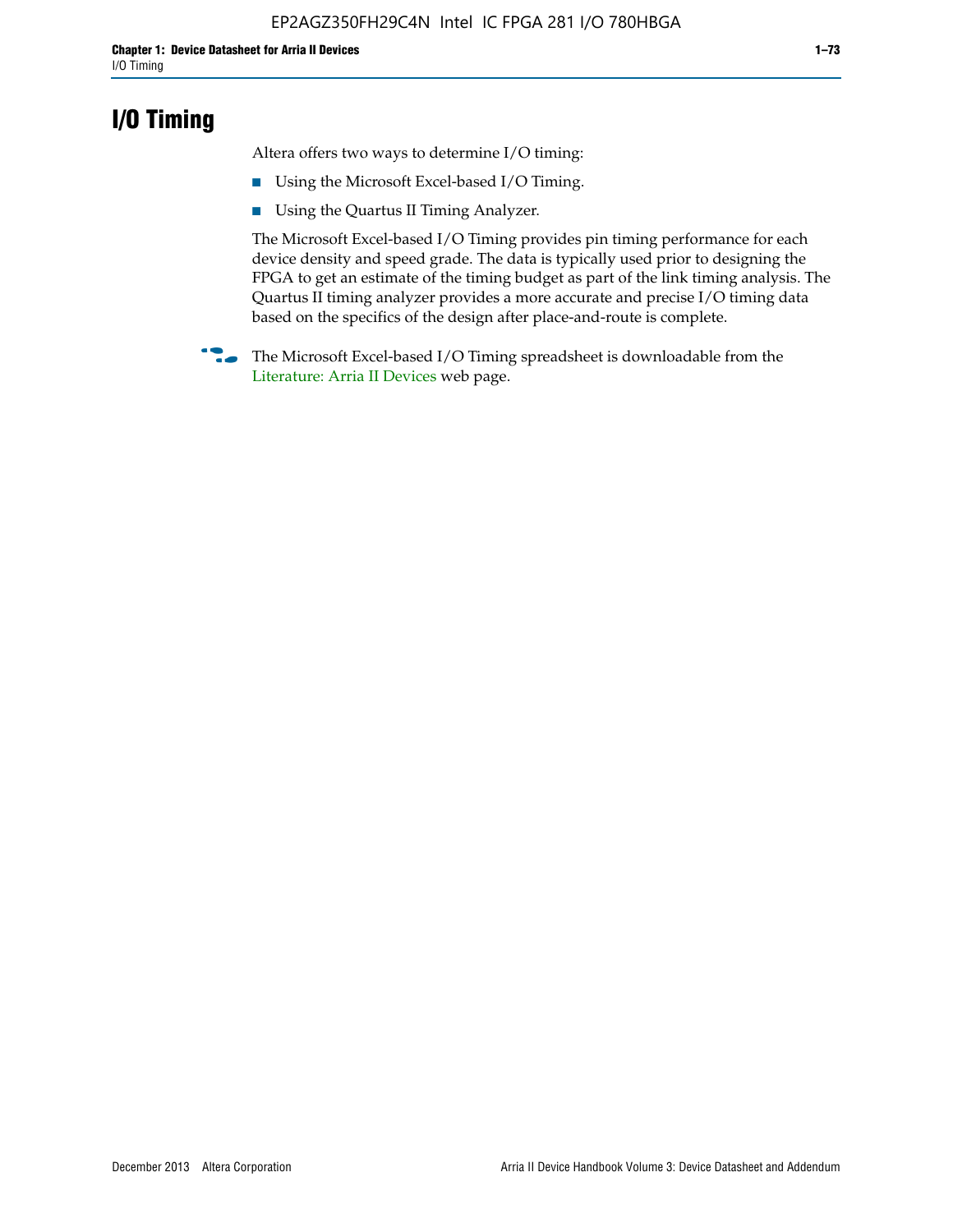# **Glossary**

Table 1–68 lists the glossary for this chapter.

**Table 1–68. Glossary (Part 1 of 4)**

| <b>Letter</b>       | <b>Subject</b>                       | <b>Definitions</b>                                                                                                                         |  |  |
|---------------------|--------------------------------------|--------------------------------------------------------------------------------------------------------------------------------------------|--|--|
|                     |                                      | Receiver Input Waveforms<br>Single-Ended Waveform<br>Positive Channel (p) = $V_{\text{IH}}$<br>$V_{ID}$<br>Negative Channel (n) = $V_{IL}$ |  |  |
| А,<br>В,<br>C,<br>D |                                      | $V_{CM}$<br>Ground<br><b>Differential Waveform</b>                                                                                         |  |  |
|                     | Differential I/O<br><b>Standards</b> | $V_{ID}$<br>$-p - n = 0 V$<br>$\rm V_{ID}$<br>Transmitter Output Waveforms                                                                 |  |  |
|                     |                                      | Single-Ended Waveform<br>Positive Channel (p) = $V_{OH}$<br>$V_{OD}$<br>Negative Channel (n) = $V_{OL}$<br>$V_{CM}$<br>Ground              |  |  |
|                     |                                      | <b>Differential Waveform</b><br><b>V<sub>OD</sub></b><br>$p - n = 0 V$<br>$\rm V_{OD}$                                                     |  |  |
|                     | f <sub>HSCLK</sub>                   | Left/Right PLL input clock frequency.                                                                                                      |  |  |
| Ε,<br>F             | $f_{HSDR}$                           | High-speed I/O block: Maximum/minimum LVDS data transfer rate<br>$(f_{\text{HSDR}} = 1/\text{TUI})$ , non-DPA.                             |  |  |
|                     | f <sub>HSDRDPA</sub>                 | High-speed I/O block: Maximum/minimum LVDS data transfer rate<br>$(f_{HSDRDPA} = 1/TUI)$ , DPA.                                            |  |  |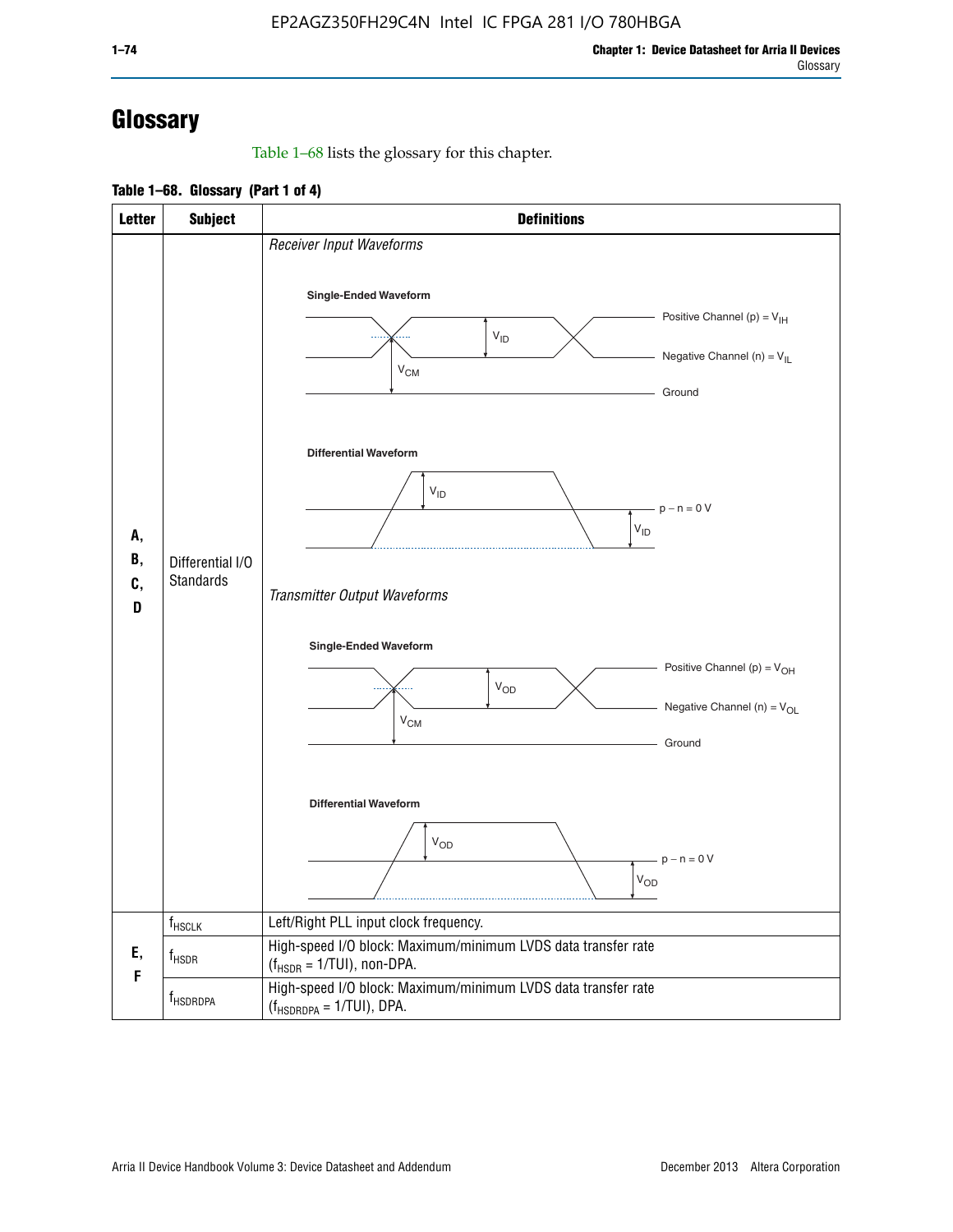### EP2AGZ350FH29C4N Intel IC FPGA 281 I/O 780HBGA

| <b>Letter</b>                   | <b>Subject</b>                | <b>Definitions</b>                                                                                                                                                                                                                                                                                                                                                                                                                                                                          |
|---------------------------------|-------------------------------|---------------------------------------------------------------------------------------------------------------------------------------------------------------------------------------------------------------------------------------------------------------------------------------------------------------------------------------------------------------------------------------------------------------------------------------------------------------------------------------------|
|                                 | J                             | High-speed I/O block: Deserialization factor (width of parallel data bus).                                                                                                                                                                                                                                                                                                                                                                                                                  |
| G,<br>Н,<br>Ι,<br>J             | JTAG Timing<br>Specifications | JTAG Timing Specifications:<br><b>TMS</b><br>TDI<br>t <sub>JCP</sub><br>-t <sub>JCH</sub> → ← t <sub>JCL</sub><br>- t <sub>JPH</sub><br>t <sub>JPSU</sub><br>${\sf TCK}$<br>$t_{JPZX}$<br>$t_{\text{JPCO}}$<br>→ t <sub>JPXZ</sub><br><b>TDO</b>                                                                                                                                                                                                                                            |
| Κ,<br>L,<br>M,<br>N,<br>0,<br>P | PLL<br>Specifications         | PLL Specification parameters:<br>Diagram of PLL Specifications (1)<br><b>CLKOUT Pins</b><br>Switchover<br>fout_ext<br><b>CLK</b><br>TINPFD<br>f <sub>vco</sub> /K<br><b>GCLK</b><br>CP<br>LF<br>Κ<br>PFD<br>vco<br><b>Nunter</b><br>CO.C9<br>Core Clock<br>(2)<br><b>RCLK</b><br>M<br>Key<br>П<br>External Feedback<br>Reconfigurable in User Mode<br>Notes:<br>(1) CoreClock can only be fed by dedicated clock input pins or PLL outputs.<br>This is the VCO post-scale counter K.<br>(2) |
| Q,<br>R                         | $R_L$                         | Receiver differential input discrete resistor (external to the Arria II device).                                                                                                                                                                                                                                                                                                                                                                                                            |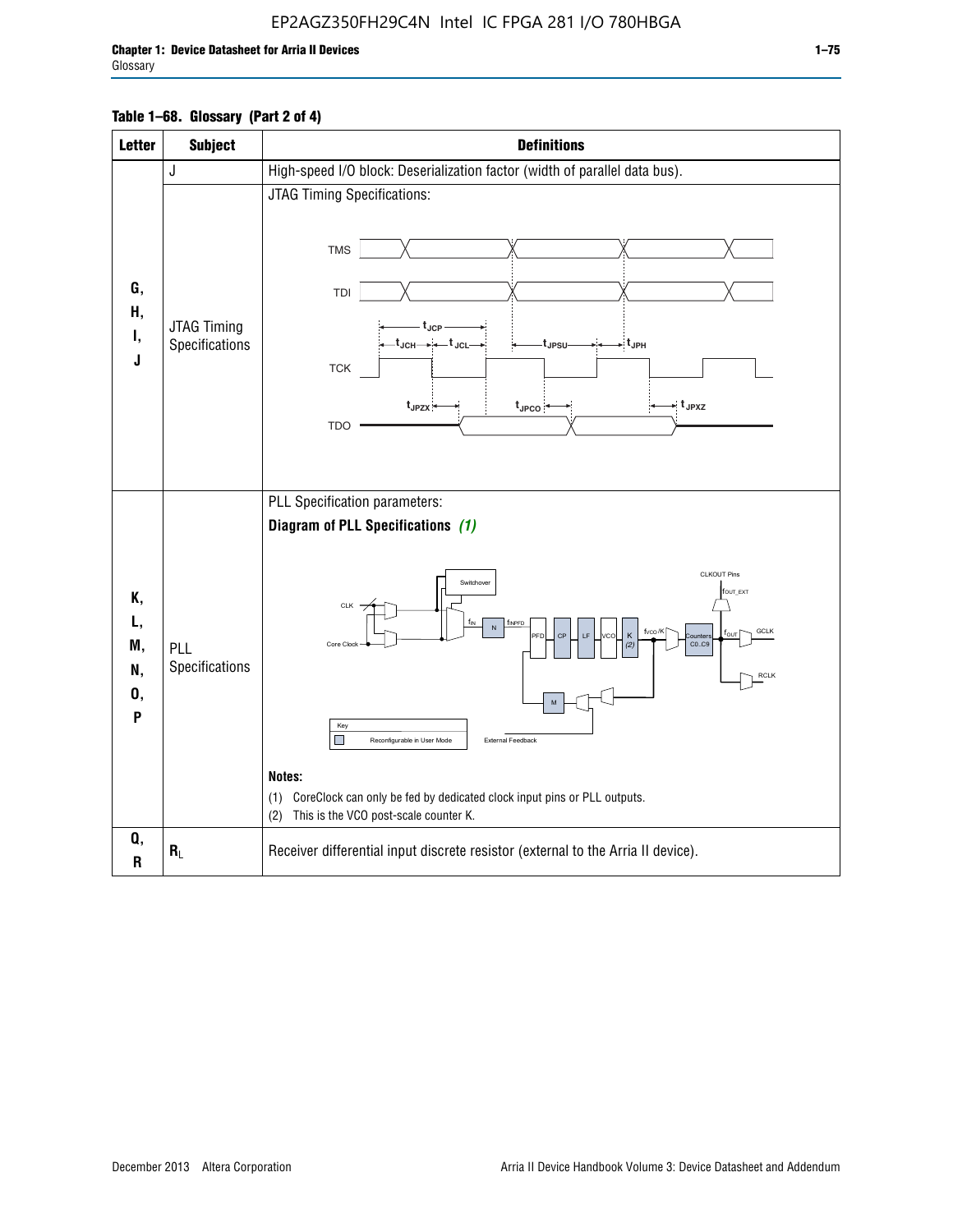### EP2AGZ350FH29C4N Intel IC FPGA 281 I/O 780HBGA

Glossary

|  | Table 1–68. Glossary (Part 3 of 4) |
|--|------------------------------------|
|--|------------------------------------|

| <b>Letter</b> | <b>Subject</b>                                               | <b>Definitions</b>                                                                                                                                                                                                                                                                                                                                                                                                                                                                                                                                                                                                                                                                                                                                                                                                                                                                                                                       |  |  |  |
|---------------|--------------------------------------------------------------|------------------------------------------------------------------------------------------------------------------------------------------------------------------------------------------------------------------------------------------------------------------------------------------------------------------------------------------------------------------------------------------------------------------------------------------------------------------------------------------------------------------------------------------------------------------------------------------------------------------------------------------------------------------------------------------------------------------------------------------------------------------------------------------------------------------------------------------------------------------------------------------------------------------------------------------|--|--|--|
|               | <b>SW</b> (sampling                                          | The period of time during which the data must be valid in order to capture it correctly. The setup<br>and hold times determine the ideal strobe position within the sampling window:<br><b>Timing Diagram</b>                                                                                                                                                                                                                                                                                                                                                                                                                                                                                                                                                                                                                                                                                                                            |  |  |  |
|               | window)                                                      | <b>Bit Time</b>                                                                                                                                                                                                                                                                                                                                                                                                                                                                                                                                                                                                                                                                                                                                                                                                                                                                                                                          |  |  |  |
|               |                                                              | Sampling Window<br>0.5 x TCCS<br><b>RSKM</b><br><b>RSKM</b><br>0.5 x TCCS<br>(SW)                                                                                                                                                                                                                                                                                                                                                                                                                                                                                                                                                                                                                                                                                                                                                                                                                                                        |  |  |  |
| S             | Single-ended<br>Voltage<br>Referenced I/O<br><b>Standard</b> | The JEDEC standard for SSTL and HSTL I/O standards define both the AC and DC input signal<br>values. The AC values indicate the voltage levels at which the receiver must meet its timing<br>specifications. The DC values indicate the voltage levels at which the final logic state of the<br>receiver is unambiguously defined. After the receiver input has crossed the AC value, the receiver<br>changes to the new logic state.<br>The new logic state is then maintained as long as the input stays beyond the AC threshold. This<br>approach is intended to provide predictable receiver timing in the presence of input waveform<br>ringing:<br>Single-Ended Voltage Referenced I/O Standard<br>V <sub>CCIO</sub><br>--------------------<br>$V_{OH}$<br>$V_{IH(AC)}$<br>$V_{IH(DC)}$<br>$V_{REF}$<br>$V_{I L (DC)}$<br>$V^{\bullet\bullet\bullet\bullet}_{\mathsf{IL}(\mathsf{AC})}$<br>$V_{\Omega}$<br>$\rm\overline{V_{SS}}$ |  |  |  |
|               | $t_{C}$                                                      | High-speed receiver and transmitter input and output clock period.                                                                                                                                                                                                                                                                                                                                                                                                                                                                                                                                                                                                                                                                                                                                                                                                                                                                       |  |  |  |
| $\mathbf{T}$  | <b>TCCS</b><br>(channel-to-<br>channel-<br>skew)             | The timing difference between the fastest and slowest output edges, including $t_{c0}$ variation and<br>clock skew, across channels driven by the same PLL. The clock is included in the TCCS<br>measurement (refer to the Timing Diagram figure under S in this table).                                                                                                                                                                                                                                                                                                                                                                                                                                                                                                                                                                                                                                                                 |  |  |  |
|               | $t_{\text{DUTY}}$                                            | High-speed I/O block: Duty cycle on the high-speed transmitter output clock.<br><b>Timing Unit Interval (TUI)</b><br>The timing budget allowed for skew, propagation delays, and data sampling window.<br>(TUI = $1/($ Receiver Input Clock Frequency Multiplication Factor) = $t_c/w$ )                                                                                                                                                                                                                                                                                                                                                                                                                                                                                                                                                                                                                                                 |  |  |  |
|               | $t_{\text{FALL}}$                                            | Signal high-to-low transition time (80-20%)                                                                                                                                                                                                                                                                                                                                                                                                                                                                                                                                                                                                                                                                                                                                                                                                                                                                                              |  |  |  |
|               | $t_{\text{INCCJ}}$                                           | Cycle-to-cycle jitter tolerance on the PLL clock input.                                                                                                                                                                                                                                                                                                                                                                                                                                                                                                                                                                                                                                                                                                                                                                                                                                                                                  |  |  |  |
|               | $t_{\text{OUTPJ\_10}}$                                       | Period jitter on the general purpose I/O driven by a PLL.                                                                                                                                                                                                                                                                                                                                                                                                                                                                                                                                                                                                                                                                                                                                                                                                                                                                                |  |  |  |
|               | t <sub>outpj_dc</sub>                                        | Period jitter on the dedicated clock output driven by a PLL.                                                                                                                                                                                                                                                                                                                                                                                                                                                                                                                                                                                                                                                                                                                                                                                                                                                                             |  |  |  |
|               | $t_{\text{RISE}}$                                            | Signal low-to-high transition time (20-80%).                                                                                                                                                                                                                                                                                                                                                                                                                                                                                                                                                                                                                                                                                                                                                                                                                                                                                             |  |  |  |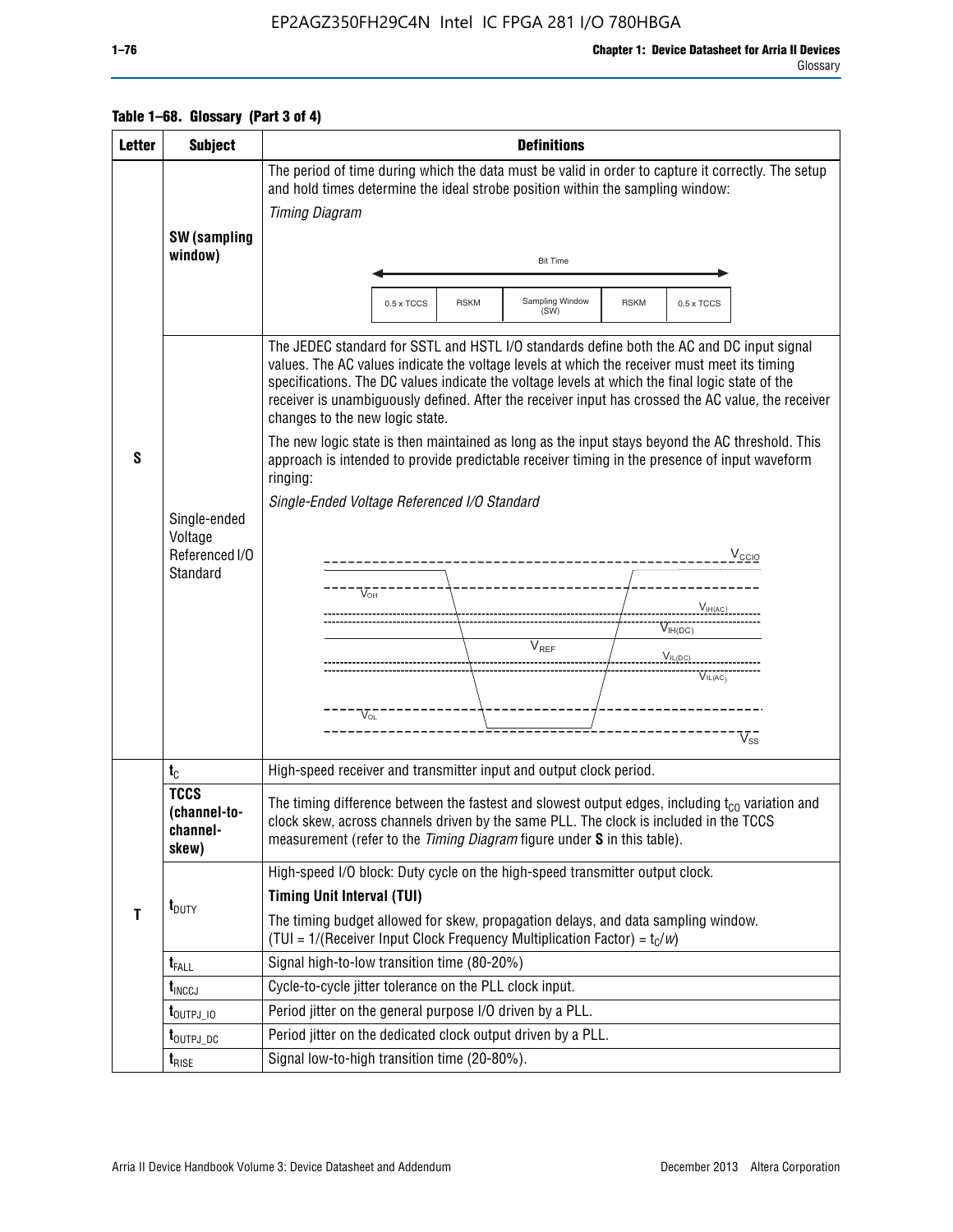Document Revision History

#### **Table 1–68. Glossary (Part 4 of 4)**

| <b>Letter</b> | <b>Subject</b>       | <b>Definitions</b>                                                                                                                                                   |
|---------------|----------------------|----------------------------------------------------------------------------------------------------------------------------------------------------------------------|
|               | $V_{CM(DC)}$         | DC common mode input voltage.                                                                                                                                        |
|               | $V_{IGM}$            | Input common mode voltage: The common mode of the differential signal at the receiver.                                                                               |
|               | $V_{ID}$             | Input differential voltage swing: The difference in voltage between the positive and<br>complementary conductors of a differential transmission at the receiver.     |
|               | $V_{\text{DIF(AC)}}$ | AC differential input voltage: Minimum AC input differential voltage required for switching.                                                                         |
|               | $V_{\text{DIF(DC)}}$ | DC differential input voltage: Minimum DC input differential voltage required for switching.                                                                         |
| U.            | $V_{\text{IH}}$      | Voltage input high: The minimum positive voltage applied to the input which is accepted by the<br>device as a logic high.                                            |
| $\mathbf v$   | $V_{H(AC)}$          | High-level AC input voltage.                                                                                                                                         |
|               | $V_{H(DC)}$          | High-level DC input voltage.                                                                                                                                         |
|               | $V_{\text{IL}}$      | Voltage input low: The maximum positive voltage applied to the input which is accepted by the<br>device as a logic low.                                              |
|               | $V_{IL(AC)}$         | Low-level AC input voltage.                                                                                                                                          |
|               | $V_{IL(DC)}$         | Low-level DC input voltage.                                                                                                                                          |
|               | $V_{OCM}$            | Output common mode voltage: The common mode of the differential signal at the transmitter.                                                                           |
|               | $V_{OD}$             | Output differential voltage swing: The difference in voltage between the positive and<br>complementary conductors of a differential transmission at the transmitter. |
| W,            |                      |                                                                                                                                                                      |
| Χ.            | W                    | High-speed I/O block: The clock boost factor.                                                                                                                        |
| Y.            |                      |                                                                                                                                                                      |
| Z             |                      |                                                                                                                                                                      |

# **Document Revision History**

Table 1–69 lists the revision history for this chapter.

**Table 1–69. Document Revision History (Part 1 of 2)**

| <b>Date</b>      | <b>Version</b> | <b>Changes</b>                                                                                                                      |
|------------------|----------------|-------------------------------------------------------------------------------------------------------------------------------------|
| December 2013    | 4.4            | Updated Table $1-34$ and Table $1-35$ .                                                                                             |
|                  |                | ■ Updated the $V_{\text{CCH GXBL/R}}$ operating conditions in Table 1–6.                                                            |
|                  | 4.3            | <b>Example 1-20.</b> Finalized Arria II GZ information in Table 1-20.                                                               |
| <b>July 2012</b> |                | $\blacksquare$ Added BLVDS specification in Table 1-32 and Table 1-33.                                                              |
|                  |                | <b>Updated input and output waveforms in Table 1–68.</b>                                                                            |
| December 2011    | 4.2            | $\blacksquare$ Updated Table 1-32, Table 1-33, Table 1-34, Table 1-35, Table 1-40, Table 1-41,<br>Table $1-54$ , and Table $1-67$ . |
|                  |                | Minor text edits.                                                                                                                   |
|                  | 4.1            | $\blacksquare$ Added Table 1–60.                                                                                                    |
|                  |                | <b>Updated Table 1–32, Table 1–33, Table 1–38, Table 1–41, and Table 1–61.</b>                                                      |
| June 2011        |                | ■ Updated the "Switching Characteristics" section introduction.                                                                     |
|                  |                | Minor text edits.                                                                                                                   |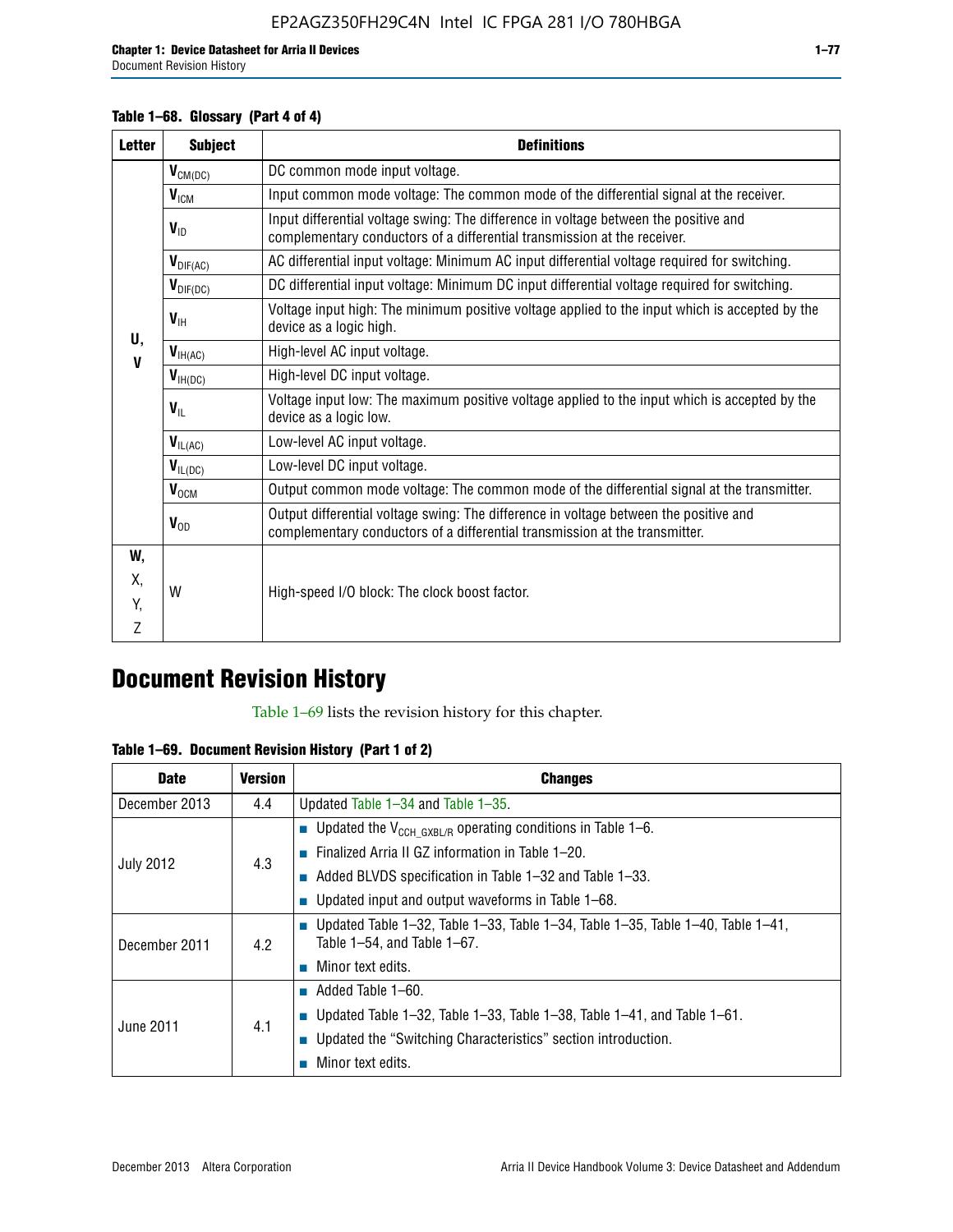#### **Table 1–69. Document Revision History (Part 2 of 2)**

| <b>Date</b>      | <b>Version</b> | <b>Changes</b>                                                                                                                                                                                                     |
|------------------|----------------|--------------------------------------------------------------------------------------------------------------------------------------------------------------------------------------------------------------------|
|                  |                | Added Arria II GZ information.                                                                                                                                                                                     |
| December 2010    |                | $\blacksquare$ Added Table 1–61 with Arria II GX information.                                                                                                                                                      |
|                  | 4.0            | <b>Updated Table 1–1, Table 1–2, Table 1–5, Table 1–6, Table 1–7, Table 1–11, Table 1–35,</b><br>Table 1-37, Table 1-40, Table 1-42, Table 1-44, Table 1-45, Table 1-57, Table 1-61, and<br>Table 1-63.            |
|                  |                | $\blacksquare$ Updated Figure 1-5.                                                                                                                                                                                 |
|                  |                | • Updated for the Quartus II version 10.0 release.                                                                                                                                                                 |
|                  |                | $\blacksquare$ Updated the first paragraph for searchability.                                                                                                                                                      |
|                  |                | $\blacksquare$ Minor text edits.                                                                                                                                                                                   |
|                  |                | Updated Table 1-1, Table 1-4, Table 1-16, Table 1-19, Table 1-21, Table 1-23,<br>Table 1-25, Table 1-26, Table 1-30, and Table 1-35                                                                                |
|                  |                | $\blacksquare$ Added Table 1-27 and Table 1-29.                                                                                                                                                                    |
|                  |                | Added I3 speed grade information to Table 1-19, Table 1-21, Table 1-22, Table 1-24,<br>Table 1-25, Table 1-30, Table 1-32, Table 1-33, Table 1-34, and Table 1-35.                                                 |
| <b>July 2010</b> | 3.0            | • Updated the "Operating Conditions" section.                                                                                                                                                                      |
|                  |                | Removed "Preliminary" from Table $1-19$ , Table $1-21$ , Table $1-22$ , Table $1-23$ ,<br>Table 1-24, Table 1-25, Table 1-26, Table 1-28, Table 1-30, Table 1-32, Table 1-33,<br>Table $1-34$ , and Figure $1-4$ . |
|                  |                | $\blacksquare$ Minor text edits.                                                                                                                                                                                   |
|                  | 2.3            | Updated for the Quartus II version 9.1 SP2 release:                                                                                                                                                                |
| March 2010       |                | Updated Table 1–3, Table 1–7, Table 1–19, Table 1–21, Table 1–22, Table 1–24,<br>Table 1-25 and Table 1-33.                                                                                                        |
|                  |                | • Updated "Recommended Operating Conditions" section.                                                                                                                                                              |
|                  |                | $\blacksquare$ Minor text edits.                                                                                                                                                                                   |
| February 2010    | 2.2            | Updated Table 1-19.                                                                                                                                                                                                |
|                  |                | Updated for Arria II GX v9.1 SP1 release:                                                                                                                                                                          |
| February 2010    | 2.1            | Updated Table 1-19, Table 1-23, Table 1-28, Table 1-30, and Table 1-33.                                                                                                                                            |
|                  |                | Added Figure 1-5.                                                                                                                                                                                                  |
|                  |                | $\blacksquare$ Minor text edits.                                                                                                                                                                                   |
|                  |                | Updated for Arria II GX v9.1 release:                                                                                                                                                                              |
|                  |                | Updated Table 1–1, Table 1–4, Table 1–13, Table 1–14, Table 1–19, Table 1–15,<br>Table 1-22, Table 1-24, and Table 1-28.                                                                                           |
| November 2009    | 2.0            | $\blacksquare$ Added Table 1-6 and Table 1-33.                                                                                                                                                                     |
|                  |                | Added "Bus Hold" on page 1–5.                                                                                                                                                                                      |
|                  |                | Added "IOE Programmable Delay" section.                                                                                                                                                                            |
|                  |                | Minor text edit.                                                                                                                                                                                                   |
|                  |                | $\blacksquare$ Updated Table 1-1, Table 1-3, Table 1-7, Table 1-8, Table 1-18, Table 1-23, Table 1-25,<br>Table 1-26, Table 1-29, Table 1-30, Table 1-31, Table 1-32, and Table 1-33.                              |
| <b>June 2009</b> | 1.2            | Added Table 1-32.                                                                                                                                                                                                  |
|                  |                | $\blacksquare$ Updated Equation 1-1.                                                                                                                                                                               |
| March 2009       | 1.1            | Added "I/O Timing" section.                                                                                                                                                                                        |
| February 2009    | 1.0            | Initial release.                                                                                                                                                                                                   |